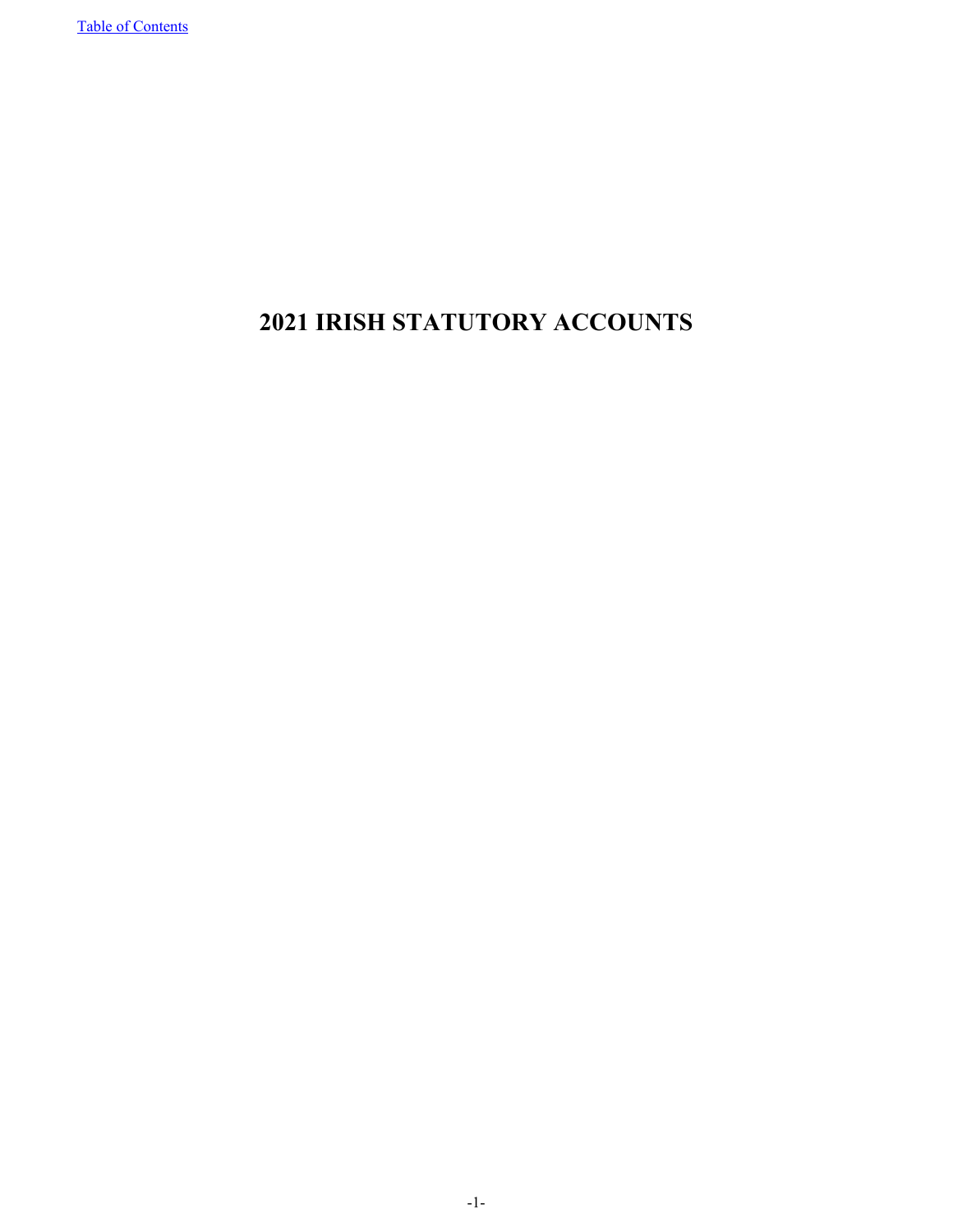# **AVADEL PHARMACEUTICALS PLC**

# **Directors' Report and Consolidated Financial Statements**

**For the Financial Year Ended 31 December 2021**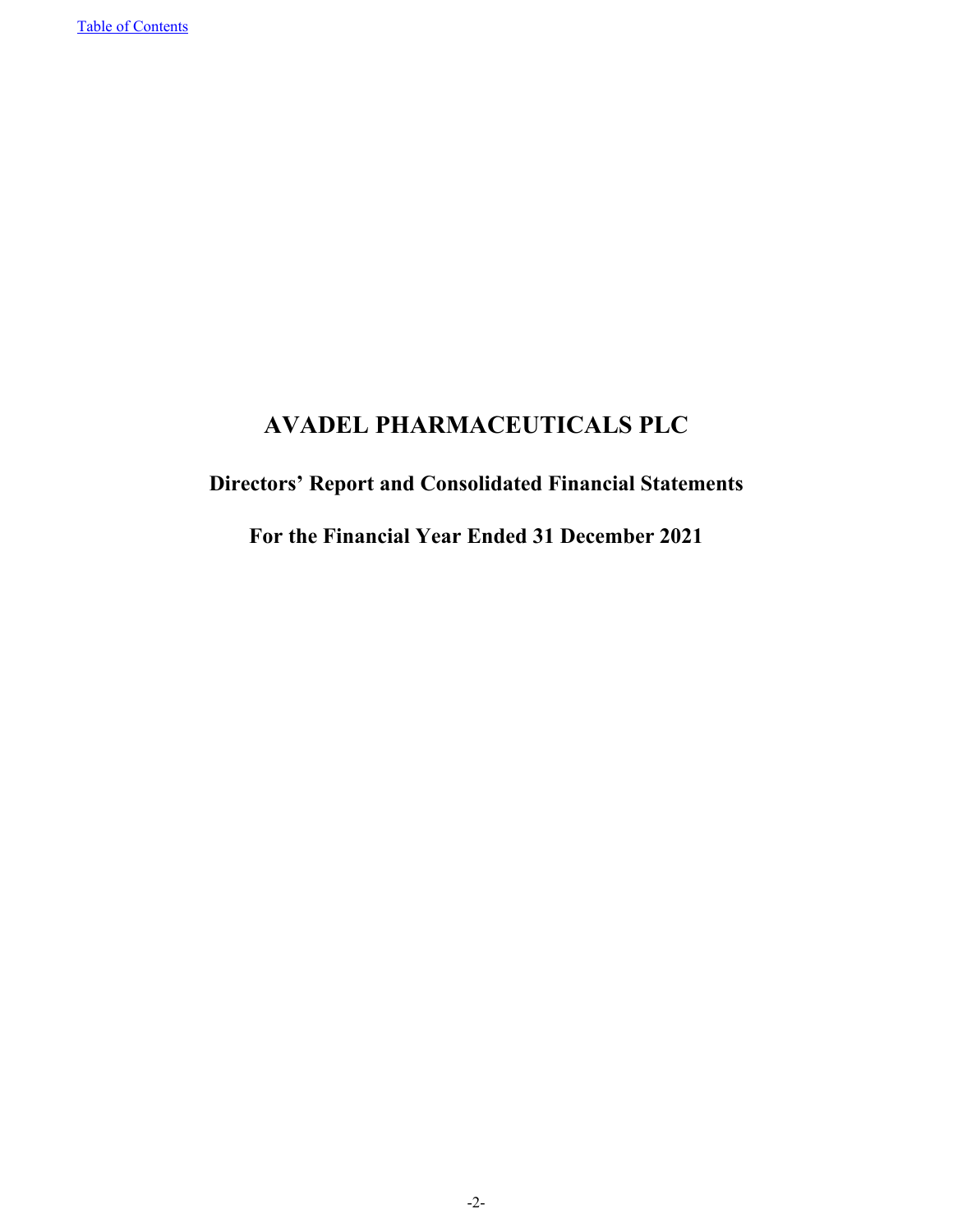# **AVADEL PHARMACEUTICALS PLC** TABLE OF CONTENTS

<span id="page-2-0"></span>

|                                                           | Page #           |
|-----------------------------------------------------------|------------------|
| Directors' Report                                         | $\overline{4}$   |
| Directors' Responsibilities Statement                     | 51               |
| Independent Auditor's Report - Group                      | 52               |
| Consolidated Profit and Loss Account                      | 57               |
| Consolidated Statement of Other Comprehensive Income      | 58               |
| <b>Consolidated Balance Sheet</b>                         | <u>59</u>        |
| Consolidated Statement of Cash Flows                      | 60               |
| Consolidated Statement of Changes in Shareholders' Equity | $\underline{61}$ |
| Notes to Consolidated Financial Statements                | 62               |
| Independent Auditor's Report - Company                    | 97               |
| Company Balance Sheet                                     | <u>102</u>       |
| Company Statement of Changes in Equity                    | <u>103</u>       |
| Notes to Company Financial Statements                     | <u>104</u>       |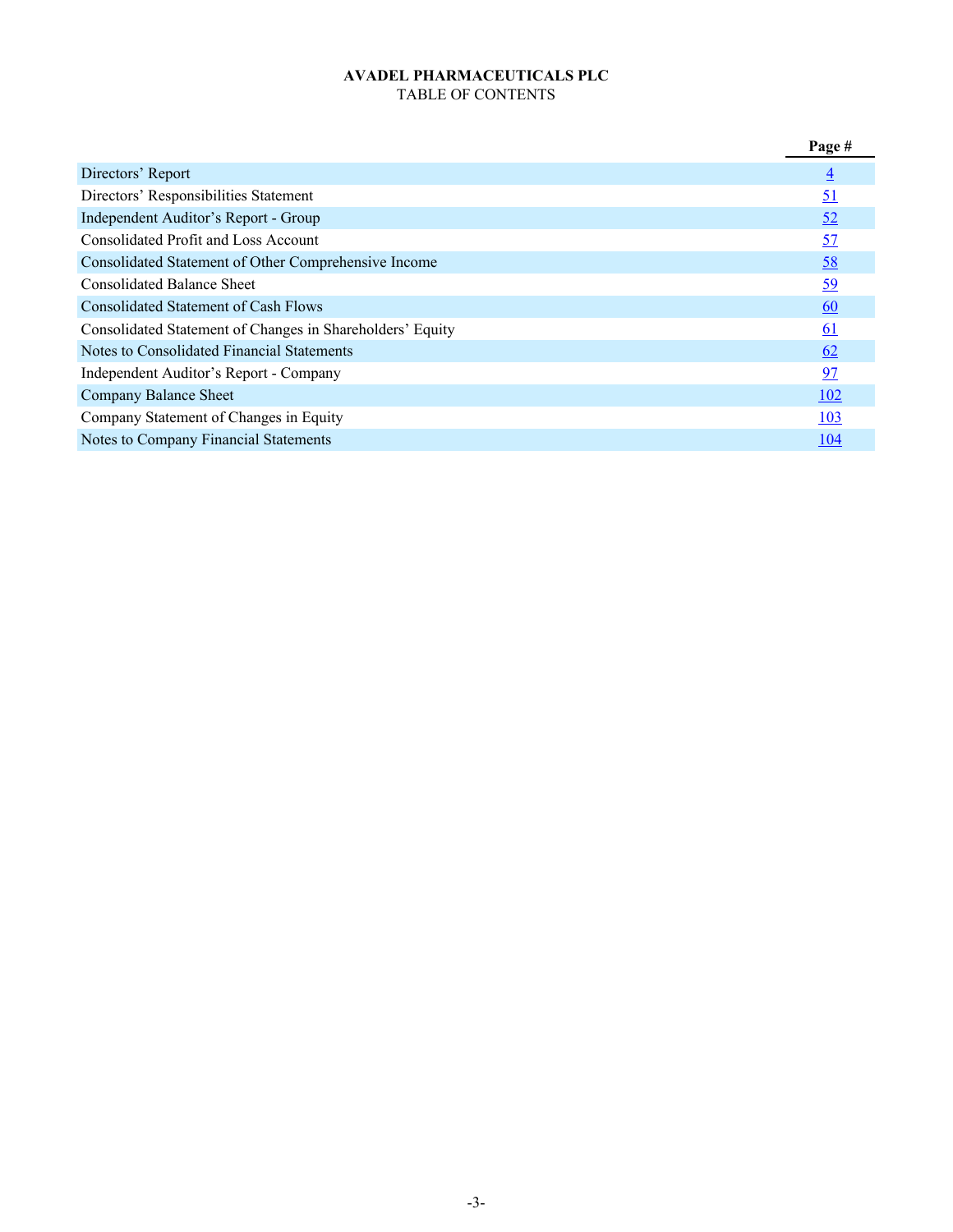#### **DIRECTORS' REPORT**

#### **For the Financial Year Ended 31 December 2021**

*(dollars in thousands, except share data and where indicated)*

#### <span id="page-3-0"></span>**Overview**

The directors present their report on the audited consolidated financial statements for the financial year ended 31 December 2021, which are set out on pages 57 to 95, and audited parent Company financial statements for the financial period ended 31 December 2021, which are set out on pages 96 to 112.

The directors have elected to prepare the Irish statutory consolidated financial statements of Avadel Pharmaceuticals plc in accordance with Section 279 of the Companies Act 2014, which provides that a true and fair view of the assets and liabilities, financial position, and profit or loss may be given by preparing the financial statements in accordance with accounting principles generally accepted in the United States of America ("U.S. GAAP"), as defined in Section 279 of the Companies Act 2014, to the extent that the use of those principles in the preparation of the financial statements does not contravene any provision of part 6 of the Companies Act 2014.

The directors have elected to prepare the Avadel Pharmaceuticals plc parent Company financial statements in accordance with FRS 102 The Financial Reporting Standard applicable in the UK and Republic of Ireland (Generally Accepted Accounting Practice in Ireland) and the Companies Act 2014.

### *Basis of Presentation*

The accompanying consolidated financial statements reflect the consolidated financial position of the parent Company ("Avadel Pharmaceuticals plc" or "the Group") and its subsidiaries (Avadel Pharmaceuticals plc and all its subsidiaries, hereinafter referred to as "Avadel", "the Group", "us", "we", or "our") as an independent, publicly-traded Group.

#### *Trademarks and Trade Names*

Avadel owns or has rights to use trademarks and trade names that it uses in conjunction with the operation of its business. One of the more important trademarks that it owns or has rights to use that appears in this Directors' Report is "Avadel," which is a registered trademark or the subject of pending trademark applications in the United States ("U.S.") and other jurisdictions. Solely for convenience, we only use the ™ or ® symbols the first time any trademark or trade name is mentioned. Such references are not intended to indicate in any way that we will not assert, to the fullest extent permitted under applicable law, our rights to our trademarks and trade names. Each trademark or trade name of any other Group appearing in this Directors' Report is, to our knowledge, owned by such other Group.

#### *Forward-Looking Statements*

We have made forward-looking statements in this Directors' Report that are based on the director's beliefs and assumptions and on information currently available to the directors. Forward-looking statements include, but are not limited to, information concerning our possible or assumed future results of operations, business strategies, financing plans, competitive position, potential growth opportunities, potential operating performance improvements, the effects of competition and the effects of future legislation or regulations. Forward-looking statements include all statements that are not historical facts and can be identified by the use of forward-looking terminology such as the words "believe," "expect," "plan," "intend," "project," "anticipate," "estimate," "predict," "potential," "continue," "may," "should" or the negative of these terms or similar expressions.

Forward-looking statements involve risks, uncertainties and assumptions. Actual results may differ materially from those expressed in these forward-looking statements. You should not place undue reliance on any forward-looking statements.

The principal risks and uncertainties included in this Directors' Report could cause our results to differ materially from those expressed in forward-looking statements. There may be other risks and uncertainties that we are unable to predict at this time or that we currently do not expect to have a material adverse effect on our business.

These forward-looking statements are made as of the 31 December 2021. We expressly disclaim any obligation to update these forward-looking statements other than as required by law.

### *Principal Activities*

Avadel Pharmaceuticals plc and its subsidiaries (Nasdaq: AVDL) is a biopharmaceutical company. Our lead product candidate, FT218, is an investigational once-nightly, extended-release formulation of sodium oxybate for the treatment of excessive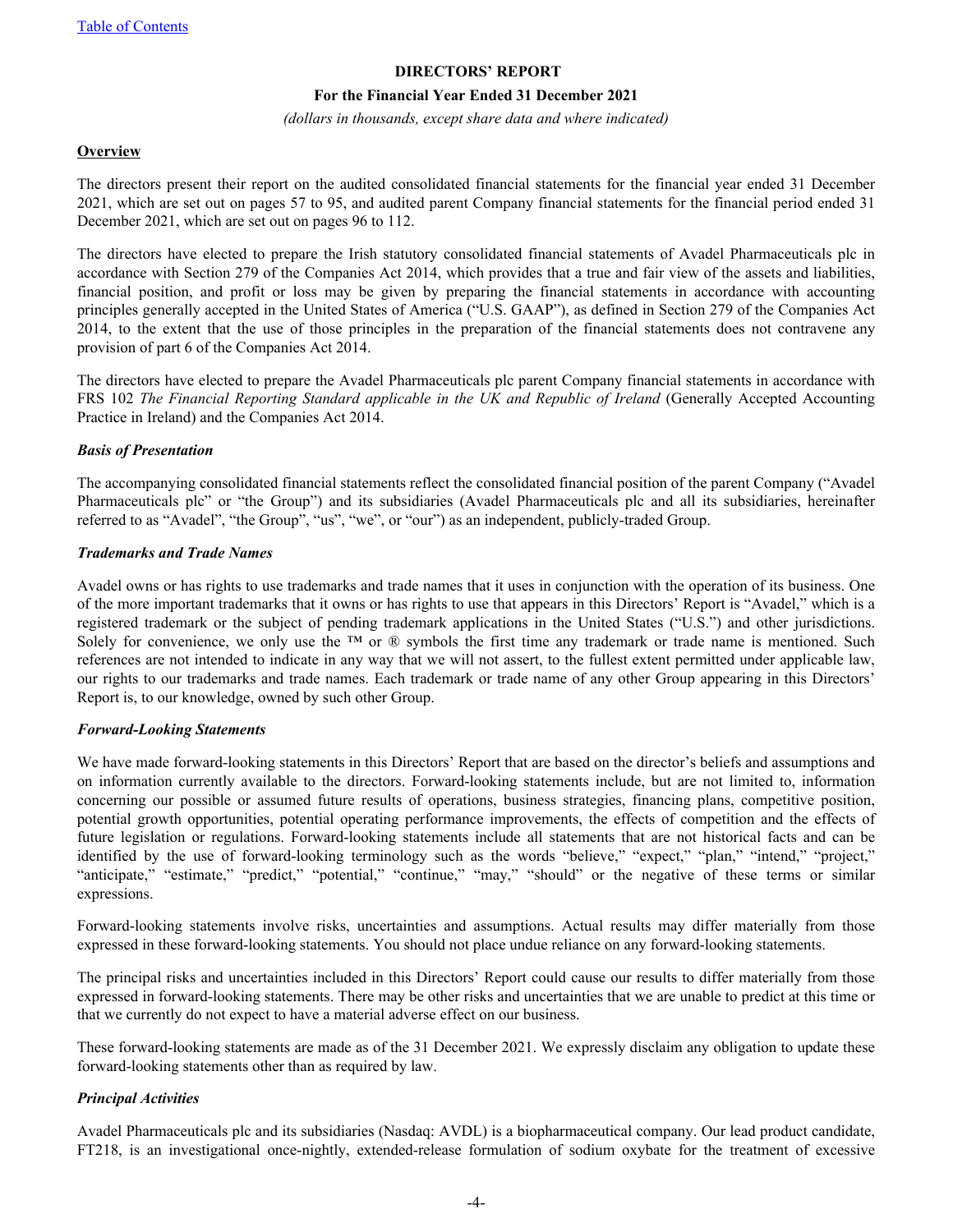daytime sleepiness ("EDS") or cataplexy in adults with narcolepsy. We are primarily focused on the development and potential United States ("U.S.") Food and Drug Administration ("FDA") approval of FT218. In December 2020, we submitted a New Drug Application ("NDA") to the FDA for FT218 to treat excessive daytime sleepiness or cataplexy in adults with narcolepsy. In February 2021, the NDA for FT218 was accepted by the FDA and was assigned a Prescription Drug User Fee Act ("PDUFA") target action date of 15 October 2021. On 15 October 2021, we announced that the FDA informed us that the review of our NDA for FT218 was ongoing beyond its previously assigned target action date. As of the date of this Annual Report, the FDA's review of our NDA for FT218 remains ongoing.

Outside of the Group's lead product candidate, the Group continues to evaluate opportunities to expand its product portfolio. As of the date of this report, the Group does not have any approved and commercialized products in its portfolio.

# *FT218*

FT218 is a once-nightly formulation of sodium oxybate that uses our Micropump controlled release drug-delivery technology for the treatment of EDS or cataplexy in adults suffering from narcolepsy. Sodium oxybate is the sodium salt of gamma hydroxybutyrate, an endogenous compound and metabolite of the neurotransmitter gamma-aminobutyric acid. Immediate release sodium oxybate is approved in the U.S. for the treatment of EDS or cataplexy in patients with narcolepsy and is approved in Europe for the treatment of cataplexy in patients with narcolepsy. Since 2002, sodium oxybate has only been available as a formulation that must be taken twice nightly, first at bedtime, and then again 2.5 to 4 hours later.

On 16 December 2020, we announced the submission of our NDA to the FDA for FT218. On 26 February 2021, the FDA notified us of formal acceptance of the NDA and assigned a PDUFA target action date of 15 October 2021. On 15 October 2021, we announced that the FDA informed us that the review of our NDA for FT218 was ongoing beyond its previously assigned target action date. As of the date of this Annual Report, the FDA's review of our NDA for FT218 remains ongoing.

We conducted a Phase 3 clinical trial of FT218, the REST-ON trial, which was a randomized, double-blind, placebo-controlled study that enrolled 212 patients who received at least one dose of FT218 or placebo, and was conducted in clinical sites in the U.S., Canada, Western Europe and Australia. The last patient, last visit was completed at the end of the first quarter of 2020, and positive top line data from the REST-ON trial was announced on 27 April 2020. Patients who received 9 g of once-nightly FT218, the highest dose administered in the trial, demonstrated statistically significant and clinically meaningful improvement compared to placebo across the three co-primary endpoints of the trial: maintenance of wakefulness test ("MWT"), clinical global impression-improvement ("CGI-I"), and mean weekly cataplexy attacks. The lower doses assessed, 6 g and 7.5 g also demonstrated statistically significant and clinically meaningful improvement on all three co-primary endpoints compared to placebo. We observed the 9 g dose of once-nightly FT218 to be generally well tolerated. Adverse reactions commonly associated with sodium oxybate were observed in a small number of patients (nausea 1.3%, vomiting 5.2%, decreased appetite 2.6%, dizziness 5.2%, somnolence 3.9%, tremor 1.3% and enuresis 9%), and 3.9% of the patients who received 9 g of FT218 discontinued the trial due to adverse reactions.

In January 2018, the FDA granted FT218 orphan drug designation for the treatment of narcolepsy, which makes FT218 potentially eligible for certain development and commercial incentives, including potential U.S. market exclusivity for up to seven years. Additionally, several FT218-related U.S. patents have been issued, and there are additional patent applications currently in development and/or pending at the U.S. Patent and Trademark Office ("USPTO"), as well as foreign patent offices.

In July 2020, we announced that the first patient was dosed in our open-label extension ("OLE")/switch study of FT218 as a potential treatment for EDS or cataplexy in patients with narcolepsy. The OLE/switch study is examining the long-term safety and maintenance of efficacy of FT218 in patients with narcolepsy who participated in the REST-ON study, as well as dosing and preference data for patients switching from twice-nightly sodium oxybate to once-nightly FT218, regardless of whether they participated in REST-ON. In May 2021, inclusion criteria were expanded to allow for oxybate naïve patients to enter the study.

New secondary endpoints from the REST-ON trial were presented at the American Academy of Neurology, beginning 17 April 2021. The first poster described FT218 improvements in disturbed nocturnal sleep ("DNS"), defined in REST-ON as the number of shifts from stages N1, N2, N3, and rapid eye movement ("REM") sleep to wake and from stages N2, N3, and REM sleep to stage N1. FT218 also decreased the number of nocturnal arousals as measured on polysomnography. Improvements in DNS were further supported by post-hoc analyses demonstrating increased time in deep sleep (N3, also known as slow wave sleep), and less time in N1. A second poster described the statistically significant improvements in the Epworth Sleepiness Scale, both the quality of sleep and the refreshing nature of sleep, and a decrease in sleep paralysis. These clinically relevant improvements were observed for all doses, beginning at week 3, for the lowest 6 g dose, compared to placebo. FT218 did not demonstrate significant improvement for hypnagogic hallucinations compared to placebo.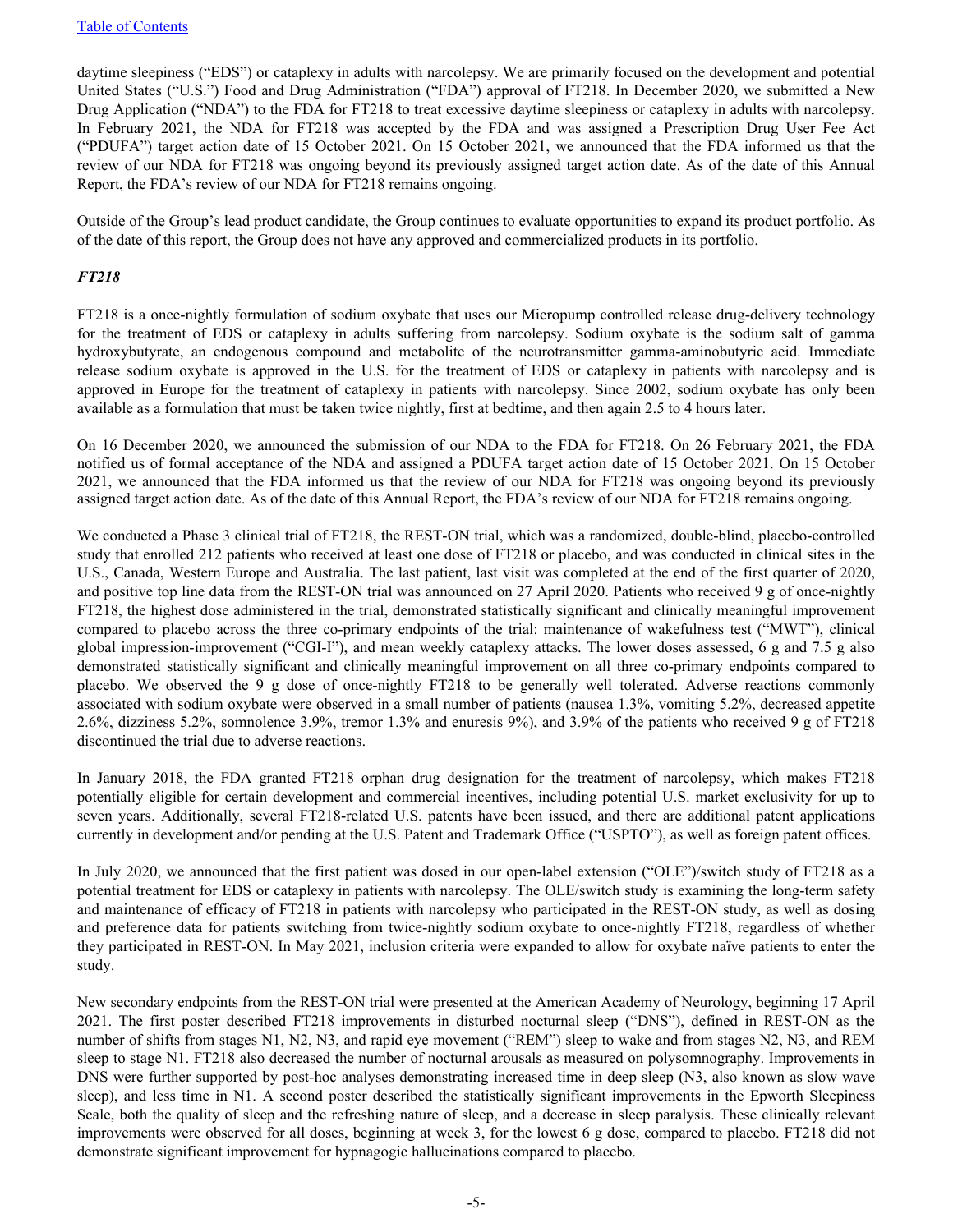Additional data supportive of the efficacy findings in REST-ON were presented at the 35th Annual Meeting of the Associated Professional Sleep Societies, a joint meeting of the American Academy of Sleep Medicine and the Sleep Research Society, also known as SLEEP 2021, beginning 10 June 2021. New data included post-hoc analyses demonstrating endpoints improvements, regardless of concomitant stimulant use, in both narcolepsy Type 1 or Type 2. Additionally, a post-hoc analysis showed that FT218 was associated with decreased body mass index compared to placebo, which may be relevant as people with narcolepsy often have co-morbid obesity. In August 2021, the primary results from the REST-ON trial were published by Kushida et al. in the journal SLEEP.

New data was presented at the American College of Chest Physicians annual meeting, beginning 17 October 2021, including additional post-hoc analyses from the REST-ON trial, demonstrating a greater proportion of patients receiving FT218 experienced reductions in weekly cataplexy attacks and improvement in mean sleep latency compared to placebo, as well as the results of a discrete choice experiment, indicating that the overall driver of patient preference between sodium oxybate treatments is a once-nightly, versus twice-nightly, formulation.

New data was presented at World Sleep 2022 congress, which was held 11-16 March 11, 2022 in Rome, Italy. A total of eight posters were presented, including five new post-hoc analyses from the REST-ON trial. Most notably, the post-hoc analyses demonstrated that FT218 demonstrated improvement in subjective measures of daytime sleepiness, sleep quality and refreshing nature of sleep as early as week 1 with the 4.5-g starting dose, with even greater improvement at week 2 soon after starting the 6-g dose compared to placebo. Additional post-hoc analyses, stratified by narcolepsy type, as well as concomitant stimulant use, or without stimulants, demonstrated positive results that are generally consistent with previously reported positive endpoints from REST-ON and add to the existing body of evidence for FT218.

In addition, the results of a discrete choice experiment ("DCE") were presented, which confirmed that once-nightly dosing, when compared to twice-nightly dosing, was the most important attribute driving both patient and clinician preference for overall oxybate product choice, as well as patient quality of life and reduction of patient anxiety/stress; dosing frequency (twice-nightly versus once-nightly) was also viewed as a more important attribute as compared to other attributes assessed, including sodium content. Accompanying the DCE was a background survey for both patients and clinicians, which showed that dosing frequency was noted as a significant stressor by both patients and clinicians. The World Sleep 2022 presentations also included the first presentation of an interim safety analysis from the ongoing RESTORE OLE/switch study, which showed that FT218 has generally been well-tolerated, with some patients receiving therapy for more than 18 months, and no new safety signals have been observed.

We believe FT218 has the potential to demonstrate improved dosing compliance, safety and patient satisfaction over the current standards of care for EDS or cataplexy in patients with narcolepsy, which are twice-nightly oxybate formulations.

### *Micropump Drug-Delivery Technology*

Our Micropump drug-delivery technology allows for the controlled delivery of small molecule drugs taken orally, which has the potential to improve dosing compliance, reduce toxicity and improve patient compliance. Beyond FT218, we believe there could be other product development opportunities for our Micropump drug-delivery technology, representing either life cycle opportunities, whereby additional intellectual property can be added to a pharmaceutical product to extend the commercial viability of a currently marketed product, or innovative formulation opportunities for new chemical entities.

### *Previously Approved FDA Products*

On 30 June 2020 ("Closing Date"), we announced the sale of our portfolio of sterile injectable drugs used in the hospital setting (the "Hospital Products"), including our three FDA-approved commercial products, Akovaz, Bloxiverz and Vazculep, as well as Nouress, to Exela Sterile Medicines LLC ("Exela Buyer").

### *Corporate Information*

The Group was incorporated in Ireland on 1 December 2015 as a private limited Company, and re-registered as an Irish public limited company on 21 November 2016 (Company registration number: 572535). The address of our registered office is 10 Earlsfort Terrace, Dublin 2, Ireland.

We currently have five direct wholly-owned subsidiaries: (a) Avadel US Holdings, Inc., (b) Flamel Ireland Limited, which conducts business under the name Avadel Ireland, (c) Avadel Investment Company Limited, (d) Avadel Finance Ireland Designated Activity Company and (e) Avadel France Holding SAS. Avadel US Holdings, Inc., a Delaware corporation, is the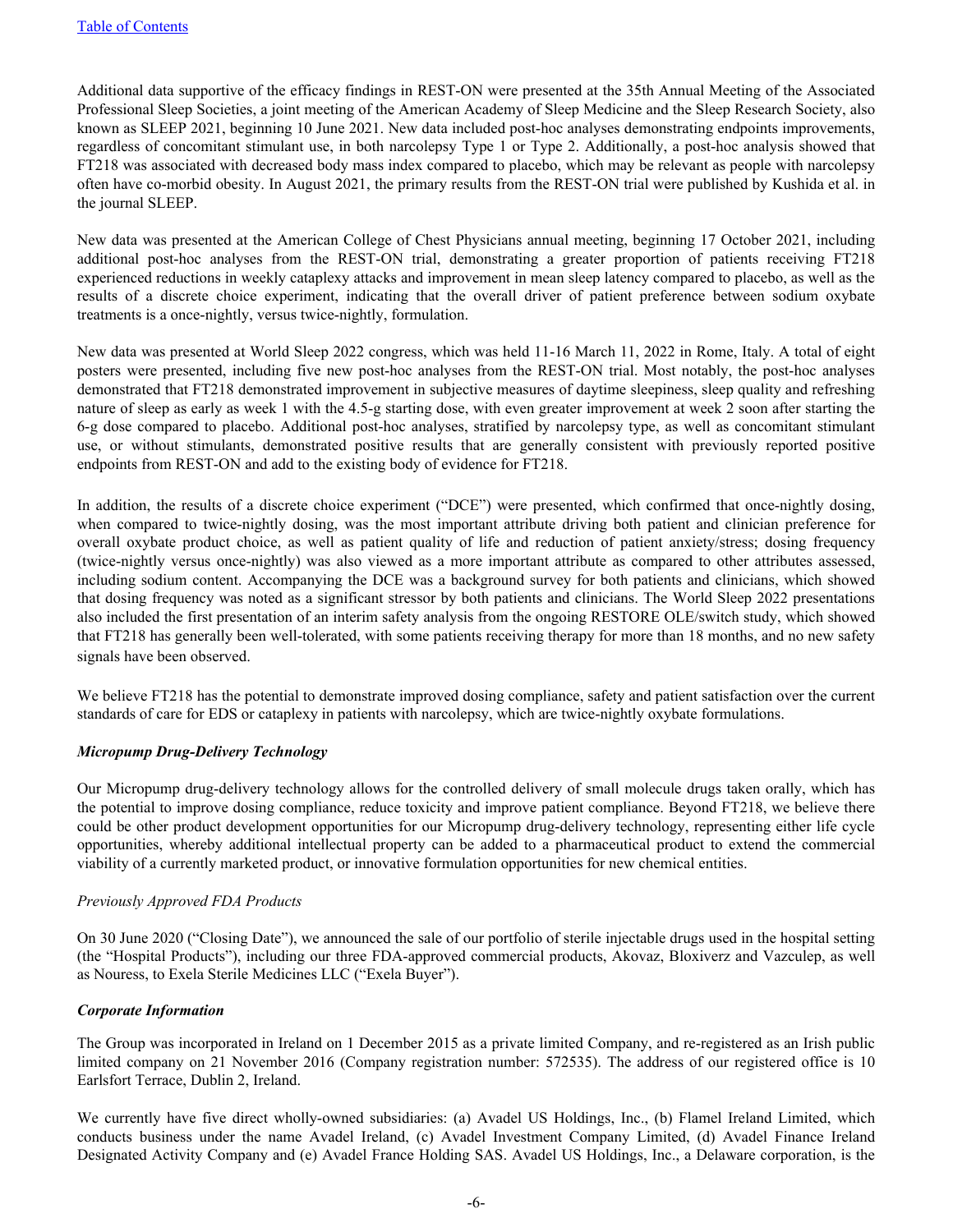holding entity of (i) Avadel Legacy Pharmaceuticals, LLC, (ii) Avadel Management Corporation, and (iii) Avadel CNS Pharmaceuticals LLC. Avadel Finance Ireland Designated Activity Company is the holding entity of Avadel Finance Cayman Limited. Flamel Ireland Limited (operating under the trade name Avadel Ireland) is an Irish corporation. Avadel France Holding SAS, a French *société par actions simplifiée*, is the holding entity of Avadel Research SAS through which Avadel conducts substantially all of its Research and Development ("R&D") activities. A complete list of the Group's subsidiaries can be found in *Note 27: Subsidiary Undertakings* in the Notes to the consolidated financial statements.

#### *Dividends*

No dividends have been paid in the current or preceding period. We currently do not anticipate paying any cash dividends for the foreseeable future, as we intend to retain earnings to finance R&D, acquisitions and the continued operation and expansion of our business. The recommendation, declaration and payment of any dividends in the future by us will be subject to the sole discretion of our board of directors and will depend upon many factors, including our financial condition, earnings, capital requirements of our operating subsidiaries, covenants associated with certain of our debt obligations, legal requirements, regulatory constraints and other factors deemed relevant by our board of directors. Moreover, if we determine to pay dividends in the future, there can be no assurance that we will continue to pay such dividends.

### *Share Capital*

For the changes in share capital, see *Note 17: Called-up Share Capital and Reserves*.

#### *Share Repurchase Program*

As of 31 December 2021, the Group holds 0 of its own shares. During the year ended 31 December 2020, the Group cancelled all 5,407 shares previously held. No share purchases were made during the years ended 31 December 2021 and 2020.

| <b>Reconciliation:</b>      | Number of ordinary shares<br>held/acquired | Aggregate consideration paid | % of the Share Capital |
|-----------------------------|--------------------------------------------|------------------------------|------------------------|
| Balance at 1 January 2017   | $\overline{\phantom{0}}$                   | \$                           | $-$ %                  |
| Acquired:                   | 2,117                                      | 22,361                       | 5.1 %                  |
| Balance at 31 December 2017 | $2,117$ \$                                 | 22,361                       | 5.1 %                  |
| Acquired:                   | 3,290                                      | 27,637                       | $7.5\%$                |
| Balance at 31 December 2018 | 5,407 \$                                   | 49,998                       | 12.6 %                 |
| Acquired:                   |                                            |                              | $-$ %                  |
| Balance at 31 December 2019 | 5,407                                      | <sup>\$</sup><br>49,998      | 12.6 %                 |
| Cancelled:                  | (5,407)                                    | (49,998)                     | $(12.6)\%$             |
| Balance at 31 December 2020 |                                            |                              | $-$ %                  |

#### *Business Review and Key Performance Indicators*

The Group reported a loss after taxation of \$77,329 and a profit after taxation of \$7,028 for fiscal 2021 and 2020, respectively. No dividends have been paid in the current or preceding year. There were no share buybacks in 2021 or 2020 and all shares owned by the Group were cancelled during fiscal 2020. During fiscal 2020, the Group issued a total of 20,310 ordinary shares and 488 preferred shares as part of the February 2020 Private Placement and the May 2020 Public Offering, raising total net proceeds of \$177,494. See N*ote 17: Called-up Share Capital and Reserves*.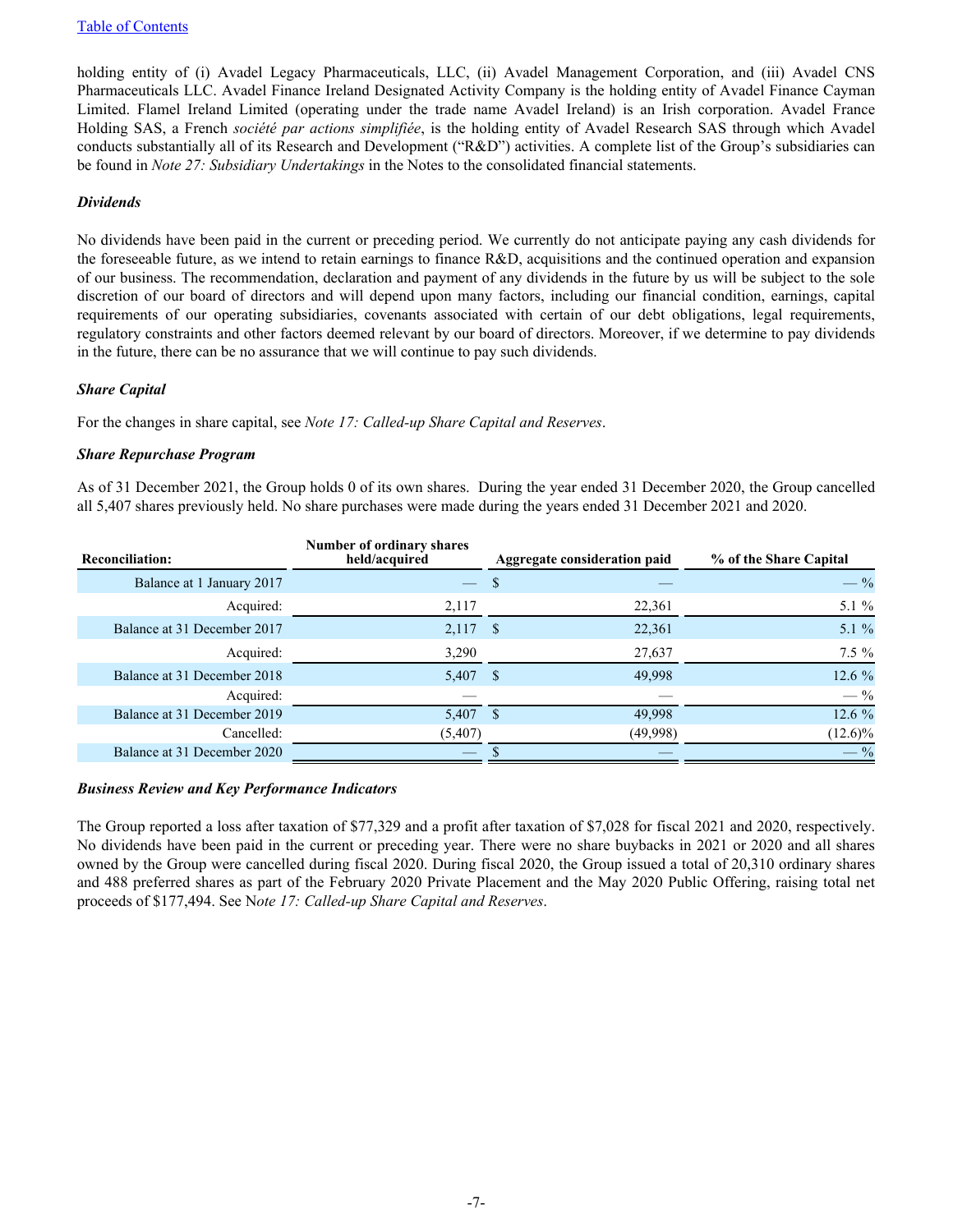#### [Table of Contents](#page-2-0)

|                                                                           | <b>Fiscal Year</b> |              | 2021 vs. 2020              |               |  |
|---------------------------------------------------------------------------|--------------------|--------------|----------------------------|---------------|--|
|                                                                           | 2021               | 2020         | \$                         | $\frac{0}{0}$ |  |
| Turnover                                                                  | \$                 | \$<br>22,334 | (22, 334)<br><sup>\$</sup> | $(100.0)\%$   |  |
| Cost of sales                                                             |                    | (5,742)      | 5,742                      | 100.0%        |  |
| Gross profit                                                              |                    | 16,592       | (16, 592)                  | $(100.0)\%$   |  |
| Research and development costs                                            | (17, 104)          | (20, 442)    | 3,338                      | 16.3 %        |  |
| Distribution and administrative expenses                                  | (68, 495)          | (32, 405)    | (36,090)                   | $(111.4)\%$   |  |
| Intangible asset amortization                                             |                    | (406)        | 406                        | 100.0 %       |  |
| Loss - changes in fair value of contingent consideration                  |                    | (3,327)      | 3,327                      | 100.0 %       |  |
| Gain on disposal of Hospital Products                                     |                    | 45,760       | (45,760)                   | $(100.0)\%$   |  |
| Restructuring income                                                      | 53                 | 43           | 10                         | 23.3 %        |  |
| Total                                                                     | (85, 546)          | (10, 777)    | (74, 769)                  | $(693.8)\%$   |  |
| Operating (loss) profit                                                   | (85, 546)          | 5,815        | (91,361)                   | 1,571.1 %     |  |
| Interest income                                                           | 1,489              | 673          | 816                        | 121.2 %       |  |
| Interest expense                                                          | (9,942)            | (12,994)     | 3,052                      | 23.5 %        |  |
| Gain from release of certain liabilities                                  | 217                | 3,364        | (3,147)                    | $(93.5)\%$    |  |
| Other expense - changes in fair value of contingent consideration payable |                    | (435)        | 435                        | 100.0 %       |  |
| Foreign exchange gain (loss)                                              | 637                | (487)        | 1,124                      | 230.8 %       |  |
| Other expense                                                             |                    | (1,018)      | 1,018                      | 100.0 %       |  |
| Loss on ordinary activities before taxation                               | (93, 145)          | (5,082)      | (88,063)                   | $(1,732.8)\%$ |  |
| <b>Taxation</b> credit                                                    | 15,816             | 12,110       | 3,706                      | 30.6 %        |  |
| (Loss) profit after taxation                                              | (77, 329)          | 7,028<br>\$  | (84, 357)                  | $(1,200.3)\%$ |  |

On 30 June 2020, we announced the sale of the Hospital Products, including our three FDA-approved commercial products, Akovaz, Bloxiverz and Vazculep, as well as Nouress, to the Exela Buyer. As a result of the sale, the Group recorded a gain on the sale of the Hospital Products of \$45,760 and no longer recorded revenue, cost of sales, intangible amortization and changes to the fair value of the contingent consideration related to these products subsequent to the Closing Date.

### *Research and Development Cost*

R&D cost decreased \$3,338 or 16.3% during the year ended 31 December 2021 as compared to the same period in 2020. This decrease was driven by lower clinical studies expense due to the completion of the FT218 clinical study during the year ended December 31, 2020, offset by higher pre-NDA approval activities and higher compensation expense.

#### *Distribution and Administrative Expenses*

Distribution and administrative expenses increased \$36,090 or 111.4% during the year ended 31 December 2021 as compared to the same prior year. This increase was driven primarily by the Group's continued commercial preparations and launch readiness activities for potential approval of FT218. These activities included an increase in marketing and market research costs of approximately \$12,700 and an increase in other launch planning and preparation activities totaling \$5,000. Compensation costs increased by approximately \$11,000 due to an increase in headcount, primarily in commercial and medical affairs. Legal, technology and insurance costs increased by approximately \$7,200.

#### *Interest Income*

Interest income on our marketable securities was \$1,489 for the year ended 31 December 2021 as compared to \$673 for the year ended 31 December 2020. The increase in interest income is driven by higher interest income of approximately \$600 and lower realized losses on marketable securities of approximately \$300 during the year ended 31 December 2021 compared to the year ended 31 December 2020.

### *Interest Expense*

Interest expense of \$9,942 and \$12,994 for the years ended 31 December 2021 and 2020, respectively, is related to interest on the 2023 Notes that were issued in February 2018. Included in these amounts are coupon interest expense of \$6,469 for each period and the amortization of debt issuance costs of \$1,248 and \$998 for the year ended 31 December 2021 and 2020,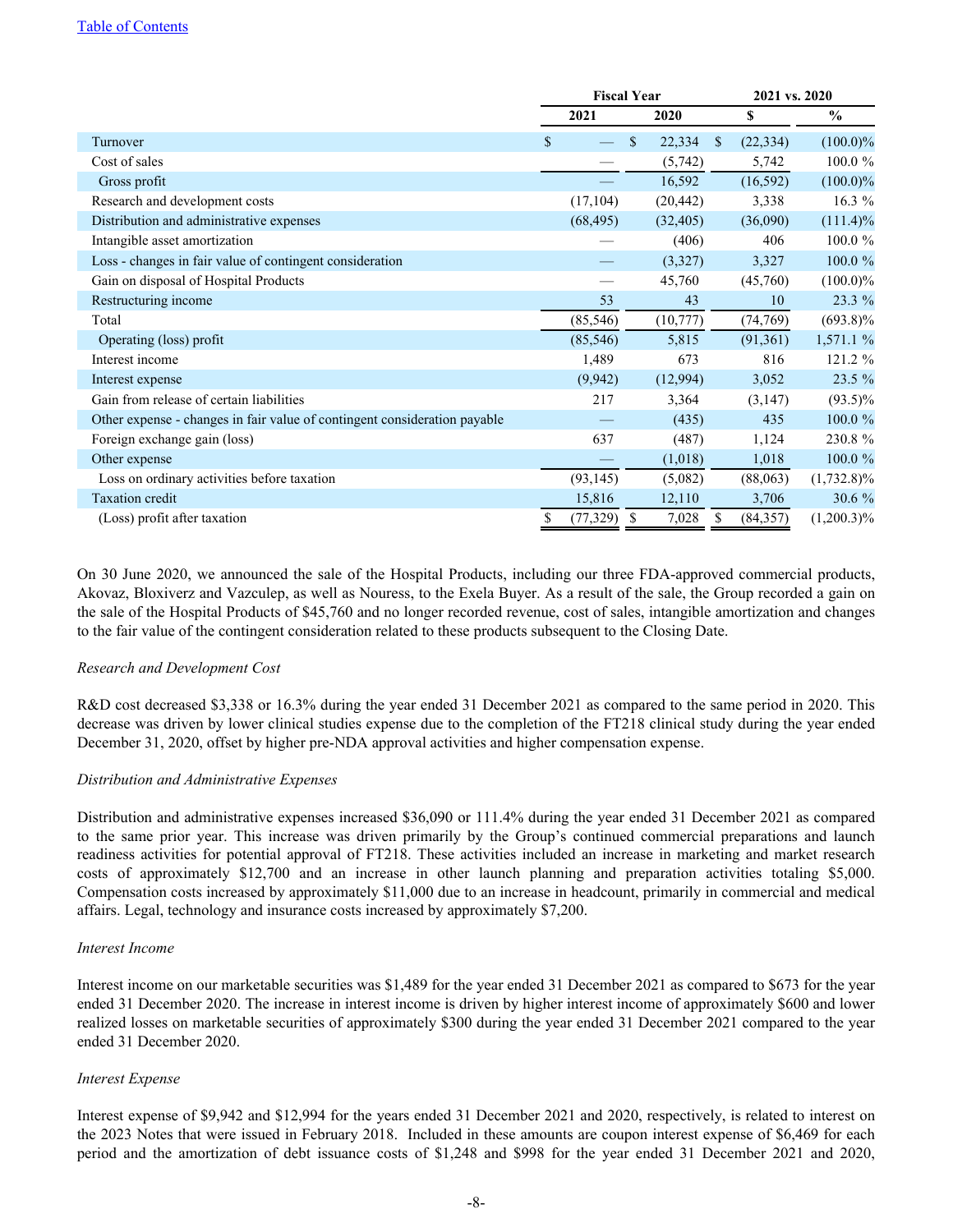respectively. Current period interest expense also included \$2,225 of additional interest expense owed as a result of not removing a restrictive legend from the 2023 Notes 365 days following original issuance of the 2023 Notes on 16 February 2018. Prior period interest expense also included amortization of a debt discount of \$5,527, which is no longer recognized upon our adoption of ASU 2020-06.

#### *Gain from release of certain liabilities*

Subsequent to the finalization of the bankruptcy, we recognized non-cash gains of \$217 and \$3,364 for the years ended 31 December 2021 and 2020, respectively, from the release of certain liabilities that had been retained following the deconsolidation of Avadel Specialty Pharmaceuticals, LLC in February 2019.

#### *Foreign Exchange Losses*

We recorded a foreign exchange gain of \$637 for the year ended 31 December 2021 compared to a foreign exchange loss of \$487 for the year ended 31 December 2020. The foreign exchange gain in the current year is a result of a decrease in the Euro foreign exchange rate during 2021. The foreign exchange loss in the prior year was driven by an increase in the Euro foreign exchange rate during 2020.

#### *Other Expense*

Other expense was \$0 for the year ended 31 December 2021 as compared to \$1,018 for the year ended 31 December 2020. Expense in the prior year was driven by an \$800 legal settlement related to a bankruptcy claim.

#### *Taxation*

In 2021, the taxation benefit increased by \$3,706 when compared to the same period in 2020. The increase in the income tax benefit in 2021 was primarily driven by the additional tax benefit from an increase in the net operating losses in the U.S. in 2021, when compared to the same period in 2020. This was partially offset by the nonrecurring nature of tax benefits recognized in 2020 from the sale of the Group's Hospital Products and passage of the Coronavirus Aid, Relief and Economic Security Act (the "CARES Act") in the U.S. See *Note 6*: *Taxation Credit* for more discussion.

| <b>Fiscal Year</b>         |    |            |          | 2021 vs 2020 |  |           |               |
|----------------------------|----|------------|----------|--------------|--|-----------|---------------|
| <b>Balance Sheet Data:</b> |    | 2021       |          | 2020         |  |           | $\frac{6}{9}$ |
| Cash in bank and in hand   | \$ | 50,708     | <b>S</b> | 71,722       |  | (21, 014) | $(29.3)\%$    |
| Investments                |    | 106,513    |          | 149,680      |  | (43,167)  | $(28.8)\%$    |
| Intangible assets, net     |    | 16,836     |          | 16,836       |  |           | $-$ %         |
| Creditors                  |    | (164, 824) |          | (144, 856)   |  | (19,968)  | 13.8 %        |
| Provision for liabilities  |    | (4,197)    |          | (4,515)      |  | 318       | $(7.0)\%$     |
| Shareholders' Funds        | \$ | 78.244     | S        | 162,266      |  | (84,022)  | $(51.8)\%$    |

#### *Cash in bank and in hand*

Cash in bank and in hand decreased \$21,014 driven by the use of cash in operating activities of \$77,310, partially offset by net proceeds from marketable securities of \$40,455 and proceeds received from the disposal of the Hospital Products of \$16,500.

#### *Investments*

Investments decreased \$43,167 driven by sale of investments to fund operations. There was a net decrease of \$26,574 to money market and mutual funds, a net decrease of \$9,528 to U.S. government securities, a net decrease of \$5,676 to corporate bonds, and a net decrease of \$1,389 to other fixed-income securities. See *Note 9: Investments.*

### *Creditors*

Creditors increased \$19,968 due to the increase in long-term debt related to the adoption of ASU 2020-06 (see *Note 15*: *Long-Term Debt*), an increase in trade creditors, an increase in accrual compensation, an increase in the operating lease liabilities and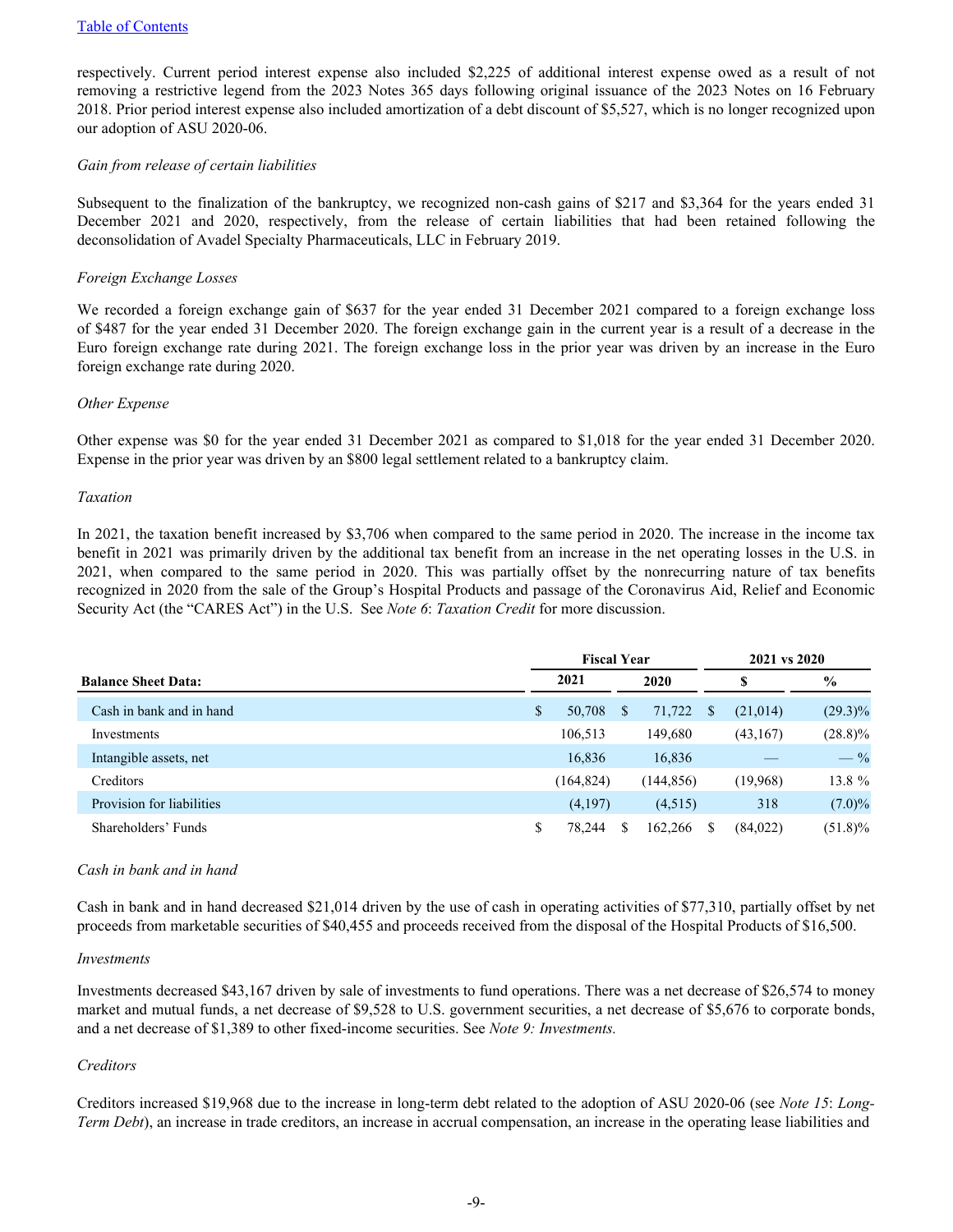#### [Table of Contents](#page-2-0)

an increase in outsourced contract costs. These increases are partially offset by a decrease in customer allowances and accrued employee severance.

#### *Provision for Liabilities*

Provision for liabilities decreased \$318, due to amortization of the Guarantee to Deerfield. See *Note 14: Provisions for Liabilities.*

#### *Shareholders' Funds*

The decrease in Shareholders' Funds is driven by the net loss of \$77,329. See the Consolidated Statement of Changes in Shareholders' Equity and *Note 17: Called-up Share Capital and Reserves.*

#### **Business Strategies**

Our lead product candidate, FT218, is an investigational once-nightly, extended-release formulation of sodium oxybate for the treatment of EDS or cataplexy in adults with narcolepsy. We are primarily focused on the development and potential U.S. FDA approval of FT218.

#### **Competition and Market Opportunities**

#### **Competition**

Competition in the pharmaceutical and biotechnology industry is intense and is expected to increase. We compete with academic laboratories, research institutions, universities, joint ventures, and other pharmaceutical and biotechnology companies, including other companies developing brand or generic specialty pharmaceutical products or drug delivery platforms. Some of these competitors may also be our business partners. There can be no assurance that our competitors will not obtain patent protection or other intellectual property rights that would make it difficult or impossible for us to compete with their products. Furthermore, major technological changes can happen quickly in the pharmaceutical and biotechnology industries. Such rapid technological change, or the development by our competitors of technologically improved or differentiated products, could render our products, including our drug delivery technologies, obsolete or noncompetitive.

The pharmaceutical industry has dramatically changed in recent years, largely as a function of the growing importance of generic drugs. The growth of generics (typically small molecules) and of large molecules (biosimilars) has been accelerated by the demand for less expensive pharmaceutical products. As a result, the pricing power of pharmaceutical companies will be more tightly controlled in the future.

In addition, consolidation has reduced our pool of potential partners and acquisition opportunities within the biopharmaceutical space.

### *Potential competition for FT218*

If FT218 receives FDA approval, it will compete with the currently approved twice-nightly oxybate formulations, as well as a number of daytime wake promoting agents including lisdexamfetamine, detroamphetamine, methylphenidate, amphetamine, modafinil, and armodafinil, which are widely prescribed, as well as solriamfetol and pitolisant, all of which may be prescribed concomitantly with sodium oxybate. If approved, we anticipate FT218 may face competition from manufacturers of generic twice-nightly sodium oxybate formulations, who have reached settlement agreements with the current marketer, which allows for entry of an authorized generic in 2023. In addition, there are other products in development that may be approved in the future that could have an impact on the narcolepsy treatment market, including, for example, reboxetine, orexin 2 receptor agonists, flecainide / modafinil combination, histamine H3 antagonists/inverse agonists, or GABAB agonists.

### *Intellectual Property*

Parts of our product pipeline and strategic alliances utilize our drug delivery platforms and related products of which certain features are the subject of patents or patent applications. As a matter of policy, we seek patent protection of our inventions and also rely upon trade secrets, know-how, continuing technological innovations and licensing opportunities to maintain and develop competitive positions.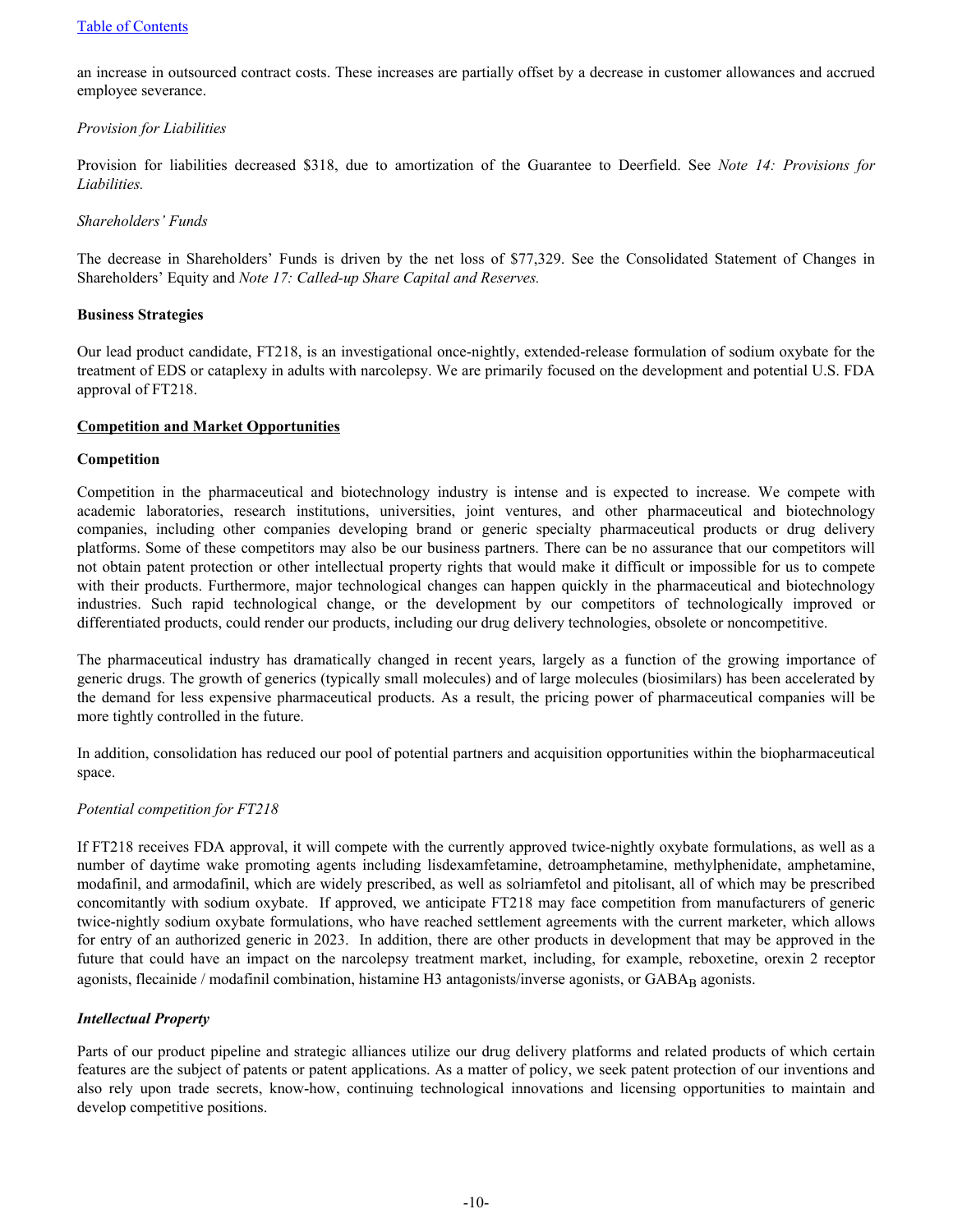- FT218 Patents. We have been awarded several FT218-related U.S. patents having expiry dates from mid-2037 to early-2040. We have a number of additional FT218-related patent applications pending at the USPTO as well as at non-U.S. patent offices.
- Drug Delivery Technology Patents. Our drug delivery technologies are the subject of certain patents, including: (i) for Micropump, patents relating to coating technologies that provide for controlled release of an active ingredient (expiring in 2025 in the U.S. and 2022 in non-U.S. jurisdictions); (ii) for LiquiTime, patents relating to film-coated microcapsules and a method comprising orally administering such microcapsules to a patient (expiring in 2023); and (iii) for Medusa, patents relating to an aqueous colloidal suspension of low viscosity based on submicronic particles of water-soluble biodegradable polymer PO (polyolefin) carrying hydrophobic groups (expiring in 2023).

The patent positions of biopharmaceutical companies like us are generally uncertain and involve complex legal, scientific and factual questions. In addition, the coverage claimed in a patent application can be significantly reduced before the patent is issued, and patent scope can be reinterpreted by the courts after issuance. Moreover, many jurisdictions permit third parties to challenge issued patents in administrative proceedings, which may result in further narrowing or even cancellation of patent claims. We cannot predict whether the patent applications we are currently pursuing will issue as patents in any particular jurisdiction or whether the claims of any of our licensed or owned patents will provide sufficient protection from competitors. Any of our licensed or owned patents may be challenged, circumvented, or invalidated by third parties. For more information, please see the information set forth under the caption "Risks Related to Our Intellectual Property – If we cannot adequately protect our intellectual property and proprietary information, we may be unable to effectively compete" in the "Risk Factors".

#### **Supplies and Manufacturing**

We attempt to maintain multiple suppliers in order to mitigate the risk of shortfall and inability to supply market demand. Nevertheless, for FT218, we currently rely on one supplier for sourcing active pharmaceutical ingredients ("APIs").

The API in FT218, sodium oxybate, is a Schedule I controlled substance in the U.S., and FT218, if approved by the FDA, will be a Schedule III controlled substance in the U.S. As a result, FT218 is subject to regulation by the U.S. Drug Enforcement Administration ("DEA") under the Controlled Substances Act ("CSA"), and its manufacturing and distribution are highly restricted. Quotas from the DEA are required in order to manufacture and package sodium oxybate and FT218 in the U.S. Similar rules, restrictions and controls apply to FT218 in relevant jurisdictions outside of the U.S.

The API for FT218 is currently manufactured by a single source contract manufacturing organization ("CMO") in the U.S. The drug product for commercial lots is manufactured outside of the U.S. by a single source CMO. We will continue to outsource the production of FT218 to current good manufacturing practices ("cGMP") -compliant, DEA and FDA-audited CMOs pursuant to supply agreements and have no present plans to acquire manufacturing facilities. We are establishing, and may continue to establish, additional CMOs for the manufacture FT218, including drug product manufacturing in the U.S.

#### **Principal Risks and Uncertainties**

*An investment in Avadel involves a high degree of risk. You should carefully consider the risks described below, as well as the other information included in the Directors' Report and accompanying financial statements, before making an investment decision. Avadel's business, financial condition, results of operations and cash flows could be materially adversely affected by any of these risks. The market or trading price of Avadel's securities could decline due to any of these risks.* 

# **Risks Related to Our Lead Product Candidate, Future Product Candidates Clinical Development and Commercialization**

### *We cannot be certain that our lead product candidate or future product candidates will receive marketing approval. Without marketing approval, we will not be able to commercialize our lead product candidate or future product candidates.*

We have devoted significant financial resources and business efforts to the development of our lead product candidate. We cannot be certain that our lead product candidate or future product candidates will receive marketing approval.

The development of a product candidate and issues relating to its approval and marketing are subject to extensive regulation by the FDA in the U.S. and by comparable regulatory authorities in other countries. We are not permitted to market our lead product candidate or future product candidates in the U.S. until we receive approval of a NDA by the FDA. The time required to obtain approval by the FDA and comparable foreign authorities is unpredictable but typically takes many years following the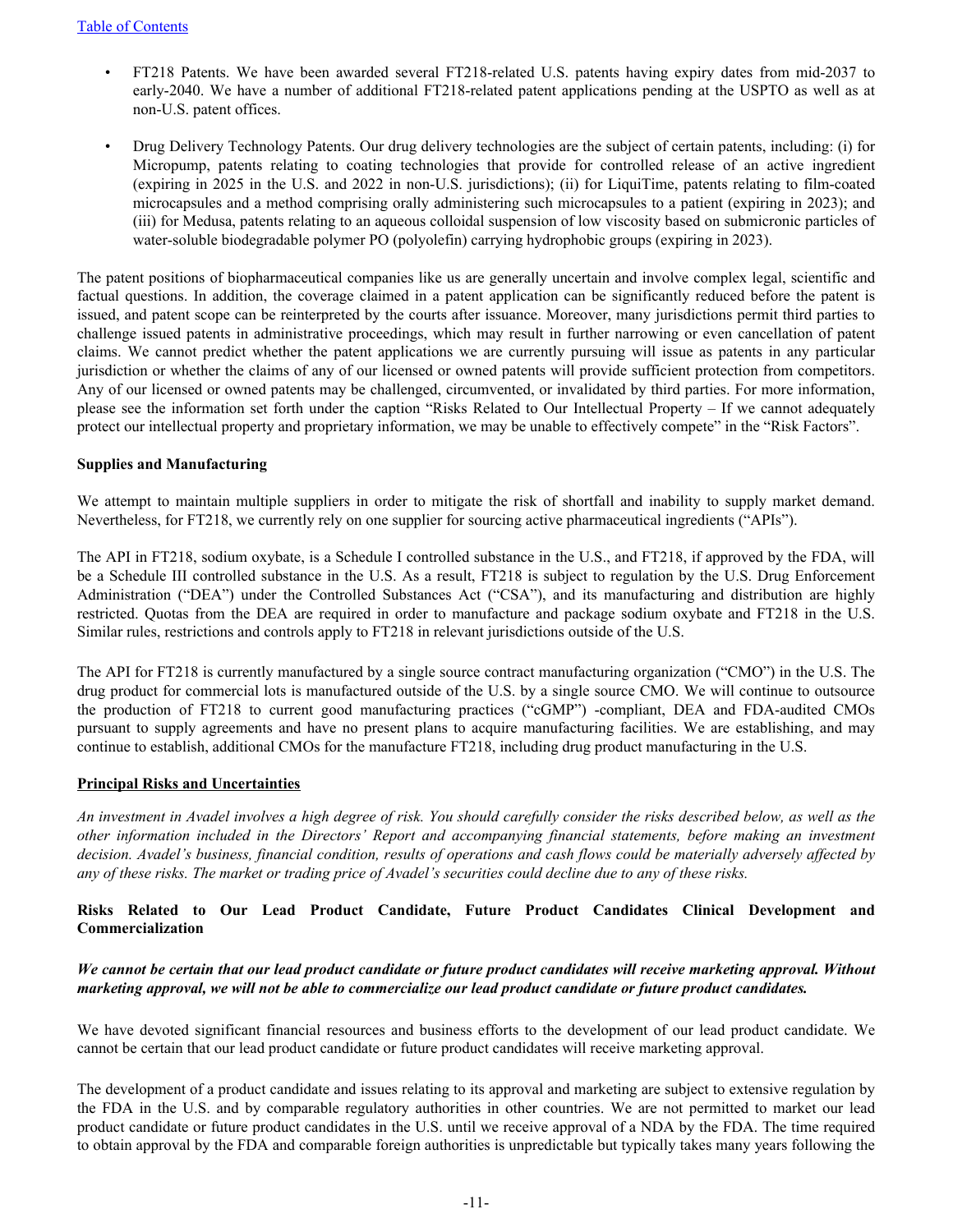commencement of clinical trials and depends upon numerous factors, including the substantial discretion of regulatory authorities. In addition, approval policies, regulations, or the type and amount of clinical data necessary to gain approval may change during the course of a product candidate's clinical development and may vary among jurisdictions.

An NDA must include extensive preclinical and clinical data and supporting information to establish the product candidate's safety and effectiveness for each desired indication. An NDA must also include significant information regarding the chemistry, manufacturing and controls for the product. Obtaining approval of an NDA is a lengthy, expensive and uncertain process, and we may not be successful in obtaining approval. For example, we submitted an NDA to the FDA for FT218 for the treatment of EDS or cataplexy in adults with narcolepsy to the FDA in December 2020 through the Section 505(b)(2) regulatory pathway. In February 2021, the FDA assigned FT218 a PDFUA target action date of 15 October 2021. In October, the FDA notified us that its review was still ongoing and action would not be taken by the PDUDFA date. Any delay or setback in the regulatory approval or commercialization of our lead product candidate will adversely affect our business.

The FDA has substantial discretion in the drug approval process, including the ability to delay, limit or deny approval of a product candidate for many reasons. For example, the FDA:

- could determine that we cannot rely on the Section  $505(b)(2)$  regulatory pathway or other pathways we have selected, as applicable, for our lead product candidate;
- could determine that the information provided by us was inadequate, contained clinical deficiencies or otherwise failed to demonstrate the safety and effectiveness of our product candidate for any indication;
- may not find the data from bioequivalence studies and/or clinical trials sufficient to support the submission of an NDA or to obtain marketing approval in the U.S., including any findings that the clinical and other benefits of our product candidate outweigh their safety risks;
- may disagree with our trial design or our interpretation of data from preclinical studies, bioequivalence studies and/or clinical trials, or may change the requirements for approval even after it has reviewed and commented on the design for our trials;
- may determine that we have identified the wrong listed drug or drugs or that approval of our Section  $505(b)(2)$ application for our product candidate is blocked by patent or non-patent exclusivity of the listed drug or drugs or of other previously approved drugs with the same conditions of approval as our product candidate, as applicable;
- may identify deficiencies in the manufacturing processes or facilities of third-party manufacturers with which we enter into agreements for the manufacturing of our product candidate;
- may audit some or all of our clinical research study sites to determine the integrity of our data and may reject any or all of such data;
- may approve our lead product candidate for fewer or more limited indications than we request, or may grant approval contingent on the performance of costly post-approval clinical trials;
- may change its approval policies or adopt new regulations; or
- may not approve the labeling claims that we believe are necessary or desirable for the successful commercialization of our lead product candidate.

Even if a product is approved, the FDA may limit the indications for which the product may be marketed, require extensive warnings on the product labeling or require expensive and time-consuming clinical trials and/or reporting as conditions of approval. Regulators of other countries and jurisdictions have their own procedures for the approval of product candidates with which we must comply prior to marketing in those countries or jurisdictions.

We have submitted a NDA for FT218 in the U.S. and will evaluate filing potentially elsewhere. We have determined, following FDA consultation, that the 505(b)(2) approval pathway, which permits an NDA applicant to rely on the FDA's previous findings of safety or effectiveness and data from studies that were not conducted by or for the applicant and for which the applicant has not obtained a right of reference, is the appropriate pathway for a FT218 NDA. There can be no assurances, however, that the 505(b)(2) approval pathway in the U.S., or similar approval pathways outside of the U.S., will be available for FT218 or that the FDA or other regulatory authorities will approve FT218 through an application based on such pathways.

Obtaining regulatory approval for marketing of a product candidate in one country does not ensure that we will be able to obtain regulatory approval in any other country. In addition, delays in approvals or rejections of marketing applications in the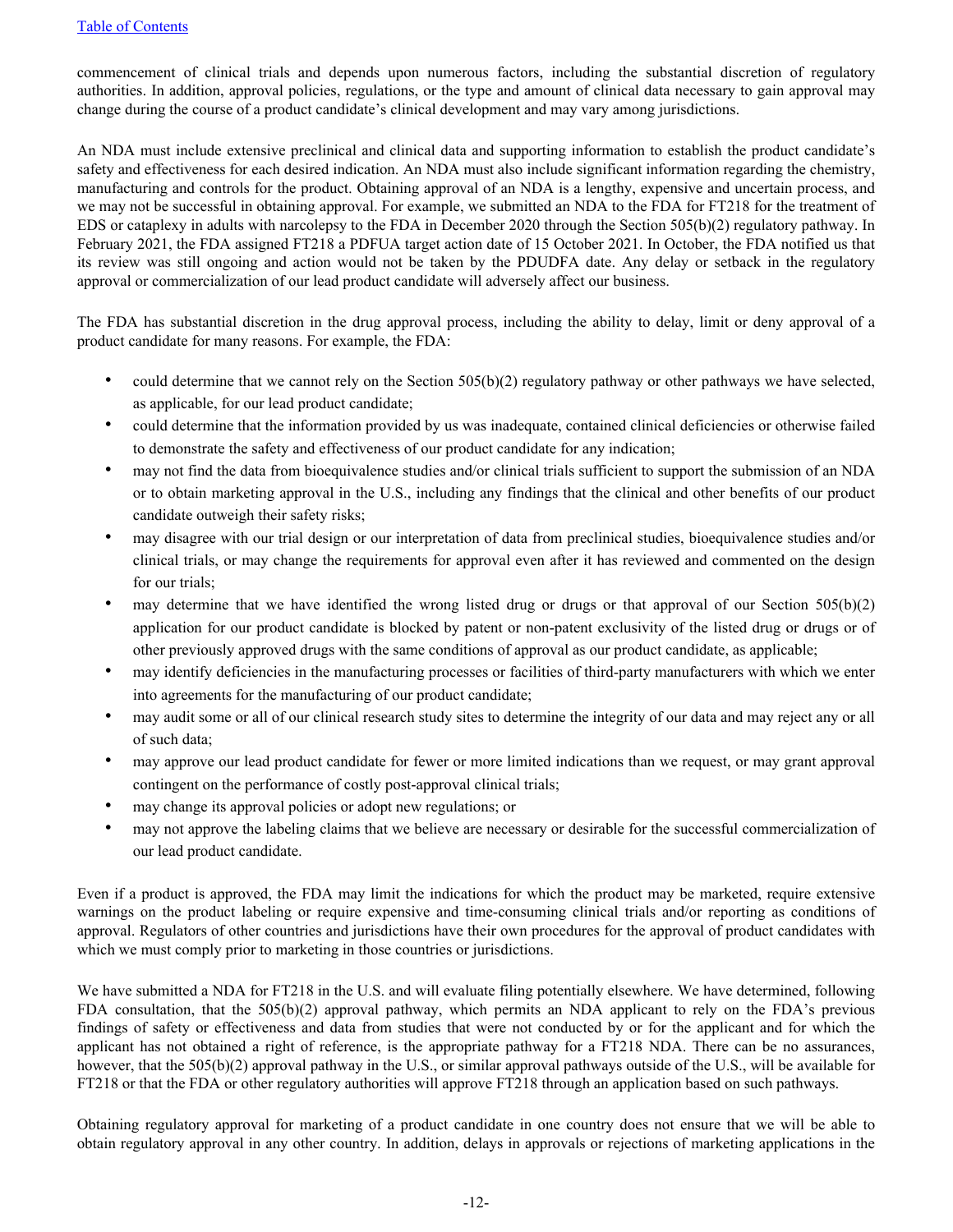U.S. or other countries may be based upon many factors, including regulatory requests for additional analyses, reports, data, preclinical studies and clinical trials, regulatory questions regarding different interpretations of data and results, changes in regulatory policy during the period of product development and the emergence of new information regarding our product candidate.

# *Our business is significantly dependent on the successful development, regulatory approval and commercialization of FT218, our only product candidate.*

We have invested substantially all of our efforts and financial resources in the development of FT218, which has not yet been approved for sale or commercial use. Currently, FT218 is our only product candidate and we have not licensed, acquired, or invented any other product candidates for preclinical or clinical evaluation. This may make an investment in our company riskier than similar companies that have multiple product candidates in active development and that therefore may be able to better sustain a failure of a lead candidate. The success of our business, including our ability to finance our company and generate any revenue in the future, will, at this point, depend entirely on the regulatory approval and commercialization of FT218, which may never occur. Any failure to obtain regulatory approval of FT218 would have a material and adverse impact on our business. Even if we successfully obtain regulatory approvals to market FT218, our revenue will be dependent, in part, upon the size of the markets in the territories for which we gain regulatory approval. If the markets or patient subsets that we are targeting are not as significant as we estimate, we may not generate significant revenues from sales of FT218, even if approved.

The commercial success of FT218 will depend on a number of factors, including the following:

- the timely receipt of necessary marketing approvals from the FDA and similar foreign regulatory authorities;
- our ability to raise any additional required capital to support the commercialization on acceptable terms, or at all;
- our ability to consistently manufacture FT218 on a timely basis;
- our ability to secure and maintain from the U.S. DEA our annual quota for FT218 APIs;
- our ability to successfully to develop and implement a REMS for the safe use of FT218;
- the prevalence, duration and severity of potential side effects or other safety issues that patients may experience with FT218;
- achieving and maintaining, and, where applicable, ensuring that our third-party contractors achieve and maintain, compliance with our contractual obligations and with all regulatory requirements applicable to FT218;
- the differentiation of FT218 from other available approved, or investigational, drugs and treatments of excessive daytime sleepiness or cataplexy in adults with narcolepsy, and the willingness of physicians, operators of hospitals and clinics and patients to adopt and utilize FT218's once nightly formulation;
- our ability to successfully develop a commercial strategy and thereafter commercialize FT218 in the United States and internationally, if approved for marketing, sale and distribution in such countries and territories, whether alone or in collaboration with others;
- the availability of coverage and adequate reimbursement from managed care plans, private insurers, government payors (such as Medicare and Medicaid and similar foreign authorities) and other third-party payors for FT218;
- patients' ability and willingness to pay out-of-pocket for FT218 in the absence of coverage and/or adequate reimbursement from third-party payor;
- acceptance by physicians, payors and patients of the benefits, safety and efficacy of FT218, if approved;
- patient demand for FT218, if approved;
- our ability to establish and enforce intellectual property rights in and to FT218; and
- our ability to avoid third-party patent interference, intellectual property challenges or intellectual property infringement claims.

These factors, many of which are beyond our control, could cause us to experience significant delays or an inability to obtain regulatory approvals or commercialize FT218. Even if regulatory approvals are obtained, we may never be able to successfully commercialize FT218. Accordingly, we cannot provide assurances that we will be able to generate sufficient revenue through the sale of FT218 to continue our business or achieve profitability.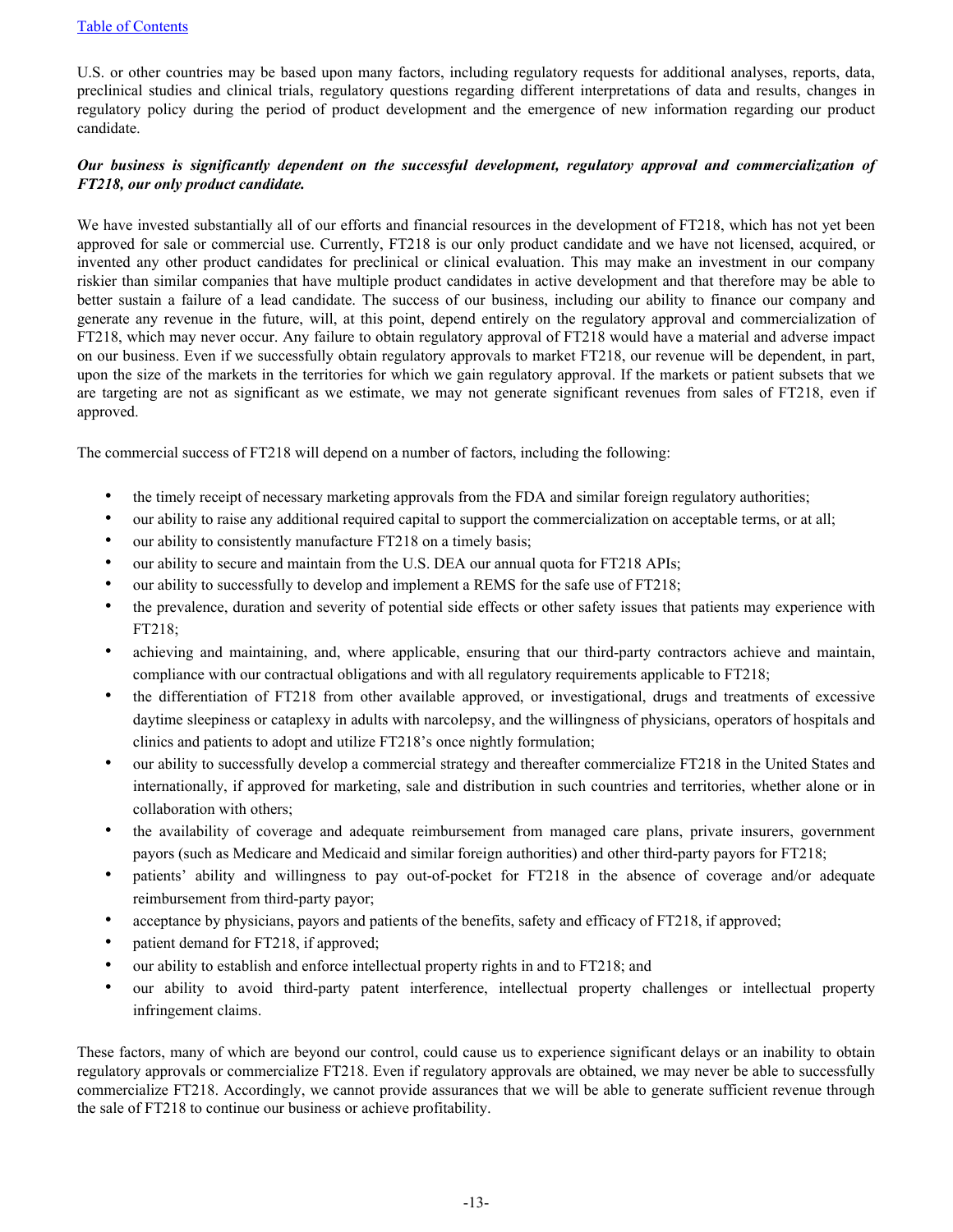## *Our lead product candidate and future product candidates may not reach the commercial market for a number of reasons.*

Drug development is an inherently uncertain process with a high risk of failure at every stage of development. Successful research and development of pharmaceutical products is difficult, expensive and time consuming. Many product candidates fail to reach the market. Our success will depend on the development and the successful commercialization of new drugs and products that utilize our drug delivery technologies.

Even if our product candidates and current drug delivery technologies appear promising during development, there may not be successful commercial applications developed for them for a number of reasons, including:

- the FDA, the EMA, the competent authority of an EU Member State or an IRB, or an Ethics Committee (EU equivalent to IRB), or our partners may delay or halt applicable clinical trials;
- we or our partners may face slower than expected rate of patient recruitment and enrollment in clinical trials, or may devote insufficient funding to the clinical trials;
- our drug delivery technologies and drug products may be found to be ineffective or to cause harmful side effects, or may fail during any stage of pre-clinical testing or clinical trials;
- we or our partners may find that certain products cannot be manufactured on a commercial scale and, therefore, may not be economical or feasible to produce;
- we or our partners may face delays in completing our clinical trials due to circumstances outside of our control, including natural disasters, labor or civil unrest, global health concerns or pandemics or acts of war or terrorism; or
- our lead product candidate and future product candidates could fail to obtain regulatory approval or, if approved, could fail to achieve market acceptance, could fail to be included within the pricing and reimbursement schemes of the U.S. or EU Member States, or could be precluded from commercialization by proprietary rights of third parties.

# *If we are not able to use the 505(b)(2) regulatory approval pathway for the regulatory approval of FT218 or if the FDA requires additional clinical or nonclinical data to support an NDA under Section 505(b)(2) than we previously anticipated, it will likely take significantly longer, cost significantly more and be significantly more complicated to gain FDA approval for FT218, and in any case may not be successful.*

We submitted an NDA to the FDA for FT218 for the treatment of cataplexy or EDS in adults with narcolepsy in December 2020 through the Section 505(b)(2) regulatory pathway. The Drug Price Competition and Patent Term Restoration Act of 1984, also known as the Hatch-Waxman Amendments, added Section 505(b)(2) to the Federal Food, Drug, and Cosmetic Act, or the FDCA. In general, Section 505(b)(2) allows an applicant to rely on the FDA's prior findings of safety or effectiveness for a listed drug only to the extent that the proposed product in the 505(b)(2) application shares common characteristics with the listed drug, or on published literature that the applicant believes supports the safety or efficacy of its proposed product but for which it does not have a right of reference for the underlying data. The  $505(b)(2)$  application must include sufficient data to support differences between the listed drug and the proposed drug in the 505(b)(2) application. If the FDA does not agree that the 505(b)(2) regulatory pathway is appropriate or scientifically justified for FT218, we may need to conduct additional clinical trials, provide additional data and information and meet additional standards for regulatory approval. Specifically, the FDA may not agree that we have provided a scientific bridge, through, for example, comparative bioavailability data, to demonstrate that reliance on the prior findings of safety or efficacy for a listed drug is justified. Although the active ingredient in FT218, sodium oxybate, is approved for the treatment of cataplexy or excessive daytime sleepiness in patients 7 years of age and older with narcolepsy, it has not previously been approved or demonstrated to be safe for once nightly administration in these indications. If we are unable to establish a bridge between FT218 and the listed drug upon which we rely to demonstrate that such reliance is justified, we may be required to show safety and efficacy through one or more additional clinical trials. In addition, if we are unable to utilize the 505(b)(2) pathway, the time and financial resources required to obtain FDA approval for FT218 would likely increase substantially. Moreover, the inability to utilize the 505(b)(2) regulatory pathway could result in new competitive products reaching the market faster than FT218, which could materially adversely impact its competitive position and prospects.

Even if we are successful in pursuing the 505(b)(2) regulatory pathway for FT218, we cannot assure you that we will receive the requisite or timely approval for commercialization of FT218. Although the Section 505(b)(2) pathway allows us to rely in part on the FDA's prior findings of safety or efficacy for approved listed drugs or on published literature for which we do not have a right of reference, the FDA may determine that prior findings by the FDA or the published literature that we believe supports the safety or efficacy of FT218 is insufficient or not applicable to our application or that additional studies will need to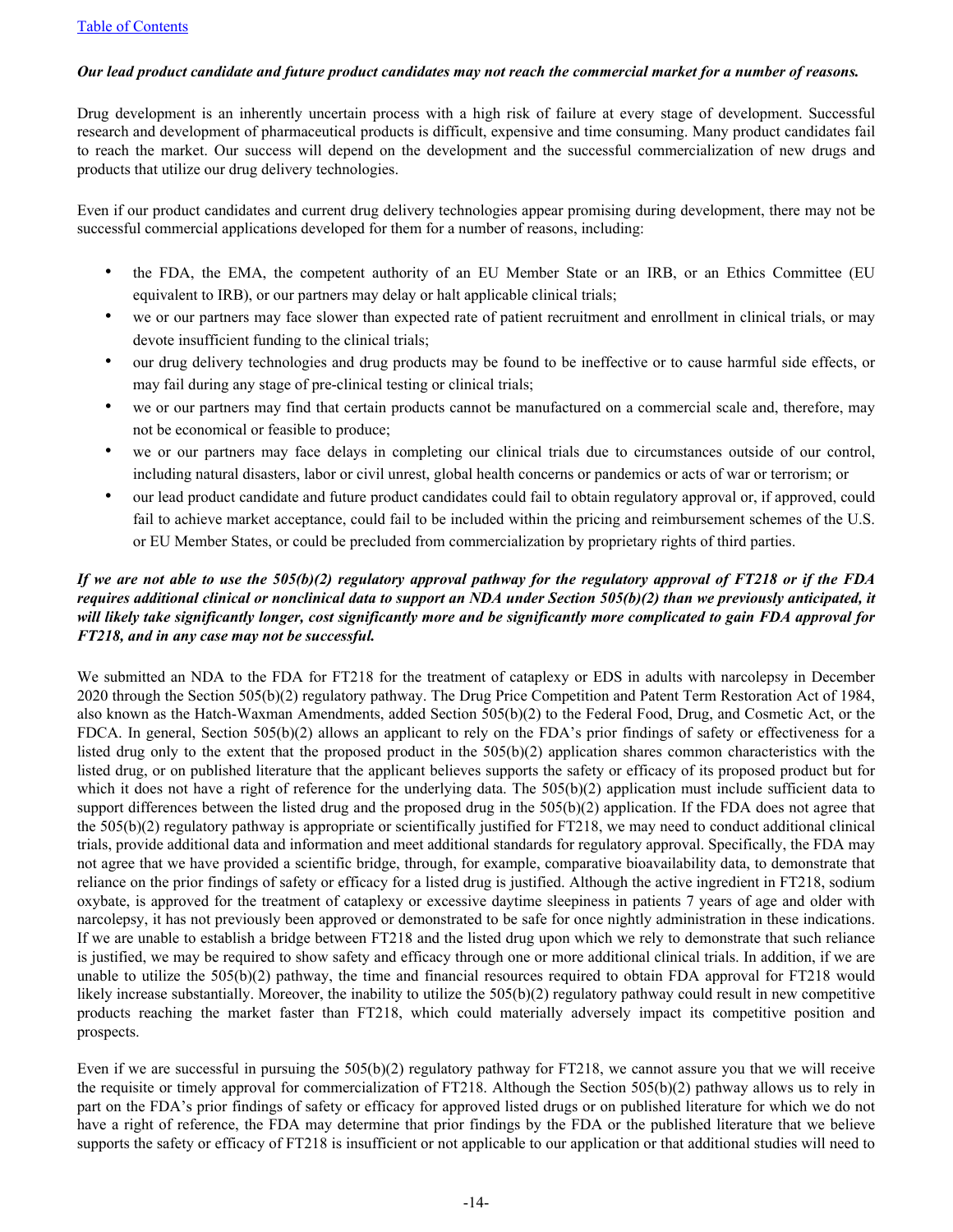be conducted. To the extent that we are relying on the 505(b)(2) regulatory pathway based on the approval of a listed drug for a similar indication, the FDA may require that we include in the labeling of FT218, if approved, some or all of the safety information that is included in the labeling of the approved listed drug. For example, the labels of current FDA-approved sodium oxybate products include a black box warning regarding risks of central nervous system depression and abuse and misuse. Moreover, even if FT218 is approved via the 505(b)(2) regulatory pathway, the approval may be subject to limitations on the indicated uses for which the product may be marketed or to other conditions of approval, or may contain requirements for costly post-marketing testing and surveillance to monitor the safety or efficacy of the product, such as a Risk Evaluation and Mitigation Strategy, or REMS, which is a risk mitigation plan which could include medication guides, physician communication plans, or elements to assure safe use, or ETASU, such as restricted distribution methods, patient registries and other risk minimization tools.

*Our business depends heavily on our ability to successfully commercialize FT218 in the U.S. and in other jurisdictions where we may obtain marketing approval. There is no assurance that our commercialization efforts with respect to FT218, if approved, will be successful or that we will be able to generate revenues at the levels or on the timing we expect, or at levels or on the timing necessary to support our goals.*

Our business currently depends heavily on our ability to successfully commercialize FT218 for the treatment of cataplexy or EDS in adults with narcolepsy in the U.S. and in other jurisdictions where we may obtain marketing approval. Even if we obtain marketing approval for FT218, we may never be able to successfully commercialize our product or meet our expectations with respect to revenues. There is no guarantee that the infrastructure, systems, processes, policies, relationships, and materials we are building for the commercialization of FT218 in the U.S., or that we may build for other jurisdictions where we may obtain marketing approval, will be sufficient for us to achieve success at the levels we expect. If we are unable to establish adequate sales, marketing and distribution capabilities, whether independently or with third parties, or if we are unable to do so on commercially reasonable terms, our business, results of operations, financial condition and prospects will be materially adversely affected. We may encounter issues, delays or other challenges in launching or commercializing FT218, if approved. For example, our results may be negatively impacted if we have not adequately sized our field teams or if our targeting strategy is inadequate or if we encounter deficiencies or inefficiencies in our infrastructure or processes.

We may encounter issues and challenges in commercializing FT218, if approved, and generating sufficient revenues to result in a profit. We may also encounter challenges related to reimbursement of FT218, including potential limitations in the scope, breadth, availability, or amount of reimbursement covering FT218. Similarly, healthcare settings or patients may determine that the financial burdens of treatment are not acceptable. We may face other limitations or issues related to the price of FT218. Our results may also be negatively impacted if we have not adequately sized our field teams or our physician segmentation and targeting strategy is inadequate or if we encounter deficiencies or inefficiencies in our infrastructure or processes. Other factors that may hinder our ability to successfully commercialize FT218, if approved, and generate sufficient revenues to result in a profit, include:

- the acceptance of FT218 by patients and the medical community;
- the ability of our third-party manufacturer(s) to manufacture commercial supplies of FT218 in sufficient quantities at acceptable costs, to remain in good standing with regulatory agencies, maintain applicable registrations and licenses, and to maintain commercially viable manufacturing processes that are, to the extent required, compliant with current Good Manufacturing Practices, or cGMP, regulations;
- our ability to remain compliant with laws and regulations that apply to us and our commercial activities;
- FDA- or other foreign regulatory agency-mandated package insert requirements and successful completion of any related FDA or other foreign regulatory agency post-marketing requirements, including a REMS;
- the actual market size for FT218, which may be different than expected;
- the length of time that patients who are prescribed our drug remain on treatment;
- the sufficiency of our drug supply to meet commercial demand which could be negatively impacted if our projections regarding the potential number of patients are inaccurate, we are subject to unanticipated regulatory requirements, or our current drug supply is destroyed, or negatively impacted at our manufacturing sites, storage sites, or in transit;
- our ability to effectively complete with other therapies; and
- our ability to maintain, enforce, and defend third party challenges to our intellectual property rights in and to FT218.

Any of these issues could impair our ability to successfully commercialize our product, if approved, or to generate sufficient revenues to result in a profit or to meet our expectations with respect to the amount or timing of revenues or profits. Any issues or hurdles related to our commercialization efforts may materially adversely affect our business, results of operations, financial condition, and prospects. Even if approved, there is no guarantee that we will be successful in our commercialization efforts with respect to FT218. We may also experience significant fluctuations in sales of FT218 from period to period and, ultimately,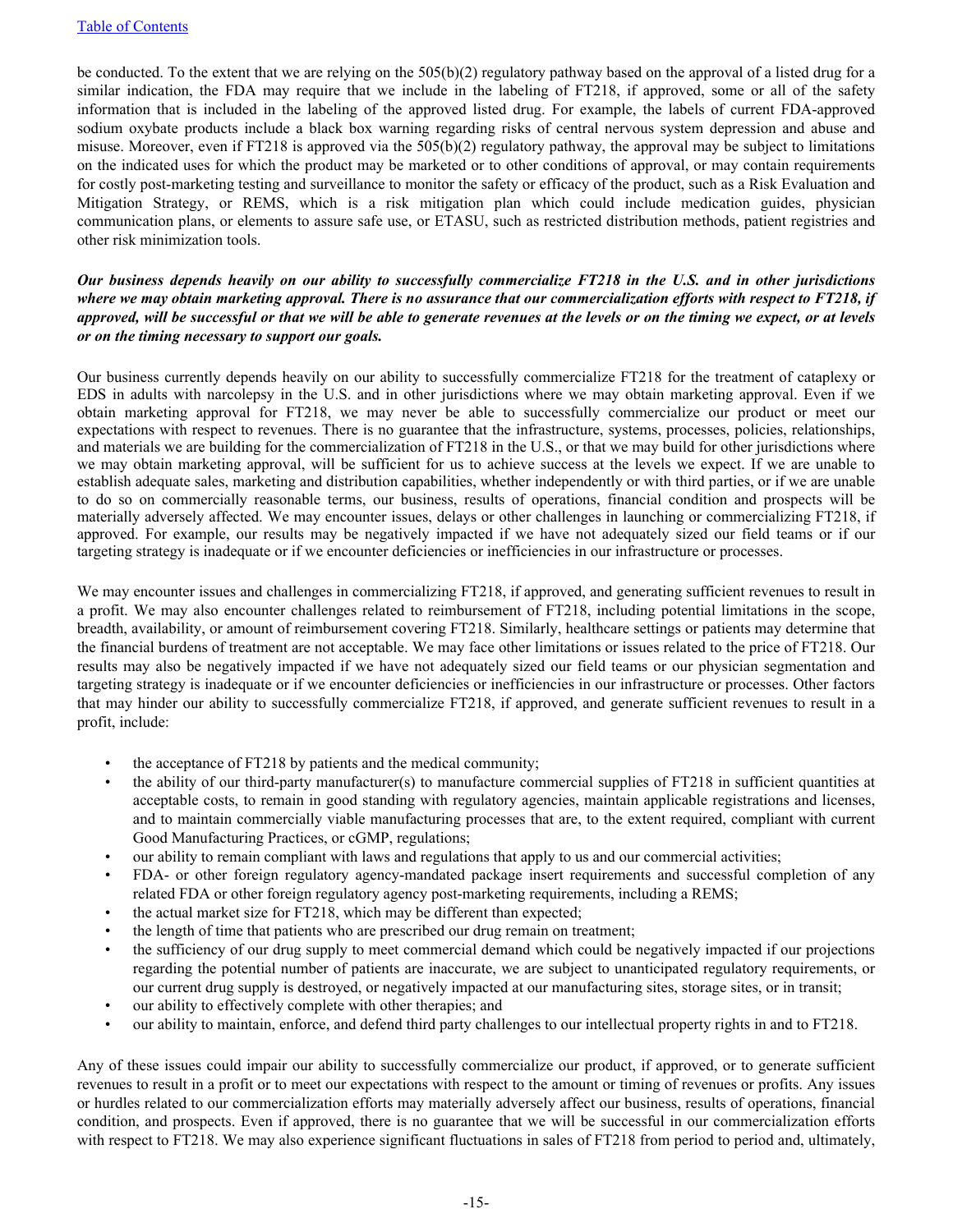we may never generate sufficient revenues from FT218 to reach or maintain profitability or sustain our anticipated levels of operations. Any inability on our part to successfully commercialize FT218 in the U.S. and any other international markets where it may be approved or any significant delay, could have a material adverse impact on our ability to execute upon our business strategy.

If we are unable to establish adequate sales, marketing and distribution capabilities, whether independently or with third parties, or if we are unable to do so on commercially reasonable terms, our business, results of operations, financial condition and prospects will be materially adversely affected. We may encounter issues, delays or other challenges in launching or commercializing FT218, if approved. For example, our results may be negatively impacted if we have not adequately sized our field teams or if our targeting strategy is inadequate or if we encounter deficiencies or inefficiencies in our infrastructure or processes.

## *Clinical development of drugs is costly and time-consuming, and the outcomes are uncertain. A failure to prove that FT218 is safe and effective in clinical trials could materially and adversely affect our business, financial condition, results of operations and growth prospects.*

Clinical trials are expensive and can take many years to complete, and the outcome is uncertain. Failure can occur at any time during the clinical trial process. The results of preclinical studies and early clinical trials of product candidates may not be predictive of the results of later-stage clinical trials. Product candidates in later stages of clinical trials may fail to show the desired safety and efficacy traits despite having progressed through preclinical studies and initial clinical testing. For example, we are currently conducting an open-label extension ("OLE") switch study of FT218, RESTORE, to examine the long-term safety and maintenance of efficacy of FT218 in patients with narcolepsy who participated in our REST-ON trial, as well as dosing and preference data for patients switching from twice-nightly sodium oxybate to once-nightly FT218 regardless if they participated in REST-ON or not. In May 2021, inclusion criteria were expanded to allow for oxybate naïve patients to enter the study. If any participants in the OLE/switch study report any serious adverse events that are deemed to be related to FT218 or if FT218 is not observed to have long-term efficacy, our business, financial condition, results of operations and growth prospects could be material and adversely affected.

In addition to issues relating to the results generated in clinical trials, clinical trials can be delayed or halted for a variety of reasons, including delay or failure in:

- obtaining regulatory approval to commence a trial;
- reaching agreement on acceptable terms with prospective contract research organizations ("CROs") and clinical trial sites, the terms of which can be subject to extensive negotiation and may vary significantly among different CROs and trial sites;
- obtaining institutional review board or ethics committee approval at each site;
- recruiting suitable patients to participate in a trial;
- having patients complete a trial or return for post-treatment follow-up;
- clinical sites dropping out of a trial;
- adding new sites; or
- obtaining clinical materials or manufacturing sufficient quantities of FT218 for use in clinical trials.

### *We have limited experience as a commercial drug company targeting an orphan drug disease and the marketing and sale of FT218, if approved, may be unsuccessful or less successful than anticipated.*

We have limited experience as a commercial drug company targeting an orphan disease and there is limited information about our ability to successfully overcome many of the risks and uncertainties encountered by companies commercializing drugs in the biopharmaceutical industry. To execute our business plan, in addition to successfully obtaining marketing approval and marketing and selling FT218, we will need to successfully:

- establish and maintain our relationships with healthcare providers who will be treating the patients who may receive our drug;
- obtain adequate pricing and reimbursement for FT218;
- develop and maintain successful strategic alliances; and
- manage our spending as costs and expenses increase due to marketing approvals and commercialization in multiple jurisdictions, if approved.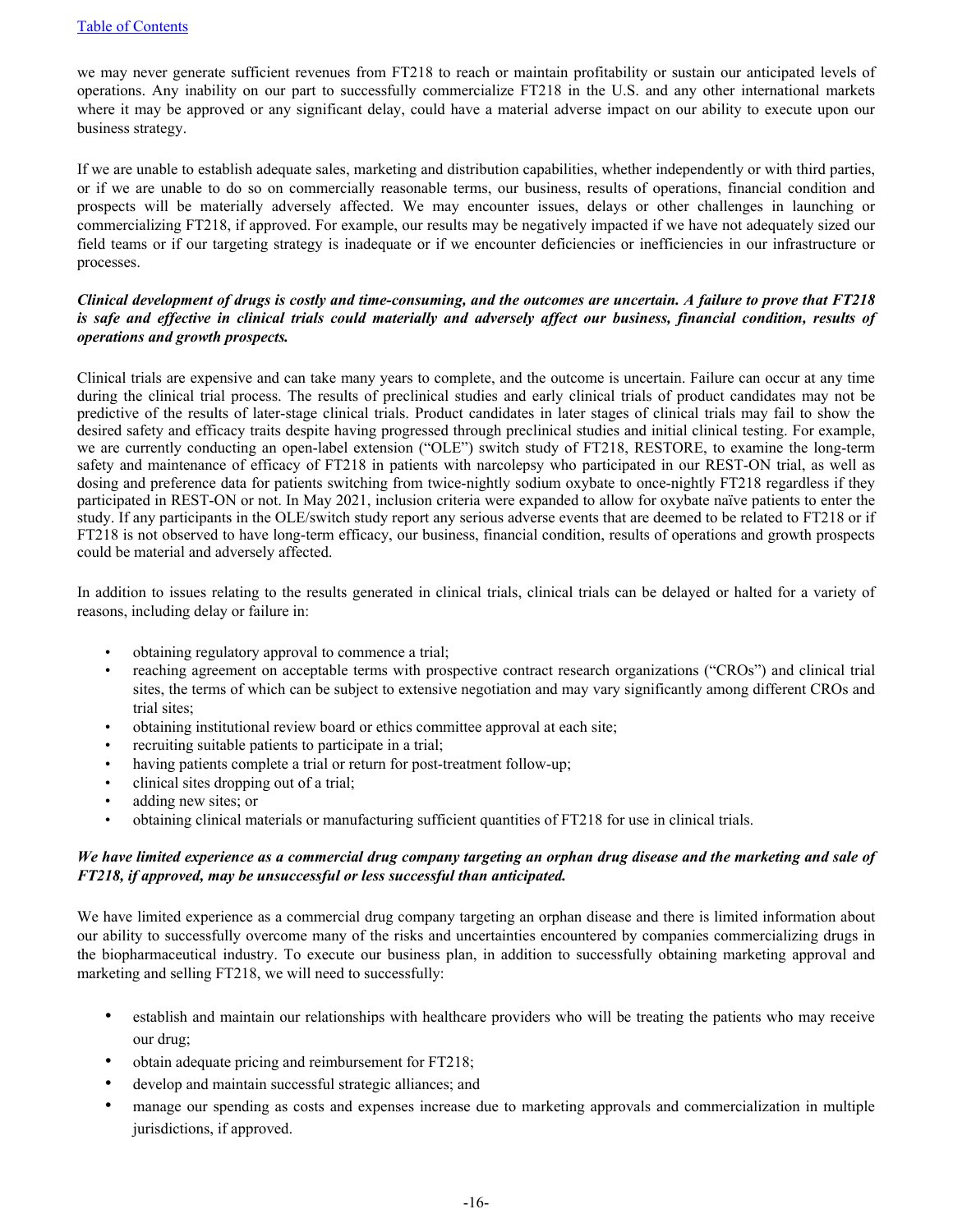If we are unsuccessful in accomplishing these objectives, we may not be able to successfully commercialize FT218, raise capital, expand our business or continue our operations.

*Our relationships with healthcare providers, physicians, prescribers, purchasers, third-party payors, charitable organizations and patients will be subject to applicable anti-kickback, fraud and abuse and other healthcare laws and regulations, which could expose us to criminal sanctions, civil penalties, contractual damages, reputational harm and diminished profits and future earnings.*

Healthcare providers, physicians and third-party payors in the United States and elsewhere play a primary role in the recommendation and prescription of biotechnology and biopharmaceutical products. Arrangements with third-party payors and customers can expose biotechnology and biopharmaceutical manufacturers to broadly applicable fraud and abuse and other healthcare laws and regulations, including, without limitation, the federal Anti-Kickback Statute, or AKS, and the federal False Claims Act, or FCA, which may constrain the business or financial arrangements and relationships through which such companies sell, market and distribute biotechnology and biopharmaceutical products. In particular, the research of our product candidates, as well as the promotion, sales and marketing of healthcare items and services, as well as certain business arrangements in the healthcare industry, are subject to extensive laws designed to prevent fraud, kickbacks, self-dealing and other abusive practices. These laws and regulations may restrict or prohibit a wide range of pricing, discounting, marketing and promotion, structuring and commission(s), certain customer incentive programs and other business arrangements generally. Activities subject to these laws also involve the improper use of information obtained in the course of patient recruitment for clinical trials. See the section entitled, "*Business — Government Regulation — Healthcare laws*".

The distribution of biopharmaceutical products is subject to additional requirements and regulations, including extensive record-keeping, licensing, storage and security requirements intended to prevent the unauthorized sale of biopharmaceutical products.

The scope and enforcement of each of these laws is uncertain and subject to rapid change in the current environment of healthcare reform, especially in light of the lack of applicable precedent and regulations. Federal and state enforcement bodies have recently increased their scrutiny of interactions between healthcare companies and healthcare providers, which has led to a number of investigations, prosecutions, convictions and settlements in the healthcare industry.

Ensuring that our internal operations and future business arrangements with third parties comply with applicable healthcare laws and regulations will involve substantial costs. It is possible that governmental authorities will conclude that our business practices do not comply with current or future statutes, regulations, agency guidance or case law involving applicable fraud and abuse or other healthcare laws and regulations. If our operations are found to be in violation of any of the laws described above or any other governmental laws and regulations that may apply to us, we may be subject to significant penalties, including administrative, civil and criminal penalties, damages, fines, disgorgement, the exclusion from participation in federal and state healthcare programs, individual imprisonment, reputational harm, and the curtailment or restructuring of our operations, as well as additional reporting obligations and oversight if we become subject to a corporate integrity agreement or other agreement to resolve allegations of non-compliance with these laws. Further, defending against any such actions can be costly and time consuming, and may require significant financial and personnel resources. Therefore, even if we are successful in defending against any such actions that may be brought against us, our business may be impaired. If any of the physicians or other providers or entities with whom we expect to do business are found to not be in compliance with applicable laws, they may be subject to criminal, civil or administrative sanctions, including exclusions from government funded healthcare programs and imprisonment. If any of the above occur, our ability to operate our business and our results of operations could be adversely affected.

### *Coverage and reimbursement may be limited or unavailable in certain market segments for our product candidates, if approved, which could make it difficult for us to sell any product candidates profitably.*

The success of our product candidates, if approved, depends on the availability of coverage and adequate reimbursement from third-party payors. We cannot be sure that coverage and reimbursement will be available for, or accurately estimate the potential revenue from, our product candidates or assure that coverage and reimbursement will be available for any product that we may develop. See the sections entitled, "*Business — Government Regulation — Coverage and Reimbursement*" and "*Business — Government Regulation — Healthcare Laws*".

Patients who are provided medical treatment for their conditions generally rely on third-party payors to reimburse all or part of the costs associated with their treatment. Coverage and adequate reimbursement from governmental healthcare programs, such as Medicare and Medicaid, and commercial payors is critical to new product acceptance.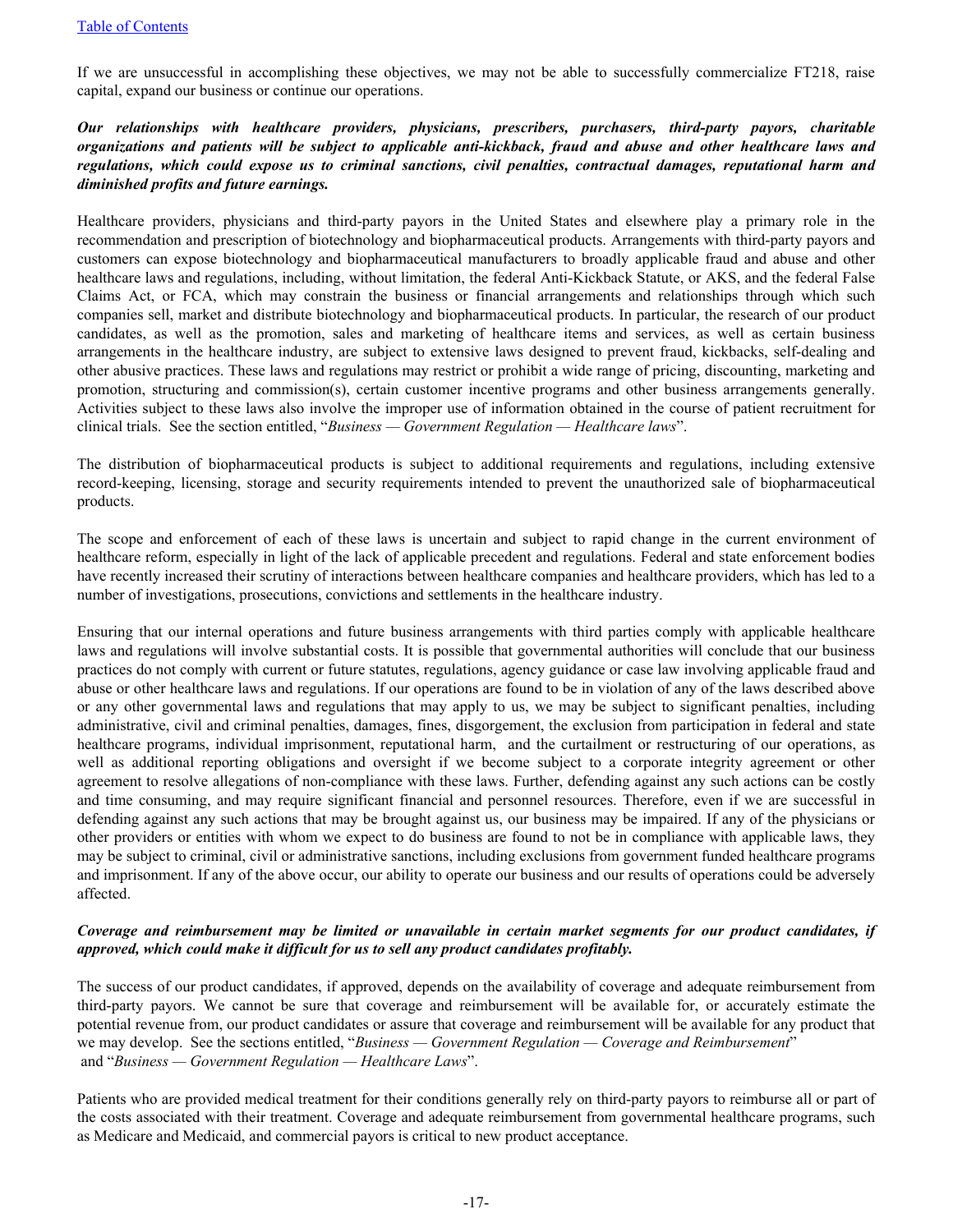Government authorities and other third-party payors, such as private health insurers and health maintenance organizations, decide which drugs and treatments they will cover and the amount of reimbursement. Coverage and reimbursement by a thirdparty depends upon a number of factors.

In the United States, no uniform policy of coverage and reimbursement for products exists among third- party payors. As a result, obtaining coverage and reimbursement approval of a product from a government or other third-party payor is a timeconsuming and costly process that could require us to provide to each payor supporting scientific, clinical and costeffectiveness data for the use of our products on a payor-by-payor basis, with no assurance that coverage and adequate reimbursement will be obtained. In the United States, the principal decisions about reimbursement for new medicines are typically made by the CMS. CMS decides whether and to what extent a new medicine will be covered and reimbursed under Medicare and private payors tend to follow CMS to a substantial degree. Even if we obtain coverage for a given product, the resulting reimbursement payment rates might not be adequate for us to achieve or sustain profitability or may require copayments that patients find unacceptably high. Additionally, third-party payors may not cover, or provide adequate reimbursement for, long-term follow-up evaluations required following the use of product candidates, once approved. Patients are unlikely to use our product candidates, once approved, unless coverage is provided and reimbursement is adequate to cover a significant portion of their cost. There is significant uncertainty related to insurance coverage and reimbursement of newly approved products. It is difficult to predict at this time what third-party payors will decide with respect to the coverage and reimbursement for our product candidates.

Net prices for drugs may be reduced by mandatory discounts or rebates required by government healthcare programs or private payors and by any future relaxation of laws that presently restrict imports of drugs from countries where they may be sold at lower prices than in the United States. Increasingly, third-party payors are requiring that drug companies provide them with predetermined discounts from list prices and are challenging the prices charged for medical products. We cannot be sure that reimbursement will be available for any product candidate that we commercialize and, if reimbursement is available, the level of reimbursement. In addition, many pharmaceutical manufacturers must calculate and report certain price reporting metrics to the government, such as average sales price and best price. Penalties may apply in some cases when such metrics are not submitted accurately and timely. Further, these prices for drugs may be reduced by mandatory discounts or rebates required by government healthcare programs. Payment methodologies may be subject to changes in healthcare legislation and regulatory initiatives.

Moreover, increasing efforts by governmental and other third-party payors in the United States and abroad to cap or reduce healthcare costs may cause such organizations to limit both coverage and the level of reimbursement for newly approved products and, as a result, they may not cover or provide adequate payment for our product candidates. There has been increasing legislative and enforcement interest in the United States with respect to specialty drug pricing practices. Specifically, there have been several recent U.S. Congressional inquiries and proposed and enacted federal and state legislation designed to, among other things, bring more transparency to drug pricing, reduce the cost of prescription drugs under Medicare, review the relationship between pricing and manufacturer patient programs and reform government program reimbursement methodologies for drugs.

We expect that healthcare reform measures that may be adopted in the future may result in more rigorous coverage criteria and in additional downward pressure on the price that we receive for any approved product. The implementation of cost containment measures or other healthcare reforms may prevent us from being able to generate revenue, attain profitability, or commercialize our products. Legislative and regulatory proposals have been made to expand post-approval requirements and restrict sales and promotional activities for pharmaceutical products. We cannot be sure whether additional legislative changes will be enacted, or whether the FDA regulations, guidance or interpretations will be changed, or what the impact of such changes on the marketing approvals or clearances of our product candidates, if any, may be. It is also possible that additional governmental action is taken in response to the COVID-19 pandemic.

In addition, in some foreign countries, the proposed pricing for a drug must be approved before it may be lawfully marketed. The requirements governing drug pricing vary widely from country to country. For example, the European Union provides options for its Member States to restrict the range of medicinal products for which their national health insurance systems provide reimbursement and to control the prices of medicinal products for human use. To obtain reimbursement or pricing approval, some of these countries may require the completion of clinical trials that compare the cost effectiveness of a particular product candidate to currently available therapies. A Member State may approve a specific price for the medicinal product or it may instead adopt a system of direct or indirect controls on the profitability of the company placing the medicinal product on the market. There can be no assurance that any country that has price controls or reimbursement limitations for pharmaceutical products will allow favorable reimbursement and pricing arrangements for any of our product candidates. Historically, products launched in the European Union do not follow price structures of the U.S. and generally prices tend to be significantly lower.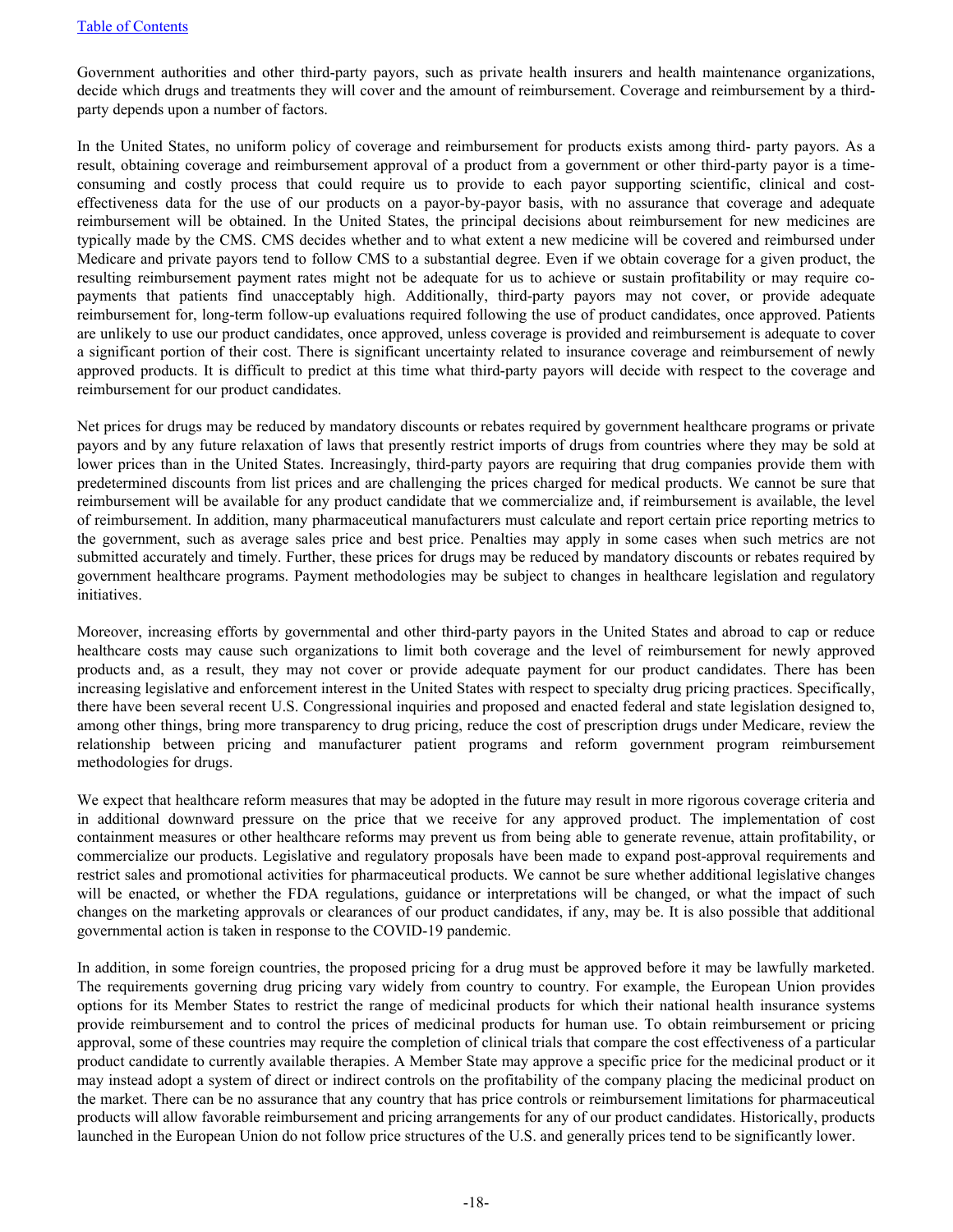## *Ongoing healthcare legislative and regulatory reform measures may have a material adverse effect on our business and results of operations*

Changes in regulations, statutes or the interpretation of existing regulations could impact our business in the future by requiring, for example, changes to our manufacturing arrangements; additions or modifications to product labeling; the recall or discontinuation of our products; or additional record-keeping requirements. If any such changes were to be imposed, they could adversely affect the operation of our business. If we are slow or unable to adapt to changes in existing requirements or the adoption of new requirements or policies, or if we are not able to maintain regulatory compliance, we may lose any marketing approval that we may have obtained, and we may not achieve or sustain profitability. See the section entitled, "*Business — Government Regulation — Healthcare Reform*".

Moreover, increasing efforts by governmental and third-party payors in the United States and abroad to cap or reduce healthcare costs may cause such organizations to limit both coverage and the level of reimbursement for newly approved products and, as a result, they may not cover or provide adequate payment for our product candidates. There has been increasing legislative and enforcement interest in the United States with respect to specialty drug pricing practices. Specifically, there have been several recent U.S. Congressional inquiries and proposed and enacted federal and state legislation designed to, among other things, bring more transparency to drug pricing, reduce the cost of prescription drugs under Medicare, review the relationship between pricing and manufacturer patient programs, and reform government program reimbursement methodologies for drugs.

At the state level, legislatures are increasingly passing legislation and implementing regulations designed to control pharmaceutical and biologic product pricing, including price or patient reimbursement constraints, discounts, restrictions on certain product access and marketing cost disclosure and transparency measures, and, in some cases, designed to encourage importation from other countries and bulk purchasing. Legally mandated price controls on payment amounts by third-party payors or other restrictions could harm our business, financial condition, results of operations and prospects. In addition, regional healthcare authorities and individual hospitals are increasingly using bidding procedures to determine what pharmaceutical products and which suppliers will be included in their prescription drug and other healthcare programs. This could reduce the ultimate demand for our drugs or put pressure on our drug pricing, which could negatively affect our business, financial condition, results of operations and prospects.

These laws, and future state and federal healthcare reform measures may be adopted in the future, any of which may result in additional reductions in Medicare and other healthcare funding and otherwise affect the prices we may obtain for any of our product candidates for which we may obtain regulatory approval or the frequency with which any such product candidate is prescribed or used. Additionally, we expect to experience pricing pressures in connection with the sale of any future approved product candidates due to the trend toward managed healthcare, the increasing influence of health maintenance organizations, cost containment initiatives and additional legislative changes.

## *FT218, if successfully developed and approved, may cause undesirable side effects that limit the commercial profile or result in other significant negative consequences for approved products; or delay or prevent further development or regulatory approval with respect to product candidates or new indications, or cause regulatory authorities to require labeling statements, such as boxed warnings.*

Undesirable side effects caused by FT218, if successfully developed and approved, could limit the commercial profile of FT218 or result in significant negative consequences such as a more restrictive label or other limitations or restrictions. Undesirable side effects caused by FT218 could cause us or regulatory authorities to interrupt, delay or halt non-clinical studies and clinical trials or could result in a more restrictive label or the delay or denial of regulatory approval by the FDA or other regulatory authorities.

Clinical trials by their nature utilize a sample of the potential patient population. With a limited number of patients and limited duration of exposure, certain side effects of FT218 may only be uncovered with a significantly larger number of patients exposed to the drug, and those side effects could be serious or life-threatening. If we or others identify undesirable side effects caused by FT218 (or any other similar drugs), a number of potentially significant negative consequences could result, including:

- regulatory authorities may withdraw or limit their marketing approval of such drugs;
- regulatory authorities may require the addition of labeling statements, such as a "boxed" warning or additions to an existing boxed warning, or a contraindication, including as a result of inclusion in a class of drugs for a particular disease;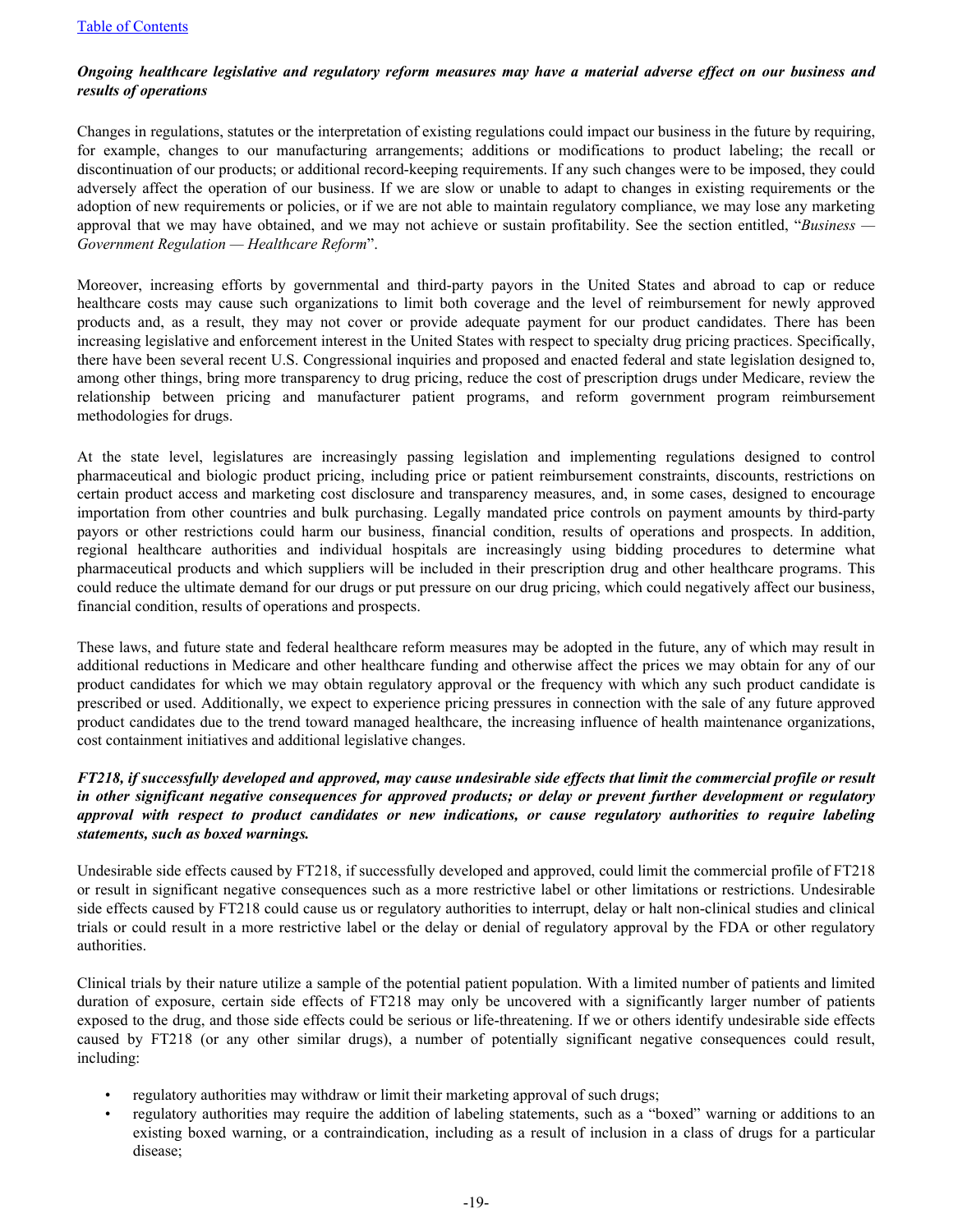- regulatory authorities may refuse to approve label expansions for additional indications for any approved drugs;
- we may be required to change the way such drugs are distributed or administered, conduct additional clinical trials or change the labeling of the drugs;
- regulatory authorities may require a modification of an existing REMS to mitigate risks;
- we may be subject to regulatory investigations and government enforcement actions;
- we may decide to remove FT218 from the marketplace;
- we could be sued and held liable for injury caused to individuals exposed to or taking FT218; and
- our reputation may suffer.

Any of these events could prevent us from achieving or maintaining market acceptance of FT218, if approved, and could substantially increase the costs of commercializing FT218 and significantly impact our ability to successfully commercialize FT218 and generate revenues.

### *We may incur significant liability if governmental authorities allege or determine that we are engaging in commercial activities or promoting FT218 in a way that violates applicable regulations.*

Physicians have the discretion to prescribe drug products for uses that are not described in the product's labeling and that differ from those approved by the FDA or other applicable regulatory agencies. Off-label uses are common across medical specialties. Although the FDA and other regulatory agencies do not regulate a physician's choice of treatments, the FDA and other regulatory agencies regulate a manufacturer's communications regarding off-label use and prohibit off-label promotion, as well as the dissemination of false or misleading labeling or promotional materials. Manufacturers may not promote drugs for offlabel uses. Accordingly, if FT218 is approved, we may not promote FT218 in the U.S. for any indications other than its FDAapproved indication. The FDA and other regulatory and enforcement authorities actively enforce laws and regulations prohibiting promotion of off-label uses and the promotion of products for which marketing approval has not been obtained. A company that is found to have improperly promoted off-label uses, including promoting unapproved dosing regimens, may be subject to significant liability, which may include civil and administrative remedies as well as criminal sanctions.

Notwithstanding regulations related to product promotion, the FDA and other regulatory authorities allow companies to engage in truthful, non-misleading, and non-promotional scientific exchange concerning their products. We currently, and intend to increasingly, engage in medical education activities and communicate with healthcare providers in compliance with all applicable laws and regulatory guidance.

### *Obtaining and maintaining regulatory approval of FT218 in one jurisdiction does not mean that we will be successful in obtaining regulatory approval of FT218 in other jurisdictions.*

Obtaining and maintaining regulatory approval of FT218 in one jurisdiction does not guarantee that we will be able to obtain or maintain regulatory approval in any other jurisdiction, while a failure or delay in obtaining regulatory approval in one jurisdiction may have a negative effect on the regulatory approval process in others. For example, even if the FDA grants marketing approval of FT218, comparable regulatory authorities in foreign jurisdictions must also approve FT218 in those countries. Approval procedures vary among jurisdictions and can involve requirements and administrative review periods different from, and greater than, those in the U.S., including additional preclinical studies or clinical trials, as clinical trials conducted in one jurisdiction may not be accepted by regulatory authorities in other jurisdictions. In many jurisdictions outside the U.S., a product candidate must be approved for reimbursement before it can be approved for sale in that jurisdiction. In some cases, the price that we intend to charge for our products is also subject to approval. Obtaining foreign regulatory approvals and compliance with foreign regulatory requirements could result in significant delays, difficulties and costs for us and could delay or prevent the introduction of FT218 in certain countries. If we fail to comply with the regulatory requirements in international markets or receive applicable marketing approvals, our market will be reduced and our ability to realize the full market potential of FT218 will be harmed.

# *Laws and regulations governing international operations we have and may expand in the future may preclude us from developing, manufacturing, and selling certain product candidates and products outside of the U.S. and require us to develop and implement costly compliance programs.*

As we seek to expand our operations outside of the U.S., we must dedicate additional resources to comply with numerous laws and regulations in each jurisdiction in which we plan to operate. The Foreign Corrupt Practices Act (FCPA) prohibits any U.S. individual or business from paying, offering, authorizing payment, or offering anything of value, directly or indirectly, to any foreign official, political party, or candidate for the purpose of influencing any act or decision of such third party in order to assist the individual or business in obtaining or retaining business. The FCPA also obligates companies whose securities are listed in the U.S. to comply with certain accounting provisions requiring the company to maintain books and records that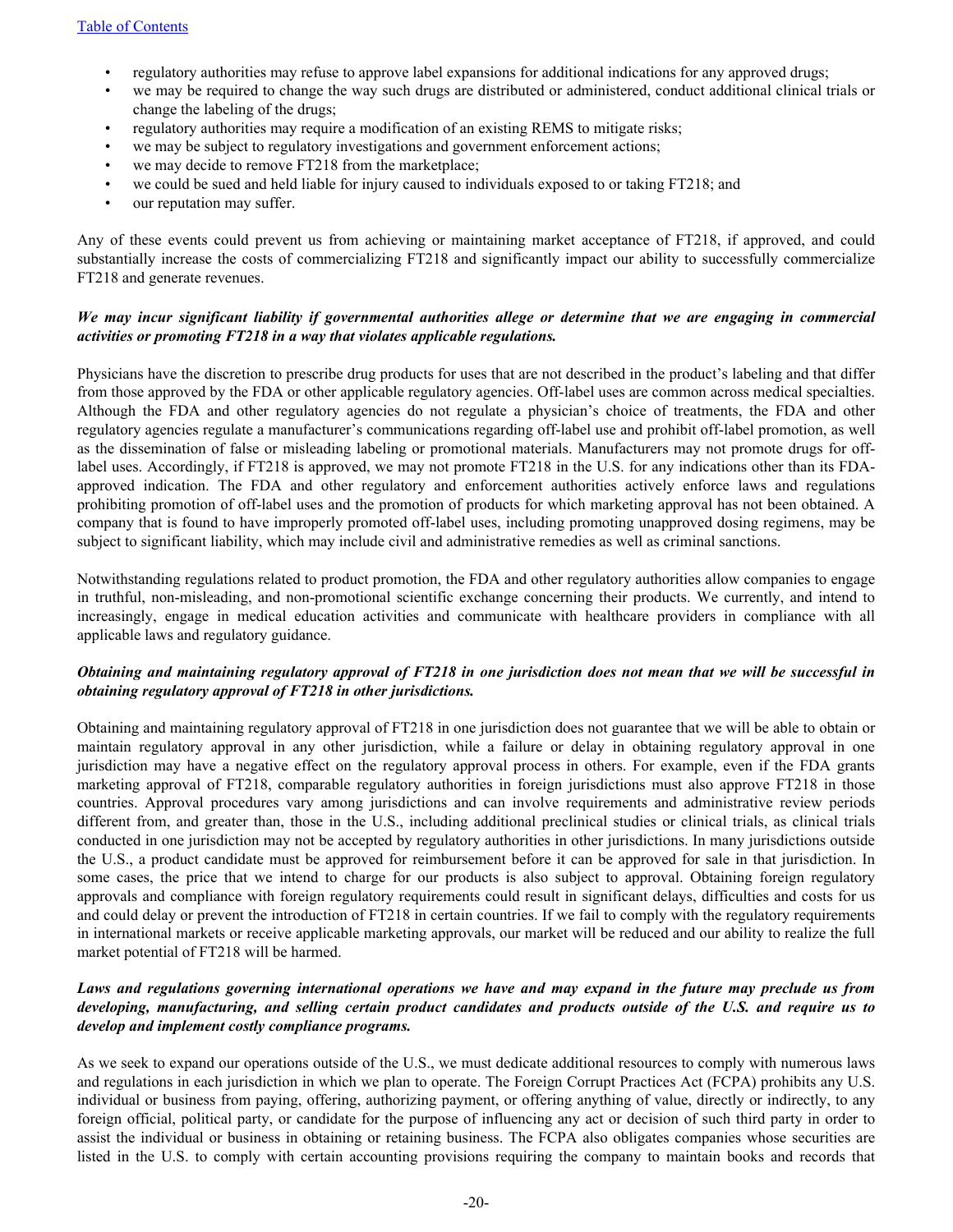accurately and fairly reflect all transactions of the company, including international subsidiaries, and to devise and maintain an adequate system of internal accounting controls for international operations.

Compliance with the FCPA is expensive and difficult, particularly in countries in which corruption is a recognized problem. In addition, the FCPA presents particular challenges in the pharmaceutical industry, because, in many countries, hospitals are operated by the government, and doctors and other hospital employees are considered foreign officials. Certain payments to hospitals in connection with clinical trials and other work have been deemed to be improper payments to government officials and have led to FCPA enforcement actions. Similar laws in other countries, such as the U.K. Bribery Act 2010, may apply to our operations.

Various laws, regulations, and executive orders also restrict the use and dissemination outside of the U.S., or the sharing with certain non-U.S. nationals, of information classified for national security purposes, as well as certain products and technical data relating to those products. As we expand our presence outside of the U.S. in key European markets, we must dedicate additional resources to comply with these laws, and such laws may preclude us from developing, manufacturing, or selling certain product candidates and products outside of the U.S., which could limit our growth potential and increase our development costs.

The failure to comply with laws governing international business practices may result in substantial civil and criminal penalties and suspension or debarment from government contracting. The SEC also may suspend or bar issuers from trading securities on U.S. exchanges for violations of the FCPA's accounting provisions.

#### *Governments outside of the U.S. tend to impose strict price controls, which may adversely affect our revenues, if any.*

In some countries, particularly the countries of Europe, the pricing of prescription pharmaceuticals is subject to governmental control. In these countries, pricing negotiations with governmental authorities can take considerable time after the receipt of marketing authorization for a product. To obtain reimbursement or pricing approval in some countries, we may be required to conduct a clinical trial that compares the cost-effectiveness of our product candidate to other available therapies. If we seek approval for our lead product candidate or future product candidates outside of the U.S. and reimbursement of our lead product candidate or future product candidates is unavailable or limited in scope or amount, or if pricing is set at unsatisfactory levels, our business could be harmed.

#### *Failure to comply with domestic and international privacy and security laws could result in the imposition of significant civil and criminal penalties.*

The costs of compliance with privacy and security laws, including protecting electronically stored information from cyberattacks, and potential liability associated with any compliance failures could adversely affect our business, financial condition and results of operations. We are subject to various domestic and international privacy and security regulations, including but not limited to HIPAA and the General Data Protection Regulation ("GDPR"), (Regulation EU 2016/679). HIPAA mandates, among other things, the adoption of uniform standards for the electronic exchange of information in common healthcare transactions, as well as standards relating to the privacy and security of individually identifiable health information, which require the adoption of administrative, physical and technical safeguards to protect such information. In addition, many U.S. states have enacted comparable laws addressing the privacy and security of health information, some of which are more stringent than HIPAA. GDPR requires Avadel to ensure personal data collected by Avadel is gathered legally and under strict conditions and to protect such personal data from misuse and exploitation. If Avadel fails to comply with HIPAA, GDPR or other similar laws, we will face significant fines and penalties that could adversely affect our business, financial condition and results of operations.

### **Risks Related to Our Financial Position and Capital Requirements**

### *We incurred a net loss in 2021 and we will likely incur a net loss in 2022, and if we are not able to regain profitability in the future, the value of our shares may fall.*

Although we reported a net income for the year ended 31 December 2020 due to the gain on the sale of our Hospital Products, we incurred a net loss of \$77,329 for the year ended 31 December 2021. We do not expect to become profitable in the near future, and may never achieve profitability. The amount of our future net losses will depend, in part, on the rate of our future expenditures and our ability to recognize revenues from the commercialization of FT218, if approved. We have devoted significant financial resources to research and development, including our clinical development activities, and the pursuit of regulatory approval for FT218. If we obtain marketing approval, our future revenues will depend upon the size of any markets in which FT218 and any future products have received approval, and our ability to achieve sufficient market acceptance,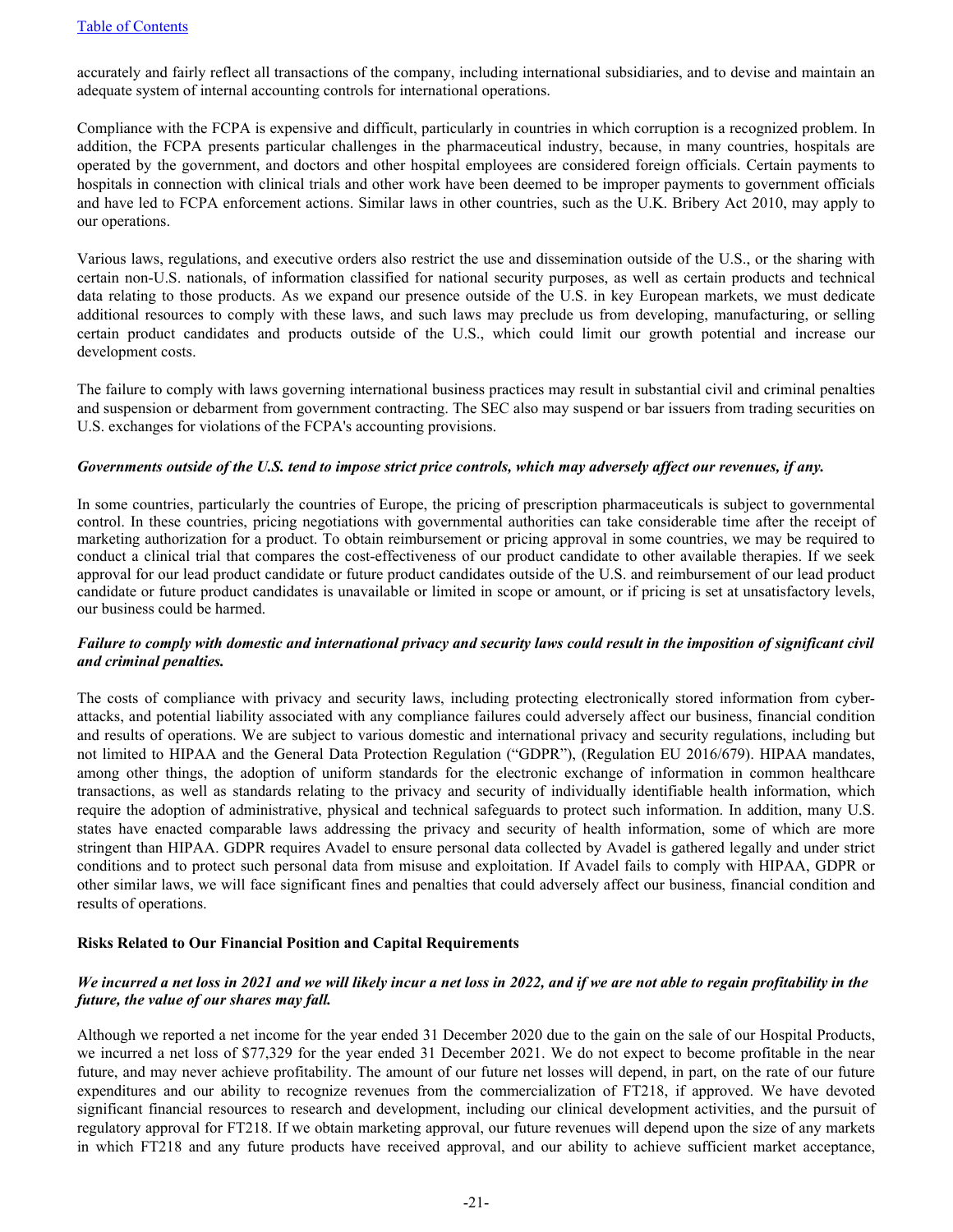reimbursement from third-party payors and adequate market share for our product and any future products in those markets. In addition, we are in the process of building a sales organization and supporting commercial infrastructure and, accordingly, we will incur significant expenses as we continue to develop a sales organization and commercial infrastructure in advance of generating any commercial product sales. Because of the numerous risks and uncertainties associated with developing pharmaceutical products, we are unable to predict the extent of any future losses or when we will become profitable, if at all. Our ability to operate profitably depends upon a number of factors, many of which are beyond our direct control. These factors include:

- the timely receipt of necessary approvals from the FDA for the commercialization of FT218;
- our ability to obtain, build and expand manufacturing capacity, including capacity at third-party manufacturers;
- the effectiveness of our sales and marketing strategy;
- the demand and market size for FT218;
- the level of product and price competition for FT218;
- our ability to develop new partnerships and additional commercial applications for FT218 and any future product candidates;
- our ability to control our costs;
- the initiation of additional research, preclinical, clinical or other programs as we seek to identify and validate additional product candidates;
- our ability to acquire or in-license other product candidates and technologies;
- our ability to maintain, protect and expand our intellectual property portfolio;
- general economic conditions.

Even if the FDA approves our NDA for FT218, we may never recognize revenue in amounts sufficient to achieve and maintain profitability. The net losses we incur may fluctuate significantly from quarter to quarter and year to year, such that a period-toperiod comparison of our results of operations may not be a good indication of our future performance. In any particular quarter or quarters, our operating results could be below the expectations of securities analysts or investors, which could cause our stock price to decline.

# *We may require additional financing, which may not be available on favorable terms or at all, and which may result in dilution of the equity interest of the holders of ADSs.*

We may require additional financing to fund the development and possible acquisition of new products and businesses. We may consume available resources more rapidly than currently anticipated, resulting in the need for additional funding. Any additional fundraising efforts may divert our management from their day-to-day activities, which may adversely affect our ability to develop and commercialize FT218, if approved. If we cannot obtain financing when needed, or obtain it on favorable terms, we may be required to curtail our plans to continue to develop drug delivery technologies, develop new products, or acquire additional products and businesses. Other factors that will affect future capital requirements and may require us to seek additional financing include:

- the development and acquisition of new products and drug delivery technologies;
- the progress of our research and product development programs; and
- the timing of, and amounts received from, future product sales, product development fees and licensing revenue and royalties.

If adequate funds are not available, we may be required to significantly reduce or refocus our product development efforts, resulting in loss of sales, increased costs and reduced revenues. Alternatively, to obtain needed funds for acquisitions or operations, we may seek to issue additional ADSs representing our ordinary shares, or issue equity-linked debt, or we may choose to issue preferred shares, in either case through public or private financings. Additional funds may not be available on terms that are favorable to us and, in the case of such equity financings, may result in dilution to the holders of ADSs. We could also be required to seek funds through arrangements with collaborative partners and we may be required to relinquish rights to some of our product candidates or otherwise agree to terms unfavorable to us, any of which may have a material adverse effect on our business, operating results and prospects.

### *Our net loss and use of cash in operating activities may limit our ability to fully pursue our business strategy.*

We reported net loss of \$77,329 in 2021. We reported cash used in operating activities of \$77,310. Cash and marketable securities as of 31 December 2021 totaled \$157,221. Our business strategy is to primarily focus on the development and potential FDA approval of FT218 for the treatment of EDS or cataplexy in adults with narcolepsy. The successful pursuit of all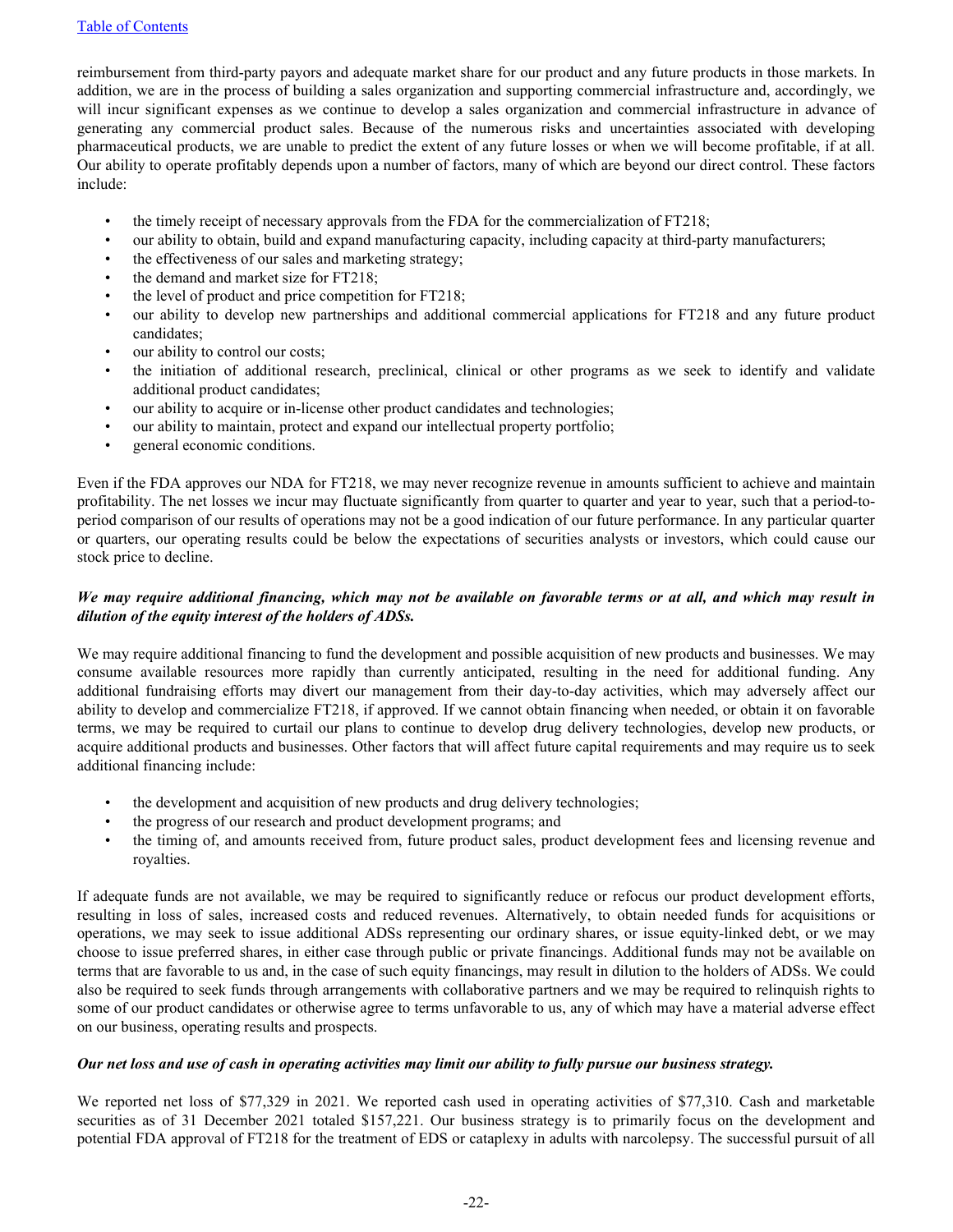components of our strategy will require substantial financial resources, and there can be no assurance that our existing cash and marketable securities assets and the cash generated by our operations will be adequate for these purposes. We will likely incur a net loss in 2022 and, if we use existing cash and marketable securities, there is no guarantee that we would be able to generate additional cash through our operations or through financing. Failure to implement any component of our strategy may prevent us from achieving profitability in the future or may otherwise have a material adverse effect on our financial condition and results of operation.

#### **Risks Related to Regulation**

## *The distribution and sale of FT218, if approved, will be subject to significant regulatory restrictions, including the requirements of a REMS and safety reporting requirements, and these regulatory requirements will subject us to risks and uncertainties, any of which could negatively impact sales of FT218, if approved.*

The active pharmaceutical ingredient, or API, of FT218 is a form of gamma-hydroxybutyric acid, or GHB, a central nervous system depressant known to be associated with facilitated sexual assault as well as with respiratory depression and other serious side effects. As a result, the FDA requires that sponsors of sodium oxybate products, such as FT218, if approved, maintain a REMS to help ensure that the benefits of the drug in treatment of EDS or cataplexy in adults with narcolepsy outweigh the serious risks of the drug. A REMS imposed on FT218, if approved, may impose extensive controls and restrictions on the sales and marketing of FT218 that we will be responsible for implementing. Any failure to demonstrate our substantial compliance with any REMS obligations, including as a result of business or other interruptions resulting from the evolving effects of the COVID-19 pandemic, or a determination by the FDA that the REMS is not meeting its goals, could result in enforcement action by the FDA, lead to changes in our REMS obligations, negatively affect sales of FT218, result in additional costs and expenses for us or require us to invest a significant amount of resources, any of which could materially and adversely affect our business, financial condition, results of operations and growth prospects.

We cannot predict whether the FDA will request, seek to require or ultimately require modifications to, or impose additional requirements on, the REMS for FT218, if approved. Any modifications approved, required or rejected by the FDA could change the safety profile of FT218, and have a significant negative impact in terms of product liability, public acceptance of FT218 for treatment of cataplexy or EDS in adults with narcolepsy, and prescribers' willingness to prescribe, and patients' willingness to take, FT218, any of which could have a material adverse effect on our business. Modifications approved, required or rejected by the FDA could also make it more difficult or expensive for us to distribute FT218, make distribution easier for sodium oxybate competitors, disrupt continuity of care for FT218 patients or negatively affect sales of FT218.

Pharmaceutical companies, including their agents and employees, are required to monitor adverse events occurring during the use of their products and report them to the FDA. As required by the FDA, and similarly for other regulatory agencies, the adverse event information that we collect for FT218, if approved, must be regularly reported to the FDA and could result in the FDA requiring changes to FT218's labeling, including additional warnings or boxed warnings, or requiring us to take other actions that could have an adverse effect on patient and prescriber acceptance of FT218.

Any failure to demonstrate our substantial compliance with a REMS required for FT218, if approved, or any other applicable regulatory requirements to the satisfaction of the FDA or another regulatory authority could result in such regulatory authorities taking actions in the future which could have a material adverse effect on sodium oxybate product sales and therefore on our business, financial condition, results of operations and growth prospects.

## *Disruptions at the FDA, the DEA and other government agencies caused by funding shortages or global health concerns could hinder their ability to hire and retain key leadership and other personnel, prevent new products and services from being developed or commercialized in a timely manner or otherwise prevent those agencies from performing normal business functions on which the operation of our business may rely, which could negatively impact our business.*

The ability of the FDA to review and approve new products can be affected by a variety of factors, including government budget and funding levels, ability to hire and retain key personnel and accept the payment of user fees, and statutory, regulatory and policy changes. Average review times at the agency have fluctuated in recent years as a result. In addition, government funding of the SEC and other government agencies on which our operations may rely, including those that fund research and development activities, is subject to the political process, which is inherently fluid and unpredictable.

Disruptions at the FDA, DEA and other agencies may also increase the time necessary for new product candidates to be reviewed or approved by necessary government agencies, which would adversely affect our business. For example, over the last several years the U.S. government has shut down several times and certain regulatory agencies, such as the FDA and the SEC,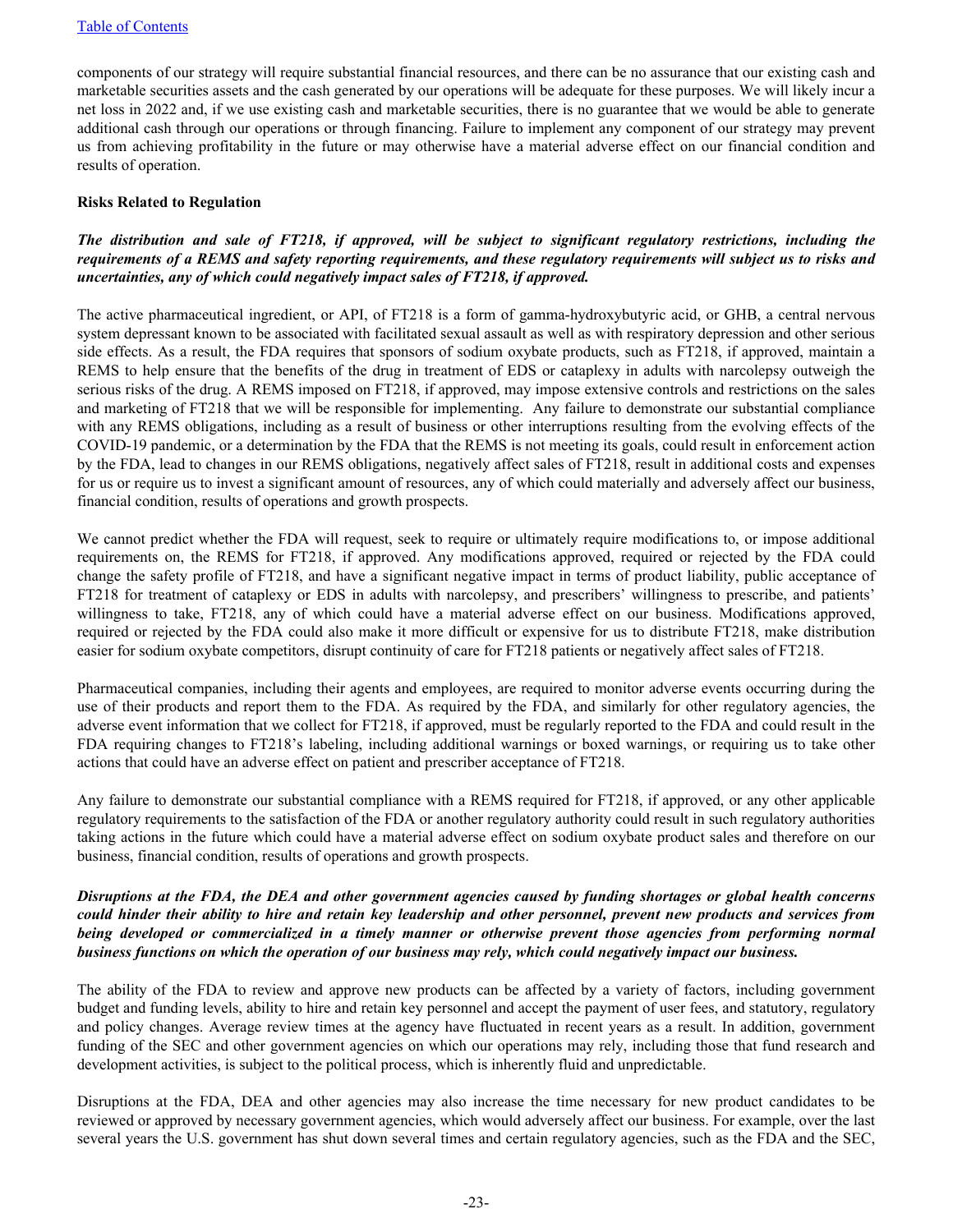have had to furlough critical FDA, SEC and other government employees and stop critical activities. If a prolonged government shutdown occurs, it could significantly impact the ability of the FDA to timely review and process our regulatory submissions, which could have a material adverse effect on our business. Further, future government shutdowns could impact our ability to access the public markets and obtain necessary capital in order to properly capitalize and continue our operations.

As of 26 May 2021, the FDA noted it was continuing to ensure timely reviews of applications for medical products during the ongoing COVID-19 pandemic in line with its user fee performance goals and conducting mission critical U.S. and non-U.S. inspections to ensure compliance of manufacturing facilities with FDA quality standards. However, the FDA may not be able to maintain its current pace and approval timelines could be extended due to the ongoing COVID-19 pandemic. Since March 2020 when foreign and domestic inspections of facilities were largely placed on hold, the FDA has been working to resume routine surveillance, bioresearch monitoring and pre-approval inspections on a prioritized basis. Since April 2021, the FDA has conducted limited inspections and employed remote interactive evaluations, using risk management methods, to meet user fee commitments and goal dates. Ongoing travel restrictions and other uncertainties continue to impact oversight operations both domestic and abroad and it is unclear when standard operational levels will resume. The FDA is continuing to complete mission-critical work, prioritize other higher-tiered inspectional needs (e.g., for-cause inspections), and carry out surveillance inspections using risk-based approaches for evaluating public health. Should the FDA determine that an inspection is necessary for approval and an inspection cannot be completed during the review cycle due to restrictions on travel, and the FDA does not determine a remote interactive evaluation to be adequate, the FDA has stated that it generally intends to issue, depending on the circumstances, or defer action on the application until an inspection can be completed. During the COVID-19 public health emergency, a number of companies announced receipt of complete response letters due to the FDA's inability to complete required inspections for their applications. Regulatory authorities outside the U.S. may adopt similar restrictions or other policy measures in response to the COVID-19 pandemic and may experience delays in their regulatory activities. We cannot guarantee that the FDA, DEA and other agencies, as applicable, will be able to complete any required inspections or take other necessary actions in respect to our product candidate or future product candidates.

### *FT218, if approved by the FDA, may not obtain desired regulatory exclusivities, including orphan drug exclusivity***.**

Under the Orphan Drug Act, as amended, the FDA may designate a drug as an orphan drug if it is intended to treat a rare disease or condition, which is defined as a patient population of fewer than 200,000 individuals in the U.S., or a patient population of 200,000 or more where there is no reasonable expectation that the cost of developing the drug for the rare disease or condition will be recovered from sales of the drug in the U.S. Generally, if a drug with orphan drug designation subsequently receives the first marketing approval for the disease or condition for which it has such designation, the drug is entitled to a period of marketing exclusivity, which precludes the FDA from approving another marketing application for the same drug for the same disease or condition for seven years, except in limited circumstances, such as if the FDA concludes that a subsequent same drug is clinically superior through greater safety, greater effectiveness, or a major contribution to patient care. In assessing whether a drug provides a "major contribution to patient care" over and above the currently approved drugs, which is evaluated by the FDA on a case-by-case basis, there is no one objective standard and the FDA may, in appropriate circumstances, consider such factors as convenience of treatment location, duration of treatment, patient comfort, reduced treatment burden, advances in ease and comfort of drug administration, longer periods between doses and potential for self-administration.

Although FT218 obtained orphan drug designation for the treatment of narcolepsy from the FDA in January 2018, there is no guarantee that we will obtain approval or orphan drug exclusivity for FT218. Orphan drug designation does not give a product candidate any advantage in, or shorten the timeline for, the FDA regulatory review and approval process. In addition, because FT218 would not be the first sodium oxybate product to be approved for the treatment of narcolepsy, we must demonstrate that FT218 is clinically superior to any previously approved same drug in order to obtain orphan drug exclusivity for FT218, and we may be required to demonstrate clinical superiority for the approval and exclusivity of other product candidates in the future. However, such a demonstration may be difficult to establish and there can be no assurance that we will be successful in these efforts. Even if we obtain orphan drug exclusivity for FT218, that exclusivity may not effectively protect FT218 from competition because different drugs can be approved for the same condition. In addition, the FDA could determine that unexpired orphan drug exclusivity for an approved product that is determined to be the same drug could delay the approval of FT218 unless we are able to demonstrate that FT218 is clinically superior to such approved product. Moreover, any orphan drug exclusive marketing rights may be lost if the FDA later determines that the request for designation was materially defective or if we are unable to assure sufficient quantity of FT218 to meet the needs of patients with the particular rare disease or condition. The FDA may reevaluate its regulations and policies under the Orphan Drug Act. We do not know if, when or how the FDA may change the orphan drug regulations and policies in the future, and it is uncertain how any changes might affect our business. Depending on what changes, the FDA may make to its orphan drug regulations and policies, our business could be adversely impacted.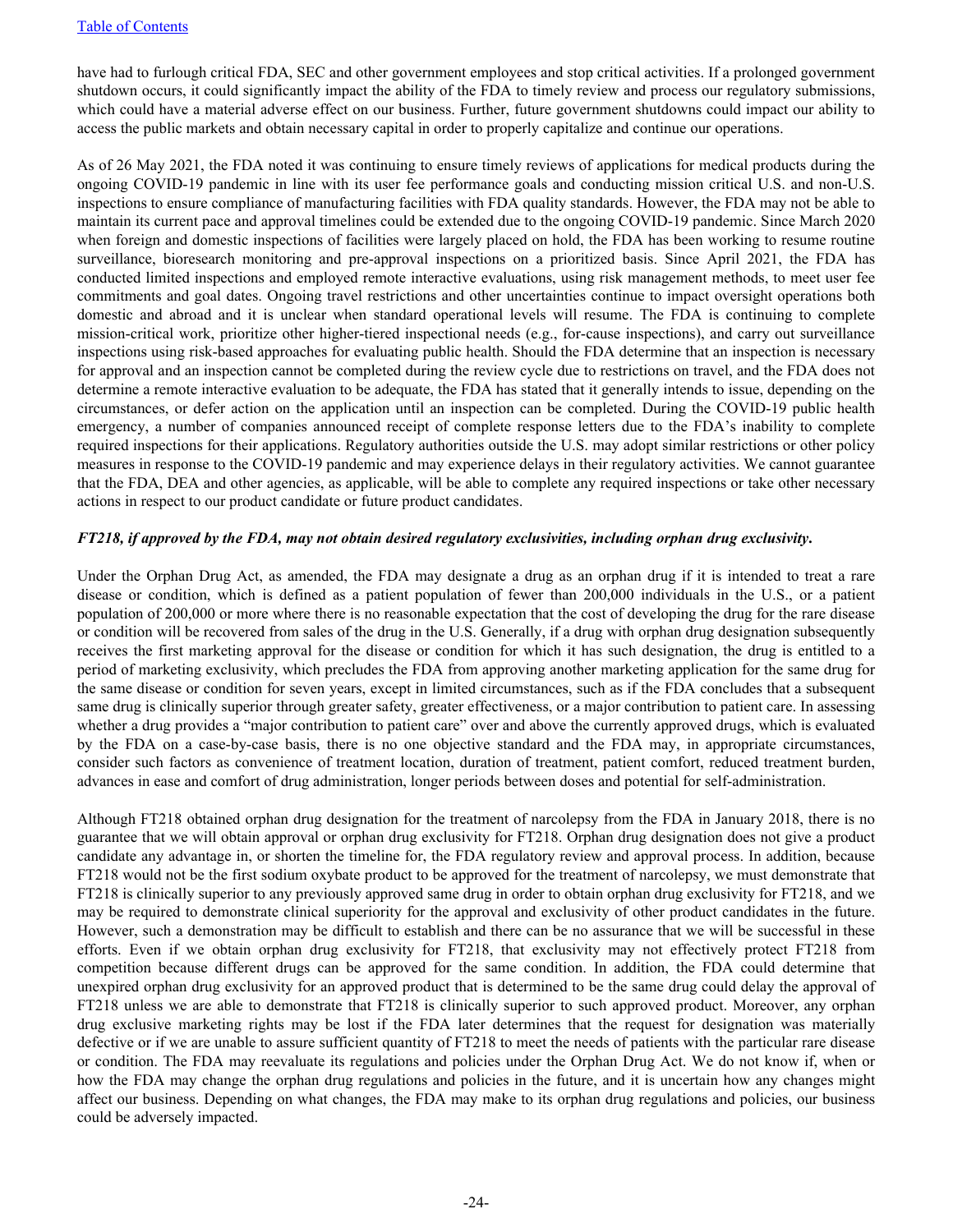## *The API in FT218, sodium oxybate, is a controlled substance subject to U.S. federal and state controlled substance laws and regulations and applicable controlled substance legislation in other countries, and our failure, or the failure of third-parties on whom we rely, to comply with these laws and regulations, or the cost of compliance with these laws and regulations, could materially and adversely affect our business, results of operations, financial condition and growth prospects.*

FT218 contains a controlled substance as defined in the CSA. Controlled substances are subject to a number of requirements and restrictions under the CSA and implementing regulations, including certain registration, security, recordkeeping, reporting, manufacturing and procurement quotas, import, export and other requirements administered by the DEA. The DEA classifies controlled substances into five schedules: Schedule I, II, III, IV or V. Schedule I substances by definition have a high potential for abuse, no currently "accepted medical use" in the U.S., lack accepted safety for use under medical supervision, and may not be prescribed, marketed or sold in the U.S. Pharmaceutical products approved for use in the U.S. which contain a controlled substance are listed as Schedule II, III, IV or V, with Schedule II substances considered to present the highest potential for abuse or dependence and Schedule V substances the lowest relative risk of abuse among such substances. Schedule I and II drugs are subject to the strictest controls under the CSA, including manufacturing and procurement quotas, heightened security requirements and additional criteria for importation. The API of FT218, oxybate salts, are regulated by the DEA as Schedule I controlled substances, and FDA-approved products containing oxybate salts, including sodium oxybate, are currently Schedule III.

Individual states have also established controlled substance laws and regulations. Although state-controlled substances laws often mirror federal law, they may separately schedule our product candidates. We or our partners may also be required to obtain separate state registrations, permits or licenses in order to be able to manufacture, research, distribute, import, export, administer or prescribe controlled substances for clinical trials or commercial sale, and failure to meet applicable regulatory requirements could lead to enforcement and sanctions by the states in addition to those from the DEA or otherwise arising under federal law.

U.S. facilities conducting research, manufacturing, distributing, importing or exporting, or dispensing of controlled substances must be registered (licensed) to perform these activities and must comply with the security, control, recordkeeping and reporting obligations under the CSA, DEA regulations and corresponding state requirements. DEA and state regulatory bodies conduct periodic inspections of certain registered establishments that handle controlled substances. Obtaining and maintaining the necessary registrations, obtaining and maintaining quotas and complying with the regulatory obligations may result in delay of the importation, export, manufacturing, distribution or research of our lead product candidate and our commercial product, if approved, and any future products candidates or products. Furthermore, failure to maintain compliance with the CSA and DEA and state regulations by us or any of our contractors, distributors or pharmacies can result in regulatory action that could have a material adverse effect on our business, financial condition and results of operations. In addition, if we change any third-party upon whom we rely to conduct our research, manufacturing, distributing, importing, exporting, or dispensing activities, doing so will result in additional costs and expenses and may take a significant amount of time, and we may be unsuccessful in identifying a new, satisfactory third-party, any of which could materially and adversely affect our business, financial condition, and results of operations. DEA and state regulatory bodies may seek civil penalties, refuse to renew necessary registrations, or initiate proceedings to restrict, suspend or revoke those registrations. In certain circumstances, violations could lead to criminal penalties.

Because FT218 contains sodium oxybate, to conduct clinical trials with FT218 in the U.S. prior to approval, each of our research sites must submit a research protocol to the DEA and obtain and maintain a DEA researcher registration that allows those sites to handle and dispense FT218 and to obtain the product candidate. If the DEA delays or denies the grant of a researcher registration to one or more research sites, the clinical trial could be significantly delayed, and we could lose clinical trial sites. In the event the product candidate would be made outside the U.S., the importer for the clinical trials must also obtain a Schedule I importer registration and an import permit for each import.

We and our manufacturing partners in the U.S. are subject to the DEA's annual manufacturing and procurement quota requirements. Additionally, even though FT218, if approved, will be classified as Schedule III, the active ingredient in the final dosage form, sodium oxybate, is a Schedule I controlled substance and will continue be subject to such quotas as long as it remains classified as Schedule I. The annual quota allocated to us or our U.S. manufacturing partners for sodium oxybate may not be sufficient to complete clinical trials or meet commercial demand of FT218, if approved. Consequently, any delay or refusal by the DEA in establishing our, or U.S. manufacturing partner's, procurement and/or production quota for controlled substances could delay or stop our clinical trials or commercial activities, if approved, which could have a material adverse effect on our business, financial position and results of operations.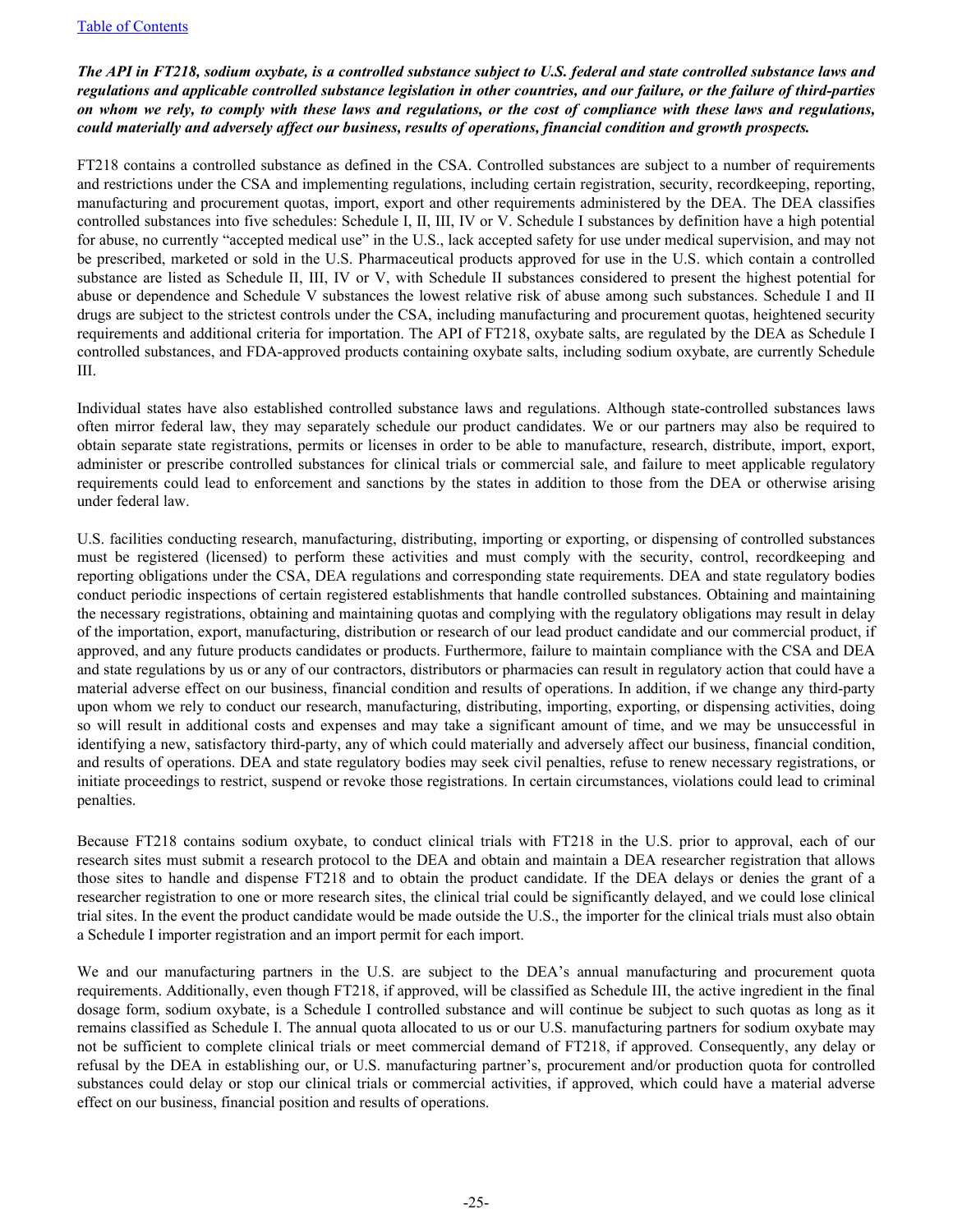If approved, FT218 will be classified as a Schedule III substance and an importer can import it for commercial purposes if it obtains the appropriate registrations and licenses from the DEA, including an importer registration and files an application for an import permit for each import. The DEA provides annual assessments/estimates to the International Narcotics Control Board, which guides the DEA in the amounts of controlled substances that the DEA authorizes to be imported. To the extent an importer is utilized for commercial purposes, failure by any current importer or future importer that we identify as an importer, if any are available, to obtain and maintain the necessary import authority from the DEA and other applicable regulatory authorities, including specific quantities, could affect the availability of FT218 and have a material adverse effect on our business, results of operations and financial condition.

Governments outside of the U.S. have similar controlled substance laws, regulations and requirements in their respective jurisdictions, and our failure, or the failure of third parties upon whom we rely, to comply with applicable controlled substance laws, regulations and requirements or secure necessary authorizations would result in similar risks to those described above.

# *We will need to obtain FDA approval of any proposed product names, and any failure or delay associated with such approval may adversely impact our business.*

Any name we intend to use for our product candidates will require approval from the FDA regardless of whether we have secured a trademark registration from the USPTO. The FDA typically conducts a review of proposed product names, including an evaluation of potential for confusion with other product names. The FDA may object to any product name we submit if it believes the name inappropriately implies medical claims. If the FDA objects to any of our proposed product names, we may be required to adopt an alternative name for our product candidates. If we adopt an alternative name, we would lose the benefit of any existing trademark applications for such product candidate and may be required to expend significant additional resources in an effort to identify a suitable product name that would qualify under applicable trademark laws, not infringe the existing rights of third parties and be acceptable to the FDA. We may be unable to build a successful brand identity for a new trademark in a timely manner or at all, which would limit our ability to commercialize our product candidates.

### **Risks Related to our Reliance on Third-Parties**

# *We rely, and intend to continue to rely on single source providers for the development, manufacture and supply of FT218, and if we experience problems with these suppliers, or they fail to comply with applicable regulatory requirements or to supply sufficient quantities at acceptable quality levels or prices, or at all, our business would be materially and adversely affected.*

Currently, we use single source providers for the development, supply of clinical materials and supply of commercial batches for our lead product candidate, FT218. We do not own or operate manufacturing facilities for clinical or commercial manufacture of FT218. We have limited personnel with experience in drug manufacturing and we lack the capabilities to manufacture FT218 clinical or commercial scale. There can be no assurance that our clinical development or commercial product supplies will not be limited, interrupted, or of satisfactory quality or continue to be available at acceptable quantities or prices to meet commercial demand, if FT218 is approved. If the supplies of these products or materials were interrupted for any reason, including but not limited to, natural disasters, labor or civil unrest, global health concerns or pandemics or acts of war or terrorism, delays at the manufacturer, delays related to quality control, delays related to the supply chain and the manufacturing and supply of certain products could be delayed. If the supplies of these products or materials were interrupted for any reason, our manufacturing, clinical development or commercial activities, if approved, of FT218 could be delayed. These delays could be extensive and expensive, especially in situations where a substitution was not readily available or required variations of existing regulatory approvals and certifications or additional regulatory approval For example, an alternative supplier may be required to pass an inspection by the FDA, EMA or the competent authorities of EU Member States for compliance with current cGMP requirements before supplying us with product or before we may incorporate that supplier's ingredients into the manufacturing of FT218 by our contract development and manufacturing organizations ("CDMOs").

Additionally, our third-party suppliers may not be required to, or may be unable to, provide us with any guaranteed minimum production levels or have sufficient dedicated capacity for our drug. Failure to obtain adequate supplies in a timely manner could have a material adverse effect on our business, financial condition and results of operations.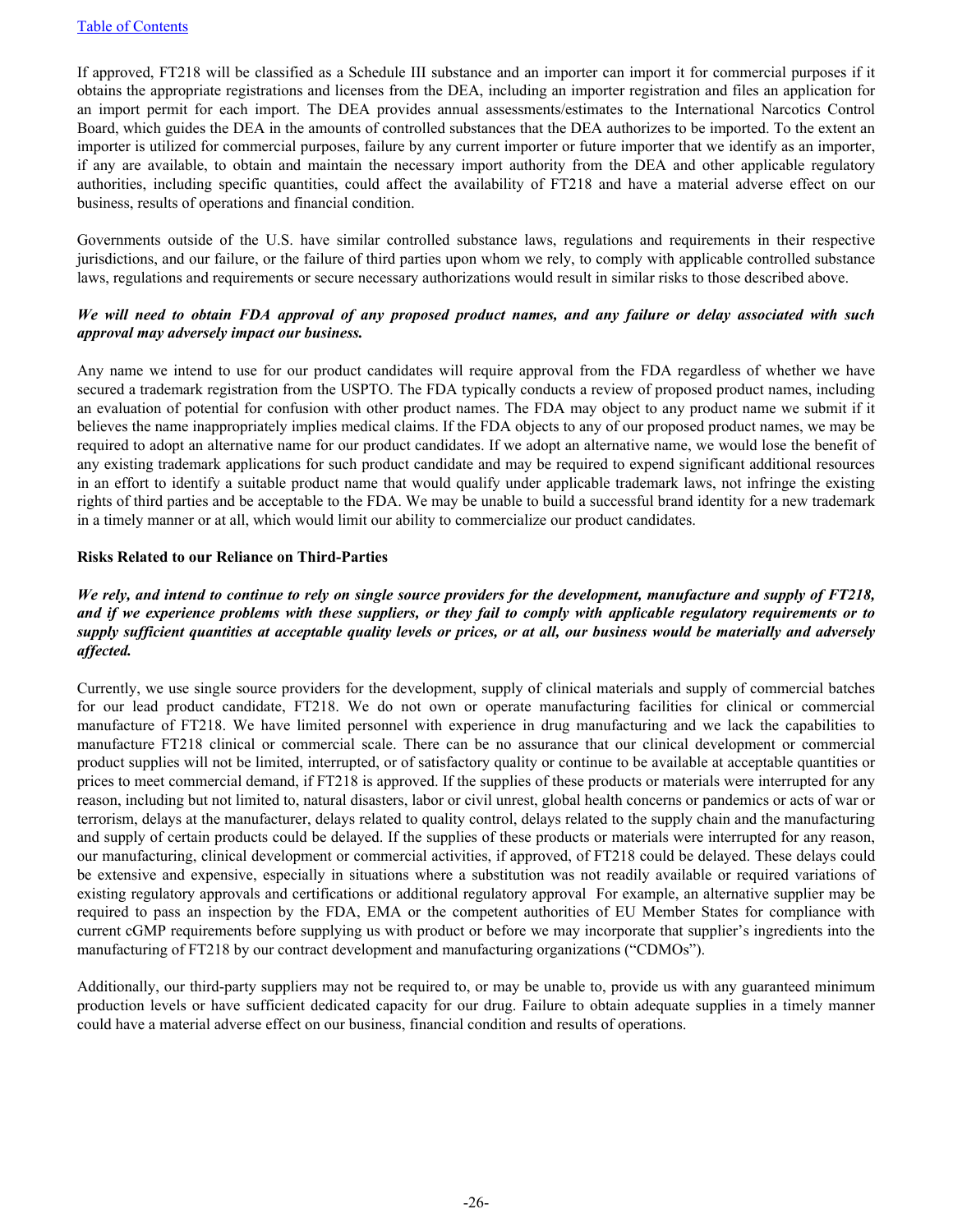## *We contract with third parties for the manufacture of FT218 for clinical testing and expect to continue to do so throughout commercialization. This reliance on third parties increases the risk that we will not have sufficient quantities of our product candidate or product or such quantities at an acceptable cost, which could delay, prevent or impair our development or commercialization efforts.*

We do not currently own or operate, nor do we have any plans to establish in the future, any manufacturing facilities. We rely, and expect to continue to rely, on third parties for the manufacture of FT218 for clinical testing, as well as for the commercial manufacture of our product if FT218 receives marketing approval. This reliance on third parties increases the risk that we will not have sufficient quantities of our product candidate or product or such quantities at an acceptable cost or quality, which could delay, prevent or impair our development or commercialization efforts.

The facilities used by CDMOs generally must be inspected by the FDA pursuant to pre-approval inspections conducted as a part of the FDA's review of an NDA. We do not control the manufacturing process of, and will be completely dependent on, our CDMOs for compliance with cGMPs in connection with the manufacture of our product candidate. If our CDMOs cannot successfully manufacture material that conforms to our specifications and the strict regulatory requirements of the FDA or others, they will not be able to pass regulatory inspections and/or maintain regulatory compliance for their manufacturing facilities. In addition, we have no control over the ability of our CDMOs to maintain adequate quality control, quality assurance and qualified personnel. If the FDA or a comparable foreign regulatory authority finds deficiencies with or does not approve these facilities for the manufacture of our product candidate or if it finds deficiencies or withdraws any such approval in the future, we may need to find alternative manufacturing facilities, which would significantly impact our ability to develop, obtain regulatory approval for or market our product candidate, if approved.

CDMOs upon whom we rely are also required to comply with the CSA, DEA regulations and other applicable controlled substance laws, regulations and requirements in other countries, where applicable, including and those relating to licensing and registration requirements. The inability of our CDMOs to maintain compliance with applicable controlled substance laws, regulations and requirements and obtain and maintain the necessary licenses and registrations could have a material adverse effect on our business, including our clinical trials, commercial activities, if approved, financial position and results of operations.

If any CDMO with whom we contract fails to perform its obligations, we may be forced to enter into an agreement with a different CDMO, which we may not be able to do on reasonable terms, if at all. In such scenario, our clinical trials or commercial supply could be delayed significantly as we establish alternative supply sources. In some cases, the technical skills required to manufacture our product candidate or product, if approved, may be unique or proprietary to the original CDMO and we may have difficulty, or there may be contractual restrictions prohibiting us from, transferring such skills to a back-up or alternate supplier, or we may be unable to transfer such skills at all. In addition, if we are required to change CDMOs for any reason, we will be required to verify that the new CDMO maintains facilities and procedures that comply with quality standards and with all applicable regulations, including those relating to controlled substances. We will also need to verify, such as through a manufacturing comparability study, that any new manufacturing process will produce our product candidate or product according to the specifications previously submitted to or approved by the FDA or another regulatory authority. The delays associated with the verification of a new CDMO could negatively affect our ability to develop FT218 or commercialize our product, if approved, in a timely manner or within budget. Furthermore, a CDMO may possess technology related to the manufacture of our product candidate or product that such CDMO owns independently. This would increase our reliance on such CDMO or require us to obtain a license from such CDMO in order to have another CDMO manufacture our product candidate or product. In addition, in the case of CDMOs that supply our product candidate, changes in manufacturers often involve changes in manufacturing procedures and processes, which could require that we conduct bridging studies between our prior clinical supply used in our clinical trials and that of any new manufacturer. We may be unsuccessful in demonstrating the comparability of clinical supplies which could require the conduct of additional clinical trials.

Further, our failure, or the failure of our third party manufacturers, to comply with applicable regulations could result in sanctions being imposed on us, including clinical holds, fines, injunctions, civil penalties, delays, suspension or withdrawal of approvals, license revocation, seizures or recalls of product candidates or products, if approved, operating restrictions and criminal prosecutions, any of which could significantly and adversely affect our business and supplies of our product candidates.

We may be unable to establish any agreements with third-party manufacturers or to do so on acceptable terms. Even if we are able to establish agreements with third-party manufacturers, reliance on third-party manufacturers entails additional risks, including:

reliance on the third party for regulatory compliance and quality assurance;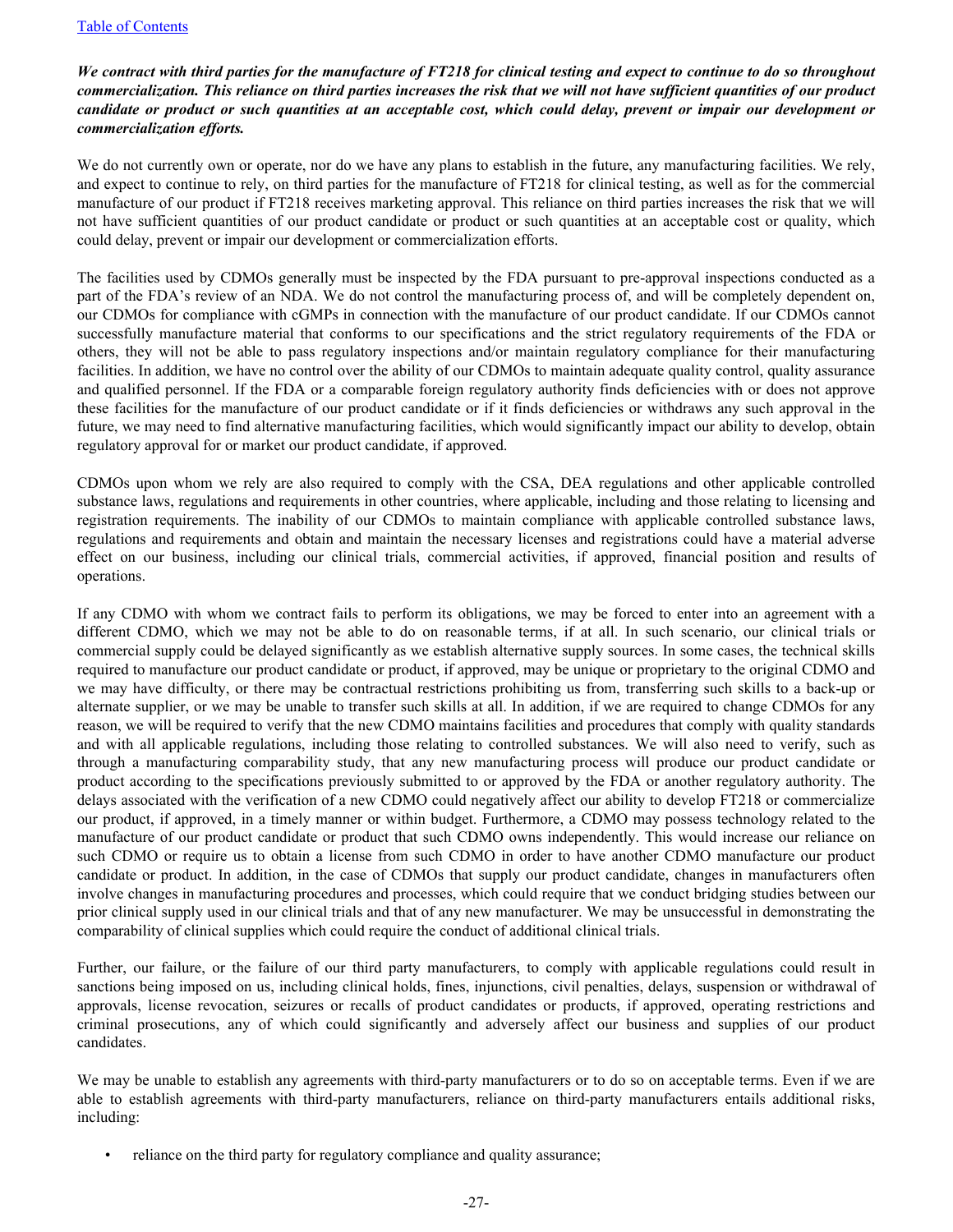- the possible breach of the manufacturing agreement by the third party;
- the possible misappropriation of our proprietary information, including our trade secrets and know-how; and
- the possible termination or nonrenewal of the agreement by the third party at a time that is costly or inconvenient for us.

Our product candidates and any products that we may develop may compete with other product candidates and approved products for access to manufacturing facilities. There are a limited number of manufacturers that operate under cGMP regulations and that might be capable of manufacturing for us. Any performance failure on the part of our existing or future manufacturers could delay clinical development or marketing approval. If our current CDMOs cannot perform as agreed, we may be required to replace such manufacturers. We may incur added costs and delays in identifying and qualifying any such replacement. Our current and anticipated future dependence upon others for the manufacture of our product candidates or products may adversely affect our future profit margins and our ability to commercialize any products that receive marketing approval on a timely and competitive basis.

#### *We outsource important activities to consultants, advisors and outside contractors.*

We outsource many key functions of our business and therefore rely on a substantial number of consultants, advisors and outside contractors. If we are unable to effectively manage our outsourced activities or if the quality or accuracy of the services provided by such third parties is compromised for any reason, our development activities may be extended, delayed or terminated which would have an adverse effect on our development program and our business.

### *We depend on key personnel to execute our business plan. If we cannot attract and retain key personnel, we may not be able to successfully implement our business plan.*

We are highly dependent on the expertise of Gregory J. Divis, our Chief Executive Officer, Thomas S. McHugh, our Chief Financial Officer, and Richard J. Kim, our Chief Commercial Officer, as well as the other key members of our management, scientific, clinical and commercial team. Although we have entered into employment letter agreements with our executive officers, each of them may terminate their employment with us at any time. We do not maintain "key person" insurance for any of our executives or other employees.

Recruiting and retaining qualified scientific, clinical, manufacturing and sales and marketing personnel will also be critical to our success. The loss of the services of our executive officers or other key employees could impede the achievement of our research, development and commercialization objectives and seriously harm our ability to successfully implement our business strategy. Furthermore, replacing executive officers and key employees may be difficult and may take an extended period of time because of the limited number of individuals in our industry with the breadth of skills and experience required to successfully develop, gain regulatory approval of and commercialize drugs. Competition to hire from this limited pool is intense, and we may be unable to hire, train, retain or motivate these key personnel on acceptable terms given the competition among numerous pharmaceutical and biotechnology companies for similar personnel. We also experience competition for the hiring of scientific and clinical personnel from universities and research institutions. Failure to obtain FDA approval for FT218 may make it more challenging to recruit and retain qualified personnel.

### *We will need to expand our organization and we may experience difficulties in managing this growth, which could disrupt our operations.*

We currently employ approximately 66 full-time employees. As we mature and commercialize FT218, if approved, we expect to expand our full-time employee base. Our management may need to divert a disproportionate amount of its attention away from our day-to-day activities and devote a substantial amount of time to managing these growth activities. We may not be able to effectively manage the expansion of our operations, which may result in weaknesses in our infrastructure, operational mistakes, loss of business opportunities, loss of employees and reduced productivity among remaining employees. Our expected growth could require significant capital expenditures and may divert financial resources from other projects, such as the development of additional product candidates. If our management is unable to effectively manage our growth, our expenses may increase more than expected, our ability to recognize and/or grow revenues could be reduced and we may not be able to implement our business strategy. Our future financial performance and our ability to commercialize FT218 and compete effectively will depend, in part, on our ability to effectively manage any future growth.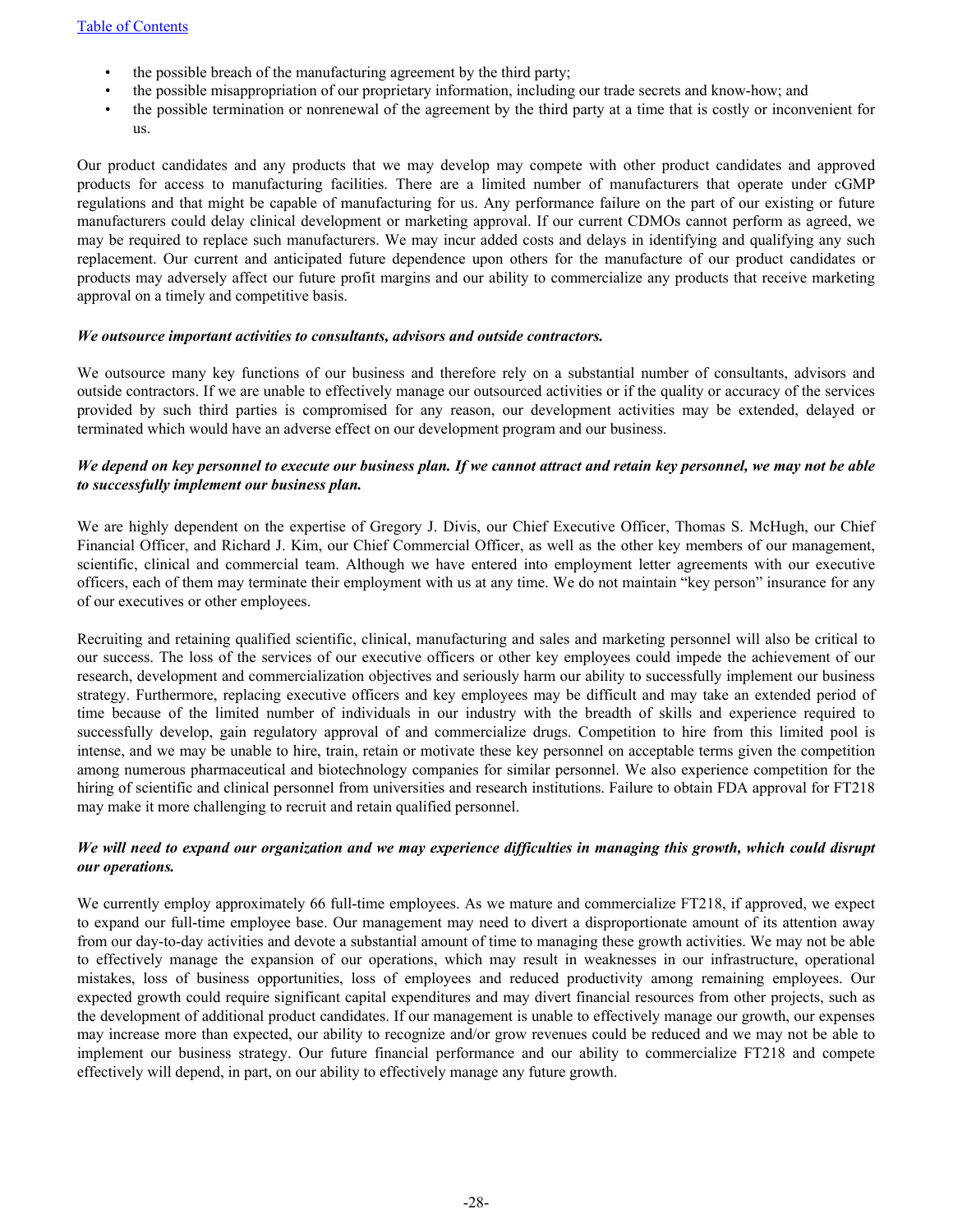# *We rely on third parties to conduct our clinical trials, and if they do not properly and successfully perform their contractual, legal and regulatory duties, we may not be able to obtain regulatory approvals for or commercialize FT218 and future product candidates.*

We rely on CROs and other third parties to assist us in designing, managing, monitoring and otherwise carrying out our clinical trials, including with respect to site selection, contract negotiation and data management. We do not control these third parties and, as a result, they may not treat our clinical studies as a high priority, which could result in delays. We are responsible for confirming that each of our clinical trials is conducted in accordance with its general investigational plan and protocol, as well as the FDA's and foreign regulatory agencies' requirements, commonly referred to as good clinical practices, for conducting, recording and reporting the results of clinical trials to ensure that the data and results are credible and accurate and that the trial participants are adequately protected. The FDA and foreign. regulatory agencies enforce good clinical practices through periodic inspections of trial sponsors, principal investigators and trial sites. If we, CROs or other third parties assisting us or our study sites fail to comply with applicable good clinical practices, the clinical data generated in our clinical trials may be deemed unreliable and the FDA or its non-U.S. counterparts may require us to perform additional clinical trials before approving our marketing applications. We cannot assure you that, upon inspection, the FDA or foreign regulatory agencies will determine that any of our clinical trials comply with good clinical practices.

If third parties do not successfully carry out their duties under their agreements with us, if the quality or accuracy of the data they obtain is compromised due to failure to adhere to our clinical protocols, including dosing requirements, or regulatory requirements, or if they otherwise fail to comply with clinical trial protocols or meet expected deadlines, our clinical trials may not meet regulatory requirements. If our clinical trials do not meet regulatory requirements or if these third parties need to be replaced, our clinical trials may be extended, delayed, suspended or terminated. If any of these events occur, we may not be able to obtain regulatory approval of our product candidate and future product candidates or succeed in our efforts to create approved line extensions for certain of our existing products or generate additional useful clinical data in support of these products.

If we or our partners fail to comply with these laws and regulations, the FDA, or other foreign regulatory agencies, may take actions that could significantly restrict or prohibit commercial distribution of FT218. If the FDA or other foreign regulatory authorities determine that we are not in compliance with these laws and regulations, they could, among other things:

- issue warning letters;
- impose fines;
- seize products or request or order recalls;
- issue injunctions to stop future sales of products;
- refuse to permit products to be imported into, or exported out of a particular country;
- suspend or limit our production;
- withdraw or vary approval of marketing applications;
- withdraw approval of marketing applications; and
- initiate criminal prosecutions.

## *We may rely on collaborations with third parties to commercialize FT218 outside of the U.S., if approved, and certain of our future product candidates and such strategy involves risks that could impair our prospects for realizing profits from such products.*

We expect that the commercialization of FT218 outside of the U.S., if approved, or future product candidates may require collaboration with third-party partners involving strategic alliances, licenses, product divestitures or other arrangements. We may not be successful in entering into such collaborations on favorable terms, if at all, or our collaboration partners may not adequately perform under such arrangements, and as a result our ability to commercialize these products will be negatively affected and our prospects will be impaired.

We face significant competition in seeking appropriate collaborators. Whether we reach a definitive agreement for a collaboration will depend, among other things, upon our assessment of the collaborator's resources and expertise, the terms and conditions of the proposed collaboration and the proposed collaborator's own evaluation of a potential collaboration. Such factors a potential collaborator will use to evaluate a collaboration may include the design or results of clinical trials, the likelihood of approval by the FDA or comparable foreign regulatory authorities, the potential market for FT218 or future product candidates, the potential of competing products, the existence of uncertainty with respect to our ownership of our intellectual property, which can exist if there is a challenge to such ownership without regard to the merits of the challenge and industry and market conditions generally. The collaborator may also consider alternative product candidates or technologies for similar indications that may be available to collaborate on and whether such a collaboration could be more attractive than the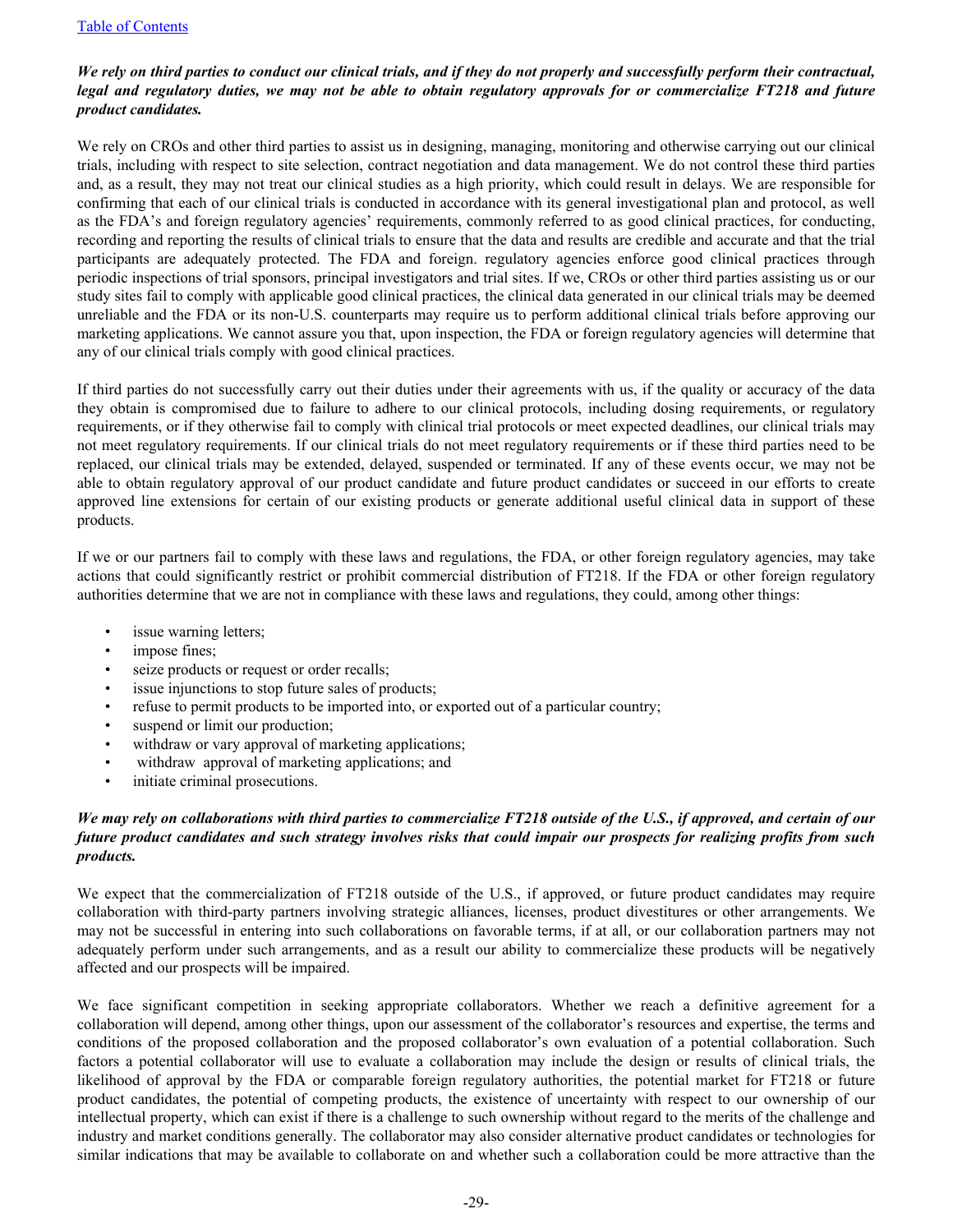one with us for FT218. The terms of any additional collaborations or other arrangements that we may establish may not be favorable to us.

We may also be restricted under collaboration agreements from entering into future agreements on certain terms with potential collaborators. Collaborations are complex and time-consuming to negotiate and document. In addition, there have been a significant number of recent business combinations among large pharmaceutical companies that have resulted in a reduced number of potential future collaborators.

We may not be able to negotiate additional collaborations on a timely basis, on acceptable terms, or at all. If we are unable to do so, we may have to curtail the development of our product candidates for which we are seeking to collaborate, reduce or delay its development program, delay its potential commercialization or reduce the scope of any sales or marketing activities, or increase our expenditures and undertake development or commercialization activities at our own expense. If we elect to increase our expenditures to fund development or commercialization activities on our own, we may need to obtain additional capital, which may not be available to us on acceptable terms or at all. If we do not have sufficient funds, we may not be able to further develop FT218 outside of the U.S., if approved, or future product candidates, or bring these products to market and generate product revenue.

In addition, any future collaborations that we enter into may not be successful. The success of our collaboration arrangements will depend heavily on the efforts and activities of our collaborators. Collaborators generally have significant discretion in determining the efforts and resources that they will apply to these collaborations. Disagreements between parties to a collaboration arrangement regarding clinical development and commercialization matters can lead to delays in the development process or commercializing the applicable product candidate and, in some cases, termination of the collaboration arrangement. These disagreements can be difficult to resolve if neither of the parties has final decision-making authority. Collaborations with pharmaceutical or biotechnology companies and other third parties often are terminated or allowed to expire by the other party. Any such termination or expiration would adversely affect us financially and could harm our business reputation.

### **Risks Related to Our Intellectual Property**

## *If we cannot adequately protect our intellectual property and proprietary information, we may be unable to effectively compete.*

Our success depends, in part, on our ability to obtain and enforce patents and other intellectual property rights for our product candidate and future product candidates and technology, including our drug delivery technologies, and to preserve our trade secrets and other proprietary information. If we cannot do so, our competitors may exploit our technologies and deprive us of the ability to realize revenues and profits from our product candidate and future product candidates and technologies.

To the extent any of our product candidate and future product candidates may benefit from protections afforded by patents, we face the risk that patent law relating to the scope of claims in the pharmaceutical and biotechnology fields is continually evolving and can be the subject of uncertainty and may change in a way that would limit protection. If challenged, a court or other body may determine that our patents may not be exclusive, valid or enforceable. For example, our patents may not protect us against challenges by companies that submit drug marketing applications to the FDA, or the competent authorities of EU Member States or other jurisdictions in which we may attempt to compete, in particular where such applications rely, at least in part, on safety and efficacy data from our product candidate and future product candidates. In addition, competitors may obtain patents that may have an adverse effect on our ability to conduct business, or they may discover ways to circumvent our patents. The scope of any patent protection may not be sufficiently broad to cover our product candidate and future product candidates or to exclude competing products. Any patent applications we have made or may make relating to our potential products or technologies may not result in patents being issued. Even after issuance, our patents may be challenged in the courts or patent offices in the U.S. and elsewhere. Such challenges may result in loss of exclusivity or in patent claims being narrowed, invalidated or held unenforceable, in whole or in part, which could limit our ability to stop others from using or commercializing similar or identical product candidates, or limit the duration of the patent protection of our product candidate and future product candidates. Further, patent protection once obtained is limited in time, after which competitors may use the covered product or technology without obtaining a license from us. Because of the time required to obtain regulatory marketing approval, the remaining period of effective patent protection for a marketed product is frequently substantially shorter than the full duration of the patent. While a patent term extension can be requested under certain circumstances, the grant of such a request is not guaranteed.

Our partnerships with third parties expose us to risks that they will claim intellectual property rights on our inventions or fail to keep our unpatented products or technology confidential.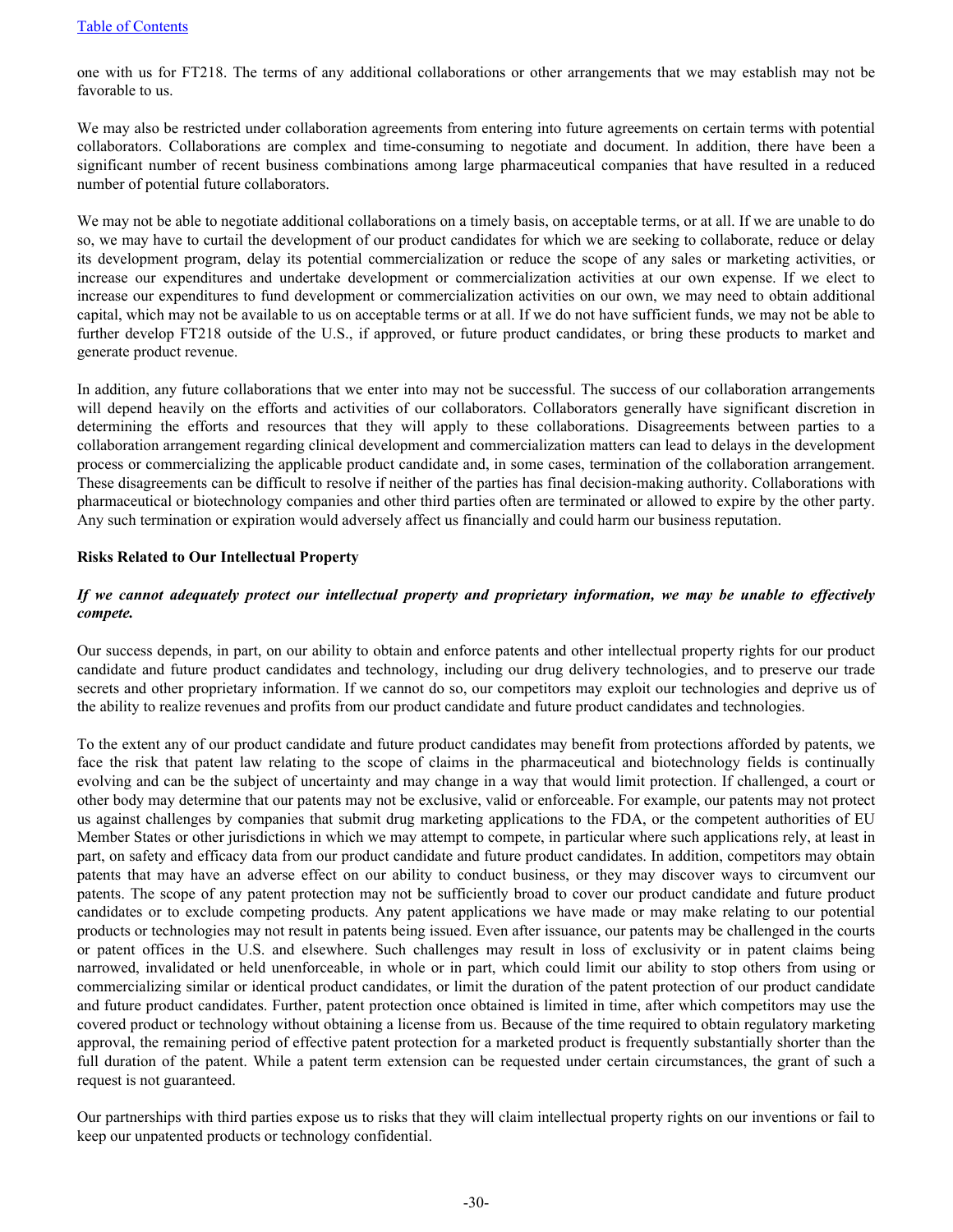## *If we are unable to protect the confidentiality of our trade secrets, the value of our technology could be materially adversely affected and our business would be harmed.*

We also rely on trademarks, copyrights, trade secrets and know-how to develop, maintain and strengthen our competitive position.

To protect our product candidate, trade secrets and proprietary technologies, we rely, in part, on confidentiality agreements with our employees, suppliers, consultants, advisors and partners. These agreements may not provide adequate protection for our trade secrets and other proprietary information in the event of any unauthorized use or disclosure, or if others lawfully develop the information. If these agreements are breached, we cannot be certain we will have adequate remedies. Further, we cannot guarantee that third parties will not know, discover or independently develop equivalent proprietary information or technologies, or that they will not gain access to our trade secrets or disclose our trade secrets to the public. Therefore, we cannot guarantee we can maintain and protect unpatented proprietary information and trade secrets. Misappropriation or other loss of our intellectual property would adversely affect our competitive position and may cause us to incur substantial litigation or other costs.

### *If we and our partners do not adequately protect the trademarks and trade names for our products, then we and our partners may not be able to build name recognition in our markets of interest and our business may be adversely affected.*

Our competitors or other third parties may challenge, infringe or circumvent the trademarks or trade names for our products. We and our partners may not be able to protect these trademarks and trade names. In addition, if the trademarks or trade names for one of our products infringe the rights of others, we or our partners may be forced to stop using the trademarks or trade names, which we need for name recognition in our markets of interest. If we cannot establish name recognition based on our trademarks and trade names, we and our partners may not be able to compete effectively and our business may be adversely affected.

# *Changes in U.S. or ex-U.S. patent laws could diminish the value of patents in general, thereby impairing our ability to protect our product candidate and future product candidates.*

Changes in either the patent laws or interpretation thereof in the U.S. or in ex-U.S. jurisdictions could increase uncertainties and costs surrounding the prosecution of patent applications and the enforcement or defense of issued patents. For example, the Leahy-Smith America Invents Act of 2011 ("AIA"), changed the previous U.S. "first-to-invent" system to the current system that awards a patent to the "first-inventor-to-file" for an application for a patentable invention. This change alters the pool of available materials that can be used to challenge patents in the U.S. and limits the ability to rely on prior research to lay claim to patent rights. Under the current system, disputes are resolved through new derivation proceedings, and the AIA includes mechanisms to allow challenges to issued patents in reexamination, *inter partes* review and post grant proceedings. The AIA also includes bases and procedures that may make it easier for competitors to challenge our patents, which could result in increased competition and have a material adverse effect on our business and results of operations. The AIA may also make it harder to challenge third-party patents and place greater importance on being the first inventor to file a patent application on an invention. The AIA amendments to patent filing and litigation procedures in the U.S. may result in litigation being more complex and expensive and divert the efforts of our technical and management personnel.

In addition, the patent positions of companies in the development and commercialization of pharmaceuticals may be particularly uncertain. Depending on future actions by the U.S. Congress, the U.S. federal courts, and the USPTO, or by similarly legislative, judicial, and regulatory authorities in other jurisdictions, the laws and regulations governing patents could change in unpredictable ways that could have a material adverse effect on our existing patent portfolio and our ability to protect and enforce our intellectual property in the future.

## *Third parties may claim that our product candidate or future product candidates infringe their rights, and we may incur significant costs resolving these claims. Additionally, legal proceedings related to such claims could materially delay or otherwise adversely affect commercialization plans related to our product candidate, if approved.*

Third parties may claim infringement of their patents and other intellectual property rights by the manufacture, use, import, offer for sale or sale of our drug delivery technologies or our other products. For example, in connection with us seeking regulatory approval for a product candidate, a third party may allege that our product candidate infringes its patents or other intellectual property rights and file suit to delay/prevent regulatory approval and/or commercialization of such product. In response to any claim of infringement, we may choose or be forced to seek licenses, defend infringement actions or challenge the validity or enforceability of those patent rights in court or administrative proceedings. If we cannot obtain required licenses on commercially reasonably terms, or at all, are found liable for infringement or are not able to have such patent rights declared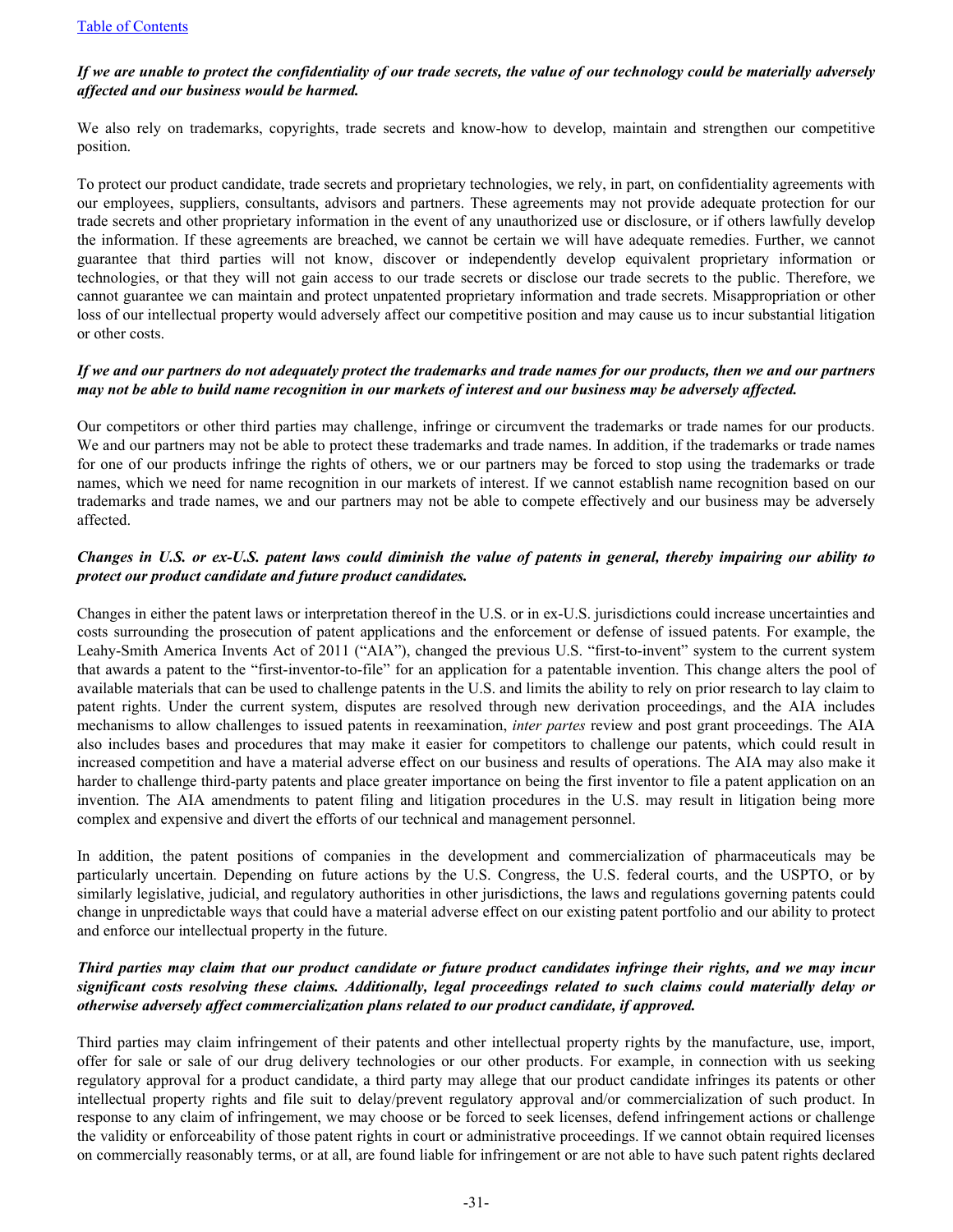invalid or unenforceable, our business could be materially harmed. We may be subject to claims (and even held liable) for significant monetary damages (including enhanced damages and/or attorneys' fees), encounter significant delays in bringing products to market or be precluded from the manufacture, use, import, offer for sale or sale of products or methods of drug delivery covered by the patents of others. Even if a license is available, it may not be available on commercially reasonable terms or may be non-exclusive, which could result in our competitors gaining access to the same intellectual property. We may not have identified, or be able to identify in the future, U.S. or non-U.S. patents that pose a risk of potential infringement claims.

In addition to the possibility of intellectual property infringement claims, a third party could submit a citizen's petition to the FDA requesting relief that, if granted, could materially adversely affect the NDA and/or underlying product candidate. For example, such a third-party petition could, if granted, materially adversely affect the likelihood and/or timing of NDA approval, content of final product labeling, and/or resulting regulatory exclusivity (if any) for such product.

Parties making claims against us may be able to sustain the costs of patent litigation more effectively than we can because they have substantially greater resources. In addition, any claims, with or without merit, that our product candidate, future product candidates or drug delivery technologies infringe proprietary rights of third parties could be time-consuming, result in costly litigation or divert the efforts of our technical and management personnel, any of which could disrupt our relationships with our partners and could significantly harm our financial positions and operating results.

### *An NDA submitted under Section 505(b)(2) subjects us to the risk that we may be subject to a patent infringement lawsuit that would delay or prevent the review or approval of our product candidates.*

FT218 was submitted under Section 505(b)(2) of the FDCA. Section 505(b)(2) permits the submission of an NDA where at least some of the information required for approval comes from preclinical studies or clinical trials that were not conducted by, or for, the applicant and for which the applicant has not obtained a right of reference. A 505(b)(2) NDA enables the applicant to reference published literature for which the applicant does not have a right of reference and the FDA's previous findings of safety and effectiveness for a previously approved drug.

For 505(b)(2) NDAs, the patent certification and related provisions of the Hatch-Waxman Amendments apply. Accordingly, if the applicant relies for approval on the safety or effectiveness on information for a previously approved drug, referred to as a listed drug, the applicable is required to include patent certifications in our 505(b)(2) NDA regarding any applicable patents covering the listed drug. If there are applicable patents listed in the FDA publication Approved Drug Products with Therapeutic Equivalence Evaluations, commonly known as the Orange Book, for the listed drug, and the applicant seeks to obtain approval prior to the expiration of one or more of those patents, the applicant is required to submit a Paragraph IV certification indicating our belief that the relevant patents are invalid or unenforceable or will not be infringed by the manufacture, use or sale of the product that is the subject of the 505(b)(2) application. Otherwise, the 505(b)(2) NDA cannot be approved by the FDA until the expiration of any patents listed in the Orange Book for the listed drug. While we did not submit any Paragraph IV certifications in connection with our 505(b)(2) NDA for FT218, there can be no assurance that we will not be required to submit a Paragraph IV certification in respect of FT218 or any future product candidates for which we seek approval under Section 505(b)(2).

If we submit any Paragraph IV certification that may be required, we will be required to provide notice of that certification to the NDA holder and patent owner. Under the Hatch-Waxman Amendments, the patent owner may file a patent infringement lawsuit after receiving such notice. If a patent infringement lawsuit is filed within 45 days of the patent owner's or NDA holder's receipt of notice (whichever is later), a one-time, automatic stay of the FDA's ability to approve the 505(b)(2) NDA is triggered, which typically extends for 30 months unless patent litigation is resolved in favor of the Paragraph IV filer or the patent expires before that time. Accordingly, we may invest a significant amount of time and expense in the development of one or more product candidates only to be subject to significant delay and patent litigation before such product candidates may be commercialized, if at all.

In addition, a 505(b)(2) NDA will not be approved until any applicable non-patent exclusivity listed in the Orange Book for the listed drug, or for any other drug with the same protected conditions of approval as our product, has expired. The FDA also may require us to perform one or more additional clinical trials or measurements to support the change from the listed drug, which could be time consuming and could substantially delay our achievement of regulatory approval. The FDA also may reject any future 505(b)(2) NDAs and require us to submit traditional NDAs under Section 505(b)(1), which would require extensive data to establish safety and effectiveness of the product for the proposed use and could cause delay and additional costs. In addition, the FDA could reject any future 505(b)(2) application and require us to submit a Section 505(b)(1) NDA or a Section 505(j) ANDA if, before the submission of our  $505(b)(2)$  application, the FDA approves an application for a product that is pharmaceutically equivalent to ours and determines that our product is inappropriate for review through the 505(b)(2) pathway. These factors, among others, may limit our ability to commercialize our product candidates successfully.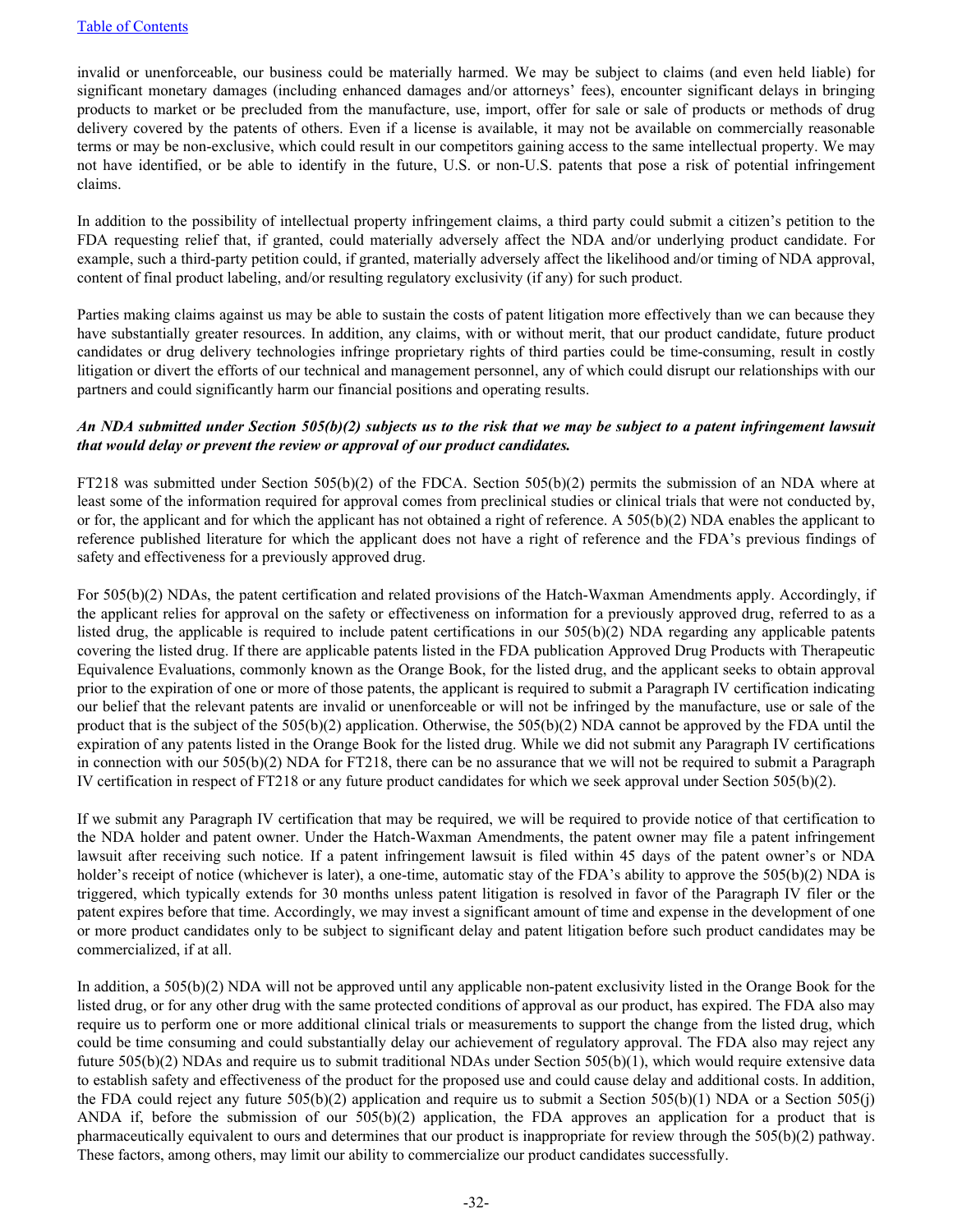## *If we or our partners are required to obtain licenses from third parties, our revenues and royalties on any future commercialized products could be reduced.*

The development of certain products based on our drug delivery technologies may require the use of raw materials (*e.g.,* proprietary excipient), active ingredients, drugs (*e.g.,* proprietary proteins) or technologies developed by third parties. The extent to which efforts by other researchers have resulted or will result in patents and the extent to which we or our partners are forced to obtain licenses from others, if available, on commercially reasonable terms is currently unknown. If we or our partners must obtain licenses from third parties, fees may be required for such licenses, which could reduce the net revenues and royalties we receive on any future commercialized products that incorporate our drug delivery technologies.

## *Patent terms may be inadequate to protect our competitive position on our product candidate or future product candidates for an adequate amount of time.*

Patents have a limited lifespan. In the U.S., if all maintenance fees are timely paid, the natural expiration of a patent is generally 20 years from its earliest U.S. non-provisional filing date. Various extensions may be available, but the life of a patent, and the protection it affords, is limited. Even if patents covering our product candidate and future product candidates are obtained, once the patent life has expired, we may be open to competition from competitive products, including generics or biosimilars. Given the amount of time required for the development, testing and regulatory review of new product candidates, patents protecting such candidates might expire before or shortly after such candidates are commercialized. As a result, our owned and licensed patent portfolio may not provide us with sufficient rights to exclude others from commercializing products similar or identical to ours.

# *Obtaining and maintaining our patent protection depends on compliance with various procedural, document submission, fee payment and other requirements imposed by governmental patent agencies, and our patent protection could be reduced or eliminated for non-compliance with these requirements.*

Periodic maintenance fees, renewal fees, annuity fees and various other governmental fees on patents and/or applications will be due to be paid to the USPTO and various governmental patent agencies outside of the U.S. in several stages over the lifetime of the patents and/or applications. We rely on our outside counsel to coordinate payment of these fees due to patent agencies. The USPTO and various non-U.S. governmental patent agencies require compliance with a number of procedural, documentary, fee payment and other similar provisions during the patent application process. We employ reputable law firms and other professionals to help us comply, and in many cases, an inadvertent lapse can be cured by payment of a late fee or by other means in accordance with the applicable rules. However, there are situations in which non-compliance can result in abandonment or lapse of the patent or patent application, resulting in partial or complete loss of patent rights in the relevant jurisdiction. In such an event, our competitors might be able to enter the market and this circumstance would have a material adverse effect on our business.

### *We may not be able to protect our intellectual property rights throughout the world.*

Filing, prosecuting and defending patents on our product candidate and future product candidates in all countries throughout the world would be prohibitively expensive, and intellectual property rights in some countries outside the U.S. can be less extensive than those in the U.S. Consequently, we may not be able to prevent third parties from practicing our inventions in all countries outside the U.S., or from selling or importing products made using our inventions in and into the U.S. or other jurisdictions. Competitors may use our technologies in jurisdictions where we have not obtained patent protection to develop their own products and may also export infringing products to territories where we have patent protection, but enforcement is not as strong as that in the U.S. These products may compete with our product candidate and future product candidates and our patents or other intellectual property rights may not be effective or sufficient to prevent them from competing.

Many companies have encountered significant problems in protecting and defending intellectual property rights in non-U.S. jurisdictions. The legal systems of certain countries, particularly certain developing countries, do not favor the enforcement of patents, trade secrets, and other intellectual property protection, which could make it difficult for us to stop the infringement of our patents or marketing of competing products in violation of our proprietary rights generally. Proceedings to enforce our patent rights in non-U.S. jurisdictions, whether or not successful, could result in substantial costs and divert our efforts and attention from other aspects of our business, could put our patents at risk of being invalidated or interpreted narrowly and our patent applications at risk of not issuing and could provoke third parties to assert claims against us. We may not prevail in any lawsuits we initiate, and the damages or other remedies awarded, if any, may not be commercially meaningful. Accordingly, our efforts to enforce our intellectual property rights around the world may be inadequate to obtain a significant commercial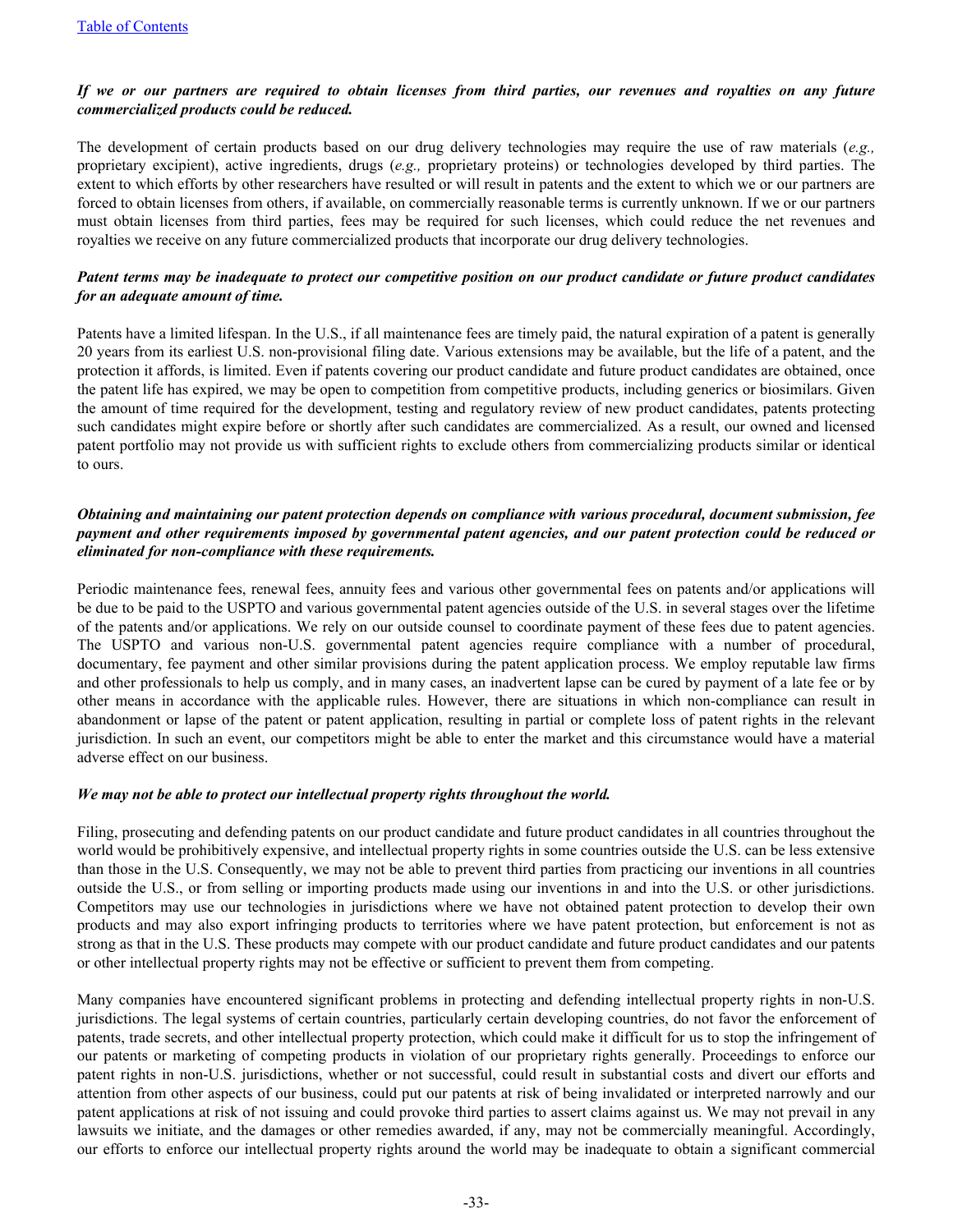advantage from the intellectual property we develop or license.

#### **Risks Related to Acceptance, Sales, Marketing and Competition**

## *If we are unable to establish effective sales, marketing and distribution capabilities for FT218, if approved, or enter into agreements with third parties to market, sell and distribute our product candidate, if approved, or if we are unable to achieve market acceptance for FT218, our business, results of operations, financial condition and prospects will be materially adversely affected.*

We are continuing to build the systems, processes, policies, relationships and materials necessary for the launch of FT218 in the U.S. for the treatment of cataplexy or EDS in adults with narcolepsy. If we receive regulatory approval to market or sell FT218, but are unable to establish adequate sales, marketing and distribution capabilities, whether independently or with third parties, or if we are unable to do so on commercially reasonable terms, our business, results of operations, financial condition and prospects will be materially adversely affected. We may encounter issues, delays or other challenges in launching or commercializing FT218.

We have limited experience in building and managing a commercial team, conducting a comprehensive market analysis, obtaining state licenses and reimbursement, or managing distributors and a sales force for our medicines. For example, our results may be negatively impacted if we have not adequately sized our field teams or if our targeting strategy is inadequate or if we encounter deficiencies or inefficiencies in our infrastructure or processes. We will be competing with many companies that currently have extensive and well-funded sales and marketing operations. As a result, our ability to successfully commercialize FT218 may involve more inherent risk, take longer, and cost more than it would if we were a company with substantial experience in launching medicines.

We will have to compete with other pharmaceutical and biotechnology companies to recruit, hire, train and retain marketing and sales personnel. If we are unable to, or decide not to, further develop internal sales, marketing, and commercial distribution capabilities for FT218 in any country or region, we will likely pursue collaborative arrangements regarding the sales and marketing of FT218. However, there can be no assurance that we will be able to establish or maintain such collaborative arrangements, or if we are able to do so, that they will have effective sales forces. Any revenue we receive will depend upon the efforts of such third parties. We would have little or no control over the marketing and sales efforts of such third parties, and our revenue from product sales may be lower than if we had commercialized FT218 ourselves. We also face competition in our search for third parties to assist us with the sales and marketing efforts for our medicines.

Any of these issues could impair our ability to successfully commercialize FT218 or to generate substantial revenues or profits or to meet our expectations with respect to the amount or timing of revenues or profits. There is no guarantee that we will be successful in our launch or commercialization efforts with respect to FT218, if approved, or with respect to any other product candidate that may be approved in the future.

# *If the market opportunities for FT218 are smaller than we believe they are, and if we are not able to successfully identify patients and achieve significant market share, our revenues may be adversely affected and our business may suffer.*

FT218 is an investigational formulation of sodium oxybate designed to be taken once at bedtime for the treatment of EDS or cataplexy in adults with narcolepsy. Our estimates of the market opportunities for FT218 are based on the estimated market size for the twice-nightly administration of sodium oxybate, which is the current standard of care for EDS or cataplexy in patients with narcolepsy, and our expectations with regard to FT218's potential to take a significant share of this market. These estimates have been derived from a variety of sources, including scientific literature, surveys of clinics, patient foundations, or market research, and may prove to be incorrect. Further, new studies may change the estimated incidence or prevalence of these diseases. The potential target population for FT218 may turn out to be lower or more difficult to identify than expected. Even if we obtain significant market share for FT218 in this indication, because the potential target population for FT218 is small, we may never achieve profitability without obtaining marketing approval for additional indications.

Any of these factors may negatively affect our ability to recognize revenues from sales of FT218 and our ability to achieve and maintain profitability and, as a consequence, our business may suffer.

### *FT218, if approved, may not gain market acceptance.*

FT218, if approved, may not gain market acceptance among physicians, patients, healthcare payor and medical communities. The degree of market acceptance of FT218, if approved, will depend on a number of factors, including, but not limited to: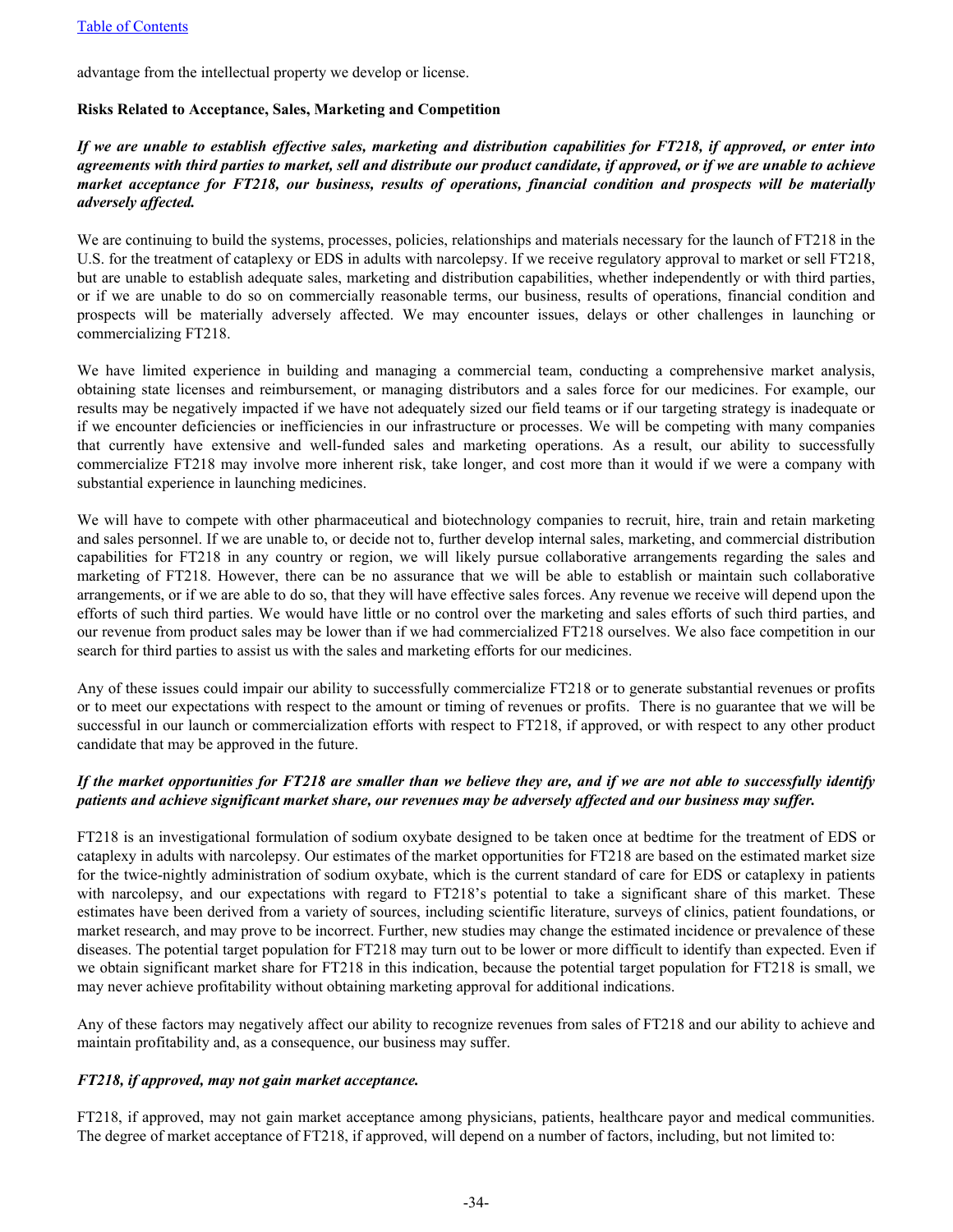- the clinical indications for which FT218 is approved and any restrictions placed upon the product in connection with its approval, such as a REMS or equivalent obligation by other regulatory authorities, patient registry requirements or labeling restrictions;
- the prevalence of the disease or condition for which FT218 is approved and its diagnosis;
- scheduling classification of sodium oxybate as a controlled substance regulated by the DEA;
- demonstration of the clinical safety and efficacy of the product or technology;
- the absence of evidence of undesirable side effects of the product or technology that delay or extend trials;
- acceptance by physicians and patients of each product as a safe and effective treatment;
- availability of sufficient product inventory to meet demand;
- physicians' decisions relating to treatment practices based on availability;
- physician and patient assessment of the burdens associated with obtaining or maintaining the certifications required under the FT218 REMS, if approved;
- the lack of regulatory delays or other regulatory actions;
- its cost-effectiveness and related access to payor coverage;
- its potential advantage over alternative treatment methods;
- the availability of third-party reimbursement or other assistance for patients who are uninsured or underinsured; and
- the marketing and distribution support it receives.

If FT218, if approved, fails to achieve market acceptance, our ability to generate revenue will be limited, which would have a material adverse effect on our business.

## *FT218, if approved, will be subject to ongoing enforcement of post-marketing requirements and we could be subject to substantial penalties, including withdrawal of FT218 from the market, if we fail to comply with all regulatory requirements. In addition, the terms of the marketing approval of FT218, if approved, and ongoing regulation of our product, may limit how we manufacture and market FT218 and compliance with such requirements may involve substantial resources, which could materially impair our ability to generate revenue.*

If approved, FT218, along with the manufacturing processes, post-approval clinical data, labeling, advertising, and promotional activities for FT218, will be subject to continual requirements of and review by the FDA and other applicable regulatory authorities. These requirements include, but are not limited to, restrictions governing promotion of an approved product, submissions of safety and other post-marketing information and reports, registration and listing requirements, cGMP requirements relating to manufacturing, quality control, quality assurance and corresponding maintenance of records and documents, and requirements regarding drug distribution and the distribution of samples to physicians and recordkeeping.

In the U.S., the FDA and other federal and state agencies, including the Department of Justice, closely regulate compliance with all requirements governing prescription drug products, including requirements pertaining to marketing and promotion of drugs in accordance with the provisions of the approved labeling and manufacturing of products in accordance with cGMP requirements. Violations of such requirements may lead to investigations alleging violations of the FDCA and other statutes, including the FDA and other federal and state healthcare fraud and abuse laws as well as state consumer protection laws. Our failure to comply with all regulatory requirements, and later discovery of previously unknown adverse events or other problems with our products, manufacturers, or manufacturing processes, may yield various results, including:

- litigation involving patients taking our products;
- restrictions on such products, manufacturers, or manufacturing processes;
- restrictions on the labeling or marketing of a product;
- restrictions on product distribution or use;
- requirements to conduct post-marketing studies or clinical trials;
- warning or untitled letters;
- withdrawal of the products from the market;
- refusal to approve pending applications or supplements to approved applications that we submit;
- voluntary recall of products;
- fines, restitution, or disgorgement of profits or revenues;
- suspension or withdrawal of marketing approvals;
- damage to relationships with any potential collaborators;
- unfavorable press coverage and damage to our reputation;
- refusal to permit the import or export of our products;
- product seizure; or
- injunctions or the imposition of civil or criminal penalties.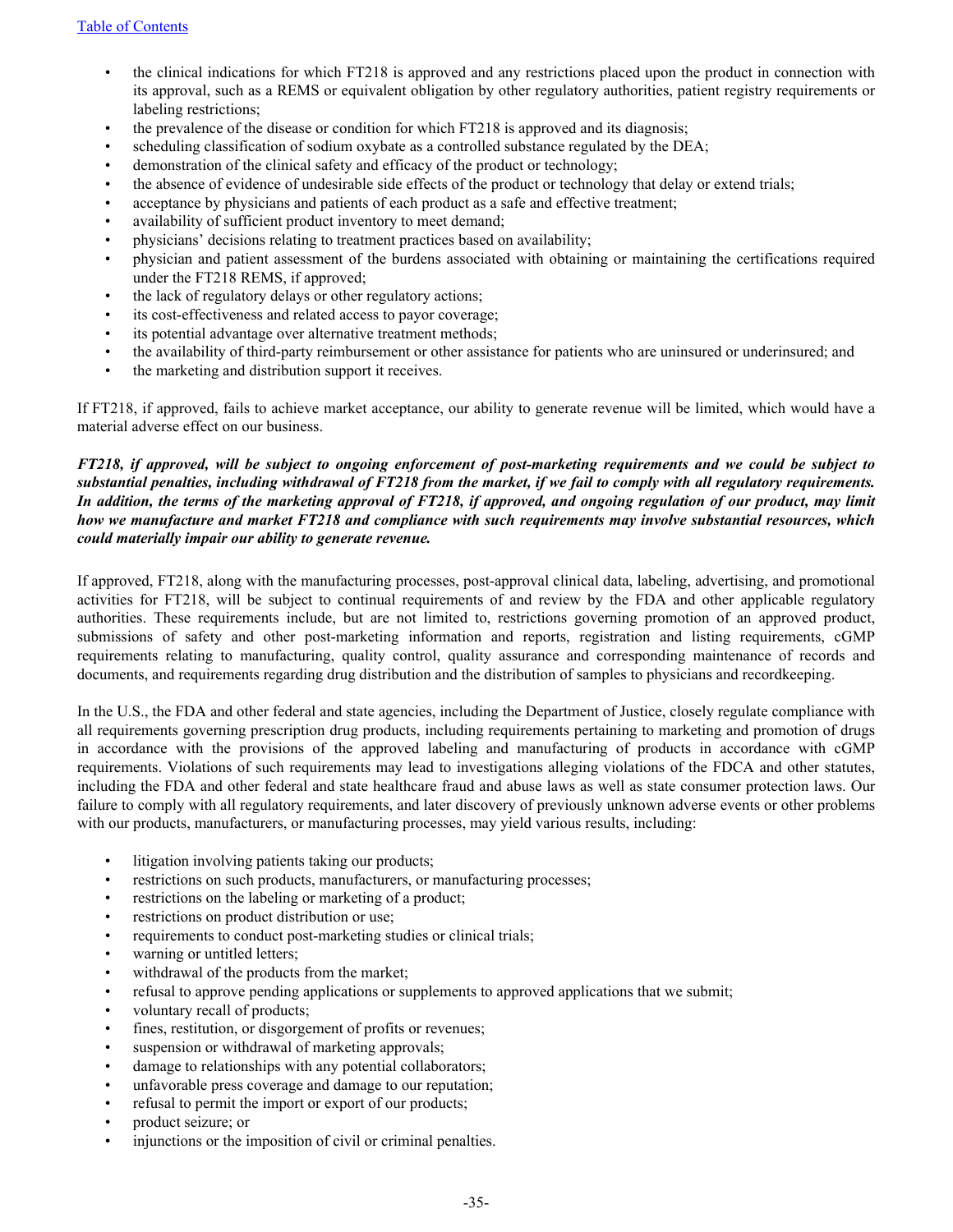Non-compliance by us or any future collaborator with regulatory requirements, including safety monitoring or pharmacovigilance, and with requirements related to the development of products for the pediatric population can also result in significant financial penalties. Similarly, failure to comply with applicable regulatory requirements regarding the protection of personal information can also lead to significant penalties and sanctions.

In addition, we and our CDMOs will continue to expend time, money, and effort in all areas of regulatory compliance, including manufacturing, production, product surveillance, quality control and distribution. Under the DSCSA, for certain commercial prescription drug products, manufacturers and other parties involved in the supply chain must also meet chain of distribution requirements and build electronic, interoperable systems for product tracking and tracing and for notifying the FDA of counterfeit, diverted, stolen, and intentionally adulterated products or other products that are otherwise unfit for distribution in the U.S. In addition, the distribution of prescription pharmaceutical products, including samples, is subject to the PDMA, which regulations the distribution of drugs and drug samples at the federal level, and sets minimum standards for the registration and regulation of drug distributors by the states. Both the PDMA and state laws limit the distribution of prescription pharmaceutical product samples and impose requirements to ensure accountability in distribution. Prescription drug products must also meet applicable child-resistant packaging requirements under the U.S. Poison Prevention Packaging Act. We, our CDMOs and other third parties upon whom we rely will be subject to applicable controlled substances laws, regulations and requirements. If FT218 is approved and we are not able to comply with post-approval regulatory requirements, we could have the marketing approvals for FT218 withdrawn by regulatory authorities and our ability to market FT218 could be limited, which could adversely affect our ability to achieve or sustain profitability and we could be subject to substantial penalties. As a result, the cost of compliance with post-approval regulations may have a negative effect on our operating results and financial condition.

## *If our competitors develop and market technologies or products that are safer, more effective or less costly than ours, or obtain regulatory approval and market such products before we do, our commercial opportunity may be diminished or eliminated.*

Competition in the pharmaceutical and biotechnology industry is intense and is expected to increase. We compete with other pharmaceutical and biotechnology companies.

The introduction of new products in the U.S. market that compete with, or otherwise disrupt the market for, FT218, if approved, would adversely affect sales of our product candidate. For example, in the future, we expect FT218 to face competition from manufacturers of generic twice-nightly sodium oxybate formulations who have reached settlement agreements with the current brand product marketer. Hikma Pharmaceuticals is expected to launch an authorized generic version of twice-nightly sodium oxybate in 2023 or earlier, depending on certain circumstances. Beyond 2023, there are other potential future competitive products that could impact the marketplace who have reached settlement agreements with the current brand product marketer, which allows for entry of other authorized generics in 2023 and other generic products in 2026, or earlier for both under certain circumstances. Beyond generics, there are other potential future competitive products that could impact the narcolepsy treatment marketplace.

If the FDA approves a competitor's application for a product candidate before our application for a similar product candidate, and grants such competitor a period of exclusivity, the FDA may take the position that it cannot approve our  $505(b)(2)$ application for a similar product candidate until the exclusivity period expires. Additionally, even if our 505(b)(2) application for a product candidate is approved first, and we receive a period of statutory marketing exclusivity, we may still be subject to competition from other companies with approved products or approved 505(b)(2) NDAs for different conditions of use that would not be restricted by a grant of exclusivity to us.

Many of our competitors have substantially greater financial, technological, manufacturing, marketing, managerial and research and development resources and experience than we do. Furthermore, acquisitions of competing companies by large pharmaceutical companies could enhance our competitors' resources. Accordingly, our competitors may be able to develop, obtain regulatory approval and gain market share for their products more rapidly than us.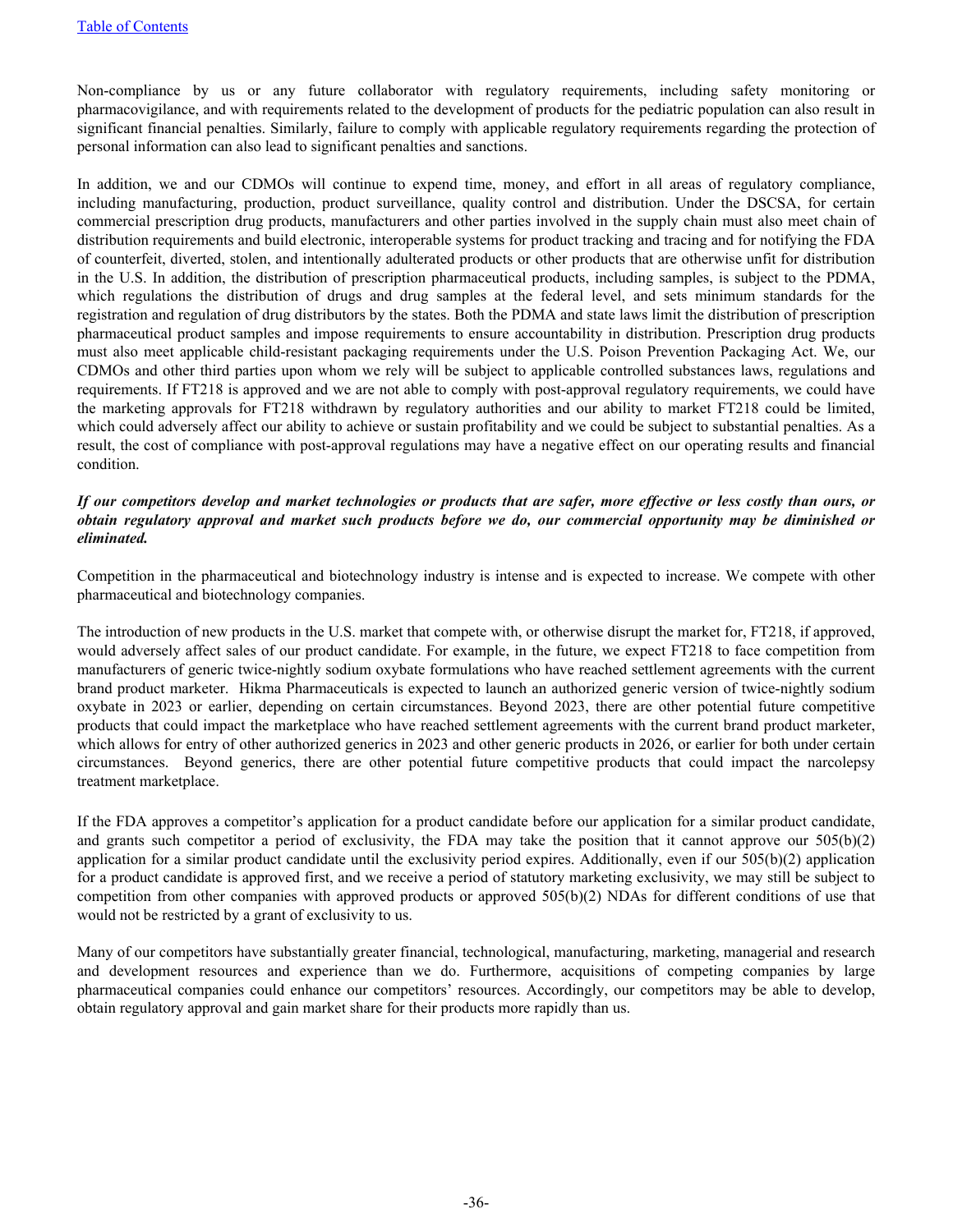## *If the FDA or other applicable regulatory authorities approve generic products that compete with any of our product candidates, the sales of our product candidates, if approved, could be adversely affected.*

Once an NDA, including a 505(b)(2) NDA, is approved, the product covered becomes a "listed drug" which can be cited by potential competitors in support of approval of an ANDA or subsequent 505(b)(2) application. FDA regulations and other applicable regulations and policies provide incentives to manufacturers to create modified versions of a drug to facilitate the approval of an ANDA or other application for similar substitutes. If these manufacturers demonstrate that their product has the same active ingredient(s), dosage form, strength, route of administration, and conditions of use, or labeling, as our products or product candidates, they might only be required to conduct a relatively inexpensive study to show that their generic product is absorbed in the body at the same rate and to the same extent as, or is bioequivalent to, our products or product candidates. In some cases, even this limited bioequivalence testing can be waived by the FDA. Laws have also been enacted to facilitate the development of generic drugs based off recently approved NDAs. The Creating and Restoring Equal Access to Equivalent Samples Act ("CREATES Act") was enacted in 2019 requiring sponsors of approved NDAs to provide sufficient quantities of product samples on commercially reasonable, market-based terms to entities developing generic drugs. The law establishes a private right of action allowing developers to sue listed drug holders that refuse to sell them product samples needed to support their applications. If we are required to provide product samples or allocate additional resources to responding to such requests or any legal challenges under this law, our business could be adversely impacted. Competition from generic equivalents to our products or product candidates could substantially limit our ability to generate revenues and therefore to obtain a return on the investments we have made in our products or product candidates.

## *If we cannot keep pace with the rapid technological change in our industry, we may lose business, and our product candidates, if approved, and technologies could become obsolete or noncompetitive.*

Our success also depends, in part, on maintaining a competitive position in the development of products and technologies in a rapidly evolving field. Major technological changes can happen quickly in the biotechnology and pharmaceutical industries. If we cannot maintain competitive products and technologies, our competitors may succeed in developing competing technologies or obtaining regulatory approval for products before us, and the products of our competitors may gain market acceptance more rapidly than our product candidate and future product candidates. Such rapid technological change, or the development by our competitors of technologically improved or different products, could render our product candidate and future product candidates or technologies obsolete or noncompetitive.

## **Risks Related to Our Business and Industry**

## *COVID-19 may materially and adversely affect our business and our financial results.*

The COVID-19 pandemic has spread globally. The continued spread of COVID-19 could adversely impact our operations, including our ability to fully enroll and complete RESTORE, our OLE/switch study of FT218, initiate and complete any future clinical trials, manufacture sufficient supply of our FT218 at sufficient scale for commercialization, if approved. We submitted our 505(b)(2) NDA for FT218 in December 2020.

In addition, COVID-19 has resulted in significant governmental measures being implemented to control the spread of the virus, including quarantines, travel restrictions, social distancing and business shutdowns. We have taken temporary precautionary measures intended to help minimize the risk of the virus to our employees, including temporarily allowing employees to work remotely. We have suspended non-essential travel worldwide for our employees and are discouraging employee attendance at large gatherings. These measures could negatively affect our business. For instance, temporarily allowing employees to work remotely may induce absenteeism, disrupt our operations or increase the risk of a cybersecurity incident. COVID-19 has also caused volatility in the global financial markets and threatened a slowdown in the global economy, which may negatively affect our ability to raise additional capital on attractive terms or at all.

Since the beginning of the COVID-19 pandemic, three vaccines for COVID-19 have received Emergency Use Authorization by the FDA and two of those later received marketing approval. Additional vaccines may be authorized in the future. The resultant demand for vaccines and potential for manufacturing facilities and materials to be commandeered under the Defense Production Act of 1950, or equivalent foreign legislation, may make it more difficult to obtain materials or manufacturing slots for the products needed for our OLE/switch clinical trial and future commercialization of FT218, if approved, which could lead to delays in these activities.

The extent to which COVID-19 may impact our business will depend on future developments, which are highly uncertain and cannot be predicted with confidence, such as the duration of the pandemic, the severity of COVID-19, the identification of new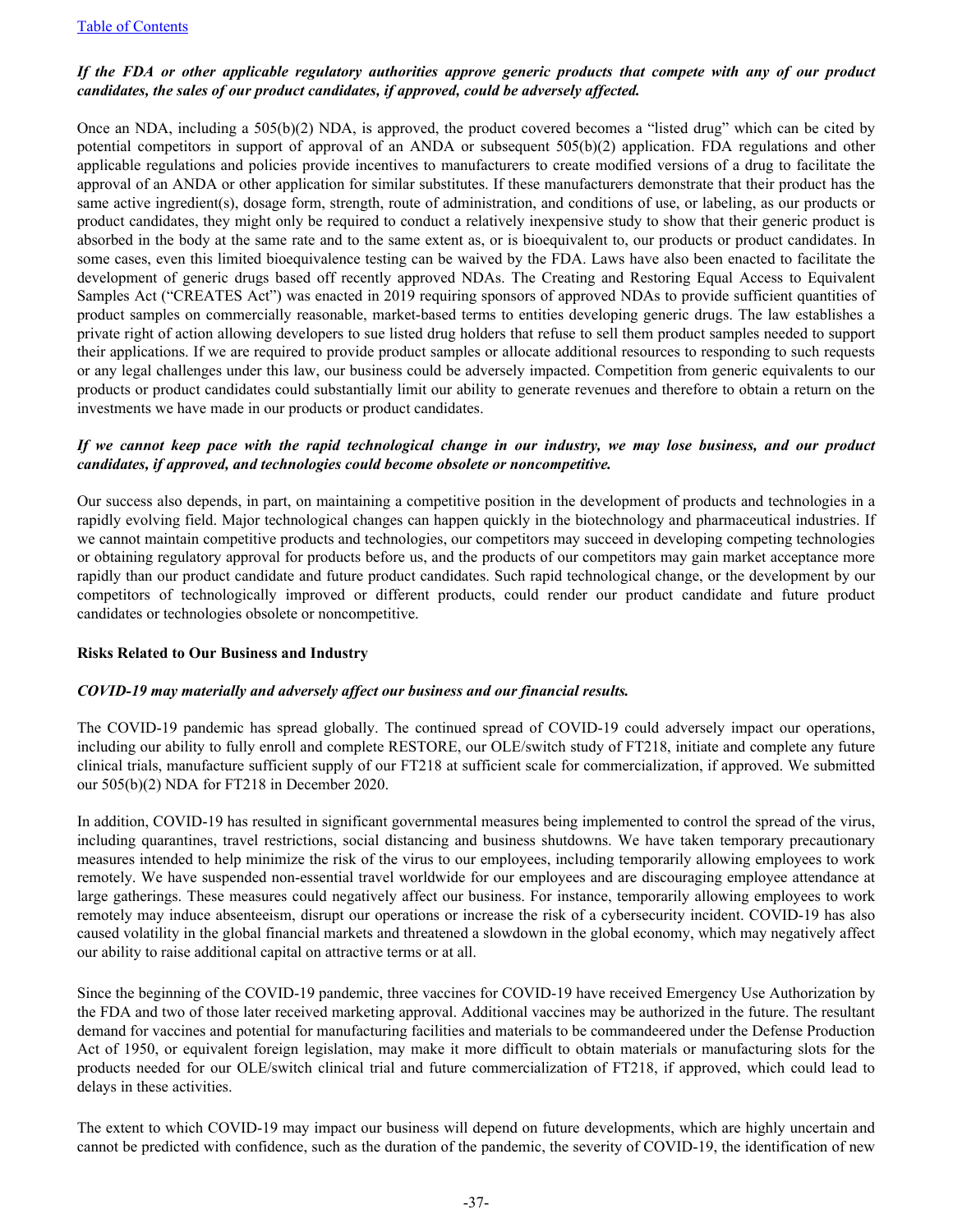variations of the virus or the effectiveness of actions to contain and treat COVID-19, particularly in the geographies where we or our third party suppliers and CDMOs, or CROs operate. We cannot presently predict the scope and severity of any potential business shutdowns or disruptions. If we or any of the third parties with whom we engage, however, were to experience shutdowns or other business disruptions, our ability to conduct our business in the manner and on the timelines presently planned could be materially and negatively affected, which could have a material adverse impact on our business and our results of operations and financial condition.

#### *If we need to take further restructuring actions, necessary third-party consents may not be granted.*

In February 2019, we announced a restructuring plan intended to achieve future cost savings through, among other actions, a reduction of our overall workforce by approximately 50 percent. Our management may determine we need to take further restructuring actions to achieve additional cost savings, to generate additional capital needed for our business strategy, or for other purposes. Certain restructuring scenarios that management consider could require obtaining the consent of third parties, such as holders of our Exchangeable Senior Notes due February 2023 (the "February 2023 Notes"). For example, the voluntary bankruptcy filing by Avadel Specialty Pharmaceuticals LLC ("Specialty Pharma") required the consent of holders of a majority in principal amount of our February 2023 Notes in order to avoid a default under the Indenture governing such February 2023 Notes. While we were successful in obtaining that consent, there can be no assurance we will be successful in obtaining additional consents in the future from such holders or from other third parties whose consents may be required. Failure to obtain these third-party consents would prevent us from taking additional restructuring actions, which could have a material adverse effect on our cash flow, financial resources and ability to successfully pursue our business strategy.

#### **Risks Related to Litigation and Legal Matters**

## *We may become involved in lawsuits to protect or enforce our patents or other intellectual property, which could be expensive, time consuming and unsuccessful.*

Competitors may infringe our patents or other intellectual property. If we were to initiate legal proceedings against a third party to enforce a patent covering our product candidate or future product candidates, the defendant could counterclaim that the patent is invalid and/or unenforceable. In patent litigation in the U.S., defendant counterclaims alleging invalidity and/or unenforceability are commonplace. Grounds for a validity challenge could be an alleged failure to meet any of several statutory requirements, including lack of novelty, obviousness, written description or non-enablement. Grounds for an unenforceability assertion could be an allegation that someone connected with prosecution of the patent withheld relevant information from the USPTO, or made a misleading statement, during prosecution. There is risk that a court could rule in favor of the defendant with respect to such a counterclaim of patent invalidity and/or unenforceability.

Interference or derivation proceedings provoked by third parties or brought by us or declared by the USPTO may be necessary to determine the priority of inventions with respect to our patents or patent applications. An unfavorable outcome could require us to cease using the related technology or to attempt to license rights to it from the prevailing party. Our business could be harmed if the prevailing party does not offer us a license on commercially reasonable terms or at all, or if a non-exclusive license is offered and our competitors gain access to the same technology. Our defense of litigation or interference or derivation proceedings may fail and, even if successful, may result in substantial costs and distract our management and other employees. In addition, the uncertainties associated with litigation could have a material adverse effect on our ability to raise the funds necessary to continue our clinical trials, continue our research programs, license necessary technology from third parties, or enter into development partnerships that would help us bring our product candidate and future product candidates to market.

Because of the substantial amount of discovery that can occur in connection with intellectual property-related litigation and/or administrative proceedings, there is a risk that some of our confidential information could be compromised by disclosure during this type of litigation/proceeding. There could also be public announcements of the results of hearings, motions, or other interim proceedings or developments. If securities analysts or investors perceive these results to be negative, it could have a material adverse effect on the price of our common stock.

## *We may be subject to claims that our employees, consultants or independent contractors have wrongfully used or disclosed confidential information of third parties or that our employees have wrongfully used or disclosed alleged trade secrets of their former employers.*

We employ or may employ individuals who were previously employed at universities or other biotechnology or pharmaceutical companies, including our competitors or potential competitors. Although we endeavor to ensure that our employees, consultants and independent contractors do not use the proprietary information or know-how of others in their work for us, we may be subject to claims that we or our employees, consultants or independent contractors have inadvertently or otherwise used or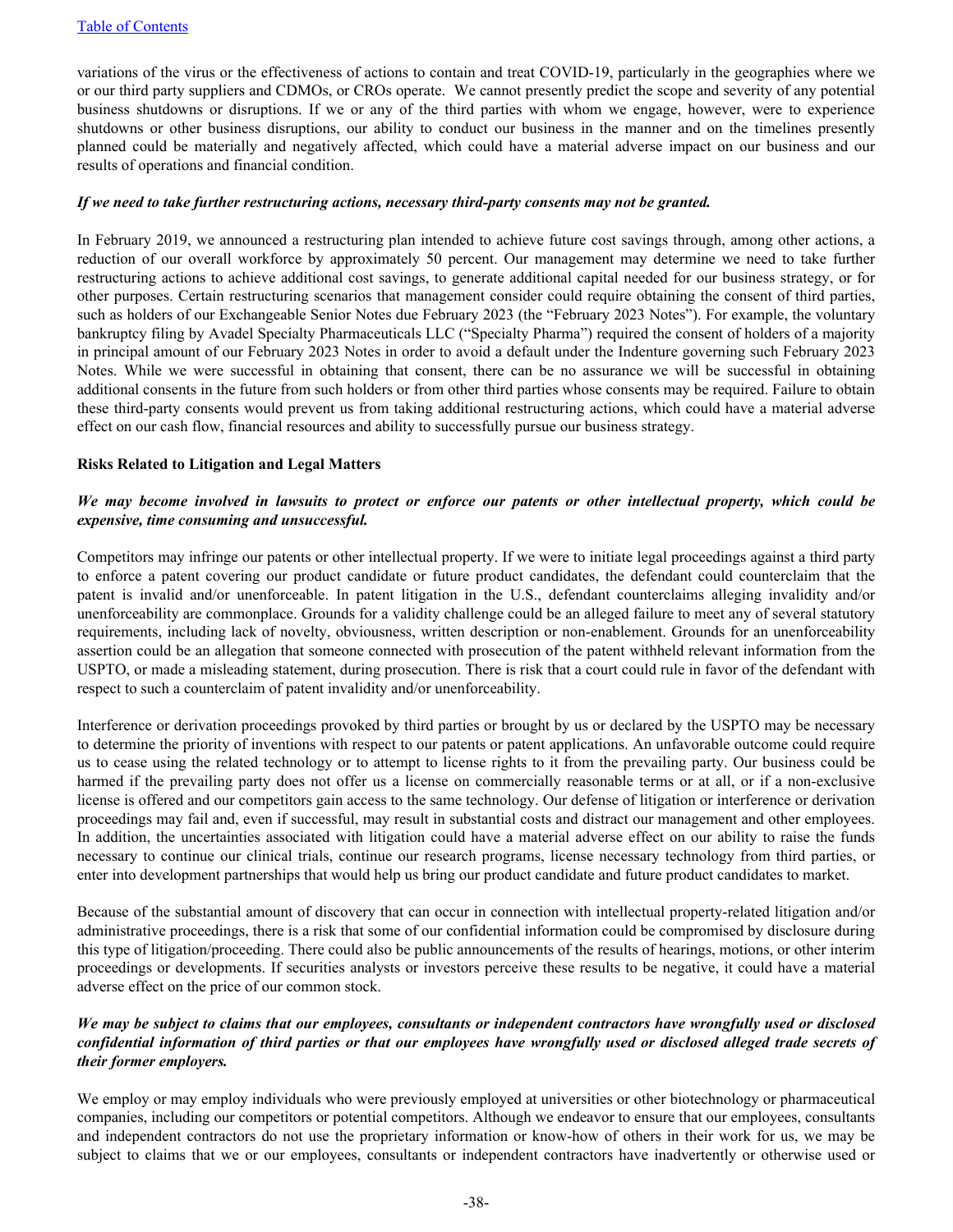disclosed intellectual property, including trade secrets or other proprietary information, of any of our employee's former employer or other third parties. Litigation may be necessary to defend against these claims. If we fail in defending any such claims, in addition to paying any awarded monetary damages, we may lose valuable intellectual property rights or personnel, which could adversely impact our business. Even if we are successful in defending against such claims, litigation could result in substantial costs and/or be a distraction to management and other employees.

*We and companies to which we have licensed, or will license our future products or drug delivery technologies and subcontractors we engage or may engage for services related to the development and manufacturing of our lead product candidate or future product candidates are subject to extensive regulation by the FDA and other regulatory authorities. Our and their failure to meet strict regulatory requirements could adversely affect our business.*

We, and companies to which we will license our future products or drug delivery technologies, as well as companies acting as subcontractors for our product developments, including but not limited to non-clinical, pre-clinical and clinical studies, and manufacturing, are subject to extensive regulation by the FDA, other U.S. authorities and equivalent non-U.S. regulatory authorities, particularly the European Commission and the competent authorities of EU Member States. Those regulatory authorities may conduct periodic audits or inspections of the applicable facilities to monitor compliance with regulatory standards and we remain responsible for the compliance of our subcontractors. If the FDA or another regulatory authority finds failure to comply with applicable regulations, the authority may institute a wide variety of enforcement actions, including:

- warning letters or untitled letters;
- fines and civil penalties;
- delays in clearing or approving, or refusal to clear or approve, products;
- withdrawal, suspension or variation of approval of products; product recall or seizure;
- orders to the competent authorities of EU Member States to withdraw or vary national authorization;
- orders for physician notification or device repair, replacement or refund;
- interruption of production;
- operating restrictions;
- injunctions; and
- criminal prosecution.

Any adverse action by a competent regulatory agency could lead to unanticipated expenditures to address or defend such action and may impair our ability to produce and market applicable products, which could significantly impact our revenues and royalties that we would be eligible to receive from our potential customers.

## *We may face product liability claims related to clinical trials for our product candidate or future product candidates or their misuse.*

The testing, including through clinical trials, manufacturing and marketing, and the use of our product candidate and future product candidates may expose us to potential product liability and other claims. If any such claims against us are successful, we may be required to make significant compensation payments. Any indemnification that we have obtained, or may obtain, from CROs or pharmaceutical and biotechnology companies or hospitals conducting human clinical trials on our behalf may not protect us from product liability claims or from the costs of related litigation. Insurance coverage is expensive and difficult to obtain, and we may be unable to obtain coverage in the future on acceptable terms, if at all. We currently maintain general liability insurance and product liability insurance. We cannot be certain that the coverage limits of our insurance policies or those of our strategic partners will be adequate. If we are unable to obtain sufficient insurance at an acceptable cost, a product liability claim or recall could adversely affect our financial condition.

Similarly, any indemnification we have obtained, or may obtain, from pharmaceutical and biotechnology companies with whom we are developing, or will develop, our future products may not protect us from product liability claims from the consumers of those products or from the costs of related litigation.

## *If we use hazardous biological and/or chemical materials in a manner that causes injury, we may be liable for significant damages.*

Our R&D activities involve the controlled use of potentially harmful biological and/or chemical materials, and are subject to U.S., state, EU, national and local laws and regulations governing the use, storage, handling and disposal of those materials and specified waste products. We cannot completely eliminate the risk of accidental contamination or injury from the use, storage, handling or disposal of these materials, including fires and/or explosions, storage tank leaks and ruptures and discharges or releases of toxic or hazardous substances. These operating risks can cause personal injury, property damage and environmental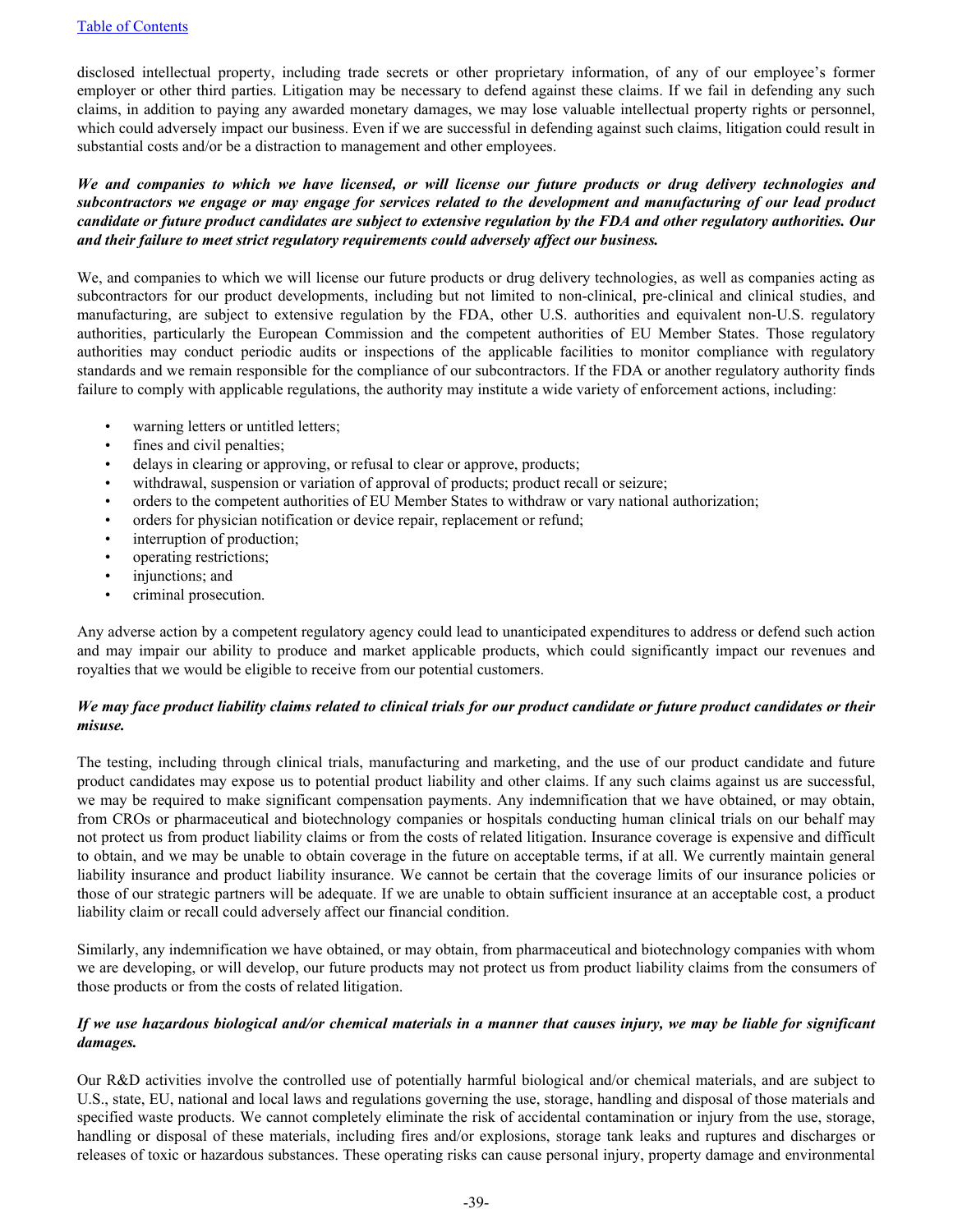contamination, and may result in the shutdown of affected facilities and the imposition of civil or criminal penalties. The occurrence of any of these events may significantly reduce the productivity and profitability of a particular manufacturing facility and adversely affect our operating results.

We currently maintain property, business interruption and casualty insurance with limits that we believe to be commercially reasonable but may be inadequate to cover any actual liability or damages.

#### **Risks Related to Ownership of Our Securities**

#### *The price of ADSs representing our ordinary shares has been volatile and may continue to be volatile.*

The trading price of ADSs has been, and is likely to continue to be, highly volatile. The market value of an investment in ADSs may fall sharply at any time due to this volatility. During the year ended 31 December 2021, the closing sale price of ADSs as reported on the Nasdaq Global Market ranged from \$6.49 to \$11.18. During the year ended 31 December 2020, the closing sale price of ADSs as reported on the Nasdaq Global Market ranged from \$4.06 to \$11.75. The market prices for securities of drug delivery, specialty pharma, biotechnology and pharmaceutical companies historically have been highly volatile. Factors that could adversely affect our share price include, among others:

- fluctuations in our operating results;
- announcements of technological partnerships, innovations or new products by us or our competitors;
- actions with respect to the acquisition of new or complementary businesses;
- governmental regulations;
- developments in patent or other proprietary rights owned by us or others;
- public concern as to the safety of drug delivery technologies developed by us or drugs developed by others using our platform;
- the results of pre-clinical testing and clinical studies or trials by us or our competitors;
- adverse events related to our product candidate or future product candidates;
- lack of efficacy of our product candidate or future product candidates;
- litigation;
- decisions by our pharmaceutical and biotechnology company partners relating to the products that may incorporate our technologies;
- the perception by the market of specialty pharma, biotechnology, and high technology companies generally;
- general market conditions, including the impact of the current financial environment; and
- the dilutive impact of any new equity or convertible debt securities we may issue or have issued.

#### **Risks Related to the 2023 Notes**

## *Servicing our February 2023 Notes and our October 2023 Notes (as defined below) may require a significant amount of cash, and we may not have sufficient cash or the ability to raise the funds necessary to settle exchanges of the 2023 Notes in cash, repay the Notes at maturity, or repurchase the 2023 Notes as required following a fundamental change.*

In February 2018, we issued \$143,750 aggregate principal amount of our February 2023 Notes. Prior to February 2023, the February 2023 Notes are convertible at the option of the holders only under certain conditions or upon the occurrence of certain events. On 5 April 2022, we completed the exchange of \$117,375 of our February 2023 Notes for a new series of its Exchangeable Senior Notes due October 2, 2023 (the "October 2023 Notes", together with the February 2023 Notes, the "2023 Notes") (the "Exchange Transaction"). The remaining \$26,375 aggregate principal amount of the February 2023 Notes were not exchanged and will maintain a maturity date of 1 February 2023. We refer to the February 2023 Notes and the October 2023 Notes as the "2023 Notes".

If holders of the 2023 Notes elect to exchange their 2023 Notes, unless we elect to deliver solely our ADSs to settle such exchanges, we will be required to make cash payments in respect of the 2023 Notes being exchanged. Holders of the 2023 Notes also have the right to require us to repurchase all or a portion of their 2023 Notes upon the occurrence of a fundamental change (as defined in the applicable indenture governing the 2023 Notes) at a repurchase price equal to 100% of the principal amount of the 2023 Notes to be repurchased, plus accrued and unpaid interest. If the 2023 Notes have not previously been exchanged or repurchased, we will be required to repay the 2023 Notes in cash at maturity. Our ability to make cash payments in connection with exchanges of the 2023 Notes, repurchase the 2023 Notes in the event of a fundamental change, or to repay or refinance the 2023 Notes at maturity will depend on market conditions and our future performance, which is subject to economic, financial, competitive, and other factors many of which are beyond our control. We had limited net income in 2020 and incurred a net loss in 2021. As a result, we may not have enough available cash or be able to obtain financing at the time we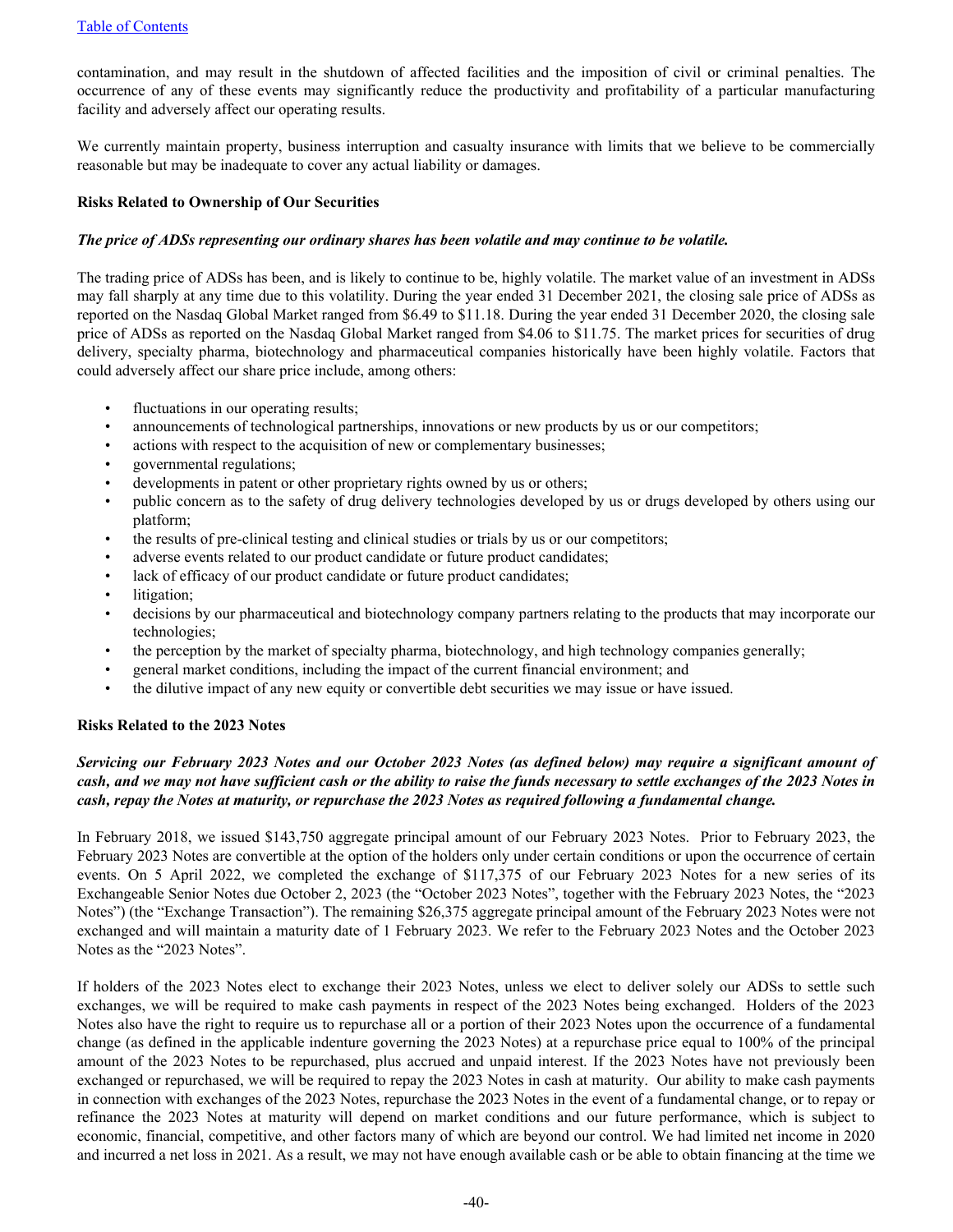are required to repurchase or repay the 2023 Notes or in the event we elect to pay cash with respect to 2023 Notes being exchanged.

## *The conditional exchange feature of the 2023 Notes, if triggered, may adversely affect our financial condition and operating results.*

In the event the conditional exchange feature of the 2023 Notes is triggered, holders of 2023 Notes will be entitled to exchange the 2023 Notes at any time during specified periods at their option. If one or more holders elect to exchange their 2023 Notes, unless we elect to satisfy our exchange obligation by causing to be delivered solely ADSs (other than paying cash in lieu of any fractional ADSs), we would be required to settle a portion or all of our exchange obligation through the payment of cash, which could adversely affect our liquidity. In addition, even if holders do not elect to exchange their 2023 Notes, we could be required under applicable accounting rules to reclassify all or a portion of the outstanding principal of the 2023 Notes as a current rather than long-term liability, which would result in a material reduction of our net working capital.

## *The accounting method for convertible and exchangeable debt securities that may be settled in cash, such as the 2023 Notes, could have a material effect on our reported financial results.*

In accordance with Financial Accounting Standards Board ("FASB") Accounting Standards Codification ("ASC") Topic 470, Debt, an entity must separately account for the liability and equity components of convertible debt instruments (such as the 2023 Notes) that may be settled entirely or partially in cash upon conversion in a manner that reflects the issuer's economic interest cost. ASC 470-20 requires the value of the conversion option of the 2023 Notes, representing the equity component, to be recorded as additional paid-in capital within stockholders' equity in our consolidated balance sheets and as a discount to the 2023 Notes, which reduces their initial carrying value. In addition, under the treasury stock method, if the conversion value of the 2023 Notes exceeds their principal amount for a reporting period, then we will calculate our diluted earnings per share assuming that all the 2023 Notes were converted and that we issued shares of our common stock to settle the excess. However, if reflecting the 2023 Notes in diluted earnings per share in this manner is anti-dilutive, or if the conversion value of the 2023 Notes does not exceed their principal amount for a reporting period, then the shares of common stock underlying the 2023 Notes will not be reflected in our diluted earnings per share.

In August 2020, the FASB issued Accounting Standards Update ("ASU") 2020-06, Debt - Debt with Conversion and Other Options (Subtopic 470-20) and Derivatives and Hedging - Contracts in Entity's Own Equity (Subtopic 815-40): Accounting for Convertible Instruments and Contracts in an Entity's Own Equity ("ASU 2020-06"), which eliminates the beneficial conversion and cash conversion accounting models for convertible instruments. This would reduce non-cash interest expense, and thereby decrease net loss (or increase net income). Additionally, the treasury stock method for calculating earnings per share will no longer be allowed for convertible debt instruments whose principal amount may be settled using shares and the if-converted method will be required.

We elected to early adopt ASU 2020-06 beginning with our fiscal year ending 31 December 2021, including any interim periods within that fiscal year. Under ASU 2020-06, the 2023 Notes will be subject to the "if-converted" method for calculating diluted earnings per share. Accordingly, under the "if-converted" method, diluted earnings per share will be calculated assuming that all of the Convertible Notes were converted solely into shares of common stock at the beginning of the reporting period, unless the result would be anti-dilutive. This new method of calculating earnings per share may adversely affect our reported financial condition and results.

If any of the conditions to the convertibility of the 2023 Notes is satisfied, then we may be required under applicable accounting standards to reclassify the liability carrying value of the 2023 Notes as a current, rather than a long-term, liability. This reclassification could be required even if no noteholders convert their 2023 Notes and could materially reduce our reported working capital.

## *Exchanges of the 2023 Notes will dilute the ownership interest of our existing shareholders and holders of the ADSs, including holders who may exchange their 2023 Notes and receive ADSs upon exchange, to the extent our exchange obligation includes ADSs.*

The exchange of some or all of the 2023 Notes will dilute the ownership interests of our existing shareholders and holders of the ADSs to the extent our exchange obligation includes ADSs. Any sales in the public market of the ADSs issuable upon such exchange of the 2023 Notes could adversely affect prevailing market prices of the ADSs and, in turn, the price of the 2023 Notes. In addition, the existence of the 2023 Notes may encourage short selling by market participants because the exchange of the 2023 Notes could depress the price of the ADSs.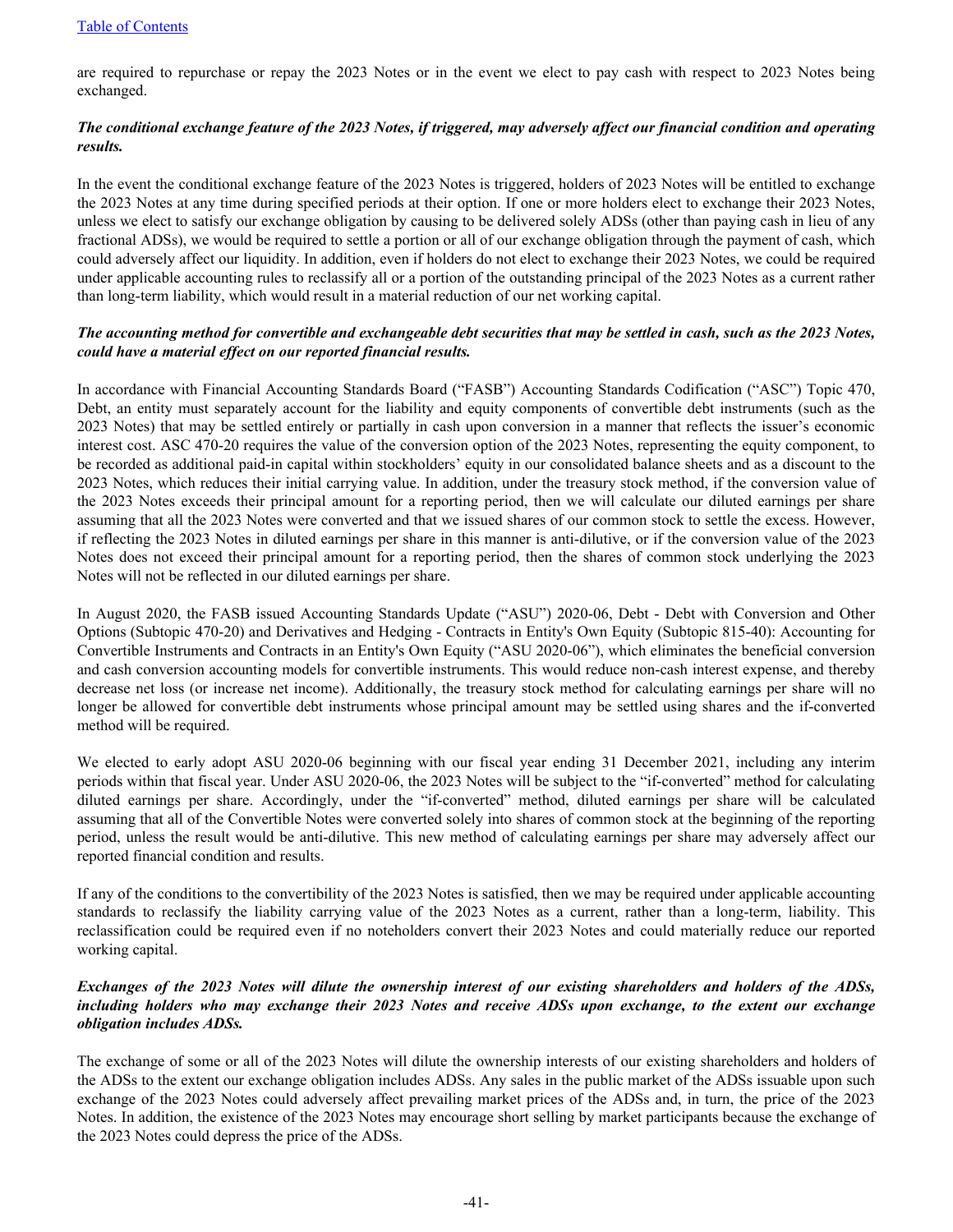## *The fundamental change repurchase feature of the 2023 Notes may delay or prevent an otherwise beneficial takeover attempt of Avadel.*

The indenture governing the 2023 Notes will require us to repurchase the 2023 Notes for cash upon the occurrence of a fundamental change and, in certain circumstances, to increase the exchange rate for a holder that exchanges its 2023 Notes in connection with a make-whole fundamental change. A takeover of Avadel may trigger the requirement that we repurchase the 2023 Notes and/or increase the exchange rate, which could make it more costly for a potential acquirer to engage in a combinatory transaction with us. Such additional costs may have the effect of delaying or preventing a takeover of Avadel that would otherwise be beneficial to investors.

## *If we pay dividends, the dividends may be subject to Irish dividend withholding tax*

In certain circumstances, as an Irish tax resident company, we may be required to deduct Irish dividend withholding tax (currently at the rate of 20%) from dividends paid to its shareholders. Shareholders that are resident in the U.S., EU countries (other than Ireland) or other countries with which Ireland has signed a tax treaty (whether the treaty has been ratified or not) generally should not be subject to Irish withholding tax so long as the shareholder has provided its broker, for onward transmission to our qualifying intermediary or other designated agent (in the case of shares held beneficially), or us or our transfer agent (in the case of shares held directly), with all the necessary documentation by the appropriate due date prior to payment of the dividend. However, some shareholders may be subject to withholding tax, which could adversely affect the price of ordinary shares and the value of their 2023 Notes.

#### **General Risk Factors**

## *Provisions of our articles of association could delay or prevent a third-party's effort to acquire us.*

Our articles of association could delay, defer or prevent a third-party from acquiring us, even where such a transaction would be beneficial to the holders of ADSs, or could otherwise adversely affect the price of ADSs. For example, certain provisions of our articles of association:

- permit our board of directors to issue preferred shares with such rights and preferences as they may designate, subject to applicable law;
- impose advance notice requirements for shareholder proposals and director nominations to be considered at annual shareholder meetings; and
- require the approval of a supermajority of the voting power of our shares entitled to vote at a general meeting of shareholders to amend or repeal any provisions of our articles of association.

We believe these provisions, if implemented in compliance with applicable law, may provide some protection to holders of ADSs from coercive or otherwise unfair takeover tactics. These provisions are not intended to make us immune from takeovers. They will, however, apply even if some holders of ADSs consider an offer to be beneficial and could delay or prevent an acquisition that our Board of Directors determines is in the best interest of the holders of ADSs. Certain of these provisions may also prevent or discourage attempts to remove and replace incumbent directors.

In addition, mandatory provisions of Irish law could prevent or delay an acquisition of the Group by a third party. For example, Irish law does not permit shareholders of an Irish public limited company to take action by written consent with less than unanimous consent. In addition, an effort to acquire us may be subject to various provisions of Irish law relating to mandatory bids, voluntary bids, requirements to make a cash offer and minimum price requirements, as well as substantial acquisition rules and rules requiring the disclosure of interests in ADSs in certain circumstances.

These provisions may discourage potential takeover attempts or bids for our ordinary shares at a premium over the market price or they may adversely affect the market price of, and the voting and other rights of the holders of, ADSs. These provisions could also discourage proxy contests and make it more difficult for holders of ADSs to elect directors other than the candidates nominated by our board of directors and could depress affect the market price of ADSs.

#### *Irish law differs from the laws in effect in the U.S. and might afford less protection to the holders of ADSs.*

Holders of ADSs could have more difficulty protecting their interests than would the shareholders of a U.S. corporation. As an Irish company, we are governed by Irish law, including the Irish Companies Act 2014 and the Irish Takeover Rules, which differs in some significant, and possibly material, respects from provisions set forth in various U.S. state laws applicable to U.S.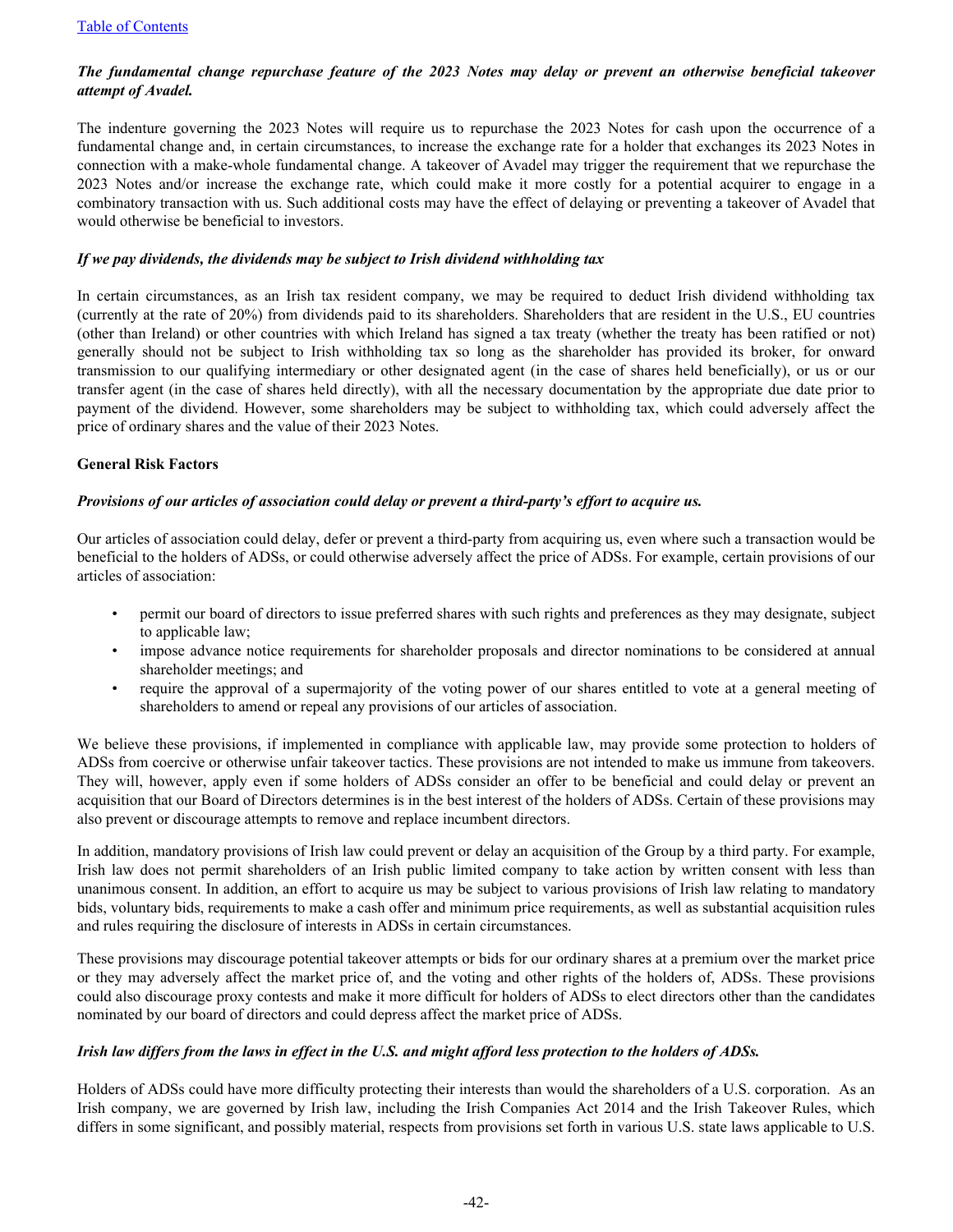corporations and their shareholders, including provisions relating to interested directors, mergers and acquisitions, takeovers, shareholder lawsuits and indemnification of directors.

The duties of directors and officers of an Irish company are generally owed to the company only. Therefore, under Irish law shareholders of Irish companies do not generally have a right to commence a legal action against directors or officers and may only do so in limited circumstances. Directors of an Irish company must act with due care and skill, honestly and in good faith with a view to the best interests of the company. Directors must not put themselves in a position in which their duties to the company and their personal interests conflict and must disclose any personal interest in any contract or arrangement with the company or any of our subsidiaries. A director or officer can be held personally liable to the company in respect of a breach of duty to the company.

## *Judgments of U.S. courts, including those predicated on the civil liability provisions of the federal securities laws of the U.S., may not be enforceable in Irish courts.*

An investor in the U.S. may find it difficult to:

- effect service of process within the U.S. against us and our non-U.S. resident directors and officers;
- enforce U.S. court judgments based upon the civil liability provisions of the U.S. federal securities laws against us and our non-U.S. resident directors and officers in Ireland; or
- bring an original action in an Irish court to enforce liabilities based upon the U.S. federal securities laws against us and our non-U.S. resident directors and officers.

## *Judgments of U.S. courts, including those predicated on the civil liability provisions of the federal securities laws of the United States, may not be enforceable in Cayman Islands courts.*

We have been advised by our Cayman Islands legal counsel, Maples and Calder, that the courts of the Cayman Islands are unlikely (i) to recognize or enforce against us or Avadel judgments of courts of the U.S. predicated upon the civil liability provisions of the securities laws of the U.S. or any State; and (ii) in original actions brought in the Cayman Islands, to impose liabilities against us or Avadel predicated upon the civil liability provisions of the securities laws of the U.S. or any State, so far as the liabilities imposed by those provisions are penal in nature. In those circumstances, although there is no statutory enforcement in the Cayman Islands of judgments obtained in the U.S., the courts of the Cayman Islands will recognize and enforce a foreign money judgment of a foreign court of competent jurisdiction without retrial on the merits based on the principle that a judgment of a competent foreign court imposes upon the judgment debtor an obligation to pay the sum for which judgment has been given provided certain conditions are met. For a foreign judgment to be enforced in the Cayman Islands, such judgment must be final and conclusive and for a liquidated sum, and must not be in respect of taxes or a fine or penalty, inconsistent with a Cayman Islands judgment in respect of the same matter, impeachable on the grounds of fraud or obtained in a manner, and or be of a kind the enforcement of which is, contrary to natural justice or the public policy of the Cayman Islands (awards of punitive or multiple damages may well be held to be contrary to public policy). A Cayman Islands Court may stay enforcement proceedings if concurrent proceedings are being brought elsewhere.

## *Holders of ADSs have fewer rights than shareholders and have to act through the Depositary to exercise those rights.*

Holders of ADSs do not have the same rights as shareholders and, accordingly, cannot exercise rights of shareholders against us. The Bank of New York Mellon, as depositary (the "Depositary"), is the registered shareholder of the deposited shares underlying the ADSs. Therefore, holders of ADSs will generally have to exercise the rights attached to those shares through the Depositary. We will use reasonable efforts to request that the Depositary notify the holders of ADSs of upcoming votes and ask for voting instructions from them. If a holder fails to return a voting instruction card to the Depositary by the date established by the Depositary for receipt of such voting instructions, or if the Depositary receives an improperly completed or blank voting instruction card, or if the voting instructions included in the voting instruction card are illegible or unclear, then such holder will be deemed to have instructed the Depositary to vote its shares, and the Depositary shall vote such shares in favor of any resolution proposed or approved by our Board of Directors and against any resolution not so proposed or approved.

## *Security breaches and other disruptions could compromise confidential information and expose us to liability and cause our business and reputation to suffer.*

In the ordinary course of our business, we collect and store on our networks various intellectual property including our proprietary business information and that of former customers, suppliers and business partners. The secure maintenance and transmission of this information is critical to our operations and business strategy. Despite our security measures, our information systems and infrastructure may be vulnerable to disruptions such as computer hacking, phishing attacks,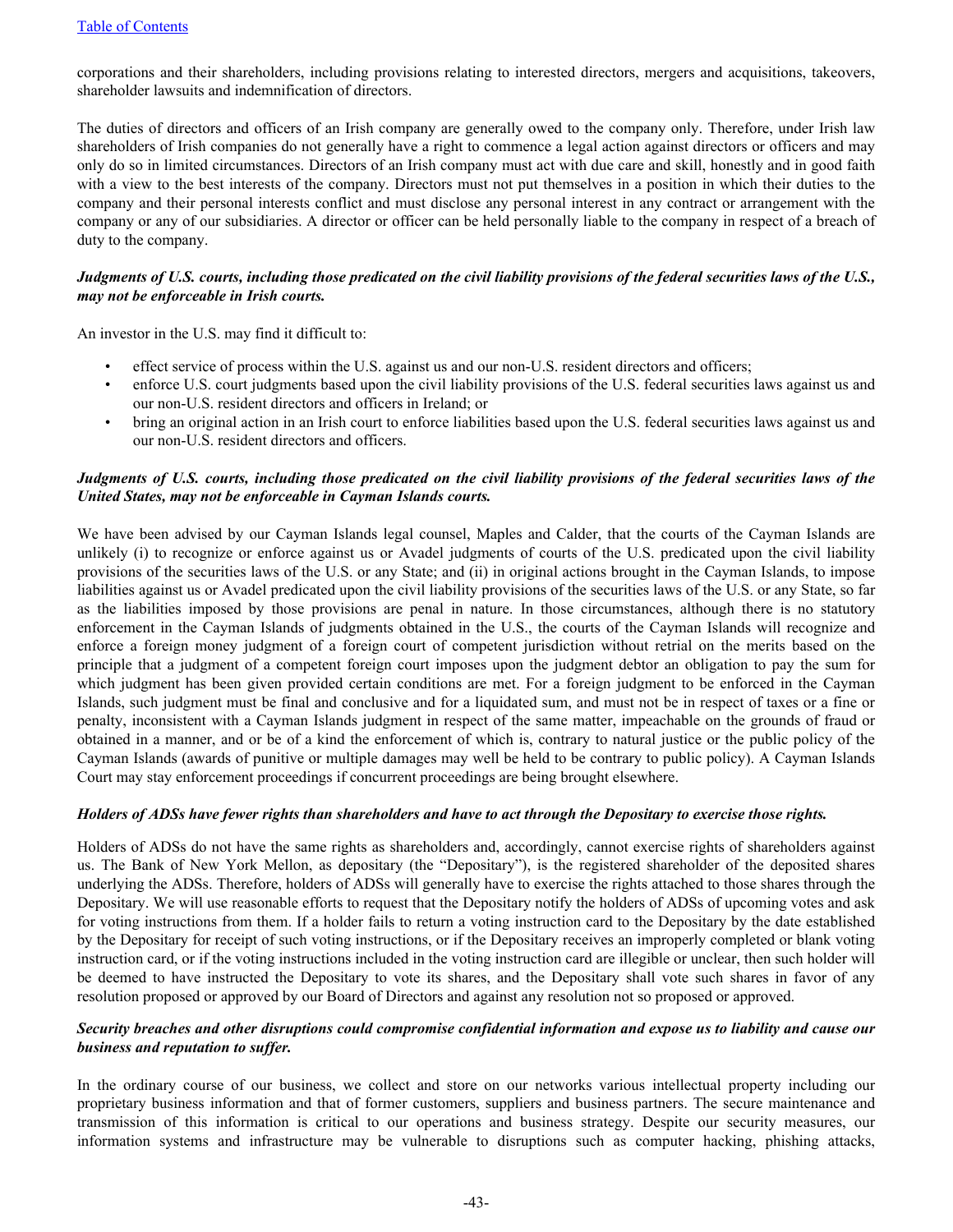ransomware, dissemination of computer viruses, worms and other destructive or disruptive software, attacks by hackers or breached due to employee error, malfeasance or other disruptions. Any such breach could compromise our networks and the information stored there could be accessed, publicly disclosed, lost or stolen. Any such access, disclosure or other loss of information could result in legal claims or proceedings, investigations by regulatory authorities in the U.S. and EU Member States, disruption to our operations and damage to our reputation, any of which could adversely affect our business.

We could suffer financial loss or the loss of valuable confidential information. Although we develop and maintain systems and controls designed to prevent these events from occurring and we have a process to identify and mitigate threats, the development and maintenance of these systems, controls and processes is costly and requires ongoing monitoring and updating as technologies change and efforts to overcome security measures become increasingly sophisticated. Moreover, despite our efforts, the possibility of these events occurring cannot be eliminated entirely and there can be no assurance that any measures we take will prevent cyber-attacks or security breaches that could adversely affect our business.

#### *We have broad discretion in the use of our cash and may not use it effectively.*

Our management has broad discretion in the use of our cash and may not apply our cash in ways that ultimately increases the value of any investment in our securities. We currently intend to use our cash to fund marketing activities for any future commercialized products, to fund certain clinical trials for product candidates, to fund research and development activities for potential new product candidates, and for working capital, capital expenditures and general corporate purposes. As in the past we expect to invest our excess cash in available-for-sale marketable securities, including corporate bonds, U.S. government securities, other fixed income securities and equities; and these investments may not yield a favorable return. If we do not invest or apply our cash effectively, our financial position and the price of ADSs may decline.

## *We currently do not intend to pay dividends and cannot assure the holders of our ADSs that we will make dividend payments in the future.*

We have never declared or paid a cash dividend on any of our ordinary shares or ADSs and do not anticipate declaring cash dividends in the foreseeable future. Declaration of dividends will depend upon, among other things, future earnings, if any, the operating and financial condition of our business, our capital requirements, general business conditions and such other factors as our Board of Directors deems relevant.

## *Our effective tax rate could be highly volatile and could adversely affect our operating results.*

Our future effective tax rate may be adversely affected by a number of factors, many of which are outside of our control, including:

- the jurisdictions in which profits are determined to be earned and taxed;
- changes in the valuation of our deferred tax assets and liabilities;
- changes in share-based compensation expense;
- changes in domestic or international tax laws or the interpretation of such tax laws;
- changes in available tax credits;
- adjustments to estimated taxes upon finalization of various tax returns; and
- the resolution of issues arising from tax audits with various tax authorities.

Any significant increase in our future effective tax rates could impact our results of operations for future periods adversely.

## *Changes in tax law could adversely affect our business and financial condition.*

We are subject to income and other taxes in the U.S. and foreign jurisdictions. Changes to applicable U.S. or foreign tax laws and regulations, or their interpretation and application (which changes may have retroactive application), including with respect to net operating losses and research and development tax credits, could adversely affect us or holders of our ordinary shares or ADSs. In recent years, many such changes have been made and changes are likely to continue to occur in the future. Future changes in tax laws could have a material adverse effect on our business, cash flow, financial condition or results of operations. We urge investors to consult with their legal and tax advisors regarding the implications of potential changes in tax laws on an investment in our ordinary shares or ADSs.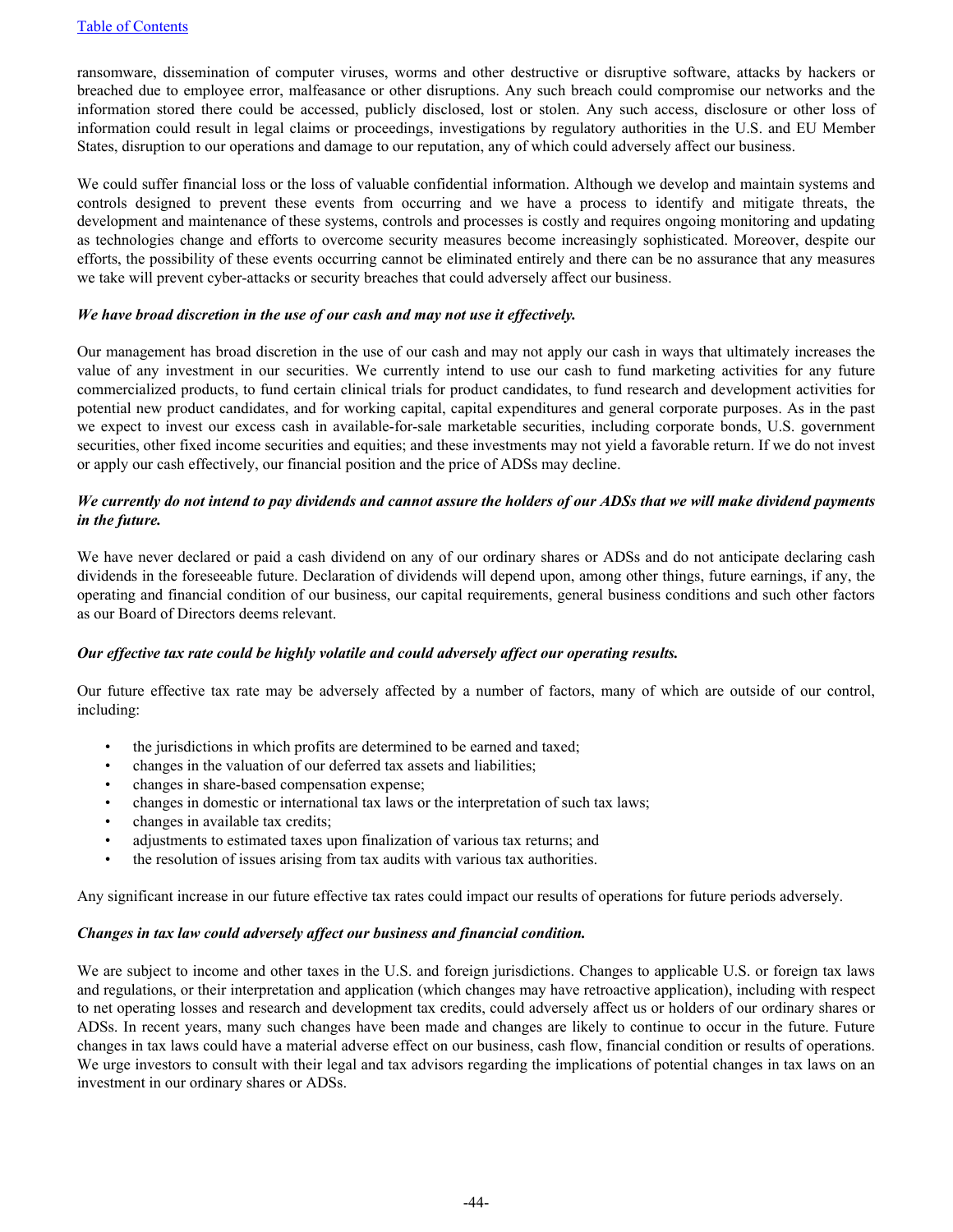## [Table of Contents](#page-2-0)

## *Our ability to use our net operating loss carryforwards and certain other tax attributes may be limited*.

As of 31 December 2021, we had \$74,406 of net operating losses in the U.S. Of the \$74,406 of net operating losses in the U.S., \$10,365 were acquired due to the acquisition of FSC Therapeutics and FSC Laboratories, Inc., (collectively "FSC") and \$64,041 are due to the losses at Avadel US Holdings, Inc. The portion due to the acquisition of FSC will expire in 2034 through 2035. The U.S. net operating losses acquired as part of the acquisition of FSC are subject to an annual limitation under Internal Revenue Code Section 382 and \$1,473 of the \$10,365 will not be fully utilized before they expire. The remaining \$64,041 of net operating losses do not have an expiration date.

Under U.S. federal tax legislation enacted in 2017, informally titled the Tax Cuts and Jobs Act ("Tax Act"), U.S. federal net operating losses incurred in 2018 and in future years may be carried forward indefinitely, but the deductibility of such U.S. federal net operating losses is limited. Under Sections 382 and 383 of the U.S. Internal Revenue Code of 1986 (the "Code") if a corporation undergoes an "ownership change" (generally defined as a greater than 50 percentage-point cumulative change (by value) in the equity ownership of certain shareholders over a rolling three-year period), the corporation's ability to use its prechange net operating losses and other pre-change tax attributes to offset its post-change taxable income or taxes may be limited. We may also experience ownership changes as a result of future issuances of our stock or as a result of subsequent shifts in our stock ownership, some of which are outside our control. We have completed an analysis to determine that no events have been triggered in the past. If any ownership changes are determined to be triggered in the future, our ability to use our current net operating losses to offset post-change taxable income or taxes would be subject to limitation. We will be unable to use our net operating losses if we do not attain profitability sufficient to offset our available net operating losses prior to their expiration.

As of 31 December 2021, we had approximately \$124,720 of net operating losses in Ireland that do not have an expiration date. While these losses do not have an expiration date, substantial changes in the activities performed in these jurisdictions could have an impact on our ability to utilize these tax attributes in the future.

## *U.S. Holders of ordinary shares or ADSs may suffer adverse U.S. tax consequences if we are classified as a passive foreign investment company.*

Generally, if, for any taxable year, at least 75% of our gross income is passive income, or at least 50% of the value of our assets is attributable to assets that produce passive income or are held for the production of passive income, including cash, we would be characterized as a passive foreign investment company ("PFIC") for U.S. federal income tax purposes. For purposes of these tests, passive income includes dividends, interest, and gains from the sale or exchange of investment property and rents and royalties other than rents and royalties that are received from unrelated parties in connection with the active conduct of a trade or business. Our status as a PFIC depends on the composition of our income and the composition and value of our assets (for which purpose the total value of our assets may be determined in part by the market value of the ordinary shares or ADSs, which are subject to change) from time to time. If we are characterized as a PFIC, U.S. Holders (as defined below under "Material U.S. Federal Income Tax Considerations for U.S. Holders") of ordinary shares or ADSs may suffer materially adverse tax consequences, including having gains realized on the sale of ordinary shares or ADSs treated as ordinary income, rather than capital gain, the loss of the preferential rate applicable to dividends received on ordinary shares or ADSs by individuals who are U.S. Holders, and having interest charges apply to distributions by us and the proceeds of sales of ordinary shares or ADSs.

We believe that we were not a PFIC for the taxable year ending 31 December 2020 and, based on the expected value of our assets, including any goodwill, and the expected nature and composition of our income and assets, we will be a PFIC for our current taxable year. However, our status as a PFIC is a fact-intensive determination subject to various uncertainties, and we cannot provide any assurances regarding our PFIC status for the current, prior or future taxable years.

## *Certain U.S. Holders that own 10 percent or more of the vote or value of ordinary shares or ADSs may suffer adverse U.S. tax consequences because our non-U.S. subsidiaries are expected to be classified as controlled foreign corporations.*

Each "Ten Percent Shareholder" (as defined below) in a non-U.S. corporation that is classified as a "controlled foreign corporation,'' or a CFC, for U.S. federal income tax purposes generally is required to include in income for U.S. federal tax purposes such Ten Percent Shareholder's pro rata share of the CFC's ''Subpart F income'' and investment of earnings in U.S. property, even if the CFC has made no distributions to its shareholders. Subpart F income generally includes dividends, interest, rents, royalties, ''global intangible low-taxed income,'' gains from the sale of securities and income from certain transactions with related parties. In addition, a Ten Percent Shareholder that realizes gain from the sale or exchange of shares in a CFC may be required to classify a portion of such gain as dividend income rather than capital gain. A non-U.S. corporation generally will be classified as a CFC for U.S. federal income tax purposes if Ten Percent Shareholders own, directly or indirectly, more than 50% of either the total combined voting power of all classes of stock of such corporation entitled to vote or of the total value of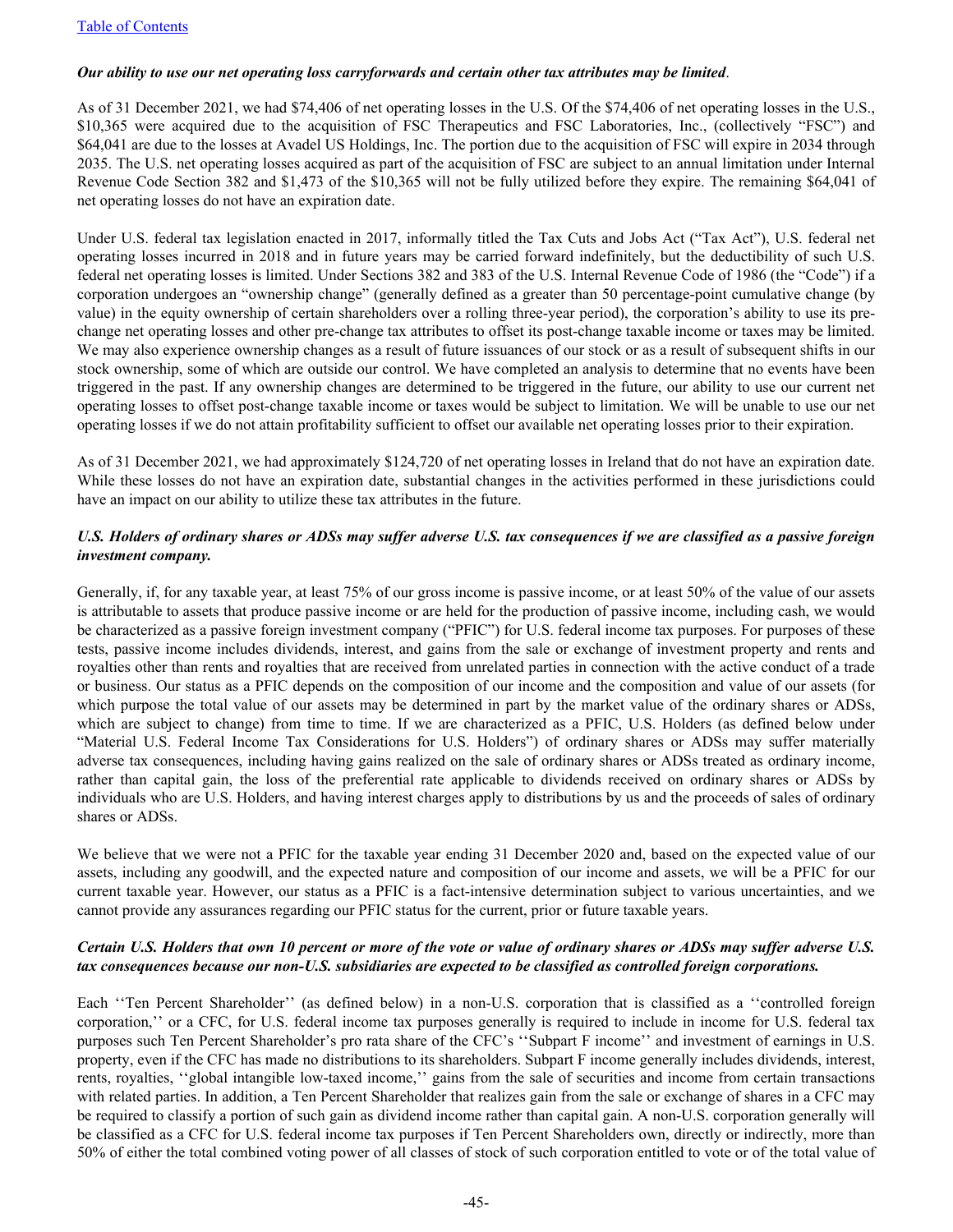the stock of such corporation. A ''Ten Percent Shareholder'' is a U.S. person (as defined by the Code) who owns or is considered to own 10% or more of the total combined voting power of all classes of stock entitled to vote or 10% or more of the total value of all classes of stock of such corporation.

We believe that we were not a CFC in the 2021 taxable year, but that our non-U.S. subsidiaries were CFCs in the 2021 taxable year. We anticipate that our non-U.S. subsidiaries will remain CFCs in the 2021 taxable year, and it is possible that we may become a CFC in the 2022 taxable year or in a subsequent taxable year. The determination of CFC status is complex and includes attribution rules, the application of which is not entirely certain. U.S. Holders should consult their own tax advisors with respect to the potential adverse U.S. tax consequences of becoming a Ten Percent Shareholder in a CFC, including the possibility and consequences of becoming a Ten Percent Shareholder in one or more of our non-U.S. subsidiaries that are anticipated to be treated as CFCs. If we are classified as both a CFC and a PFIC, we generally will not be treated as a PFIC with respect to those U.S. Holders that meet the definition of a Ten Percent Shareholder during the period in which we are a CFC, subject to certain exceptions.

*We incur significant costs as a result of operating as a public company, and our management is required to devote substantial time to compliance requirements, including establishing and maintaining internal controls over financial reporting. We have identified a material weakness in our internal control over financial reporting. We may be exposed to potential risks if we are unable to comply the requirements to maintain internal controls over financial reporting or if we identify additional material weaknesses.* 

As a public company in the United States organized, we are subject to the reporting requirements of the Securities Exchange Act of 1934, as amended (the "Exchange Act") and the listing rules of the Nasdaq Stock Market ("Nasdaq"), and incur significant legal, accounting and other expenses to comply with applicable requirements. These rules impose various requirements on public companies, including requiring certain corporate governance practices. Our management and other personnel devote a substantial amount of time to these requirements. Moreover, these rules and regulations increase our legal and financial compliance costs and make some activities more time-consuming and costly.

For example, the Sarbanes-Oxley Act of 2002 (the "Sarbanes-Oxley Act") requires, among other things, that we maintain effective internal controls for financial reporting and disclosure controls and procedures. In particular, we must perform system and process evaluations and testing of our internal controls over financial reporting to allow management to report on the effectiveness of our internal controls over financial reporting, as required by Section 404 of the Sarbanes-Oxley Act. Such compliance may require that we incur substantial accounting expenses and expend significant management efforts.

During the Group's fiscal 2021 financial statement close process, management identified a deficiency in the design of internal control over financial reporting related to its February 2023 Notes indenture. A material weakness is a deficiency, or combination of deficiencies, in internal control over financial reporting, such that there is a reasonable possibility that a material misstatement of our annual or interim financial statements will not be prevented or detected on a timely basis. Specifically, management did not have a control to identify that we were in technical default of the February 2023 Notes and owed 0.50% of additional interest on the February 2023 Notes due to not removing a restrictive legend from the February 2023 Notes 365 days following the original issuance of the February 2023 Notes on 16 February 2018.

Once the material weakness was identified, we developed and implemented a remediation plan that includes the implementation of additional control procedures surrounding timely and period evaluation of all terms of our debt agreement and the associated calculation of interest expense in accordance with the terms of such debt agreement to ensure the completeness and accuracy of the calculation and timely payment of additional interest expense. Management is committed to maintaining a strong internal control environment and have fully implemented measures designed to help ensure that the control deficiency contributing to the material weakness is remediated. However, there cannot be any assurance that these remediation efforts will be successful or that our internal control over financial reporting will be effective as a result of these efforts. The material weakness will be fully remediated when, we have determined, through testing, these controls have operated effectively for a sufficient period of time.

In the future we may determine that we have additional material weaknesses. Our failure to remediate the material weaknesses or failure to identify and address any other material weaknesses or control deficiencies could result in inaccuracies in our financial statements and could also impair our ability to comply with applicable financial reporting requirements and related regulatory filings on a timely basis, which could cause investors to lose confidence in our reported financial information, which may result in volatility in and a decline in the market price of our ADSs.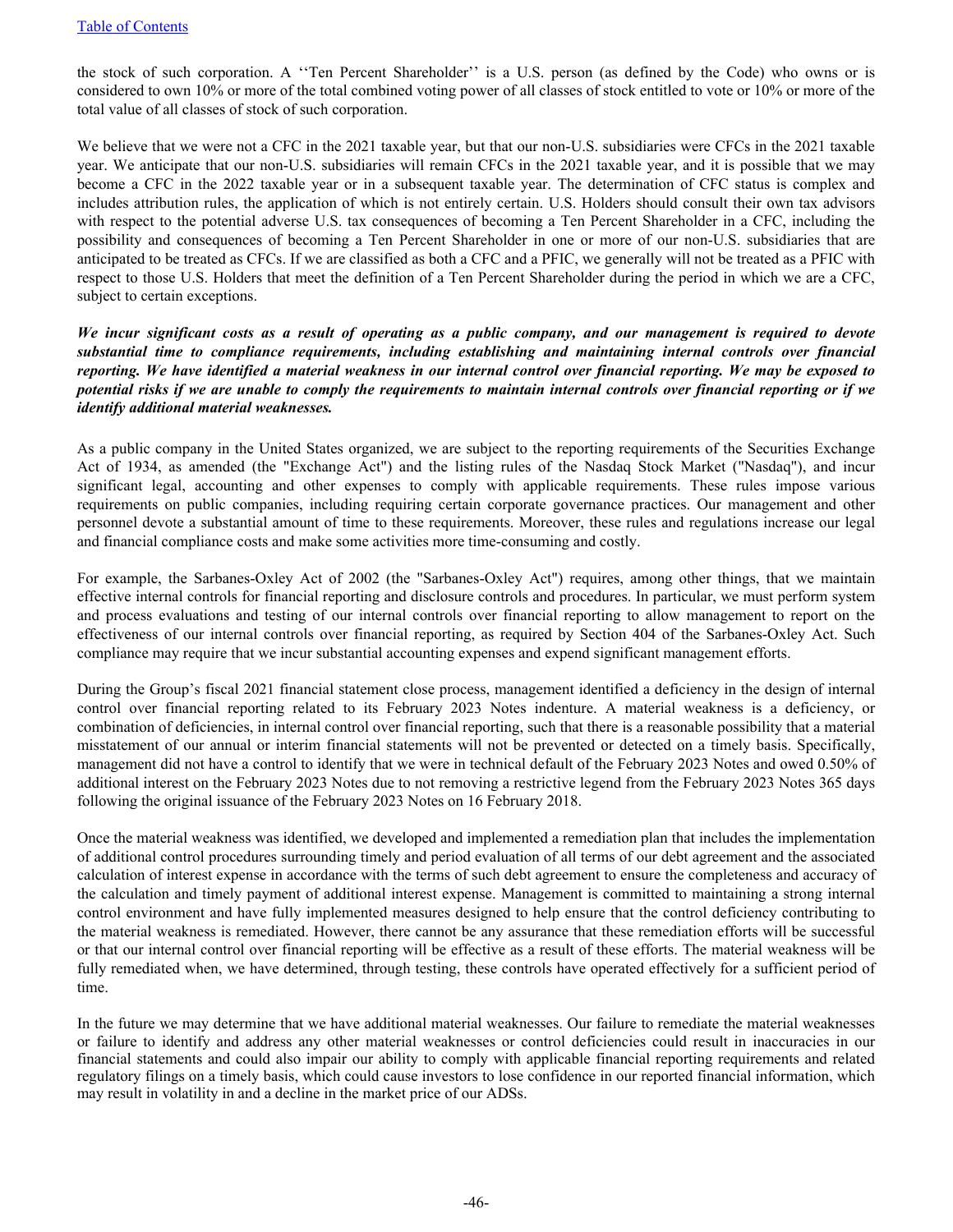## *Our disclosure controls and procedures may not prevent or detect all errors or acts of fraud.*

We are subject to the periodic reporting requirements of the Exchange Act. We designed our disclosure controls and procedures to reasonably assure that information we must disclose in reports we file or submit under the Exchange Act is accumulated and communicated to management, and recorded, processed, summarized and reported within the time periods specified in the rules and forms of the SEC. We believe that any disclosure controls and procedures or internal controls and procedures, no matter how well-conceived and operated, can provide only reasonable, not absolute, assurance that the objectives of the control system are met. These inherent limitations include the realities that judgments in decision-making can be faulty, and that breakdowns can occur because of simple error or mistake. Additionally, controls can be circumvented by the individual acts of some persons, by collusion of two or more people or by an unauthorized override of the controls. Accordingly, because of the inherent limitations in our control system, misstatements due to error or fraud may occur and not be detected.

## *If securities analysts do not publish research or reports about our business or if they publish negative evaluations of our stock, the price of our stock could decline.*

The trading market for our common stock relies in part on the research and reports that industry or financial analysts publish about us or our business. We do not have control over these analysts. There can be no assurance that existing analysts will continue to provide research coverage or that new analysts will begin to provide research coverage. Although we have obtained analyst coverage, if one or more of the analysts covering our business downgrade their evaluations of our stock, the price of our stock could decline. If one or more of these analysts cease to cover our stock, we could lose visibility in the market for our stock, which in turn could cause our stock price to decline.

## *A transfer of ordinary shares may be subject to Irish stamp duty.*

Transfers of ordinary shares (as opposed to ADSs) could be subject to Irish stamp duty (currently at the rate of 1% of the higher of the price paid or the market value of the shares acquired). Payment of Irish stamp duty is generally a legal obligation of the transferee. Although transfers of ADSs are not subject to Irish stamp duty, the potential for stamp duty to arise on transfers of ordinary shares could adversely affect the price of our ordinary shares or ADSs.

#### **Financial Risk Management**

Our operations include activities in the U.S. and countries outside of the U.S. These operations expose us to a variety of market risks, including the effects of changes in interest rates and currency exchange rates. We monitor and manage these financial exposures as an integral part of our overall risk management program. We do not utilize derivative instruments for trading or speculative purposes.

## *Interest Rate Risk*

The Group is subject to interest rate risk as a result of our portfolio of marketable securities. The primary objectives of our investment policy are as follows: safety and preservation of principal and diversification of risk; liquidity of investments sufficient to meet cash flow requirements; and competitive yield. Although our investments are subject to market risk, our investment policy specifies credit quality standards for our investments and limits the amount of credit exposure from any single issue, issuer or certain types of investment. Our investment policy allows us to maintain a portfolio of cash equivalents and marketable securities in a variety of instruments, including U.S. federal government and federal agency securities, European Government bonds, corporate bonds or commercial paper issued by U.S. or European corporations, money market instruments, certain qualifying money market mutual funds, certain repurchase agreements, tax-exempt obligations of states, agencies, and municipalities in the U.S and Europe, and equities.

## *Foreign Exchange Risk*

We are exposed to foreign currency exchange risk as the functional currency financial statements of a non-U.S. subsidiary is translated to U.S. dollars. The assets and liabilities of this non-U.S. subsidiary having a functional currency other than the U.S. dollar is translated into U.S. dollars at the exchange rate prevailing at the balance sheet date, and at the average exchange rate for the reporting period for revenue and expense accounts. The cumulative foreign currency translation adjustment is recorded as a component of accumulated other comprehensive loss in shareholders' equity. The reported results of this non-U.S. subsidiary will be influenced by their translation into U.S. dollars by currency movements against the U.S. dollar. Our primary currency translation exposure is related to one subsidiary that has functional currencies denominated in euro. A 10% strengthening/weakening in the rates used to translate the results of our non-U.S. subsidiaries that have functional currencies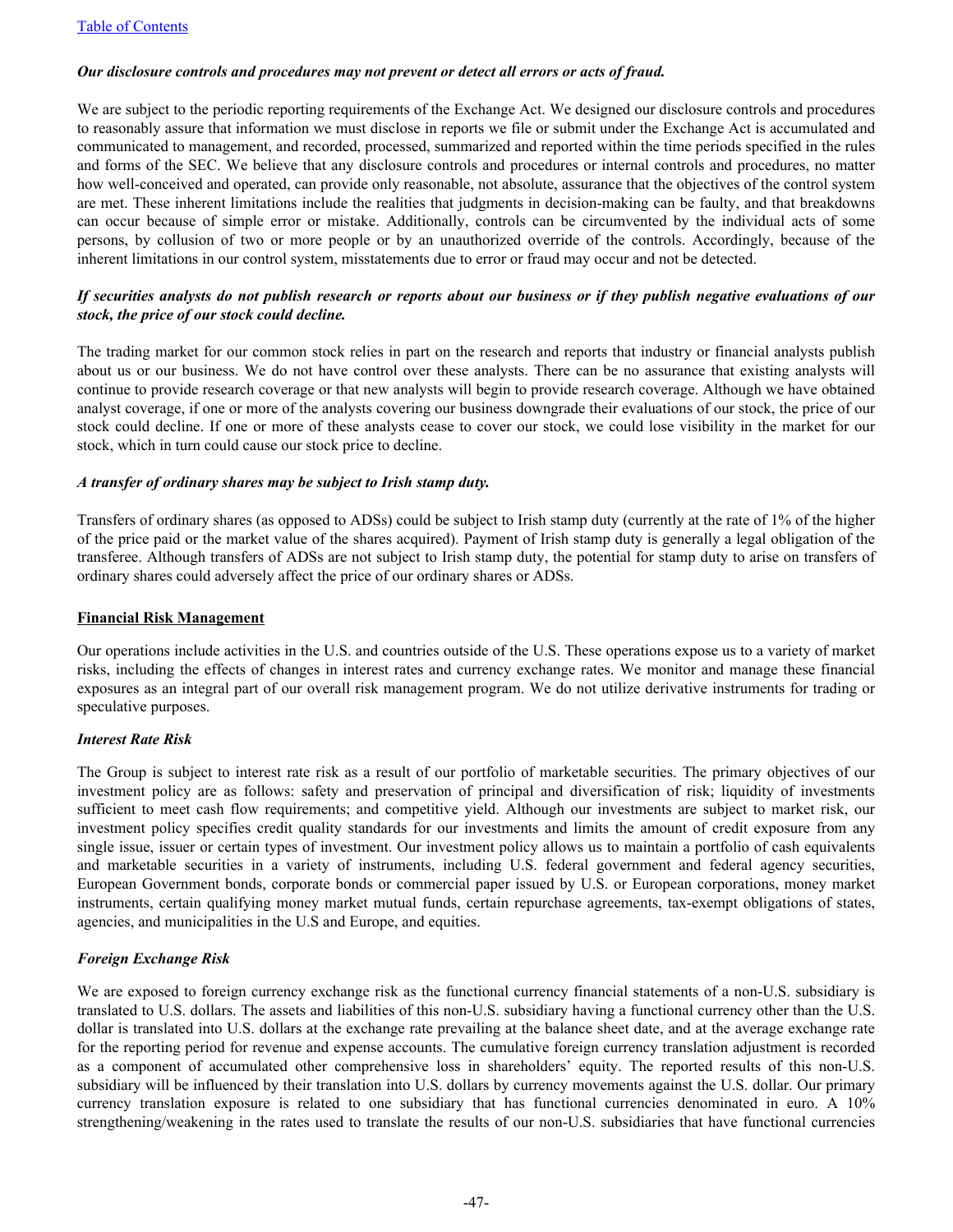denominated in euro as of 31 December 2021 would have had an immaterial impact on net loss for the year ended 31 December 2021.

Transactional exposure arises where transactions occur in currencies other than the functional currency. Transactions in foreign currencies are recorded at the exchange rate prevailing at the date of the transaction. The resulting monetary assets and liabilities are translated into the appropriate functional currency at exchange rates prevailing at the balance sheet date and the resulting gains and losses are reported in investment and other (expense) income, net in the consolidated profit and loss account. As of 31 December 2021, our primary exposure is to transaction risk related to euro net monetary assets and liabilities held by subsidiaries with a U.S. dollar functional currency. Realized and unrealized foreign exchange gains resulting from transactional exposure were immaterial for the year ended 31 December 2021.

## *Risk Management*

The adequacy of our cash resources depends on the outcome of certain business conditions including the cost of our FT218 clinical development and commercial launch plans, our cost structure, and other factors set forth in "Risk Factors" within this report. To complete the FT218 clinical development and commercial launch plans we will need to commit substantial resources, which could result in future losses or otherwise limit our opportunities or affect our ability to operate our business. Our assumptions concerning the outcome of certain business conditions may prove to be wrong or other factors may adversely affect our business, and as a result we could exhaust or significantly decrease our available cash and marketable securities balances which could, among other things, force us to raise additional funds and/or force us to reduce our expenses, either of which could have a material adverse effect on our business. Additionally, we are unable to estimate the near or long term impact of COVID-19, which may have a material adverse impact on our business.

If available to us, raising additional capital may be accomplished through one or more public or private debt or equity financings, royalty financings or collaborations or partnering arrangements. Any equity financing would be dilutive to our shareholders.

Cash, cash equivalent and marketable security balances as of 31 December 2021 and unused financing sources are expected to provide us with the flexibility to meet our liquidity needs in 2022, including operating requirements related to the commercial launch of FT218.

## *Accounting records*

The directors are responsible for ensuring that the Group and Company keep adequate accounting records and appropriate accounting systems. The measures taken by the directors to ensure compliance with the Group's and Company's obligation to keep adequate accounting records include the use of appropriate systems and procedures and the employment of competent persons. The directors have appointed a Chief Financial Officer who makes regular reports to the directors and ensures compliance with the requirements of Sections 281 to 285 of the Companies Act 2014. The Chief Financial Officer makes regular reports to the Audit Committee. The Audit Committee, in turn, briefs the directors on significant financial matters arising from reports of the Chief Financial Officer and the external auditor*.*

The accounting records of Avadel are maintained at 16640 Chesterfield Grove Rd., St. Louis, Missouri 63005, United States. In accordance with Section 283(2) of the Companies Act 2014, sufficient accounting records are also maintained in the Republic of Ireland to disclose, with reasonable accuracy, the assets, liabilities, financial position and profit or loss of the Group. The accounting records are available at 10 Earlsfort Terrace, Dublin 2, Ireland, which enable such information and returns relating to the Company to be disclosed with reasonable accuracy concerning the assets, liabilities, financial position and profit or loss at intervals not exceeding 6 months.

## *Directors*

The remuneration of statutory directors of the Company during the year is set forth in *Note 22: Key Management Compensation* in the Notes to Consolidated Financial Statements. No director or Company secretary of the Company had an interest in shares or debentures required to be disclosed under Section 329 of the Companies Act 2014 either at the beginning of the financial year, or date of appointment if later, or at the end of the financial year. Note that where the aggregate interest in shares of any director or secretary (and his or her spouse (or civil partner) and children) represents less than 1% in nominal value of the Group's ordinary shares, the only interests of that director or secretary that are required to be disclosed constitute a right to subscribe for shares in the Company or that arise as a result of the exercise of such a right. Performance stock units where the director or secretary is an employee of the Company and does not make any payment to the Company in respect of the shares are not considered to be rights to subscribe for the purposes of this disclosure and no disclosure is required where they form part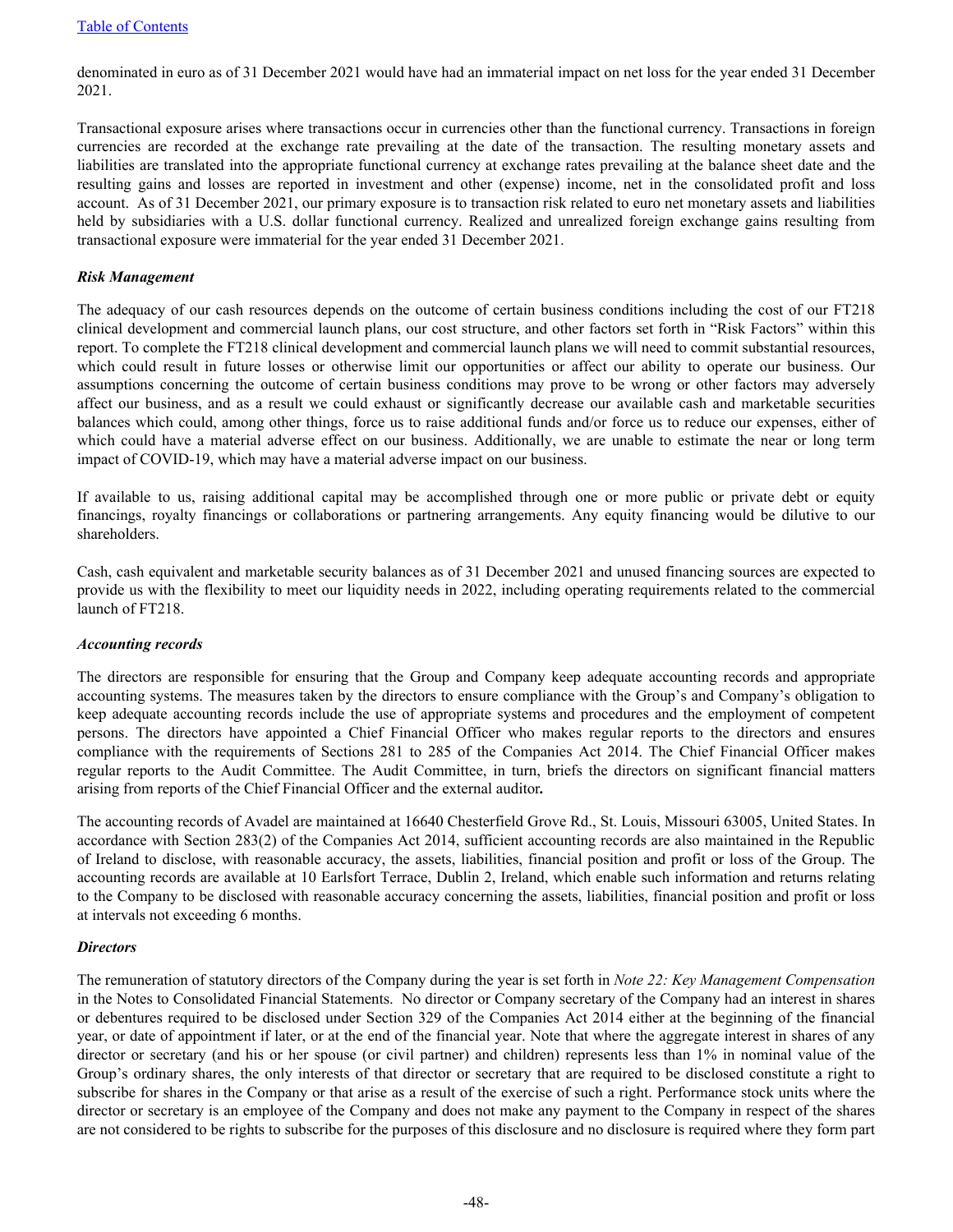#### [Table of Contents](#page-2-0)

of an aggregate less than 1% holding. No Directors or Corporate Secretary had holdings of 1% or more as of 31 December 2021.

Set forth below are the names of the individuals serving as statutory directors during fiscal 2021 through the date of this report:

| <b>Nominee</b>       | <b>Principal Occupation or Experience</b>                                            | <b>Nationality</b> | <b>Committees</b> |
|----------------------|--------------------------------------------------------------------------------------|--------------------|-------------------|
| Geoffrey M. Glass    | President and Chief Executive Officer of Kiniciti, LLC                               | American           | (1)(3)(4)         |
| Dr. Eric J. Ende     | President of Ende BioMedical Consulting Group<br>Director at Matinas BioPharma, Inc. | American           | (1)(3)            |
| Dr. Mark A. McCamish | President, Chief Executive Officer of IconOVir Bio, Inc.                             | American           | (1)(2)            |
| Linda S. Palczuk     | Chief Operating Officer and Director of Envara Health, Inc.                          | American           | (2)(3)            |
| Peter J. Thornton    | President and Chief Financial Officer of Envetec Sustainable<br>Technologies Limited | Irish              | (1)(2)            |
| Gregory J. Divis     | Chief Executive Officer of the Company                                               | American           |                   |

(1) Member of the Audit Committee

(2) Member of the Compensation Committee

(3) Member of the Nominating and Corporate Governance Committee

(4) Non-Executive Chairman of the Board of Directors

Set forth below is the name of the individual serving as the company secretary during fiscal 2021 through the date of this report:

| Nominee         | <b>Principal Occupation or Experience</b> | <b>Nationality</b> |
|-----------------|-------------------------------------------|--------------------|
| Jerad G. Seurer | Company Secretary                         | American           |

### *Political Donations*

No political contributions that require disclosure under Irish law were made during the year.

#### *Subsidiary Companies and Branches*

Information regarding subsidiary undertakings, including information regarding branches, is provided in *Note 27: Subsidiary Undertakings* in the Notes to Consolidated Financial Statements.

#### *Disclosure of Information to Auditor*

Each of the persons who is a director at the date of approval of this report confirms that:

- so far as that director is aware, there is no relevant audit information of which the Group's auditor is unaware, and
- that director has taken all the steps that ought to have been taken as a director in order to be aware of any relevant audit information and to establish that the Group's auditor is aware of that information.

This confirmation is given and should be interpreted in accordance with the provisions of Section 330 of the Companies Act 2014.

#### *Directors' Compliance Statement*

As required by section 225 of the Companies Act 2014, the directors acknowledge that they are responsible for securing the Avadel Pharmaceuticals plc's compliance with its "relevant obligations" (as defined in that legislation). The directors further confirm that a compliance policy statement has been drawn up, and that appropriate arrangements and structures have been put in place that are, in the directors' opinion, designed to secure material compliance with the relevant obligations. A review of those arrangements and structures has been conducted in the financial year to which this report relates. In discharging their responsibilities under section 225, the directors relied on the advice of persons who the directors believe have the requisite knowledge and experience to advise Avadel Pharmaceuticals plc on compliance with its relevant obligations.

#### *Audit Committee*

The Board has established an Audit committee that in all material respects meets the requirements of Section 167 of the Companies Act 2014.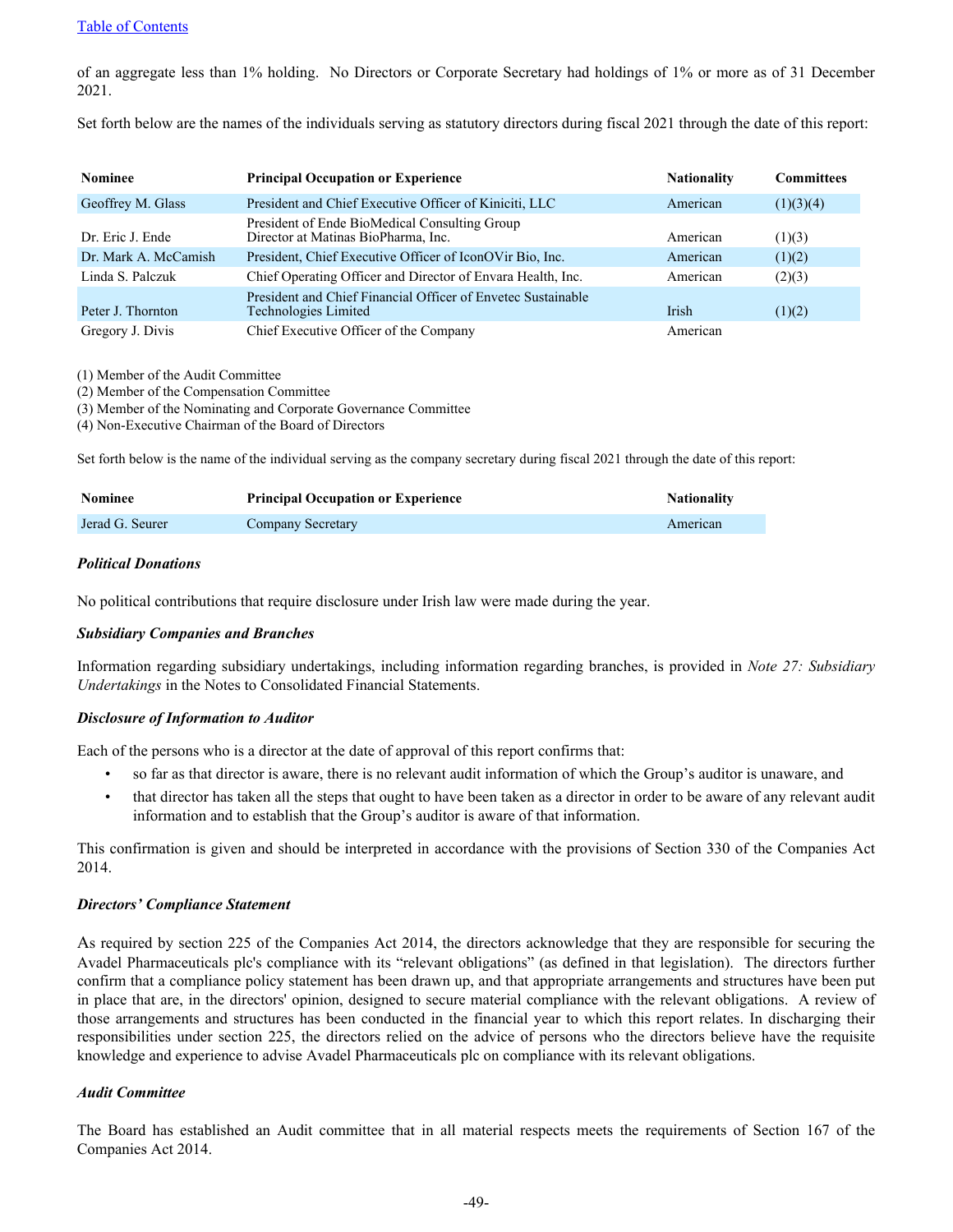## *Events Since the Balance Sheet Date*

## *Exchange Transaction Closing*

On 5 April 2022, Avadel completed the exchange of \$117,375 of its February 2023 Notes for a new series of its Exchangeable Senior Notes due 2 October 2023. The remaining \$26,375 aggregate principal amount of the February 2023 Notes were not exchanged and will maintain a maturity date of 1 February 2023. The Group paid \$4,800 in fees paid to note holders of the October 2023 Notes and \$5,400 in fees paid to third parties as part of the completed Exchange Transaction.

## *Jazz Litigation*

On 14 April 2022, Avadel CNS Pharmaceuticals LLC and Avadel Pharmaceuticals plc (collectively the "Avadel Plaintiffs") filed a formal complaint (the "Avadel Complaint") initiating a lawsuit in the Court against Jazz and Jazz Pharmaceuticals Ireland Ltd. (collectively, the "Jazz Parties"). In the Avadel Complaint, the Avadel Plaintiffs allege that the Jazz Parties breached certain confidential disclosure agreements and misappropriated certain of Avadel's trade secrets. The Avadel Complaint further includes typical relief requests such as injunctive relief, monetary damages and attorneys' fees, costs and expenses, as well as seeking correction of inventorship of certain Jazz patents to include former Avadel scientists.

## *Going Concern*

The directors have a reasonable expectation that Avadel Pharmaceuticals plc and the Group have adequate resources to continue in operational existence for the foreseeable future. Accordingly, the directors continue to adopt the going concern basis in preparing the financial statements. Please see *Note 1: Background and Basis of Presentation,* for additional information

## *Auditor*

The auditor, Deloitte Ireland LLP, Chartered Accountants and Statutory Audit Firm, continues in office in accordance with Section 383(2) of the Companies Act 2014.

On behalf of the Directors

 $\frac{s}{\text{S}}$  Peter J. Thornton /s/ Gregory J. Divis Peter J. Thornton Gregory J. Divis Director Director 9 May 2022 9 May 2022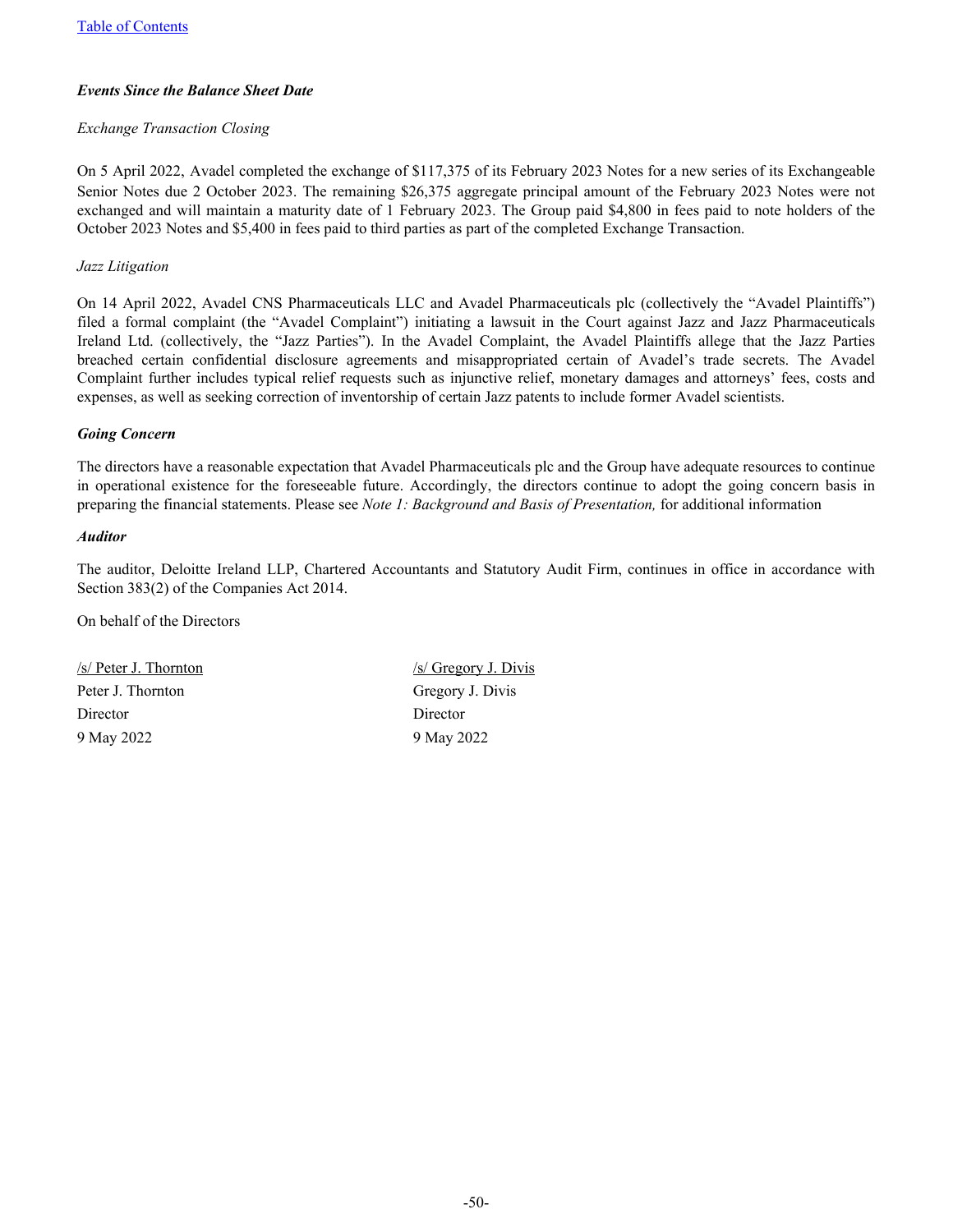## **AVADEL PHARMACEUTICALS PLC**

#### **DIRECTORS' RESPONSIBILITIES STATEMENT**

The directors are responsible for preparing the directors' report and financial statements in accordance with the Companies Act 2014.

Irish company law requires the directors to prepare financial statements for each financial year. Under the law, the directors have elected to prepare the Irish statutory group consolidated financial statements of Avadel Pharmaceuticals plc in accordance with U.S. GAAP, as defined in Section 279 of the Companies Act 2014, to the extent that the use of those principles in the preparation of the group financial statements does not contravene any provision of Part 6 of the Companies Act 2014.

The directors have elected to prepare the Avadel Pharmaceuticals plc parent company financial statements in accordance with FRS 102 *The Financial Reporting Standard applicable in the UK and Republic of Ireland* issued by the Financial Reporting Council ("relevant financial reporting framework").

Under company law, the directors must not approve the financial statements unless they are satisfied that they give a true and fair view of the assets, liabilities and financial position of the group and company as at the financial year end date and of the profit or loss of the group for the financial year and otherwise comply with the Companies Act 2014.

In preparing the financial statements, the directors are required to:

- select suitable accounting policies for the group and company financial statements and then apply them consistently;
- make judgments and estimates that are reasonable and prudent;
- state whether the financial statements have been prepared in accordance with the applicable accounting standards, identify those standards, and note the effect and the reasons for any material departure from those standards; and
- prepare the financial statements on the going concern basis unless it is inappropriate to presume that the company will continue in business.

The directors are responsible for ensuring that the company keeps or causes to be kept adequate accounting records which correctly explain and record the transactions of the company; enable at any time the assets, liabilities, financial position and profit or loss of the company to be determined with reasonable accuracy; enable them to ensure that the financial statements and directors' report comply with the Companies Act 2014; and enable the financial statements to be audited. They are also responsible for safeguarding the assets of the company and hence for taking reasonable steps for the prevention and detection of fraud and other irregularities.

The directors are responsible for the maintenance and integrity of the corporate and financial information included on the company's website. Legislation in Ireland concerning the preparation and dissemination of financial statements may differ from legislation in other jurisdictions.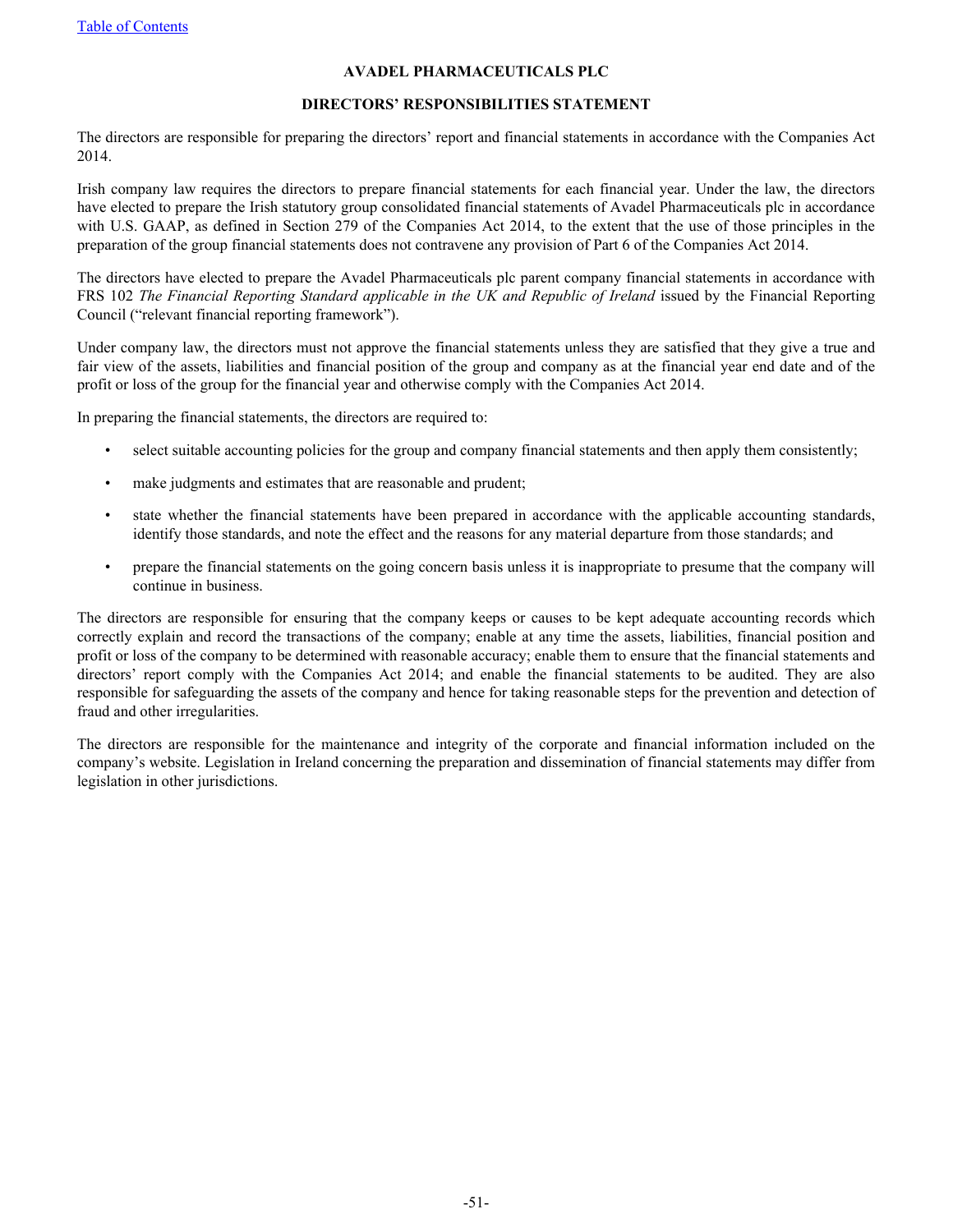## **Independent auditor's report to the members of Avadel Pharmaceuticals plc**

#### **Report on the audit of the financial statements**

#### **Opinion on the financial statements of Avadel Pharmaceuticals plc (the 'Group')**

In our opinion the Group financial statements:

- give a true and fair view of the assets, liabilities and financial position of the Group as at 31 December 2021 and of the loss of the Group for the financial year then ended; and
- have been properly prepared in accordance with the relevant financial reporting framework and, in particular, with the requirements of the Companies Act 2014.

The financial statements we have audited comprise:

- the Consolidated Profit and Loss Account;
- the Consolidated Statement of Other Comprehensive (Loss) Income;
- the Consolidated Balance Sheet:
- the Consolidated Statement of Cash Flows;
- the Consolidated Statement of Changes in Shareholders' Equity; and
- the related notes 1 to 30, including a summary of significant accounting policies as set out in note 2.

The relevant financial reporting framework that has been applied in the preparation of the Group financial statements is the Companies Act 2014 and US Generally Accepted Accounting Principles (US GAAP), as defined in Section 279 of the Companies Act 2014, to the extent that the use of those principles in the preparation of the financial statements does not contravene Part 6 of the Companies Act ("the relevant financial reporting framework").

We have reported separately on the parent company financial statements of Avadel Pharmaceuticals plc for the financial year ended 31 December 2021.

#### **Basis for opinion**

We conducted our audit in accordance with International Standards on Auditing (Ireland) (ISAs (Ireland)) and applicable law. Our responsibilities under those standards are described below in the "Auditor's responsibilities for the audit of the financial statements" section of our report.

We are independent of the Group in accordance with the ethical requirements that are relevant to our audit of the financial statements in Ireland, including the Ethical Standard issued by the Irish Auditing and Accounting Supervisory Authority, as applied to listed entities, and we have fulfilled our other ethical responsibilities in accordance with these requirements.

We believe that the audit evidence we have obtained is sufficient and appropriate to provide a basis for our opinion.

#### **Summary of our audit approach**

| <b>Key audit matter</b>                       | The key audit matter that we identified in the current year was:<br>Management override of internal controls<br>In the prior year, we identified a key audit matter related to the sale of the Hospital Products<br>business. This matter was not relevant for the current year. |
|-----------------------------------------------|----------------------------------------------------------------------------------------------------------------------------------------------------------------------------------------------------------------------------------------------------------------------------------|
| <b>Materiality</b>                            | The materiality that we used in the current year was US\$2 million, which was determined on the<br>basis of operating costs.                                                                                                                                                     |
| <b>Scoping</b>                                | We determined the scope of our audit by obtaining an understanding of the Group and its<br>environment, including group wide controls and assessing the risks of material misstatement at the<br>Group level.                                                                    |
| <b>Significant changes in</b><br>our approach | No significant changes to note.                                                                                                                                                                                                                                                  |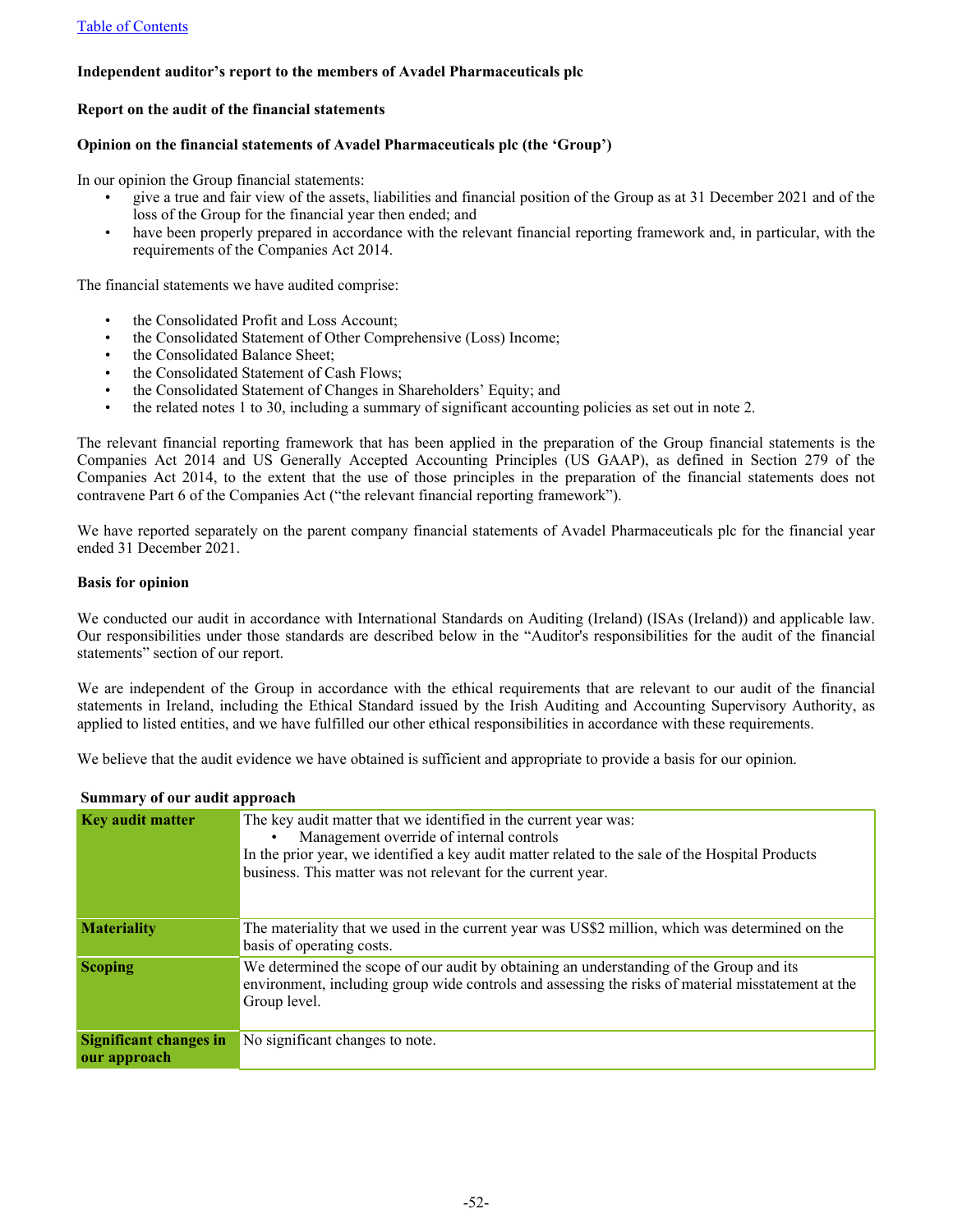## **Conclusions relating to going concern**

In auditing the financial statements, we have concluded that the directors' use of the going concern basis of accounting in the preparation of the financial statements is appropriate.

Our evaluation of the directors' assessment of the group's ability to continue to adopt the going concern basis of accounting included:

- As part of our risk assessment procedures, obtaining an understanding of the relevant controls in place regarding going concern;
- Reviewing documentation supporting the key inputs to budgets and forecasts including obtaining evidence supporting the following; exchange of February 2023 loan notes for October 2023 loan notes, fees incurred for the debt extension and the group's capital commitments;
- challenging the reasonableness of the key assumptions applied by the directors in their going concern assessment which covers a period of at least 12 months from the date of signing the financial statements;
- obtaining an understanding of the Group's controls over the development and approval of the projections and assumptions used in the cash flow forecasts to support the going concern assumption and assessing the design and determining the implementation of these controls;
- testing the clerical accuracy of the forecasts; and
- assessing the adequacy of the disclosures in the financial statements.

Based on the work we have performed, we have not identified any material uncertainties relating to events or conditions that, individually or collectively, may cast significant doubt on the group's ability to continue as a going concern for a period of at least twelve months from when the financial statements are authorised for issue.

Our responsibilities and the responsibilities of the directors with respect to going concern are described in the relevant sections of this report.

## **Key Audit Matter**

Key audit matter is a matter that, in our professional judgment, is of most significance in our audit of the financial statements of the current financial period and include the most significant assessed risks of material misstatement (whether or not due to fraud) we identified, including those which had the greatest effect on: the overall audit strategy, the allocation of resources in the audit; and directing the efforts of the engagement team. The matter was addressed in the context of our audit of the financial statements as a whole, and in forming our opinion thereon, and we do not provide a separate opinion on this matter.

| <b>Management override of internal control</b> |                                                                                                                                                                                                                                                                                                                                                                                                                                                                                                                                                                                                                                                                                                                                                                                                                                                                                                                                                                                                                                                                                       |
|------------------------------------------------|---------------------------------------------------------------------------------------------------------------------------------------------------------------------------------------------------------------------------------------------------------------------------------------------------------------------------------------------------------------------------------------------------------------------------------------------------------------------------------------------------------------------------------------------------------------------------------------------------------------------------------------------------------------------------------------------------------------------------------------------------------------------------------------------------------------------------------------------------------------------------------------------------------------------------------------------------------------------------------------------------------------------------------------------------------------------------------------|
| <b>Key audit matter</b><br>description         | Following the sale of the Group's Hospital Products in 2020, the group has not earned income and<br>has focused on developing FT218. There have been no significant transactions during the year<br>requiring changes to the overall audit strategy or specific area's requiring significant allocation of<br>audit resources.<br>We identified management override of internal control as a key audit matter as this represents the<br>key significant risk identified as part of our risk assessment procedures. Although the level of risk of<br>management override of controls will vary from entity to entity, the risk is nevertheless present in all<br>entities. Management is in a unique position to perpetrate fraud because of its ability to directly or<br>indirectly manipulate accounting records and prepare fraudulent financial statements by overriding<br>established controls that otherwise appear to be operating effectively. When considering the risk of<br>management override of controls, we note that it is pervasive in all entities. Because of its |
|                                                | unpredictable nature, this risk could result in a material misstatement. This significant risk also<br>represents a fraud risk                                                                                                                                                                                                                                                                                                                                                                                                                                                                                                                                                                                                                                                                                                                                                                                                                                                                                                                                                        |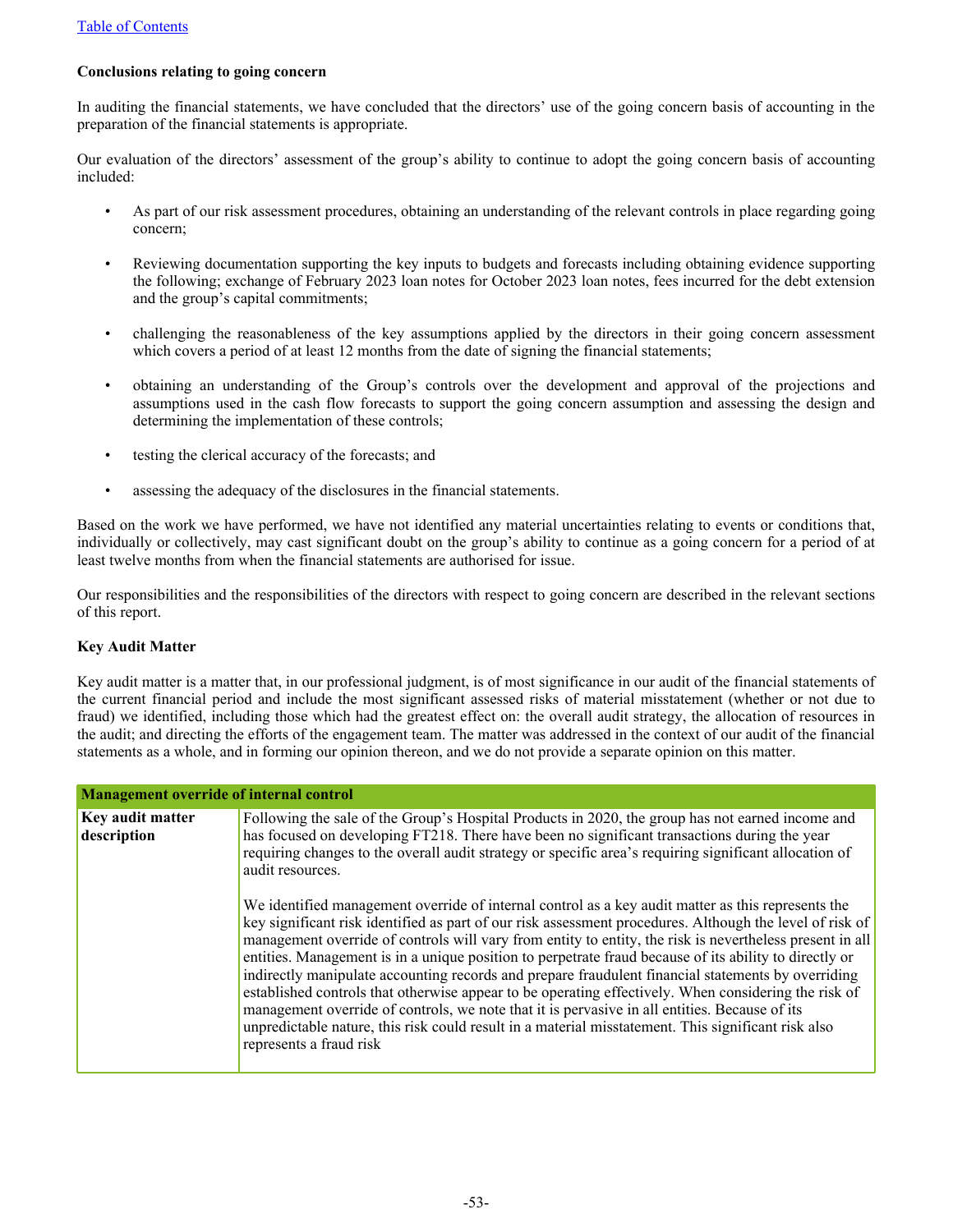| How the scope of our    | Our audit procedures related to management override of internal controls included the following,                                                                                                                                                                                                                                                                                                                                                                                                                                                                                                                                                                                                                                                                                                                                                                                                                                                                                                                                                                                                                                                                                                                                                                                                                                                                                                                                  |
|-------------------------|-----------------------------------------------------------------------------------------------------------------------------------------------------------------------------------------------------------------------------------------------------------------------------------------------------------------------------------------------------------------------------------------------------------------------------------------------------------------------------------------------------------------------------------------------------------------------------------------------------------------------------------------------------------------------------------------------------------------------------------------------------------------------------------------------------------------------------------------------------------------------------------------------------------------------------------------------------------------------------------------------------------------------------------------------------------------------------------------------------------------------------------------------------------------------------------------------------------------------------------------------------------------------------------------------------------------------------------------------------------------------------------------------------------------------------------|
| audit responded to the  | among others:                                                                                                                                                                                                                                                                                                                                                                                                                                                                                                                                                                                                                                                                                                                                                                                                                                                                                                                                                                                                                                                                                                                                                                                                                                                                                                                                                                                                                     |
| key audit matter        |                                                                                                                                                                                                                                                                                                                                                                                                                                                                                                                                                                                                                                                                                                                                                                                                                                                                                                                                                                                                                                                                                                                                                                                                                                                                                                                                                                                                                                   |
|                         | We used proprietary quantitative financial analysis and benchmarking software analysis<br>$\bullet$<br>tool, to identify unusual trends in account balances and ratios.<br>We engaged in periodic fraud discussions with certain members of senior management and<br>$\bullet$<br>others, including the internal auditors, internal counsel, and the audit committee.<br>We completed our testing of management judgment and estimates, including performing<br>$\bullet$<br>retrospective analysis of significant accounting estimates.<br>We evaluated whether the Group entered into any significant unusual transactions and, if<br>$\bullet$<br>so, the nature, terms, and business purpose (or lack thereof) of those transactions and<br>whether such transactions involved related parties.<br>We evaluated the Group's fraud risk assessment and considered entity-level internal<br>$\bullet$<br>controls and internal controls over the closing and reporting process.<br>We tested journal entries that exhibit characteristics of possible management override of<br>$\bullet$<br>controls, identified using electronic data interrogation techniques.<br>We also tested controls over significant, unusual transactions, particularly those that result<br>$\bullet$<br>in late or unusual journal entries and controls over journal entries and adjustments made in<br>the period-end financial reporting process. |
| <b>Key observations</b> | We have no observations to report in relation to management override of internal controls.                                                                                                                                                                                                                                                                                                                                                                                                                                                                                                                                                                                                                                                                                                                                                                                                                                                                                                                                                                                                                                                                                                                                                                                                                                                                                                                                        |

Our audit procedures relating to the key audit matter were designed in the context of our audit of the financial statements as a whole, and not to express an opinion on individual accounts or disclosures. Our opinion on the financial statements is not modified with respect to any of the risks described above, and we do not express an opinion on this individual matter.

## **Our application of materiality**

We define materiality as the magnitude of misstatement that makes it probable that the economic decisions of a reasonably knowledgeable person, relying on the financial statements, would be changed or influenced. We use materiality both in planning the scope of our audit work and in evaluating the results of our work.

We determined materiality for the Group to be US\$2 million which represents approximately 2.3% of operating costs. We have considered the benchmark of operating costs to be critical components for determining materiality as we determined these results to be of most importance to the principal external users of the financial statements. We have considered quantitative and qualitative factors such as our understanding of the entity and its environment, history of misstatements, complexity of the Group, and reliability of the internal control environment in our determination of materiality.

We agreed with the Audit Committee that we would report to them any audit differences in excess of \$0.1 million or 5.0% of materiality, as well as differences below that threshold that, in our view, warranted reporting on qualitative grounds. We also report to the Audit Committee on disclosure matters that we identified when assessing the overall presentation of the Group financial statements.

#### **An overview of the scope of our audit**

Our Group audit was scoped by obtaining an understanding of the Group and its environment, including Group-wide controls, and assessing the risks of material misstatement at the Group level. Based on that assessment, we focused our Group audit scope primarily with a full scope audit, predominately performed in the United States, on the Group's US operations which represented 70% of the operating costs and 77% of the assets. The Group's remaining Non US international components were subject to specified audit procedures, where the extent of our testing was based on our assessment of the risks of material misstatement and of the materiality of the Group's operations in those areas. Overall 98% of the groups operating costs and 77% of the group's assets were subject to direct audit procedures.

These components were selected based on coverage achieved and to provide an appropriate basis for undertaking audit work to address the risks of material misstatements identified above. Our audit work at the Non US International component was executed at levels of materiality applicable to each individual component which were lower than Group materiality at US\$2 million.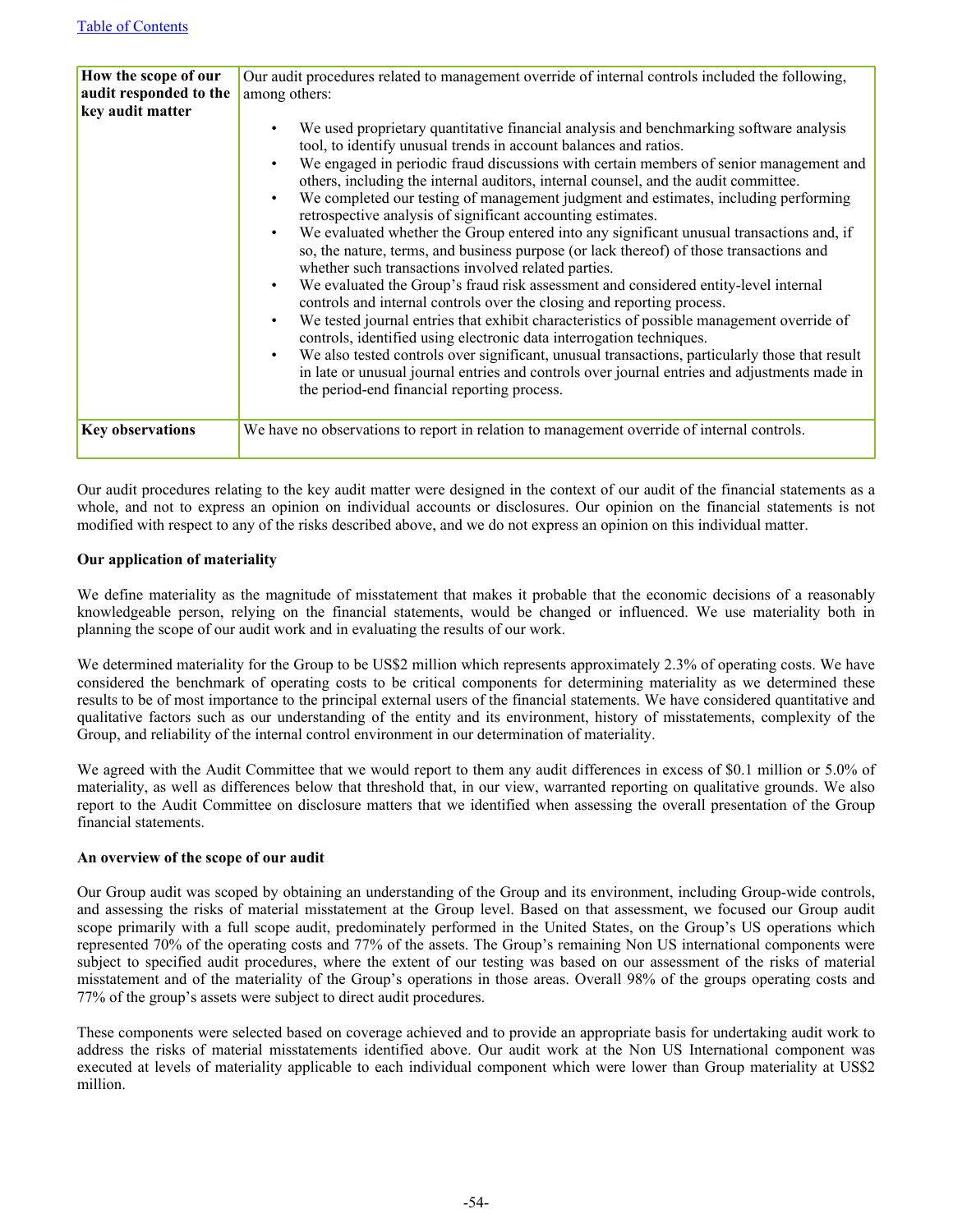### **Other information**

The other information comprises the information included in the Directors' Report and Consolidated Financial Statements for the financial year ended 31 December 2021, other than the financial statements and our auditor's report thereon. The directors are responsible for the other information. Our opinion on the financial statements does not cover the other information and, except to the extent otherwise explicitly stated in our report, we do not express any form of assurance conclusion thereon.

Our responsibility is to read the other information and, in doing so, consider whether the other information is materially inconsistent with the financial statements or our knowledge obtained in the audit or otherwise appears to be materially misstated. If we identify such material inconsistencies or apparent material misstatements, we are required to determine whether there is a material misstatement in the financial statements or a material misstatement of the other information. If, based on the work we have performed, we conclude that there is a material misstatement of this other information, we are required to report that fact.

We have nothing to report in this regard.

#### **Responsibilities of directors**

As explained more fully in the Directors' Responsibilities Statement, the directors are responsible for the preparation of the financial statements and for being satisfied that they give a true and fair view and otherwise comply with the Companies Act 2014, and for such internal control as the directors determine is necessary to enable the preparation of financial statements that are free from material misstatement, whether due to fraud or error.

In preparing the financial statements, the directors are responsible for assessing the Group' ability to continue as a going concern, disclosing, as applicable, matters related to going concern and using the going concern basis of accounting unless the directors either intend to liquidate the Group or to cease operations, or have no realistic alternative but to do so.

#### **Auditor's responsibilities for the audit of the financial statement**s

Our objectives are to obtain reasonable assurance about whether the financial statements as a whole are free from material misstatement, whether due to fraud or error, and to issue an auditor's report that includes our opinion. Reasonable assurance is a high level of assurance, but is not a guarantee that an audit conducted in accordance with ISAs (Ireland) will always detect a material misstatement when it exists. Misstatements can arise from fraud or error and are considered material if, individually or in the aggregate, they could reasonably be expected to influence the economic decisions of users taken on the basis of these financial statements.

As part of an audit in accordance with ISAs (Ireland), we exercise professional judgment and maintain professional scepticism throughout the audit. We also:

- Identify and assess the risks of material misstatement of the financial statements, whether due to fraud or error, design and perform audit procedures responsive to those risks, and obtain audit evidence that is sufficient and appropriate to provide a basis for our opinion. The risk of not detecting a material misstatement resulting from fraud is higher than for one resulting from error, as fraud may involve collusion, forgery, intentional omissions, misrepresentations, or the override of internal control.
- Obtain an understanding of internal control relevant to the audit in order to design audit procedures that are appropriate in the circumstances, but not for the purpose of expressing an opinion on the effectiveness of the Group's internal control.
- Evaluate the appropriateness of accounting policies used and the reasonableness of accounting estimates and related disclosures made by the directors.
- Conclude on the appropriateness of the directors' use of the going concern basis of accounting and, based on the audit evidence obtained, whether a material uncertainty exists related to events or conditions that may cast significant doubt on the Group's ability to continue as a going concern. If we conclude that a material uncertainty exists, we are required to draw attention in our auditor's report to the related disclosures in the financial statements or, if such disclosures are inadequate, to modify our opinion. Our conclusions are based on the audit evidence obtained up to the date of the auditor's report. However, future events or conditions may cause the entity (or where relevant, the Group) to cease to continue as a going concern.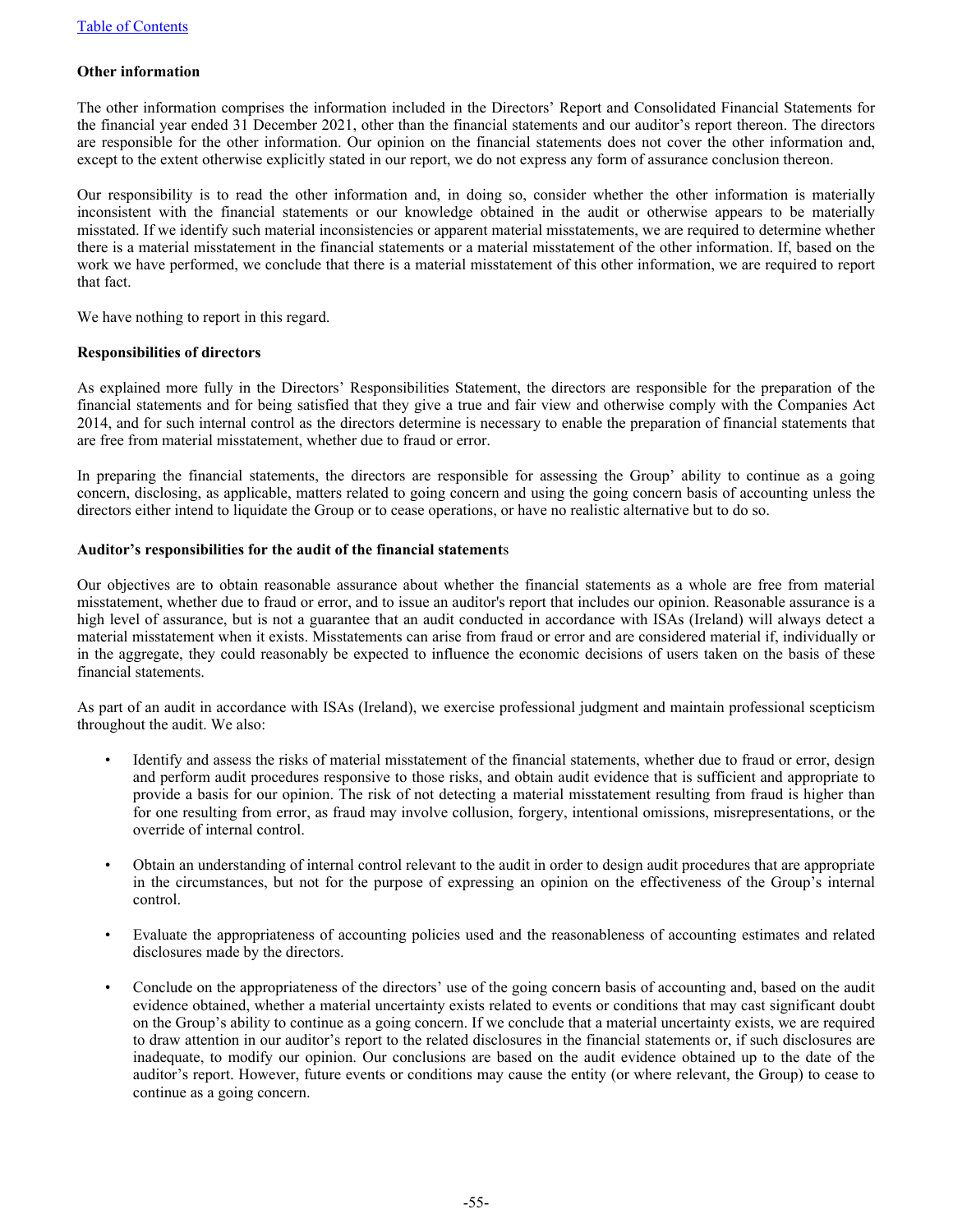- Evaluate the overall presentation, structure and content of the financial statements, including the disclosures, and whether the financial statements represent the underlying transactions and events in a manner that achieves fair presentation.
- Obtain sufficient appropriate audit evidence regarding the financial information of the business activities within the Group to express an opinion on the consolidated financial statements. The Group auditor is responsible for the direction, supervision and performance of the Group audit. The Group auditor remains solely responsible for the audit opinion.

We communicate with those charged with governance regarding, among other matters, the planned scope and timing of the audit and significant audit findings, including any significant deficiencies in internal control that the auditor identifies during the audit.

For listed entities and public interest entities, the auditor also provides those charged with governance with a statement that the auditor has complied with relevant ethical requirements regarding independence, including the Ethical Standard for Auditors (Ireland) 2016, and communicates with them all relationships and other matters that may reasonably be thought to bear on the auditor's independence, and where applicable, related safeguards.

Where the auditor is required to report on key audit matters, from the matters communicated with those charged with governance, the auditor determines those matters that were of most significance in the audit of the financial statements of the current period and are therefore the key audit matters. The auditor describes these matters in the auditor's report unless law or regulation precludes public disclosure about the matter or when, in extremely rare circumstances, the auditor determines that a matter should not be communicated in the auditor's report because the adverse consequences of doing so would reasonably be expected to outweigh the public interest benefits of such communication.

#### **Report on other legal and regulatory requirements Opinion on other matters prescribed by the Companies Act 2014**

Based solely on the work undertaken in the course of the audit, we report that:

- We have obtained all the information and explanations which we consider necessary for the purposes of our audit.
- The financial statements are in agreement with the accounting records.
- In our opinion the information given in the directors' report as specified in our review is consistent with the financial statements and has been prepared in accordance with the Companies Act 2014.

## **Matters on which we are required to report by exception**

Based on the knowledge and understanding of the Group and its environment obtained in the course of the audit, we have not identified material misstatements in those parts of the directors' report that have been specified for our review.

We have nothing to report in respect of the provisions in the Companies Act 2014 which require us to report to you if, in our opinion, the disclosures of directors' remuneration and transactions specified by law are not made.

## **Use of our report**

This report is made solely to the company's members, as a body, in accordance with Section 391 of the Companies Act 2014. Our audit work has been undertaken so that we might state to the company's members those matters we are required to state to them in an auditor's report and for no other purpose. To the fullest extent permitted by law, we do not accept or assume responsibility to anyone other than the company and the company's members as a body, for our audit work, for this report, or for the opinions we have formed.

/s/ Cathal Treacy Cathal Treacy For and on behalf of Deloitte Ireland LLP Chartered Accountants and Statutory Audit Firm Deloitte & Touche House, Earlsfort Terrace, Dublin 2 Date: 9 May 2022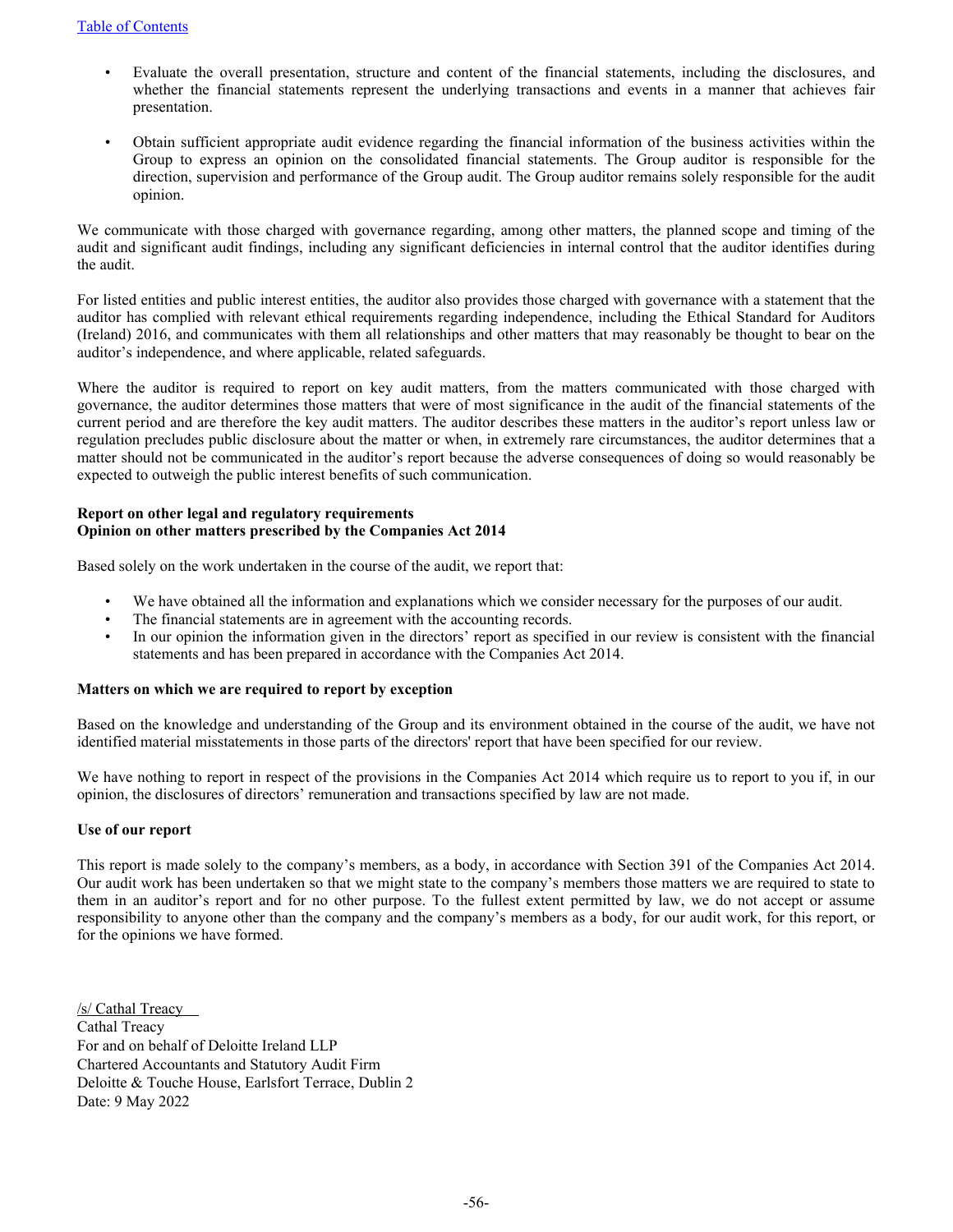# **AVADEL PHARMACEUTICALS PLC CONSOLIDATED PROFIT AND LOSS ACCOUNT**

*(In thousands, except per share data)*

|                                                                           |                | <b>Years Ended 31 December</b> |    |           |  |  |
|---------------------------------------------------------------------------|----------------|--------------------------------|----|-----------|--|--|
|                                                                           | <b>Note</b>    | 2021                           |    | 2020      |  |  |
| Turnover                                                                  | 20             | $\mathsf{\$}$                  | \$ | 22,334    |  |  |
| Cost of sales                                                             |                |                                |    | (5,742)   |  |  |
| Gross profit                                                              |                |                                |    | 16,592    |  |  |
| Research and development costs                                            |                | (17, 104)                      |    | (20, 442) |  |  |
| Distribution and administrative expenses                                  |                | (68, 495)                      |    | (32, 405) |  |  |
| Intangible asset amortization                                             | 11             |                                |    | (406)     |  |  |
| Loss - changes in fair value of contingent consideration                  | 16             |                                |    | (3,327)   |  |  |
| Gain on disposal of Hospital Products                                     | $\overline{4}$ |                                |    | 45,760    |  |  |
| Restructuring income                                                      | 29             | 53                             |    | 43        |  |  |
| Operating (loss) profit                                                   |                | (85, 546)                      |    | 5,815     |  |  |
| Interest income                                                           |                | 1,489                          |    | 673       |  |  |
| Interest expense                                                          | 15             | (9,942)                        |    | (12,994)  |  |  |
| Gain from release of certain liabilities                                  | 28             | 217                            |    | 3,364     |  |  |
| Other expense - changes in fair value of contingent consideration payable | 16             |                                |    | (435)     |  |  |
| Foreign exchange gain (loss)                                              |                | 637                            |    | (487)     |  |  |
| Other expense                                                             |                |                                |    | (1,018)   |  |  |
| Loss on ordinary activities before taxation                               |                | (93, 145)                      |    | (5,082)   |  |  |
| <b>Taxation</b> credit                                                    | 6              | 15,816                         |    | 12,110    |  |  |
| (Loss) profit after taxation                                              |                | $(77,329)$ \$<br><sup>\$</sup> |    | 7,028     |  |  |
|                                                                           |                |                                |    |           |  |  |
| (Loss) profit per share - basic:                                          |                | \$<br>$(1.32)$ \$              |    | 0.13      |  |  |
| (Loss) profit per share - diluted:                                        |                | \$<br>$(1.32)$ \$              |    | 0.13      |  |  |

*See accompanying notes to consolidated financial statements.*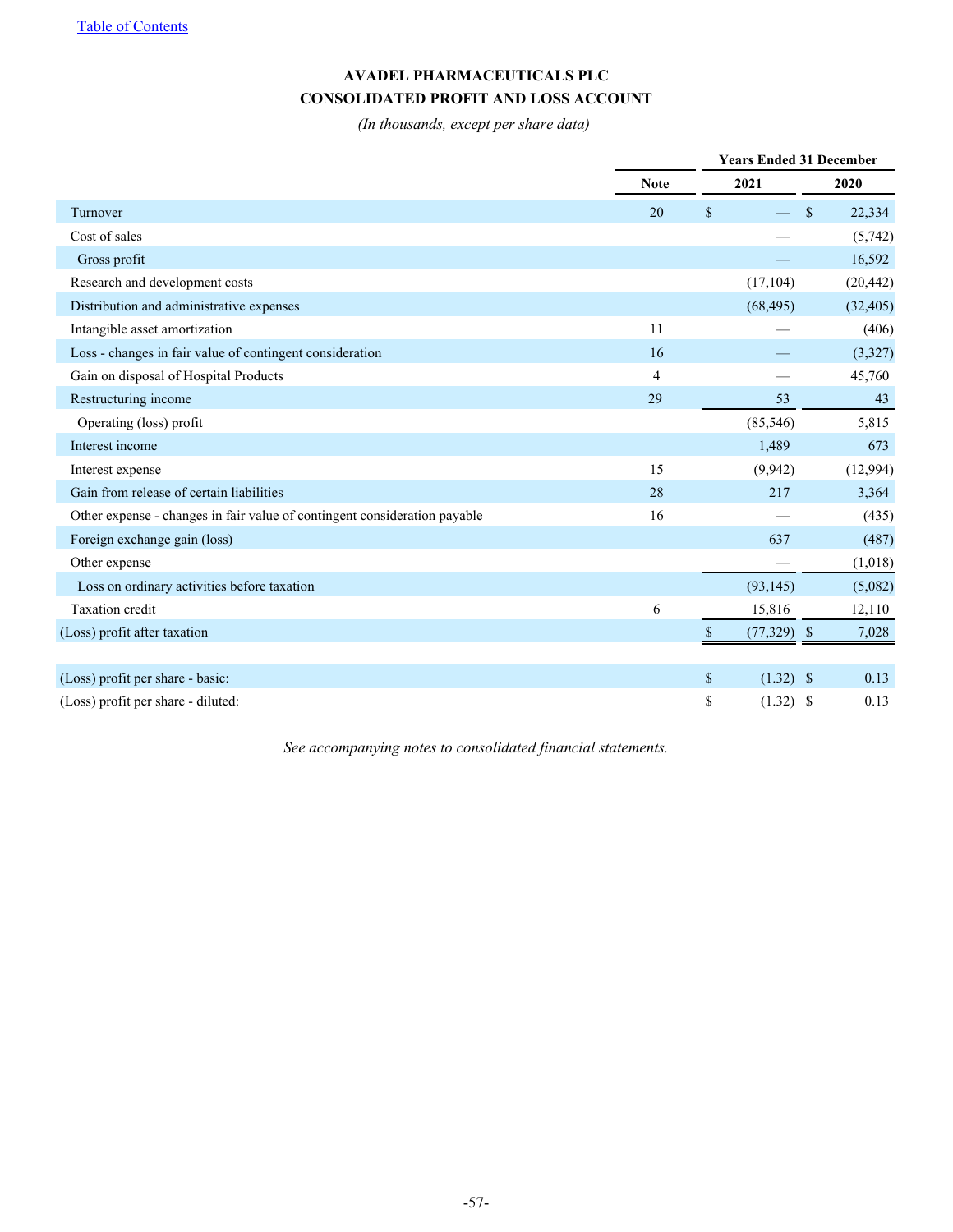[Table of Contents](#page-2-0)

# **AVADEL PHARMACEUTICALS PLC CONSOLIDATED STATEMENT OF OTHER COMPREHENSIVE (LOSS) INCOME**

*(In thousands)*

|                                                                                                                | <b>Years ended 31 December</b> |               |  |       |
|----------------------------------------------------------------------------------------------------------------|--------------------------------|---------------|--|-------|
|                                                                                                                |                                | 2021          |  | 2020  |
| (Loss) profit after taxation                                                                                   |                                | $(77,329)$ \$ |  | 7,028 |
| Other comprehensive profit, net of taxation:                                                                   |                                |               |  |       |
| Foreign currency translation (loss) gain                                                                       |                                | (1,228)       |  | 1,111 |
| Net other comprehensive (loss) profit on marketable securities, net of \$214 and (\$202), tax,<br>respectively |                                | (1,661)       |  | 644   |
| Total other comprehensive (loss) profit, net of taxation                                                       |                                | (2,889)       |  | 1,755 |
| Total comprehensive (loss) income                                                                              |                                | (80,218)      |  | 8,783 |

*See accompanying notes to consolidated financial statements.*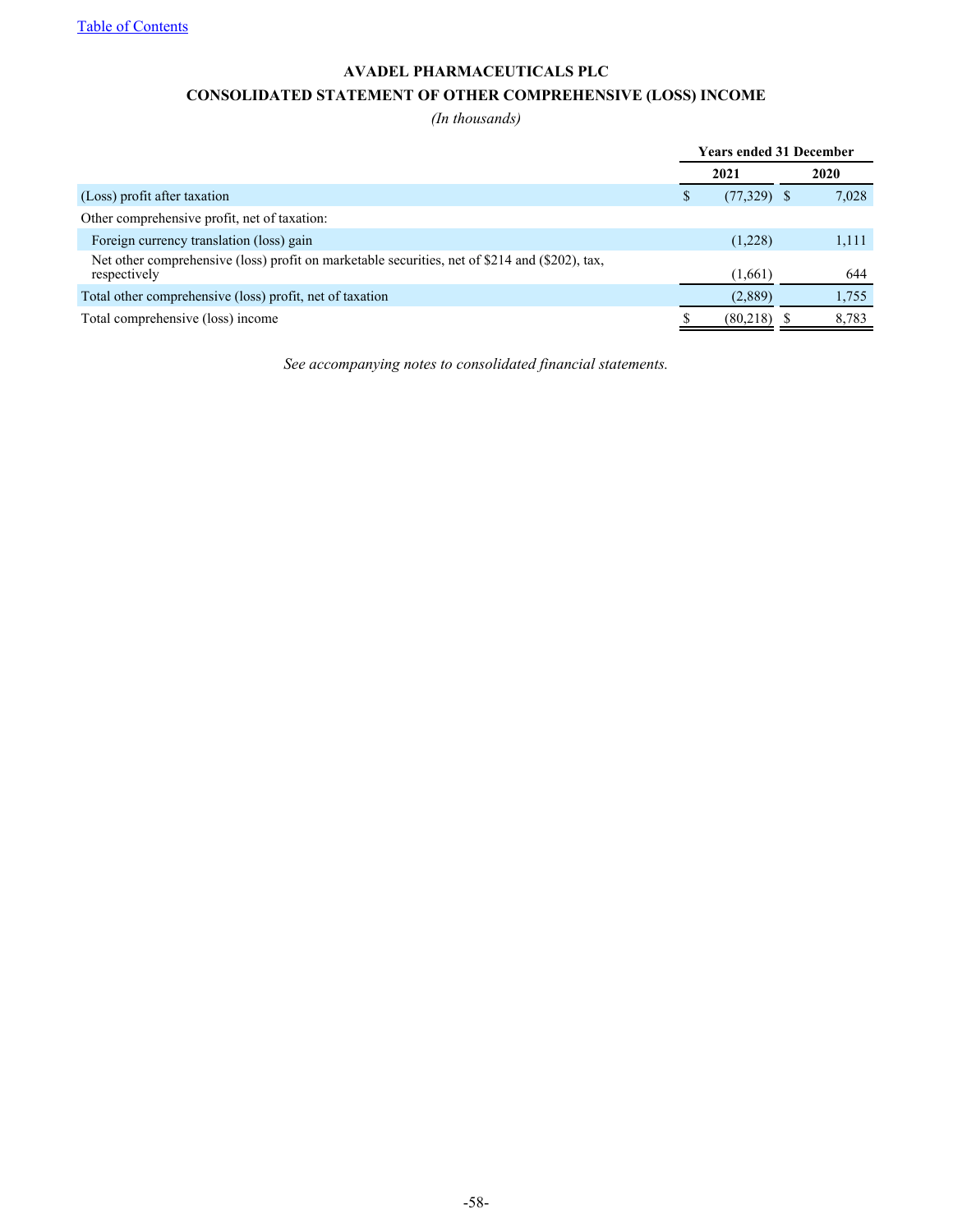# **AVADEL PHARMACEUTICALS PLC CONSOLIDATED BALANCE SHEET**

*(In thousands)*

|                                                  |             | 31 December  |            |                    |           |  |  |
|--------------------------------------------------|-------------|--------------|------------|--------------------|-----------|--|--|
|                                                  | <b>Note</b> | 2021         |            |                    | 2020      |  |  |
| <b>Fixed Assets</b>                              |             |              |            |                    |           |  |  |
| Intangible assets                                | 11          | $\mathbb{S}$ | 16,836     | $\mathbf{\hat{S}}$ | 16,836    |  |  |
| Tangible assets                                  | 10          |              | 2,937      |                    | 2,963     |  |  |
|                                                  |             |              | 19,773     |                    | 19,799    |  |  |
| <b>Current Assets</b>                            |             |              |            |                    |           |  |  |
| <b>Debtors</b>                                   | 8           |              | 70,271     |                    | 70,436    |  |  |
| Investments                                      | 9           |              | 106,513    |                    | 149,680   |  |  |
| Cash at bank and in hand                         |             |              | 50,708     |                    | 71,722    |  |  |
|                                                  |             |              | 227,492    |                    | 291,838   |  |  |
| Creditors (amounts falling due within one year)  | 12          |              | (20, 720)  |                    | (14,790)  |  |  |
| <b>Net Current Assets</b>                        |             |              | 206,772    |                    | 277,048   |  |  |
| <b>Total Assets Less Current Liabilities</b>     |             |              | 226,545    |                    | 296,847   |  |  |
| Creditors (amounts due after more than one year) | 13          |              | (144, 104) |                    | (130,066) |  |  |
| <b>Provision for Liabilities</b>                 | 14          |              | (4,197)    |                    | (4,515)   |  |  |
| <b>Net Assets</b>                                |             |              | 78,244     | S                  | 162,266   |  |  |
| <b>Capital and Reserves</b>                      |             |              |            |                    |           |  |  |
| Called-up share capital presented as equity      | 17          | \$           | 617        | \$                 | 614       |  |  |
| Share premium account                            | 17          |              | 277,127    |                    | 276,865   |  |  |
| Other reserves                                   | 17          |              | 31,639     |                    | 22,769    |  |  |
| Profit and loss account                          | 17          |              | (231, 139) |                    | (137,982) |  |  |
| <b>Shareholders' Funds</b>                       |             | \$           | 78,244     | \$                 | 162,266   |  |  |

Approved by the board of directors on 9 May 2022 and signed on its behalf by:

| $\sqrt{s}$ Peter J. Thornton | $\frac{1}{s}$ Gregory J. Divis |
|------------------------------|--------------------------------|
| Peter J. Thornton            | Gregory J. Divis               |
| Director                     | Director                       |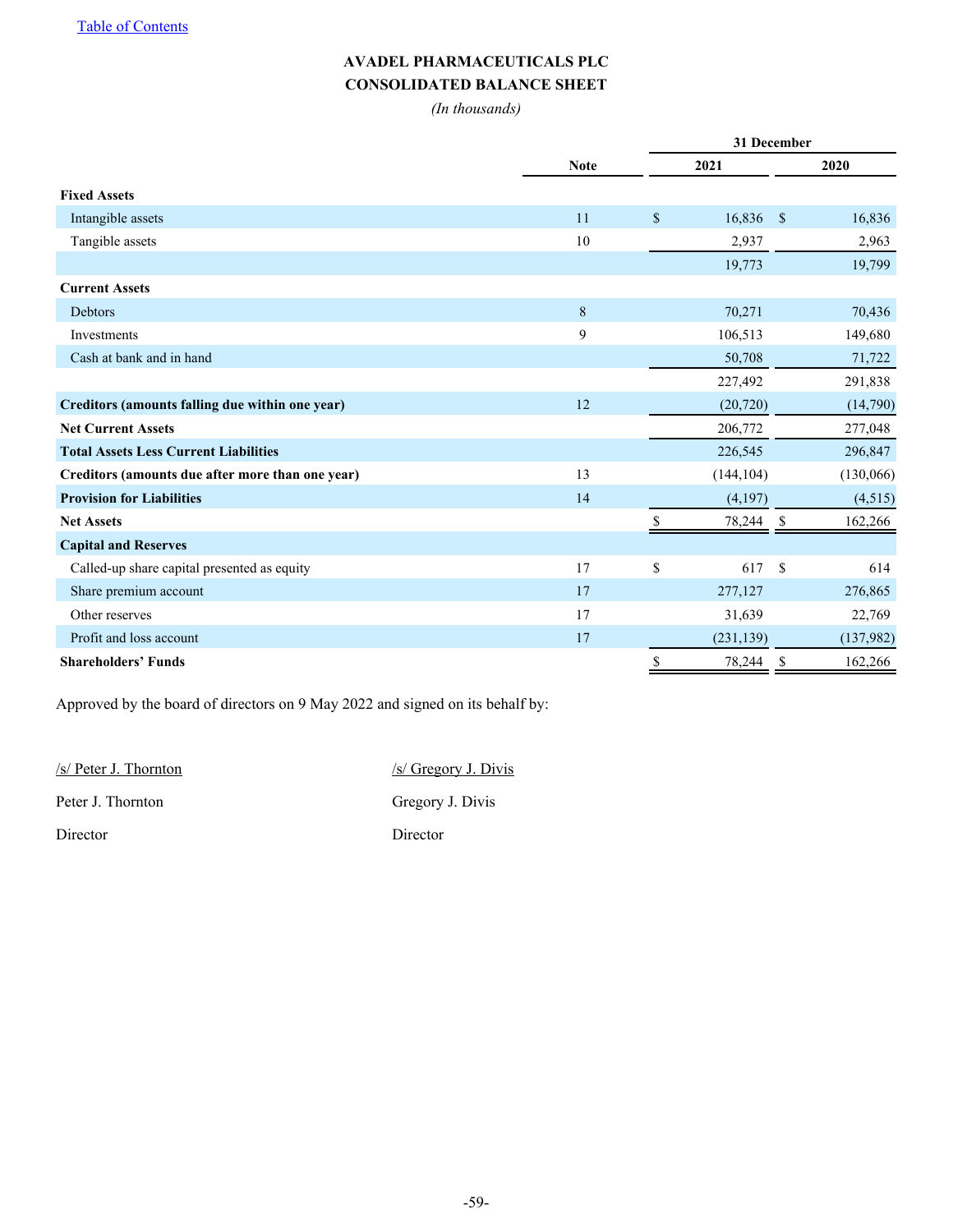# **AVADEL PHARMACEUTICALS PLC CONSOLIDATED STATEMENT OF CASH FLOWS**

*(In thousands)*

|                                                                                                       | <b>Years ended 31 December</b> |                          |    |            |
|-------------------------------------------------------------------------------------------------------|--------------------------------|--------------------------|----|------------|
|                                                                                                       |                                | 2021                     |    | 2020       |
| Cash flows from operating activities:                                                                 |                                |                          |    |            |
| Net (loss) profit                                                                                     | \$                             | $(77,329)$ \$            |    | 7,028      |
| Adjustments to reconcile net (loss) profit to net cash used in operating activities:                  |                                |                          |    |            |
| Depreciation and amortization                                                                         |                                | 815                      |    | 1,690      |
| Remeasurement of related party acquisition-related contingent consideration                           |                                |                          |    | 3,327      |
| Remeasurement of related party financing-related royalty agreements                                   |                                |                          |    | 435        |
| Amortization of debt discount and debt issuance costs                                                 |                                | 1,248                    |    | 6,524      |
| Change in deferred tax                                                                                |                                | (15,666)                 |    | (7, 431)   |
| Share-based compensation expense                                                                      |                                | 8,872                    |    | 2,999      |
| Gain on the disposal of the Hospital Products                                                         |                                |                          |    | (45,760)   |
| Gain from the release of certain liabilities                                                          |                                | (217)                    |    | (3,364)    |
| Other adjustments                                                                                     |                                | 1,272                    |    | 142        |
| Net changes in assets and liabilities                                                                 |                                |                          |    |            |
| Trade debtors                                                                                         |                                |                          |    | 8,281      |
| <b>Stocks</b>                                                                                         |                                |                          |    | (1, 352)   |
| Prepaid expenses and other current assets                                                             |                                | (439)                    |    | 1,863      |
| Research and development tax credit receivable                                                        |                                | 2,796                    |    | 2,213      |
| Trade creditors & other current liabilities                                                           |                                | 4,232                    |    | (2,788)    |
| Accrued expenses                                                                                      |                                | 895                      |    | (13, 226)  |
| Earn-out payments for related party contingent consideration in excess of acquisition-date fair value |                                |                          |    | (5,323)    |
| Royalty payments for related party payable in excess of original fair value                           |                                | $\qquad \qquad -$        |    | (866)      |
| Other long-term assets and liabilities                                                                |                                | (3,789)                  |    | (3, 126)   |
| Net cash used in operating activities                                                                 |                                | (77, 310)                |    | (48, 734)  |
| Cash flows from investing activities:                                                                 |                                |                          |    |            |
| Purchases of tangible assets                                                                          |                                | (26)                     |    | (98)       |
| Proceeds from disposal of businesses, including cash acquired and other adjustments                   |                                | 16,500                   |    | 25,500     |
| Proceeds from turnover of marketable securities                                                       |                                | 102,224                  |    | 36,284     |
| Purchases of marketable securities                                                                    |                                | (61,769)                 |    | (131, 407) |
| Net cash provided by (used in) investing activities                                                   |                                | 56,929                   |    | (69, 721)  |
| Cash flows from financing activities:                                                                 |                                |                          |    |            |
| Proceeds from the February 2020 private placement                                                     |                                |                          |    | 60,570     |
| Proceeds from the May 2020 public offering                                                            |                                | $\overline{\phantom{0}}$ |    | 116,924    |
| Cash proceeds from issuance of ordinary shares                                                        |                                | 263                      |    | 2,189      |
| Net cash provided by financing activities                                                             |                                | 263                      |    | 179,683    |
| Effect of exchange rate changes on cash and cash equivalents                                          |                                | (896)                    |    | 720        |
| Net change in cash and cash equivalents                                                               |                                | (21, 014)                |    | 61,948     |
| Cash and cash equivalents at 1 January                                                                |                                | 71,722                   |    | 9,774      |
| Cash and cash equivalents at 31 December                                                              | <sup>\$</sup>                  | 50,708                   | \$ | 71,722     |
| Supplemental disclosures of cash flow information:                                                    |                                |                          |    |            |
| Income taxes paid (refund), net                                                                       | \$                             | 76                       | \$ | (1,701)    |
| Interest paid                                                                                         |                                | 6.469                    |    | 6,469      |

*See accompanying notes to consolidated financial statements.*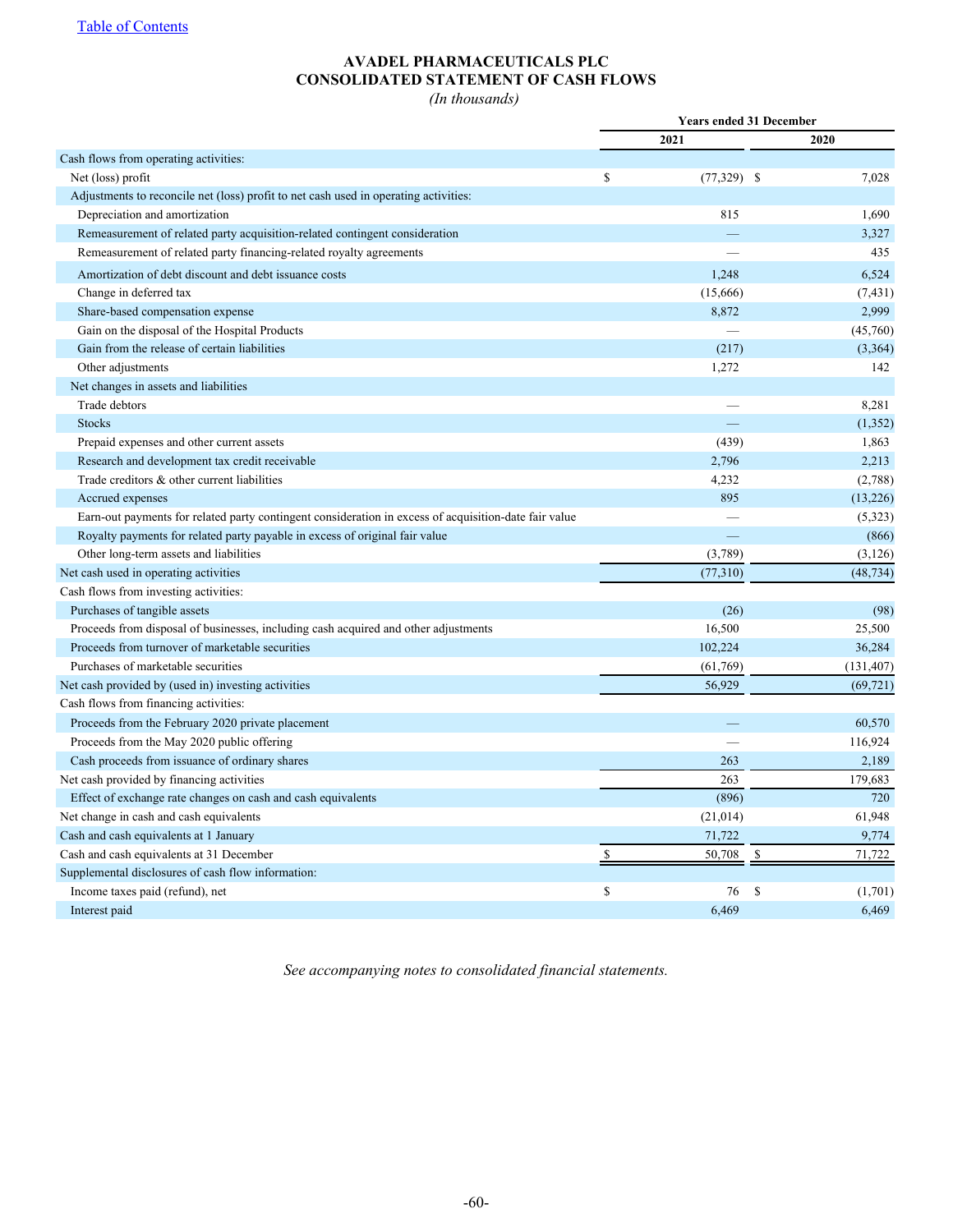### **AVADEL PHARMACEUTICALS PLC**

# **CONSOLIDATED STATEMENT OF CHANGES IN SHAREHOLDERS' EQUITY**

# *(In thousands)*

|                                         | Called-up Share Capital -<br>Called-up Share Capital -<br><b>Ordinary</b><br>Preferred |                      |                |           | <b>Share</b>                         |                          |                                          |                  |
|-----------------------------------------|----------------------------------------------------------------------------------------|----------------------|----------------|-----------|--------------------------------------|--------------------------|------------------------------------------|------------------|
|                                         | <b>Number</b>                                                                          | Amount               | Number         | Amount    | Premium<br>Account                   | Other<br><b>Reserves</b> | <b>Profit and</b><br><b>Loss Account</b> | <b>Total</b>     |
| Balance, 31 December 2019               | 42,952                                                                                 | 455<br>-S            |                | -8        | 84,866<br>Ъ.                         | 32,245<br>- 8            | (146, 765)<br><sup>S</sup>               | (29, 199)<br>- S |
| Net profit                              |                                                                                        |                      |                |           |                                      |                          | 7,028                                    | 7,028            |
| Other comprehensive income              |                                                                                        |                      |                |           |                                      |                          | 1,755                                    | 1,755            |
| Exercise of stock options               | 403                                                                                    |                      | 4              |           | 2,041                                |                          |                                          | 2,045            |
| February 2020 private placement         | 8,680                                                                                  |                      | 87<br>488      | 5         | 64,908                               | (4, 430)                 | $\hspace{0.1mm}-\hspace{0.1mm}$          | 60,570           |
| May 2020 public offering                | 11,630                                                                                 | 116                  |                |           | 124,906                              | (8,098)                  |                                          | 116,924          |
| Vesting of restricted shares            | 114                                                                                    |                      |                |           |                                      | (1)                      |                                          |                  |
| Employee share purchase plan issuance   | 49                                                                                     |                      |                |           | 144                                  |                          |                                          | 144              |
| Share-based compensation                |                                                                                        |                      |                |           |                                      | 2,999                    |                                          | 2,999            |
| Cancellation of treasury shares         | (5,407)                                                                                |                      | (54)           |           |                                      | 54                       |                                          |                  |
| Balance, 31 December 2020               | 58,421                                                                                 | 609<br><sup>\$</sup> | 488            | -S        | 276,865<br><sup>\$</sup>             | 22,769<br>-85            | (137,982)<br>-S                          | 162,266          |
| Impact of accounting standard adoptions |                                                                                        |                      |                |           |                                      |                          | (12, 939)                                | (12, 939)        |
| Net loss                                |                                                                                        |                      |                |           |                                      |                          | (77, 329)                                | (77, 329)        |
| Other comprehensive loss                |                                                                                        |                      |                |           |                                      |                          | (2,889)                                  | (2,889)          |
| Exercise of stock options               | 48                                                                                     |                      |                |           | 168                                  |                          |                                          | 169              |
| Vesting of restricted shares            | 159                                                                                    |                      | $\overline{2}$ |           |                                      | (2)                      |                                          |                  |
| Employee share purchase plan issuance   | 17                                                                                     |                      |                |           | 94                                   |                          |                                          | 94               |
| Share-based compensation                |                                                                                        |                      |                |           |                                      | 8,872                    |                                          | 8,872            |
| Balance, 31 December 2021               | 58,645                                                                                 | $\mathbf{s}$<br>612  | 488            | - \$<br>5 | 277,127<br>$\boldsymbol{\mathsf{S}}$ | 31,639<br>-S             | $(231, 139)$ \$<br>-S                    | 78,244           |

*See accompanying notes to consolidated financial statements.*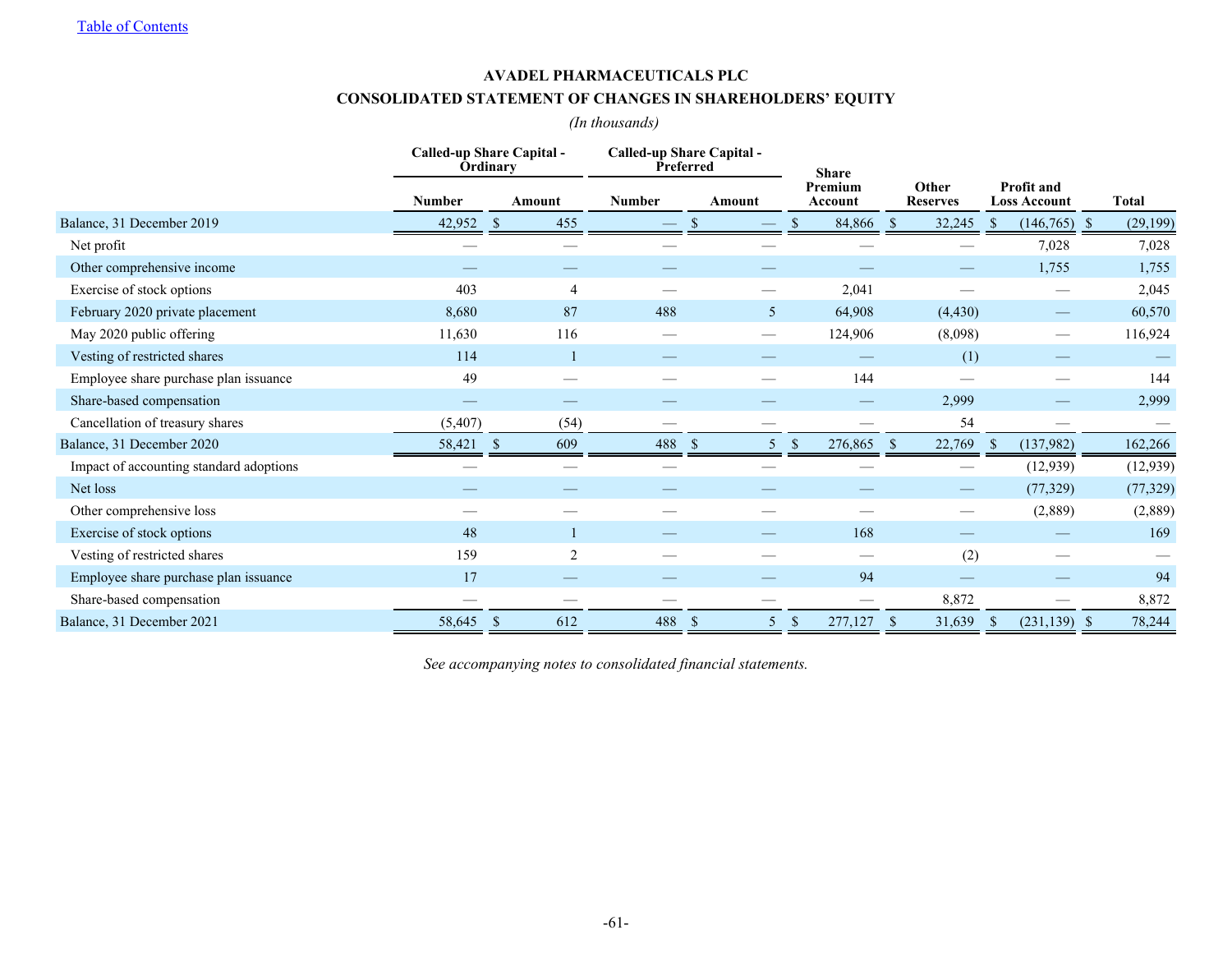## **AVADEL PHARMACEUTICALS PLC NOTES TO THE CONSOLIDATED FINANCIAL STATEMENTS**

*(In thousands, except per share data)*

#### **NOTE 1: Background and Basis of Presentation**

**Going Concern Assessment.** The adequacy of our cash resources primarily depends on the outcome of certain business conditions including the cost of our FT218 commercial plan and our cost structure. To complete the FT218 commercial plan, we will need to commit substantial resources, which could result in future losses or otherwise limit our opportunities or affect our ability to operate our business. Our assumptions concerning the outcome of certain business conditions may prove to be wrong or other factors may adversely affect our business, and as a result we could exhaust or significantly decrease our available cash and marketable securities balances which could, among other things, force us to raise additional funds and/or force us to reduce our expenses, either of which could have a material adverse effect on our business.

The directors have assessed the COVID-19 pandemic on the Group's business and do not believe the outbreak has any material impact on the financial results.

On this basis, the directors have a reasonable expectation that the Group and Company have adequate resources to continue in operational existence for the foreseeable future. Thus, they continue to adopt the going concern basis in preparing the annual financial statements.

*Background.* Avadel Pharmaceuticals plc and its subsidiaries (Nasdaq: AVDL) ("Avadel," the "Group," "we," "our," or "us") is a biopharmaceutical company. The Group's lead product candidate, FT218, is an investigational once-nightly, extendedrelease formulation of sodium oxybate for the treatment of excessive daytime sleepiness ("EDS") or cataplexy in adults with narcolepsy. The Group is primarily focused on the development and potential United States ("U.S.") Food and Drug Administration ("FDA") approval of FT218. In December 2020, the Group submitted a New Drug Application ("NDA") to the FDA for FT218 to treat excessive daytime sleepiness or cataplexy in adults with narcolepsy. In February 2021, the NDA for FT218 was accepted by the FDA and was assigned a Prescription Drug User Fee Act ("PDUFA") target action date of 15 October 2021. On 15 October 2021, the Group announced that the FDA informed us that the review of our NDA for FT218 was ongoing beyond its previously assigned target action date. As of the date of this report, the FDA's review of the Group's NDA for FT218 remains ongoing.

Outside of the Group's lead product candidate, the Group continues to evaluate opportunities to expand its product portfolio. As of the date of this report, the Group does not have any approved and commercialized products in its portfolio.

The Group was incorporated in Ireland on 1 December 2015 as a private limited Company, and re-registered as an Irish public limited Company on 21 November 2016. The address of our registered office is 10 Earlsfort Terrace, Dublin 2, Ireland. Its registered number is 572535.

## *FT218*

FT218 is a once-nightly formulation of sodium oxybate that uses the Group's Micropump controlled release drug-delivery technology for the treatment of EDS or cataplexy in adults suffering from narcolepsy. Sodium oxybate is the sodium salt of gamma hydroxybutyrate, an endogenous compound and metabolite of the neurotransmitter gamma-aminobutyric acid. Immediate release sodium oxybate is approved in the U.S. for the treatment of EDS or cataplexy in patients with narcolepsy and is approved in Europe for the treatment of cataplexy in patients with narcolepsy. Since 2002, sodium oxybate has only been available as a formulation that must be taken twice nightly, first at bedtime, and then again 2.5 to 4 hours later.

On 16 December 2020, the Group announced the submission of its NDA to the FDA for FT218. On 26 February 2021, the FDA notified the Group of formal acceptance of the NDA and assigned a PDUFA target action date of 15 October 2021. On 15 October 2021, the Group announced that the FDA informed the Group that the review of its NDA for FT218 was ongoing beyond its previously assigned target action date. As of the date of this report, the FDA's review of the Group's NDA for FT218 remains ongoing.

The Group conducted a Phase 3 clinical trial of FT218, the REST-ON trial, which was a randomized, double-blind, placebocontrolled study that enrolled 212 patients who received at least one dose of FT218 or placebo, and was conducted in clinical sites in the U.S., Canada, Western Europe and Australia. The last patient, last visit was completed at the end of the first quarter of 2020, and positive top line data from the REST-ON trial was announced on 27 April 2020. Patients who received 9 g of once-nightly FT218, the highest dose administered in the trial, demonstrated statistically significant and clinically meaningful improvement compared to placebo across the three co-primary endpoints of the trial: maintenance of wakefulness test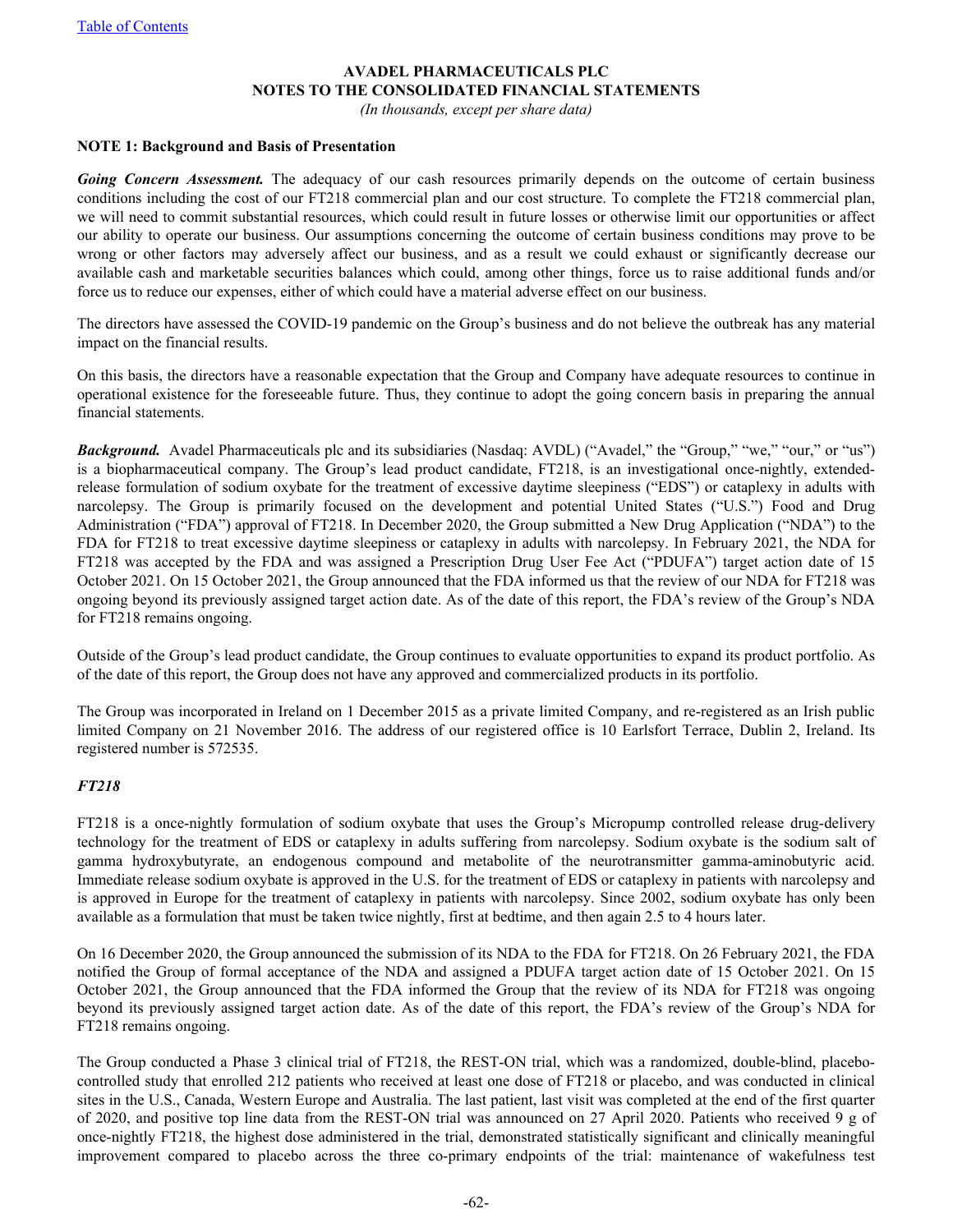("MWT"), clinical global impression-improvement ("CGI-I"), and mean weekly cataplexy attacks. The lower doses assessed, 6 g and 7.5 g also demonstrated statistically significant and clinically meaningful improvement on all three co-primary endpoints compared to placebo. We observed the 9 g dose of once-nightly FT218 to be generally well tolerated. Adverse reactions commonly associated with sodium oxybate were observed in a small number of patients (nausea 1.3%, vomiting 5.2%, decreased appetite 2.6%, dizziness 5.2%, somnolence 3.9%, tremor 1.3% and enuresis 9%), and 3.9% of the patients who received 9 g of FT218 discontinued the trial due to adverse reactions.

In January 2018, the FDA granted FT218 orphan drug designation for the treatment of narcolepsy, which makes FT218 potentially eligible for certain development and commercial incentives, including potential U.S. market exclusivity for up to seven years. Additionally, several FT218-related U.S. patents have been issued, and there are additional patent applications currently in development and/or pending at the U.S. Patent and Trademark Office ("USPTO"), as well as foreign patent offices.

In July 2020, the Group announced that the first patient was dosed in its open-label extension ("OLE")/switch study of FT218 as a potential treatment for EDS or cataplexy in patients with narcolepsy. The OLE/switch study is examining the long-term safety and maintenance of efficacy of FT218 in patients with narcolepsy who participated in the REST-ON study, as well as dosing and preference data for patients switching from twice-nightly sodium oxybate to once-nightly FT218, regardless of whether they participated in REST-ON. In May 2021, inclusion criteria were expanded to allow for oxybate naïve patients to enter the study.

New secondary endpoints from the REST-ON trial were presented at the American Academy of Neurology, beginning 17 April 2021. The first poster described FT218 improvements in disturbed nocturnal sleep ("DNS"), defined in REST-ON as the number of shifts from stages N1, N2, N3, and rapid eye movement ("REM") sleep to wake and from stages N2, N3, and REM sleep to stage N1. FT218 also decreased the number of nocturnal arousals as measured on polysomnography. Improvements in DNS were further supported by post-hoc analyses demonstrating increased time in deep sleep (N3, also known as slow wave sleep), and less time in N1. A second poster described the statistically significant improvements in the Epworth Sleepiness Scale, both the quality of sleep and the refreshing nature of sleep, and a decrease in sleep paralysis. These clinically relevant improvements were observed for all doses, beginning at week 3, for the lowest 6 g dose, compared to placebo. FT218 did not demonstrate significant improvement for hypnagogic hallucinations compared to placebo.

Additional data supportive of the efficacy findings in REST-ON were presented at the 35th Annual Meeting of the Associated Professional Sleep Societies, a joint meeting of the American Academy of Sleep Medicine and the Sleep Research Society, also known as SLEEP 2021, beginning 10 June 2021. New data included post-hoc analyses demonstrating endpoints improvements, regardless of concomitant stimulant use, in both narcolepsy Type 1 or Type 2. Additionally, a post-hoc analysis showed that FT218 was associated with decreased body mass index compared to placebo, which may be relevant as people with narcolepsy often have co-morbid obesity. In August 2021, the primary results from the REST-ON trial were published by Kushida et al. in the journal SLEEP.

New data was presented at the American College of Chest Physicians annual meeting, beginning 17 October 2021, including additional post-hoc analyses from the REST-ON trial, demonstrating a greater proportion of patients receiving FT218 experienced reductions in weekly cataplexy attacks and improvement in mean sleep latency compared to placebo, as well as the results of a discrete choice experiment, indicating that the overall driver of patient preference between sodium oxybate treatments is a once-nightly, versus twice-nightly, formulation.

New data was presented at World Sleep 2022 congress, which was held 11-16 March, 2022 in Rome, Italy. A total of eight posters were presented, including five new post-hoc analyses from the REST-ON trial. Most notably, the post-hoc analyses showed that FT218 demonstrated improvement in subjective measures of daytime sleepiness, sleep quality and refreshing nature of sleep as early as week 1 with the 4.5 g starting dose, with even greater improvement at week 2 soon after starting the 6 g dose compared to placebo. Additional post-hoc analyses, stratified by narcolepsy type, as well as concomitant stimulant use, or without stimulants, demonstrated positive results that are generally consistent with previously reported positive endpoints from REST-ON and add to the existing body of evidence for FT218.

In addition, the results of a discrete choice experiment ("DCE") were presented, which confirmed that once-nightly dosing, when compared to twice-nightly dosing, was the most important attribute driving both patient and clinician preference for overall oxybate product choice, as well as patient quality of life and reduction of patient anxiety/stress; dosing frequency (twice-nightly versus once-nightly) was also viewed as a more important attribute as compared to other attributes assessed, including sodium content. Accompanying the DCE was a background survey for both patients and clinicians, which showed that dosing frequency was noted as a significant stressor by both patients and clinicians. The World Sleep 2022 presentations also included the first presentation of an interim safety analysis from the ongoing RESTORE OLE/switch study, which showed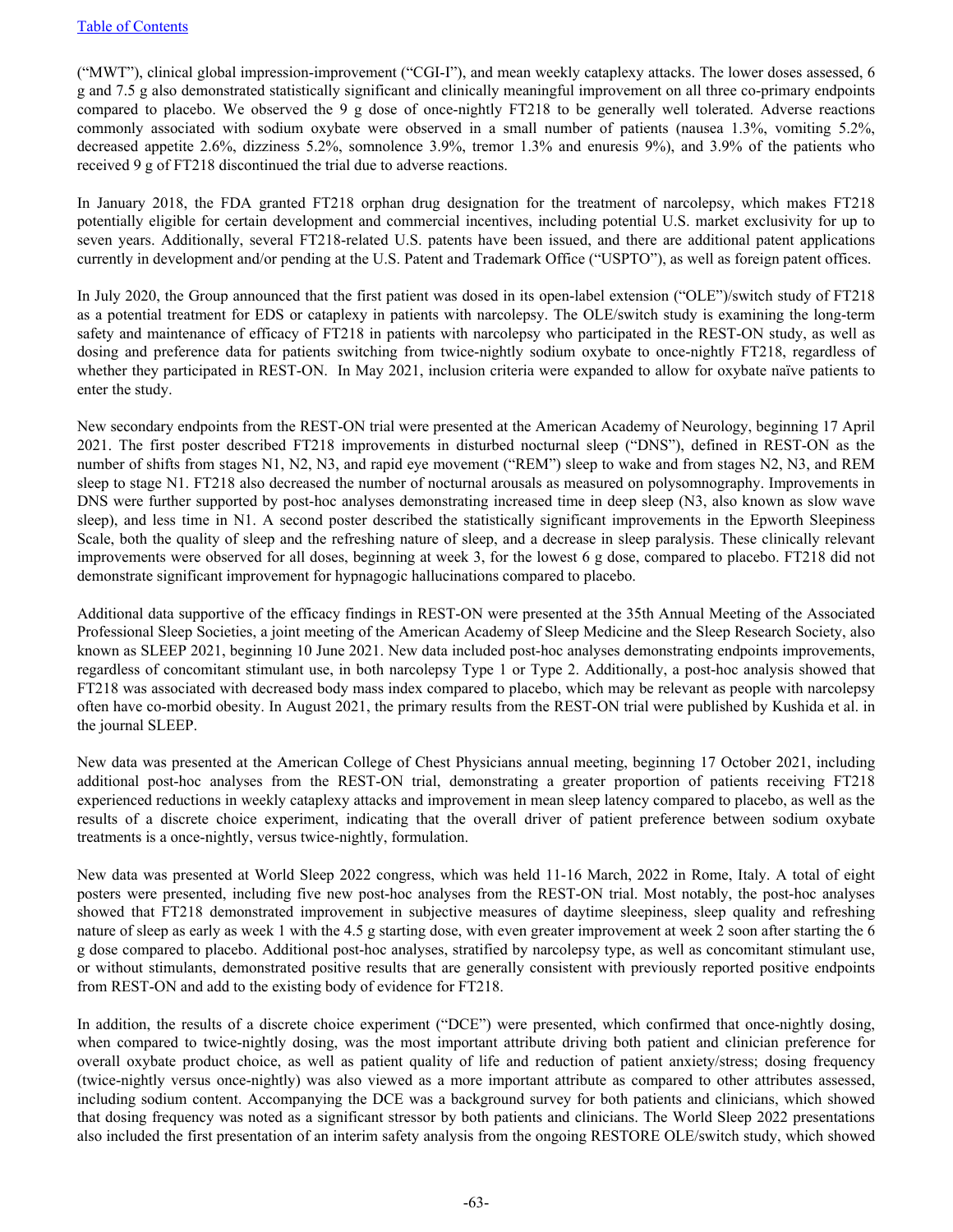that FT218 has generally been well-tolerated, with some patients receiving therapy for more than 18 months, and no new safety signals have been observed.

The Group believes that FT218 has the potential to demonstrate improved dosing compliance, safety and patient satisfaction over the current standard of care for EDS or cataplexy in patients with narcolepsy, which are twice-nightly sodium oxybate formulations.

## *Micropump Drug-Delivery Technology*

The Group's Micropump drug-delivery technology allows for the controlled delivery of small molecule drugs taken orally, which has the potential to improve dosing compliance, reduce toxicity and improve patient compliance. Beyond FT218, the Group believes there could be other product development opportunities for our Micropump drug-delivery technology, representing either life cycle opportunities, whereby additional intellectual property can be added to a pharmaceutical product to extend the commercial viability of a currently marketed product, or innovative formulation opportunities for new chemical entities.

## *Previously Approved FDA Products*

On 30 June 2020 (the "Closing Date"), the Group announced the sale of its portfolio of sterile injectable drugs used in the hospital setting (the "Hospital Products"), including our three FDA-approved commercial products, Akovaz, Bloxiverz and Vazculep, as well as Nouress, to Exela Sterile Medicines LLC ("Exela Buyer").

*Basis of Presentation.* The directors have elected to prepare the Irish statutory group consolidated financial statements of Avadel Pharmaceuticals plc in accordance with Section 279 of the Companies Act 2014, which provides that a true and fair view of the assets and liabilities, financial position, and profit or loss may be given by preparing the financial statements in accordance with accounting principles generally accepted in the United States of America ("U.S. GAAP"), as defined in Section 279 of the Companies Act 2014, to the extent that the use of those principles in the preparation of the financial statements does not contravene any provision of Part 6 of the Companies Act 2014. The consolidated financial statements include the accounts of the parent company and all subsidiaries. All inter-group accounts and transactions have been eliminated. The format of the consolidated profit and loss account has been adopted where necessary to better reflect the nature of the business.

*Reclassifications.* Certain reclassifications are made to prior year amounts whenever necessary to conform with the current year presentation.

*Out of Period Adjustments.* In 2021, the Group determined that 0.50% of additional interest expense (the "Additional Interest"), as defined in the indenture dated as of 16 February 2018 among Avadel Finance Cayman Ltd, Avadel Pharmaceuticals PLC, and The Bank of New York Mellon as trustee (the "Indenture"), was owed on its long term 4.50% exchangeable unsecured senior notes due 2023 (the "2023 Notes") from a period of 17 February 2019 through 31 December 2021, totaling \$817, \$773, and \$635 for the years ended 31 December 2021, 2020 and 2019, respectively. At 31 December 2020, the Group's accrued interest was understated by \$1,408. The Additional Interest resulted from not removing a restrictive legend from the 2023 Notes 365 days following their original issuance on 16 February 2018. The restrictive legend was removed in March 2022 and the Additional Interest is no longer applicable following the date of removal of the restrictive legend. The Group identified and recorded an out of period adjustment for cumulative amount of the Additional Interest in 2021 of \$1,408. The directors assessed the materiality of the impact of the out of period adjustment on its financial statements, both quantitatively and qualitatively, and determined that it was not material for any quarterly or annual period.

The 2023 Notes were issued on 16 February 2018 (the "Original Issuance") with a restrictive legend which remained in place until 14 March 2022. Per the terms of the Indenture, if the restrictive legend on the 2023 Notes was not removed on the 365th day following the original issuance of the 2023 Notes, the Group owed Additional Interest, payable on each of the semi-annual interest payment dates of 1 February and 1 August beginning 1 August 2019 and each of the semi-annual payment dates thereafter until the restrictive legend was removed. The non-payment of the Additional Interest expense on the semi-annual payment dates, which was first due beginning 1 August 2019, is defined as an "Event of Default" in the Indenture, causing the Group to be in technical default of its 2023 Notes until the default was cured. The Additional Interest was paid to the trustee on 10 March 2022, which under the terms of the indenture, the directors believe cured the Event of Default for all periods. Additionally, on 14 March 2022, the restrictive legend on the 2023 Notes was removed and the Group is not subject to the Additional Interest after that date. Had the Group identified and been unable to cure the technical default prior to the issuance of its financial statements for fiscal years 2020 and 2019, it could have resulted in the reclassification of the long-term principal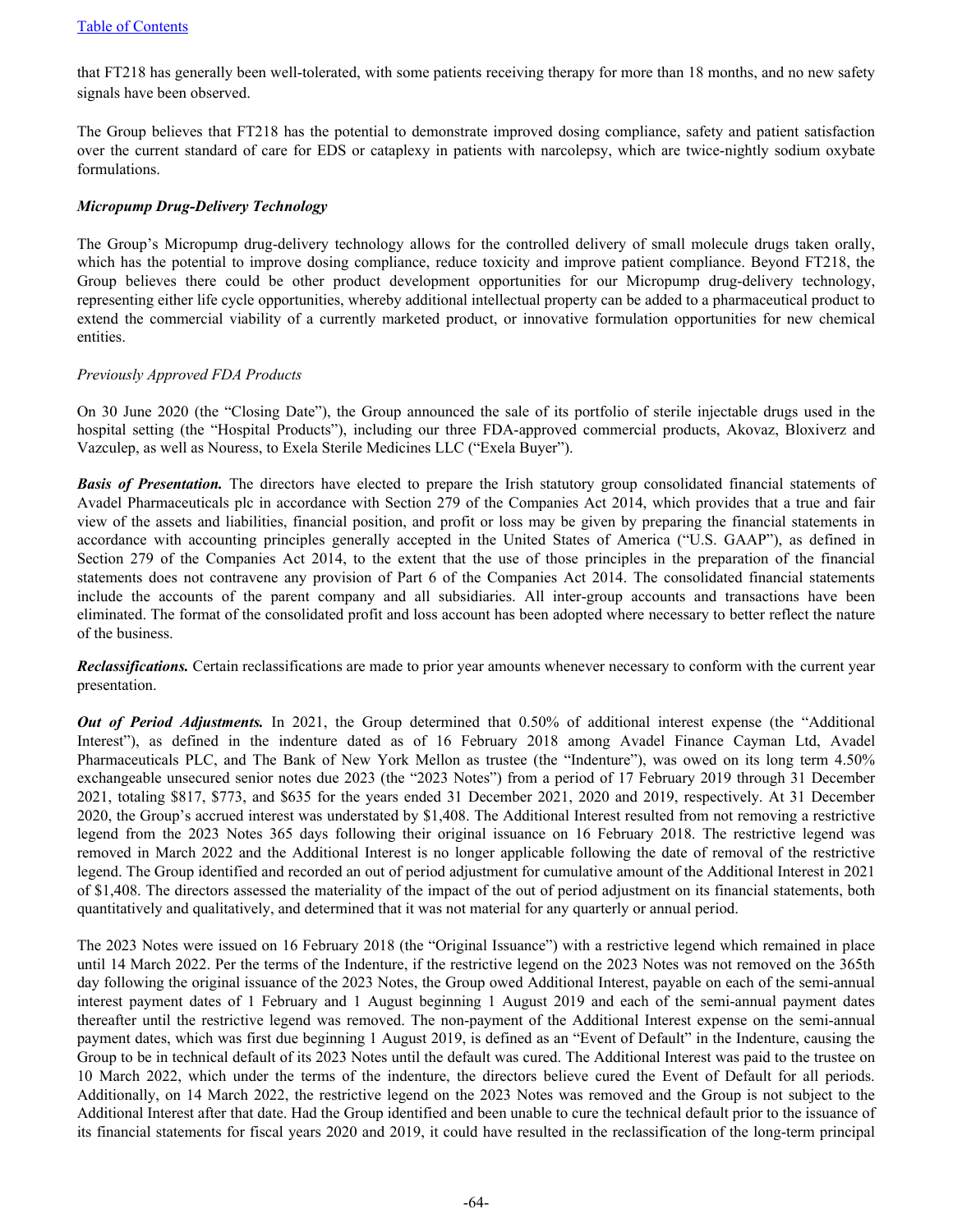balance of 2023 Notes reported in those periods. As a result of curing the technical default, the Group classified the 2023 Notes as long-term at 31 December 2021 and 2020.

## **NOTE 2: Accounting Estimates and Related Accounting Policies**

#### **Accounting Estimates and the related Accounting Policies**

*Turnover Recognition.* Prior to 30 June 2020, the Group recognized turnover for sales of pharmaceutical products. See *Note 4: Disposal of the Hospital Products* for more information on the disposal of the Hospital Products.

#### *Product Sales*

The Group sold products primarily through wholesalers and considered these wholesalers to be the Group's customers. Revenue from product sales is recognized when the customer obtains control of the Group's product, which occurs typically upon receipt by the customer. The Group's gross product sales were subject to a variety of price adjustments in arriving at reported net product sales. These adjustments included estimates of product returns, chargebacks, payment discounts, rebates, and other sales allowances and are estimated based on analysis of historical data for the product or comparable products, future expectations for such products and other judgments and analysis.

For a complete discussion of the accounting for net product revenue, see *Note 5: Revenue Recognition*.

*Research and Development ("R&D").* R&D expenses consist primarily of costs related to outside services, personnel expenses, clinical studies and other R&D expenses. Outside services and clinical studies costs relate primarily to services performed by clinical research organizations and related clinical or development manufacturing costs, materials and supplies, filing fees, regulatory support, and other third-party fees. Personnel expenses relate primarily to salaries, benefits and share-based compensation. Other R&D expenses primarily include overhead allocations consisting of various support and facilities-related costs. R&D expenditures are charged to operations as incurred. Raw materials used in the production of pre-clinical and clinical products are expensed as R&D costs.

The Group recognizes refundable R&D tax credits received for spending on innovative R&D as an offset of R&D expenses. The amount offset to expense was \$529 and \$77 for the financial years ended 31 December 2021 and 2020, respectively.

*Share-based Compensation.* The Group accounts for share-based compensation based on the estimated grant-date fair value. The fair value of stock options is estimated using Black-Scholes option-pricing valuation models ("Black-Scholes model"). As required by the Black-Scholes model, estimates are made of the underlying volatility of Avadel stock, a risk-free rate and an expected term of the option or warrant. The Group estimates the expected term using a simplified method, as it does not have enough historical exercise data for a majority of such options upon which to estimate an expected term. The Group recognizes compensation cost, net of an estimated forfeiture rate, using the accelerated method over the requisite service period of the award.

*Income Taxes.* The Group accounts for income taxes under the asset and liability method, which requires the recognition of deferred tax assets and liabilities for the expected future tax consequences of events that have been included in the financial statements. Under this method, the Group determines deferred tax assets and liabilities on the basis of the differences between the financial statement and tax bases of assets and liabilities by using enacted tax rates in effect for the year in which the differences are expected to reverse. The effect of a change in tax rates on deferred tax assets and liabilities is recognized in income in the period that includes the enactment date.

The Group recognizes deferred tax assets to the extent that the Group believes that these assets are more likely than not to be realized. In making such a determination, the Group considers all available positive and negative evidence, including future reversals of existing taxable temporary differences, projected future taxable income, tax-planning strategies, and results of recent operations. If the Group determines that it would be able to realize its deferred tax assets in the future in excess of their net recorded amount, the Group would make an adjustment to the deferred tax asset valuation allowance, which would reduce the provision for income taxes.

The Group records uncertain tax positions on the basis of a two-step process in which (1) the Group determines whether it is more likely than not that the tax positions will be sustained on the basis of the technical merits of the position and (2) for those tax positions that meet the more-likely-than-not recognition threshold, the Group recognizes the largest amount of tax benefit that is more than 50 percent likely to be realized upon ultimate settlement with the related tax authority.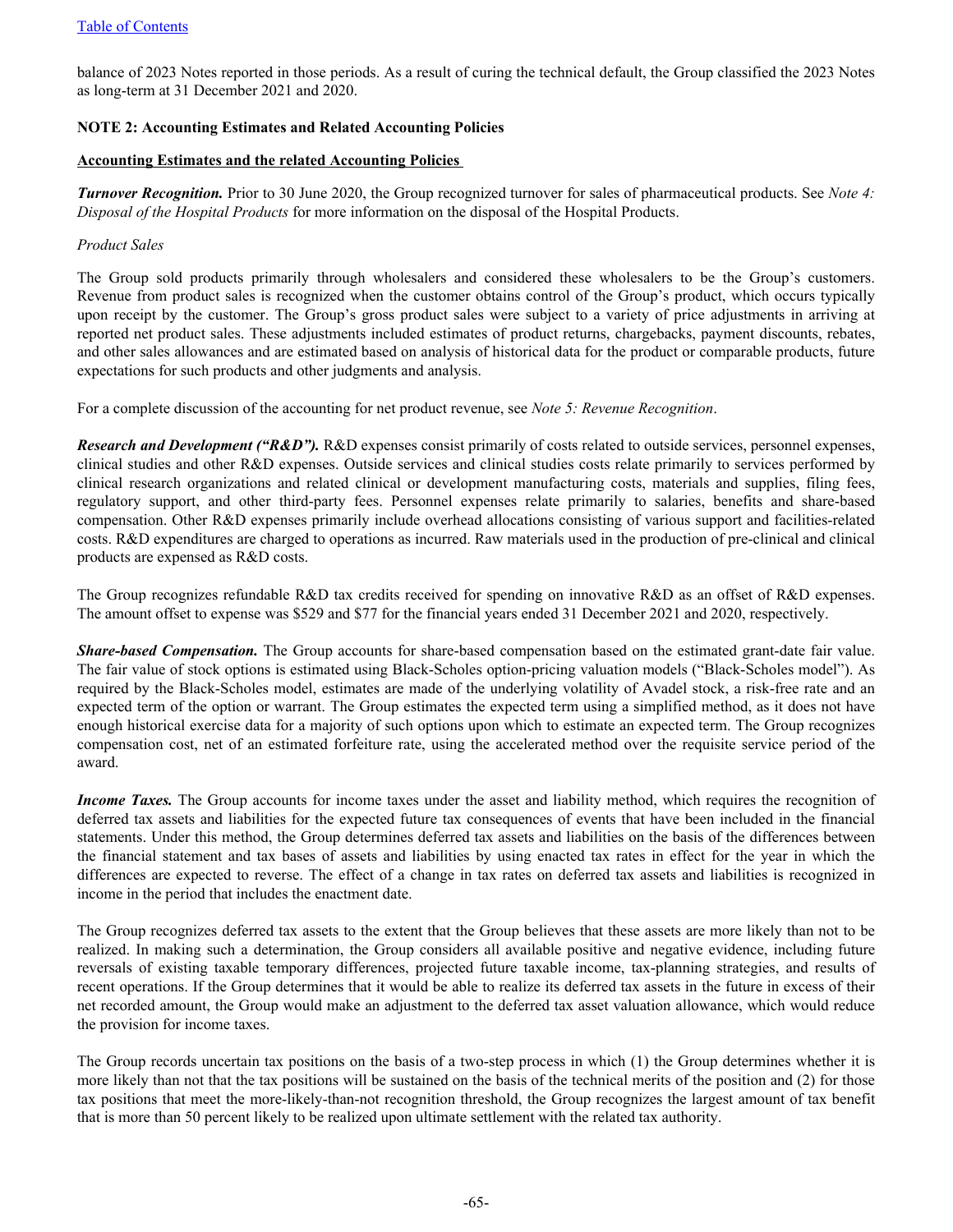The Group recognizes interest and penalties related to unrecognized tax benefits in the taxation credit line in the consolidated profit and loss account. Accrued interest and penalties are included on the related tax liability line in the consolidated balance sheets.

*Goodwill.* Goodwill represents the excess of the acquisition consideration over the fair value of assets acquired and liabilities assumed. The Group has determined that it operates in a single segment and have a single reporting unit associated with the development and commercialization of pharmaceutical products. The Group tests goodwill for impairment annually and when events or changes in circumstances indicate that the carrying value may not be recoverable. The Group determined that no impairment of goodwill existed at 31 December 2021 and 2020.

*True and fair override.* Irish company law requires goodwill to be amortized. However, the directors do not believe this gives a true and fair view because not all goodwill decline in value. In addition, since goodwill that does decline in value rarely do so on a straight-line basis, straight-line amortization of goodwill over an arbitrary period does not reflect the economic reality. Therefore, in order to present a true and fair view of the economic reality, and consistent with US GAAP, goodwill is not amortized but are tested for impairment at each reporting date. If goodwill amortized, the impact on the financial statements would be an additional expense in the Consolidated Profit and Loss Account and Statement of Comprehensive Profit (Loss) and a corresponding decrease to the carrying value of the asset.

*Long-Lived Assets.* Long-lived assets include tangible assets and intangible assets. Prior to the disposal of the Group's portfolio of sterile injectable drugs used in the hospital setting ("Hospital Products") on 30 June 2020, intangible assets consisted primarily of purchased licenses and intangible assets recognized as part of the Éclat Pharmaceuticals acquisition. Acquired inprocess research and development ("IPR&D") had an indefinite life and was not amortized until completion and development of the project, at which time the IPR&D became an amortizable asset, for which amortization of such intangible assets was computed using the straight-line method over the estimated useful life of the assets.

Long-lived assets are reviewed for impairment whenever conditions indicate that the carrying value of the assets may not be fully recoverable. Such impairment tests are based on a comparison of the pretax undiscounted cash flows expected to be generated by the asset to the recorded value of the asset or other market-based value approaches. If impairment is indicated, the asset value is written down to its market value if readily determinable or its estimated fair value based on discounted cash flows. Any significant changes in business or market conditions that vary from current expectations could have an impact on the fair value of these assets and any potential associated impairment. On 30 June 2020, the Group transferred its remaining intangible asset to the Exela Buyer as part of the disposal of the Hospital Products.

## **Summary of Other Accounting Policies**

*Cash at Bank and In Hand.* The Group classifies cash on hand and deposited in banks including commercial paper, money market accounts and other investments it may hold from time to time, with an original maturity to the Group of three months or less, as cash at bank and in hand.

*Marketable Securities.* The Group's marketable securities are considered to be available for sale and are carried at fair value, with unrealized gains and losses, net of taxes, reported as a component of profit and loss account in shareholders' equity, with the exception of unrealized gains and losses on equity instruments and allowances for expected credit losses, if any, which are reported in earnings in the current period. The cost of securities sold is based upon the specific identification method. See *Note 19: Fair Value Measurements* for a discussed on how fair value is determined.

*Tangible Assets.* Tangible assets are stated at historical cost less accumulated depreciation. Depreciation and amortization are computed using the straight-line method over the following estimated useful lives:

| Office and computer equipment                            | 3 years      |
|----------------------------------------------------------|--------------|
| Leasehold improvements, furniture, fixtures and fittings | $5-10$ years |

*Advertising Expenses.* The Group expenses the costs of advertising as incurred. Branded advertising expenses were \$0 and \$312 for the years ended 31 December 2021 and 2020 respectively.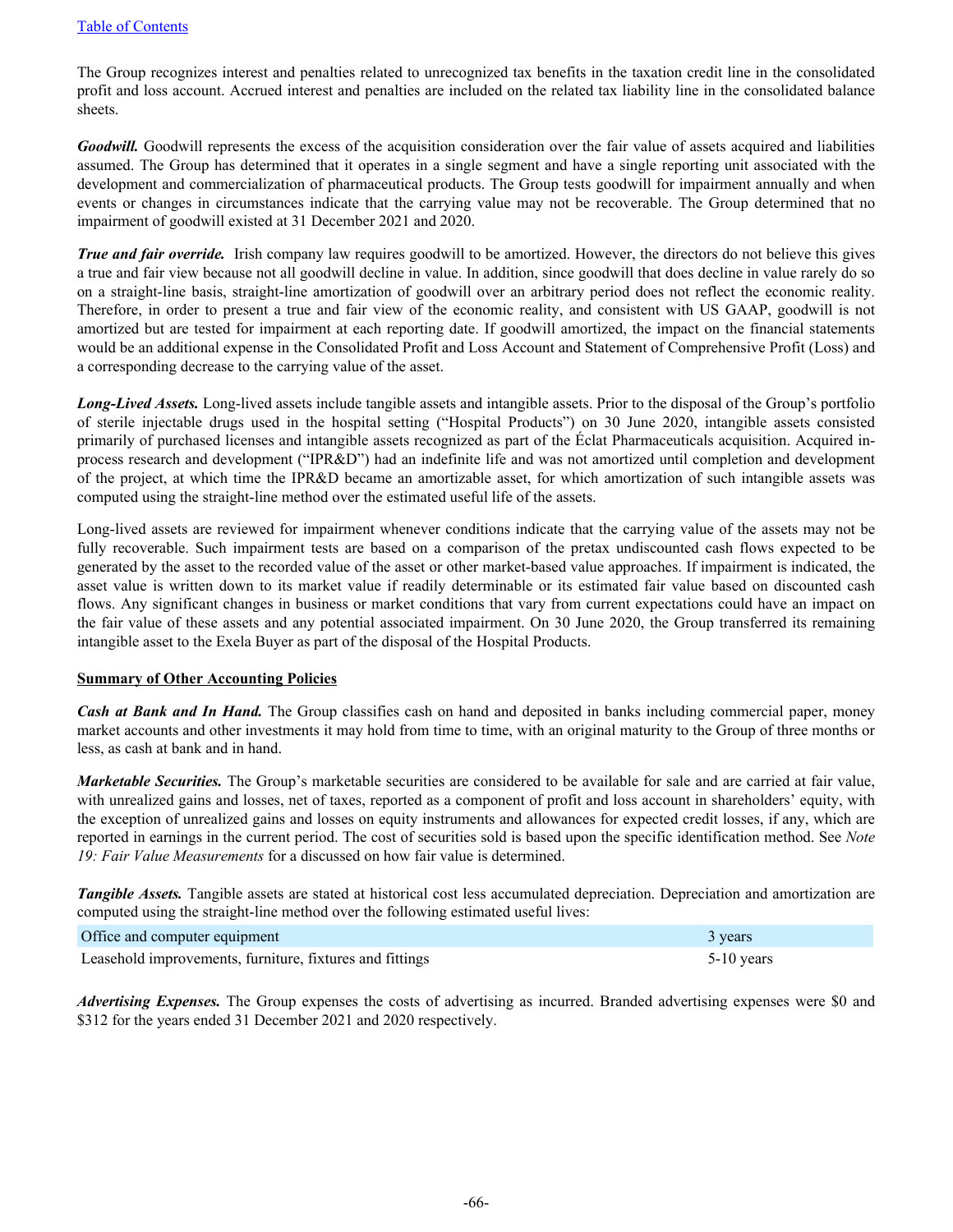*Use of Estimates.* The preparation of consolidated financial statements in conformity with U.S. GAAP requires the Group to make estimates and assumptions that affect the reported amounts of assets and liabilities, including marketable securities and contingent liabilities at the date of the consolidated financial statements and the reported amounts of sales and expenses during the periods presented. These estimates and assumptions are based on the best information available to the Group at the balance sheet dates and depending on the nature of the estimate can require significant judgments. Changes to these estimates and judgments can have and have had a material impact on our consolidated profit and loss account and balance sheet. Actual results could differ from those estimates under different assumptions or conditions.

*Lease Obligations.* The Group determines if a contract is a lease at the inception of the arrangement. Right-of-use assets and operating lease liabilities are recognized at commencement date based on the present value of remaining lease payments over the lease term. For this purpose, the Group considers only payments that are fixed and determinable at the time of commencement. The Group reviews all options to extend, terminate, or purchase its right-of-use assets at the inception of the lease and will include these options in the lease term when they are reasonably certain of being exercised. Short term leases with an initial term of 12 months or less are not recorded on the balance sheet and the associated lease payments are recognized in the consolidated profit and loss account on a straight-line basis over the lease term. The Group's lease contracts do not provide a readily determinable implicit rate. The Group's estimated incremental borrowing rate is based on information available at the inception of the lease. The Group's lease agreements may contain variable costs such as common area maintenance, insurance, real estate taxes or other costs. Variable lease costs are expensed as incurred on the consolidated profit and loss account.

*Allowance for Credit Losses.* Amounts owed to the Group are presented net of an allowance that includes as assessment of expected credit losses. An allowance for credit losses is established based on expected losses. Expected losses are estimated by reviewing individual accounts, considering aging, financial condition of the debtor, payment history, current and forecast economic conditions and other relevant factors. To the extent that the Group identifies that any individual customer's credit quality has deteriorated, the Group establishes allowances based on the individual risk characteristics of that customer. The Group makes concerted efforts to collect all outstanding balances due from customers; however, amounts are written off against the allowance when the related balances are no longer deemed collectible.

## **NOTE 3: Effect of New Accounting Standards**

## *Recently Adopted Accounting Guidance*

In December 2019, the Financial Accounting Standards Board ("FASB") issued Accounting Standards Update ("ASU") 2019-12, *Income Taxes (Topic 740): Simplifying the Accounting for Income Taxes*, as part of its overall simplification initiative to reduce costs and complexity of applying accounting standards while maintaining or improving the usefulness of the information provided to users of financial statements. The FASB's amendments primarily impact ASC 740, Income Taxes, and may impact both interim and annual reporting periods. ASU 2019-12 is effective for fiscal years beginning after 15 December 2020, and interim periods within those fiscal years and early adoption is permitted. The Group adopted the provisions of ASU 2019-12 on 1 January 2021. Adoption of ASU 2019-12 did not have any impact on the Group's consolidated financial statements.

In August 2020, the FASB issued ASU 2020-06, *Debt with Conversion and Other Options (Subtopic 470-20) and Derivatives and Hedging- Contracts in Entity's Own Equity (Subtopic 815-40)*, to reduce the complexity associated with applying U.S. GAAP principles for certain financial instruments with characteristics of liabilities and equity. The amendments in this ASU reduce the number of accounting models for convertible instruments and expand the existing disclosure requirements over earnings per share as it relates to convertible instruments. Convertible debt will be accounted for as a single liability measured at its amortized cost, as long as no other features require bifurcation and recognition as derivatives. The update also requires the if-converted method to be used for convertible instruments and the effect of potential share settlement be included in the diluted earnings per share calculation when an instrument may be settled in cash or shares. This ASU will be effective for the Group's fiscal year beginning 1 January 2022 and interim periods therein. Early adoption is permitted, but no earlier than fiscal years beginning after 15 December 2020. The amendments may be adopted through either a modified retrospective method, or a fully retrospective method.

The Group elected to early adopt ASU 2020-06 as of 1 January 2021 using a modified retrospective method. The Group's 4.50% exchangeable senior notes due 2023 (the "2023 Notes") are a convertible instrument with a cash-conversion feature that is accounted for within the scope of Subtopic 470-20. The Group calculated the cumulative-effect adjustment as of 1 January 2021 by comparing (i) the historical amortization schedule for the 2023 Notes through 31 December 2020 and (ii) an updated amortization schedule wherein the conversion feature within the 2023 Notes would not be separated as an equity component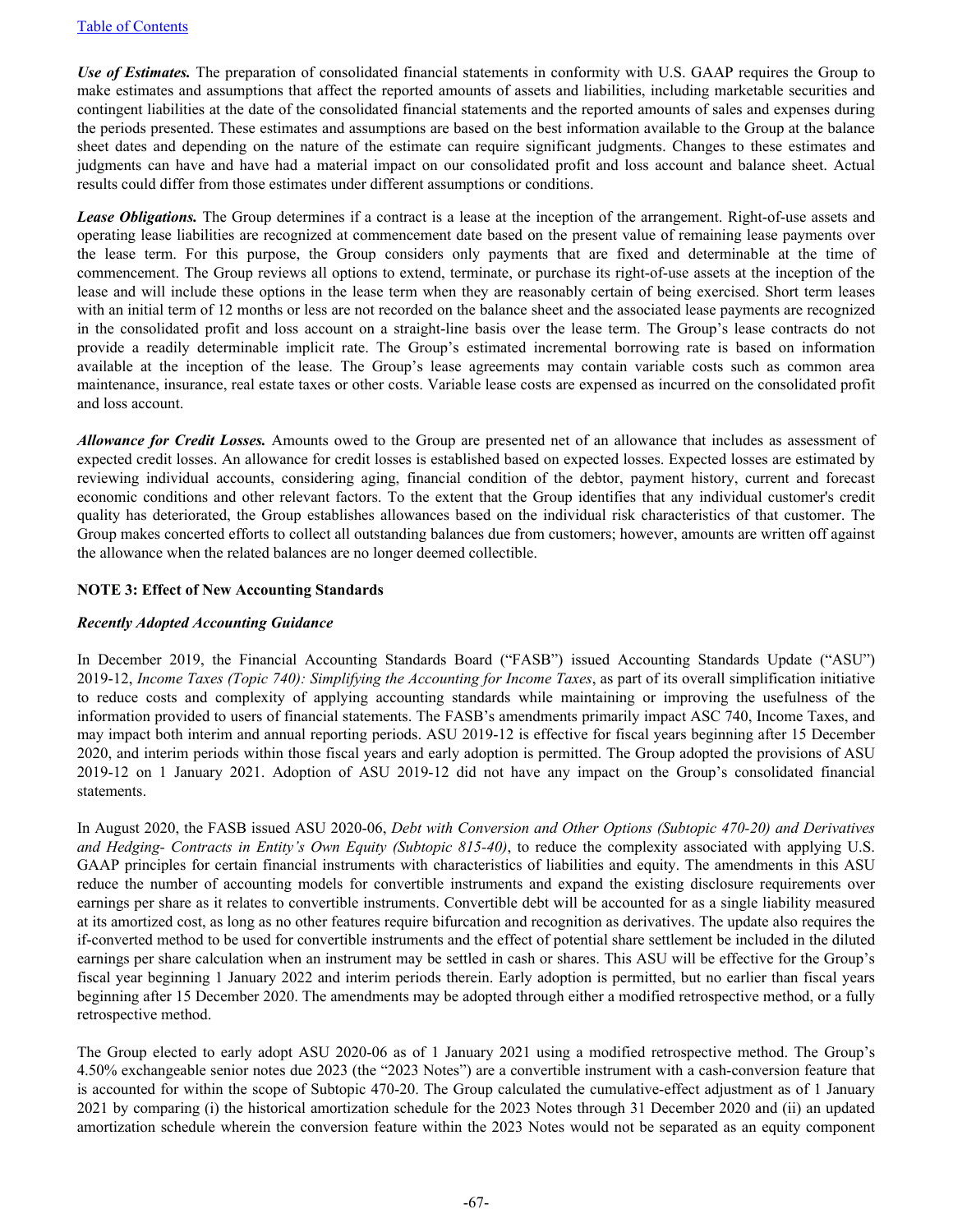and subsequently recognized as non-cash interest expense under ASC 835-30. The adoption resulted in a \$12,939 decrease in the profit and loss account and a \$12,939 increase in long-term debt.

## **NOTE 4: Disposal of the Hospital Products**

On 30 June 2020 (the "Closing date"), the Group announced the sale of the Hospital Products, which included its three FDAapproved commercial products, Akovaz, Bloxiverz and Vazculep, as well as Nouress, to the Exela Buyer pursuant to an Asset Purchase Agreement (the "Transaction").

Pursuant to the Transaction, the Exela Buyer agreed to pay a total aggregate consideration amount of \$42,000, of which \$14,500 was paid on the Closing Date and an additional \$27,500 was paid in ten equal monthly installments following the Closing Date. During the year ended 31 December 2020, the Group collected four installment payments, totaling \$11,000. The Group collected the remaining six installment payments, totaling \$16,500 during 2021. In connection with the sale of the Hospital Products, the parties also agreed to cause the dismissal of the pending civil litigation related to Nouress in the District Court for the District of Delaware.

The Group was party to a Membership Interest Purchase Agreement, dated 13 March 2012, by and among the Group, Avadel Legacy, Breaking Stick Holdings, LLC, Deerfield Private Design International II, L.P. ("Deerfield International"), Deerfield Private Design Fund II, L.P. ("Deerfield Fund") and Horizon Santé FLML, Sarl ("Horizon") (the "Deerfield MIPA") and a Royalty Agreement, dated 4 February 2013, by and among the Group, Avadel Legacy, the Deerfield Fund and Horizon (the "Deerfield Royalty Agreement"). In connection with the closing of the sale of the Hospital Products, the Deerfield MIPA (with respect to certain sections thereof) and the Royalty Agreement were assigned to the Exela Buyer. Pursuant to the Purchase Agreement, the Exela Buyer assumed and will pay, perform, satisfy and discharge the liabilities and obligations of Avadel Legacy under the Deerfield Royalty Agreement for obligations that arise after the Closing Date.

The Group was also party to a Royalty Agreement, dated 3 December 2013, by and between the Company, Avadel Legacy and Broadfin Healthcare Master Fund, Ltd. (the "Broadfin Royalty Agreement"). In connection with the closing of the sale of the Hospital Products, the Broadfin Royalty Agreement was assigned to the Exela Buyer and the Exela Buyer assumed and shall pay, perform, satisfy and discharge the liabilities and obligations of Avadel Legacy under the Broadfin Royalty Agreement for obligations that arise after the Closing Date.

The Group recorded a net gain on the disposal of the Hospital Products of \$45,760 during the year ended 31 December 2020 which has been recorded on the consolidated profit and loss account. The \$45,760 gain represents the aggregate consideration of \$42,000, less transaction fees of \$2,928, plus the assets and liabilities either transferred to the Exela Buyer or eliminated by the Group due to the disposal of the Hospital Products, which are listed below.

|                                                   | <b>30 June 2020</b> |
|---------------------------------------------------|---------------------|
| Debtors                                           | \$<br>(1,229)       |
| <b>Stocks</b>                                     | (4,922)             |
| Intangible assets                                 | (2,061)             |
| Provision for Liabilities                         | 14,900              |
| Net liabilities disposed of                       | 6,688               |
| Aggregate consideration                           | 42,000              |
| Less transaction fees                             | (2,928)             |
| Net gain on the disposal of the Hospital Products | 45,760              |

Subsequent to the disposal of the Hospital Products, the Group entered into a separate and distinct agreement with the Exela Buyer, whereby the Exela Buyer assumed all future returns of the Hospital Products in exchange for cash consideration paid by the Group. The Group recorded a \$518 gain from this transaction, which is recorded in "Distribution and administrative expenses" for the year ended 31 December 2020.

The Group evaluated various qualitative and quantitative factors related to the disposal of the Hospital Products and determined that it did not meet the criteria for presentation as a discontinued operation.

## **NOTE 5: Revenue Recognition**

Prior to 30 June 2020, the Group generated revenue primarily from the sale of pharmaceutical products to customers. On 30 June 2020, the Group sold the Hospital Products. See *Note 4: Disposal of the Hospital Products*.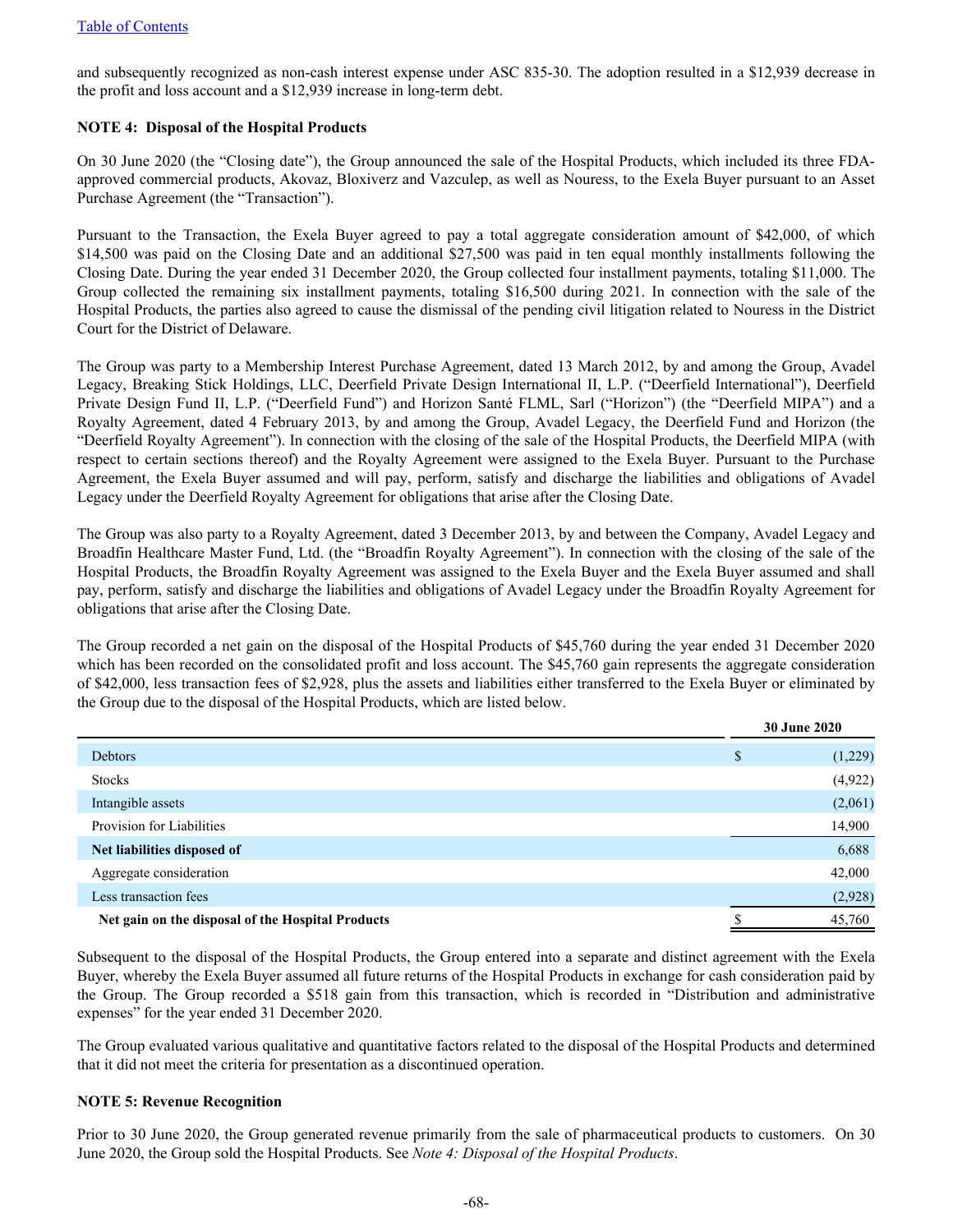## *Product Sales and Services*

Prior to 30 June 2020, the Group sold products primarily through wholesalers and considered these wholesalers to be our customers. Revenue from product sales was recognized when the customer obtained control of our product and our performance obligations were met, which occurred typically upon receipt of delivery to the customer. As is customary in the pharmaceutical industry, our gross product sales were subject to a variety of price adjustments in arriving at reported net product sales. These adjustments included estimates for product returns, chargebacks, payment discounts, rebates, and other sales allowances and are estimated when the product is delivered based on analysis of historical data for the product or comparable products, as well as future expectations for such products.

#### *Reserves to reduce Gross Revenues to Net Revenues*

Revenues from product sales were recorded at the net selling price, which included estimated reserves to reduce gross product sales to net product sales resulting from product returns, chargebacks, payment discounts, rebates, and other sales allowances that are offered within contracts between the Group and its customers and end users. These reserves were based on the amounts earned or to be claimed on the related sales and were classified as reductions of accounts receivable if the amount was payable to the customer, except in the case of the estimated reserve for future expired product returns, which were classified as a liability. The reserves were classified as a liability if the amount is payable to a party other than a customer. Where appropriate, these estimated reserves took into consideration relevant factors such as the Group's historical experience, current contractual and statutory requirements, specific known market events and trends, industry data and forecasted customer buying and payment patterns. Overall, these reserves reflected the Group's best estimates to reduce gross selling price to net selling price to which it expected to be entitled based on the terms of its contracts. The actual selling price ultimately received may differ from the Group's estimates.

## *Product Returns*

Consistent with industry practice, the Group maintained a returns policy that generally offered customers a right of return for product that has been purchased from the Group. The Group estimated the amount of product returns and records this estimate as a reduction of revenue in the period the related product revenue was recognized. The Group estimated product return liabilities based on analysis of historical data for the product or comparable products, as well as future expectations for such products and other judgments and analysis.

## *Chargebacks, Discounts and Rebates*

Chargebacks, discounts and rebates represent the estimated obligations resulting from contractual commitments to sell products to its customers or end users at prices lower than the list prices charged to our wholesale customers. Customers charged the Group for the difference between the gross selling price they pay for the product and the ultimate contractual price agreed to between the Group and these end users. These reserves were established in the same period that the related revenue was recognized, resulting in a reduction of product revenue and accounts receivable. Chargebacks, discounts and rebates were estimated at the time of sale to the customer.

#### *Disaggregation of revenue*

The Group's primary source of revenue is from the sale of pharmaceutical products, which are equally affected by the same economic factors as it relates to the nature, amount, timing, and uncertainty of revenue and cash flows. For further detail about the Group's revenues by product, see *Note 20: Group Operations by Product, Customer and Geographic Area*.

#### *Contract Balances*

The Group does not recognize revenue in advance of invoicing its customers and therefore has no related contract assets.

A receivable is recognized in the period the Group sells its products and when the Group's right to consideration is unconditional.

There were no material deferred contract costs at 31 December 2021 and 2020.

#### *Transaction Price Allocated to the Remaining Performance Obligation*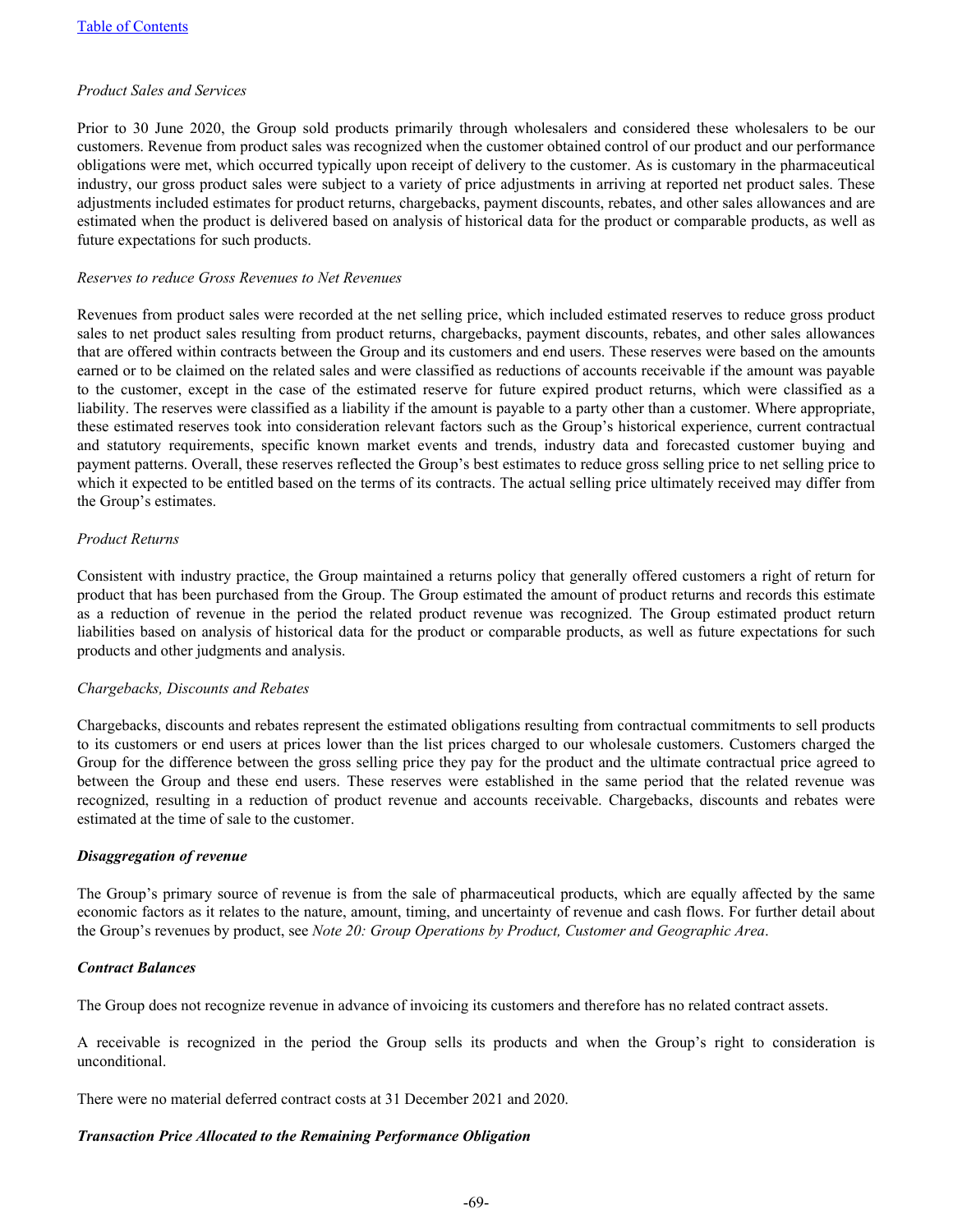For product sales, the Group generally satisfies its performance obligations within the same period the product is delivered. Product sales recognized in 2020 from performance obligations satisfied (or partially satisfied) in previous periods were immaterial. No product sales were recognized in 2021.

The Group has elected certain of the practical expedients from the disclosure requirement for remaining performance obligations for specific situations in which an entity need not estimate variable consideration to recognize revenue. Accordingly, the Group applies the practical expedient in ASC 606 to its stand-alone contracts and does not disclose information about variable consideration from remaining performance obligations for which the Group recognizes revenue.

## **NOTE 6: Taxation Credit**

The components of loss before taxation for the years ended 31 December are as follows:

| <b>Loss on Ordinary Activities Before Taxation</b> | 2021 |               | 2020 |          |
|----------------------------------------------------|------|---------------|------|----------|
| Ireland                                            | S    | $(36,631)$ \$ |      | (27,205) |
| U.S.                                               |      | (56,687)      |      | 22,335   |
| France                                             |      | 173           |      | (212)    |
| Loss on ordinary activities before taxation        |      | (93, 145)     |      | (5,082)  |

The taxation credit for the years ended 31 December are as follows:

| <b>Taxation Credit</b> | 2021                                | 2020 |           |
|------------------------|-------------------------------------|------|-----------|
| Current:               |                                     |      |           |
| U.S. - Federal         | \$<br>$\overbrace{\phantom{12333}}$ | \$   | (12, 810) |
| U.S. - State           | 60                                  |      | 20        |
| Total current          | 60                                  |      | (12,790)  |
|                        |                                     |      |           |
| Deferred:              |                                     |      |           |
| U.S. - Federal         | (15,876)                            |      | 680       |
| Total deferred         | (15,876)                            |      | 680       |
|                        |                                     |      |           |
| <b>Taxation</b> credit | (15, 816)                           |      | (12, 110) |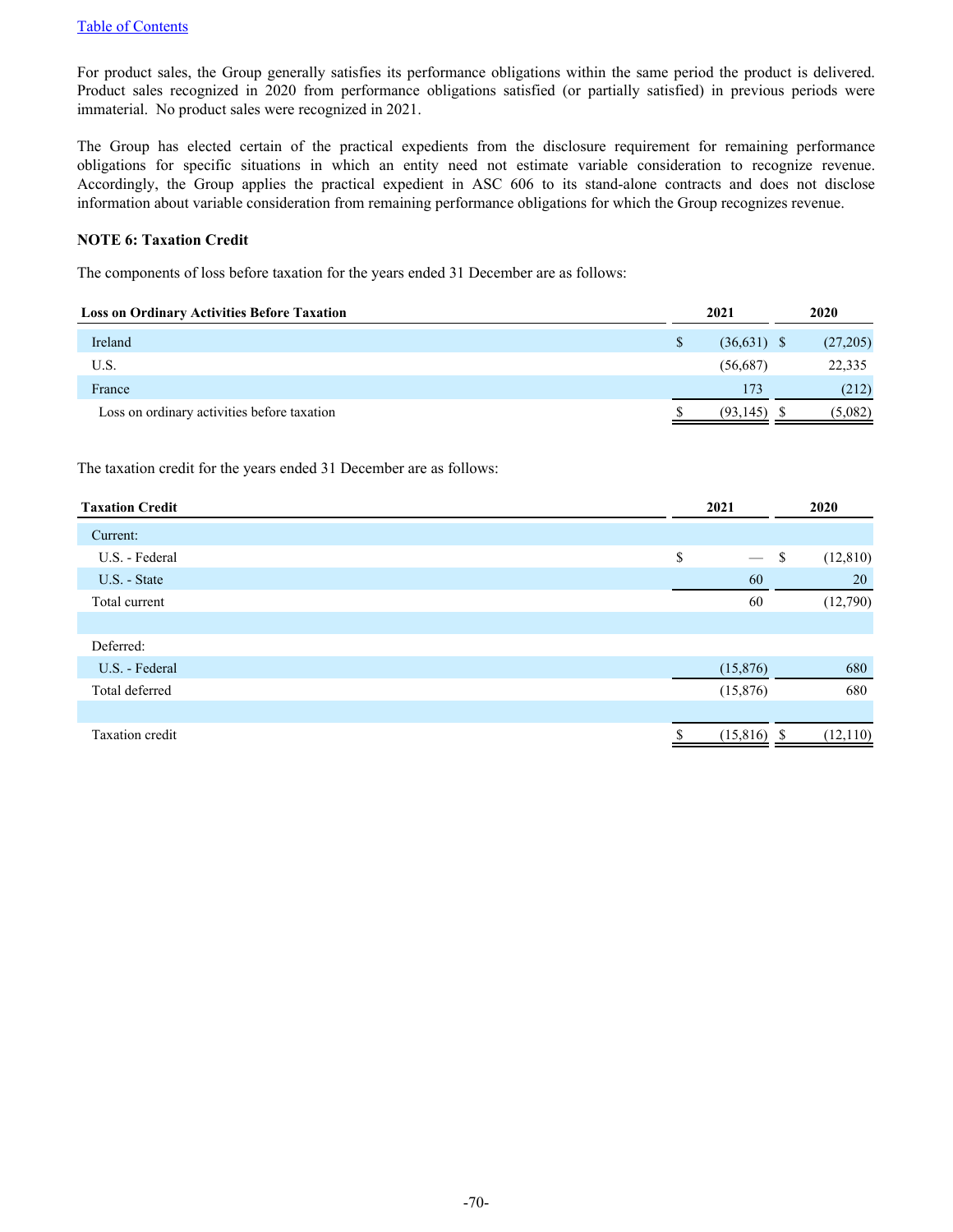The items accounting for the difference between the taxation charge computed at the jurisdiction of incorporation statutory rate and the Group's effective tax rate are as follows for the years ended 31 December:

| <b>Reconciliation to Effective Income Tax Rate:</b>              |              | 2021      |               | 2020     |
|------------------------------------------------------------------|--------------|-----------|---------------|----------|
| Taxation credit - at statutory tax rate                          | $\mathbb{S}$ | (11,642)  | <sup>\$</sup> | (636)    |
| Differences in international tax rates                           |              | (8,950)   |               | 1,755    |
| Non-deductible changes in fair value of contingent consideration |              |           |               | 988      |
| Change in valuation allowances                                   |              | 4,296     |               | 4,231    |
| Nondeductible share-based compensation                           |              | 645       |               | 1,060    |
| Hospital Products sale                                           |              |           |               | (9,328)  |
| Unrecognized tax benefit                                         |              | 239       |               | (274)    |
| State and local taxes (net of federal)                           |              | 60        |               | 20       |
| Change in U.S. tax law                                           |              |           |               | (9,124)  |
| Nondeductible interest expense                                   |              | 2,173     |               | 1,728    |
| Orphan drug and R&D tax credit                                   |              | (1,524)   |               | (2,793)  |
| Other                                                            |              | (1,113)   |               | 263      |
| Taxation credit - at effective income tax rate                   |              | (15, 816) | \$            | (12,110) |

In 2021, the income tax benefit increased by \$3,706 when compared to the same period in 2020. The increase in the income tax benefit in 2021 was primarily driven by the additional tax benefit from an increase in the net operating losses in the U.S. in 2021, when compared to the same period in 2020. This was partially offset by the nonrecurring nature of tax benefits recognized in 2020 from the sale of the Group's Hospital Products and passage of the Coronavirus Aid, Relief and Economic Security Act (the "CARES Act") in the U.S.

## *Unrecognized Tax Benefits*

The Group or one of its subsidiaries files income tax returns in Ireland, France, U.S. and various states. The Group is no longer subject to Irish, French, U.S. Federal, and state and local examinations for years before 2017. During 2020, the Group completed the 2015 through 2017 U.S. Federal Tax Audit. Completion of the audit resulted in an assessment of \$1,937 for the 2015 through 2017 U.S. Federal Tax Returns compared to the IRS Claims of \$50,695 made on 2 July 2019 and the updated IRS Claims of \$9,302 on 2 October 2019 made as part of the Specialty Pharma bankruptcy proceedings, which at this time does not include interest and penalties.

The following table summarizes the activity related to the Group's unrecognized tax benefits for the twelve months ended 31 December:

| <b>Unrecognized Tax Benefit Activity</b> | 2021 |       | 2020 |         |
|------------------------------------------|------|-------|------|---------|
| Balance at January 1:                    |      | 3.143 |      | 6,465   |
| <b>Settlements</b>                       |      |       |      | (3,322) |
| Balance at December 31:                  |      | 3.143 |      | 3,143   |

The Group expects that within the next twelve months the unrecognized tax benefits could decrease by an immaterial amount and the interest could increase by an immaterial amount.

At 31 December 2021 and 2020, there are \$2,483 and \$2,483 of unrecognized tax benefits that if recognized would affect the annual effective tax rate.

The Group recognizes interest and penalties accrued related to unrecognized tax benefits in income tax expense. During the years ended 31 December 2021 and 2020, the Group recognized approximately \$239 and \$203 in interest and penalties. The Group had approximately \$1,777 and \$1,475 for the payment of interest and penalties accrued at 31 December 2021 and 2020 respectively.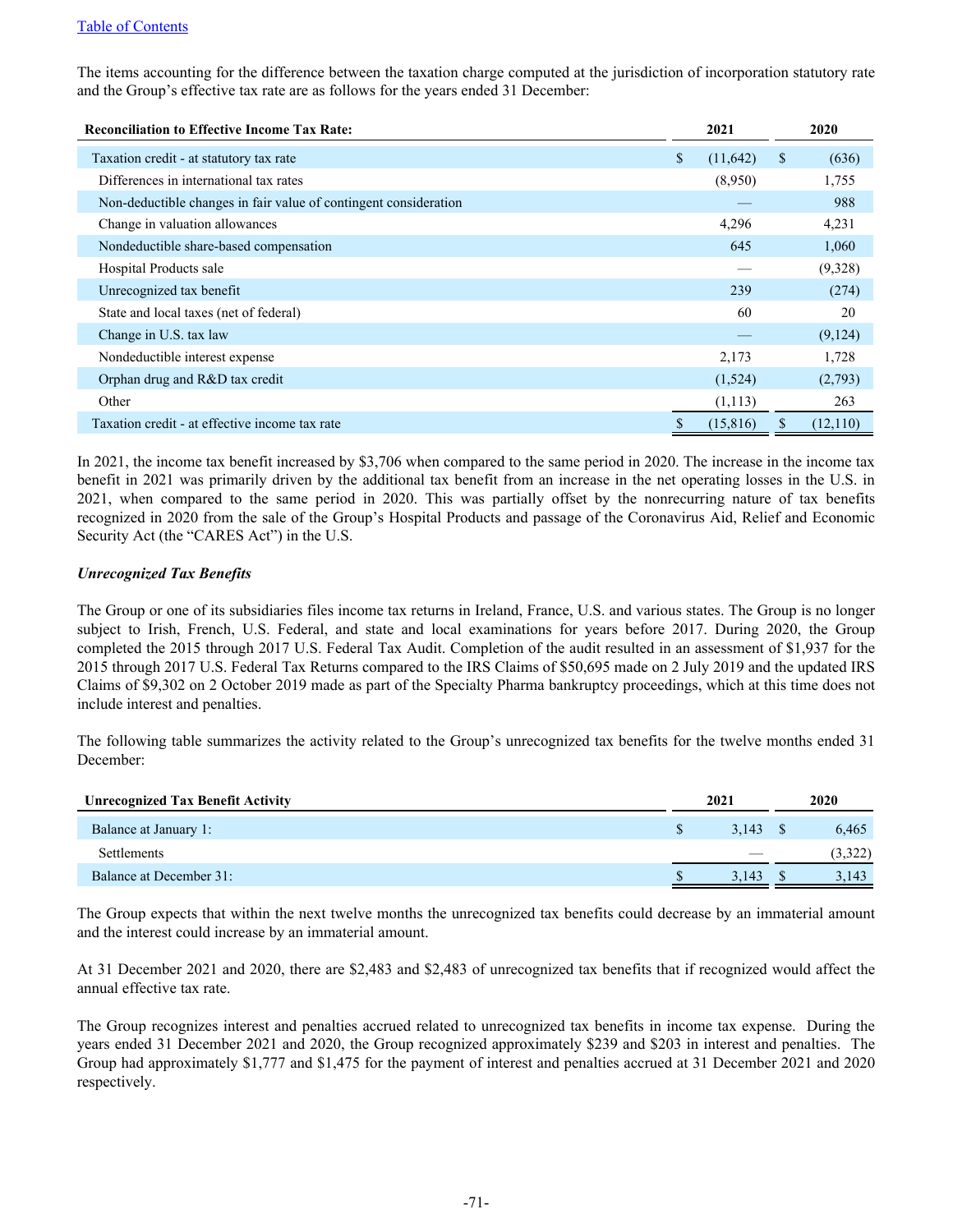## *Deferred Tax Assets (Liabilities)*

Deferred income tax provisions reflect the effect of temporary differences between consolidated financial statement and tax reporting of income and expense items. The net deferred tax assets (liabilities) at 31 December 2021 and 2020 resulted from the following temporary differences:

| <b>Net Deferred Tax Assets and Liabilities:</b> |    | 2021      | 2020                    |
|-------------------------------------------------|----|-----------|-------------------------|
| Deferred tax assets:                            |    |           |                         |
| Net operating loss carryforwards                | \$ | 35,990    | <sup>\$</sup><br>31,302 |
| Orphan drug and R&D tax credit                  |    | 4,964     | 2,793                   |
| Share-based compensation                        |    | 4,108     | 2,626                   |
| Amortization                                    |    | 3,429     | 3,701                   |
| Other                                           |    | 662       | 423                     |
| Gross deferred tax assets                       |    | 49,153    | 40,845                  |
|                                                 |    |           |                         |
| Deferred tax liabilities:                       |    |           |                         |
| Other                                           |    | (925)     | (890)                   |
| Prepaid expenses                                |    | (75)      | (75)                    |
| Total deferred tax liabilities                  |    | (1,000)   | (965)                   |
|                                                 |    |           |                         |
| Less: valuation allowance                       |    | (24, 025) | (21, 624)               |
|                                                 |    |           |                         |
| Net deferred tax assets                         | S  | 24,128    | 18,256<br><sup>8</sup>  |

At 31 December 2021, the Group had \$124,720 of net operating losses in Ireland that do not have an expiration date and \$74,406 of net operating loss in the U.S. Of the \$74,406 of net operating losses in the U.S., \$10,365 were acquired due to the acquisition of FSC Therapeutics and FSC Laboratories, Inc., (collectively "FSC") and \$64,041 are due to the losses at US Holdings. The portion due to the acquisition of FSC will expire in 2034 through 2035. A valuation allowance is recorded if, based on the weight of available evidence, it is more likely than not that a deferred tax asset will not be realized. This assessment is based on an evaluation of the level of historical taxable income and projections for future taxable income. For the year ended 31 December 2021, the Group recorded \$4,045 of valuation allowances related to Irish net operating losses. The U.S. net operating losses are subject to an annual limitation as a result of the FSC acquisition under Internal Revenue Code Section 382 and will not be fully utilized before they expire.

The Group recorded a valuation allowance against all of our net operating losses in Ireland and France as of 31 December 2021 and 2020. The Group intends to continue maintaining a full valuation allowance on the Irish net operating losses until there is sufficient evidence to support the reversal of all or some portion of these allowances.

While the Group believes it is more likely than not that it will be able to realize the deferred tax assets in the U.S., we continue to monitor any unfavorable changes that could ultimately impact our assessment of the realizability of our U.S. deferred tax assets. If we experience an ownership change under Internal Revenue Code Section 382, the U.S. net operating losses could also be limited in their utilization.

At 31 December 2021, the Group has unremitted earnings of \$3,916 outside of Ireland as measured on a U.S. GAAP basis. Whereas the measure of earnings for purposes of taxation of a distribution may be different for tax purposes, these earnings, which are considered to be invested indefinitely, would become subject to income tax if they were remitted as dividends or if the Group were to sell our stock in the subsidiaries, net of any prior income taxes paid. It is not practicable to estimate the amount of deferred tax liability on such earnings, if any.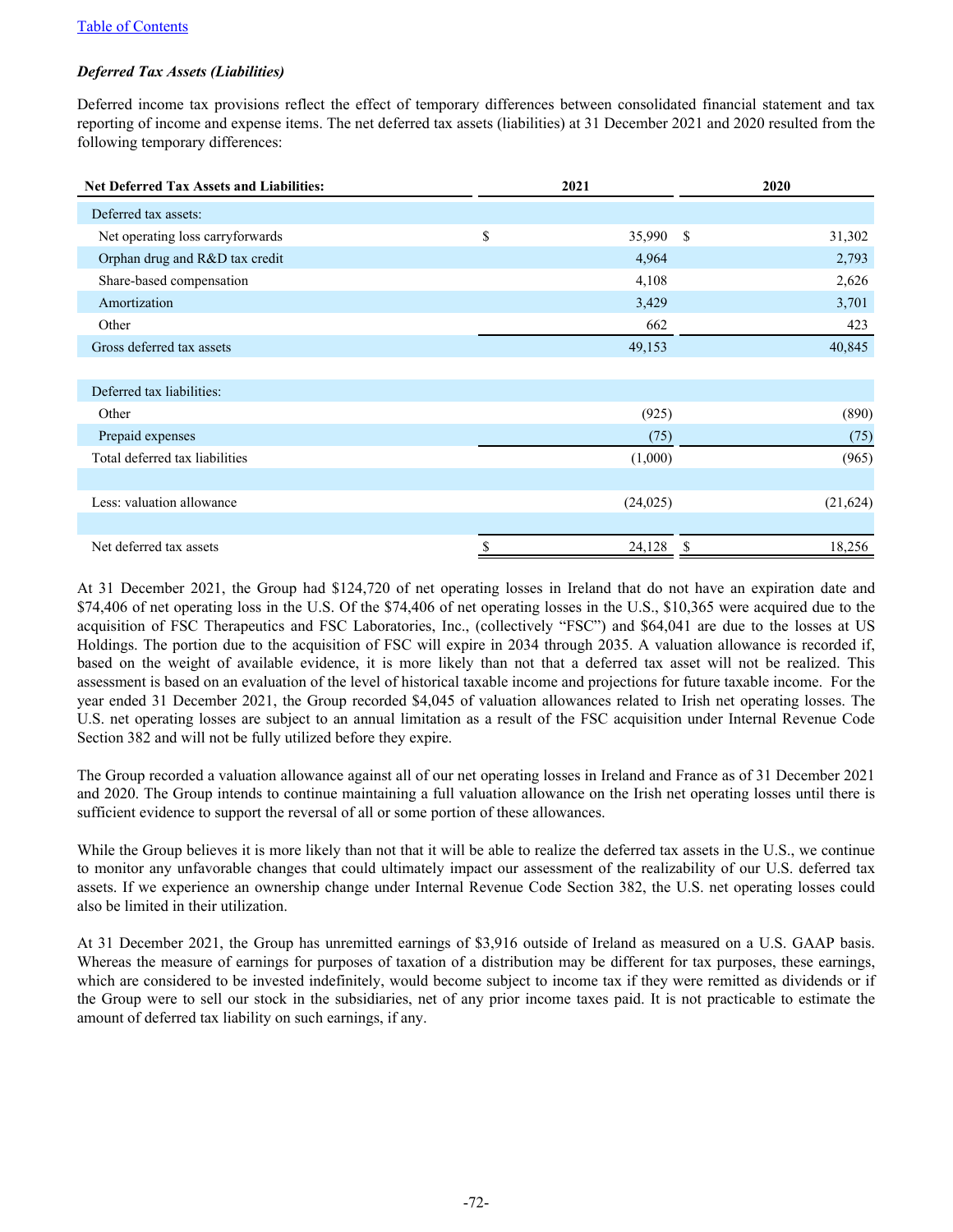# *R&D Tax Credits Receivable*

The French and Irish governments provide tax credits to companies for spending on innovative R&D. These credits are recorded as an offset of R&D expenses and are credited against income taxes payable in years after being incurred or, if not so utilized, are recoverable in cash after a specified period of time, which may differ depending on the tax credit regime. As of 31 December 2021, the Group's net research tax credit receivable amounts to \$3,668 and represents a French gross research tax credit of \$3,139 and an Irish gross research tax credit of \$529. As of 31 December 2020, the Group's net Research tax credit receivable amounts to \$6,771 and represents a French gross research tax credit of \$6,396 and an Irish gross research tax credit of \$375.

# *2020 CARES Act*

The CARES Act, enacted on March 27, 2020, includes significant business tax provisions. In particular, the CARES Act modified the rules associated with net operating losses. Under the temporary provisions of the CARES Act, net operating loss carryforwards and carrybacks may offset 100% of taxable income for taxable years beginning before 2021. In addition, net operating losses arising in 2018, 2019 and 2020 taxable years may be carried back to each of the preceding five years to generate a refund. During the twelve months ended December 31, 2020, the income tax benefit includes a discrete tax benefit of \$9,124 as a result of the Company's ability under the CARES Act to carry back net operating losses incurred to periods when the statutory U.S. Federal tax rate was 35% versus the Company's current U.S. Federal tax rate of 21%. During the twelve months ended December 31, 2020, the Company received \$3,351 in cash tax refunds from carryback claims related to the CARES Act from the carryback of 2018 tax losses. The Company filed refund claims for \$18,753 associated with the carryback of 2019 tax losses and a \$10,273 refund claim associated with the carryback of 2020 tax losses.

# **NOTE 7: (Loss) Profit Per Ordinary Share**

Basic net (loss) profit per share is calculated by dividing net (loss) profit by the weighted average number of shares outstanding during each period. Diluted net (loss) profit per share is calculated by dividing net (loss) profit - diluted by the diluted number of shares outstanding during each period. Except where the result would be anti-dilutive to net (loss) profit, diluted net (loss) profit per share would be calculated assuming the impact of the conversion of the 2023 Notes, the conversion of the Group's preferred shares, the exercise of outstanding equity compensation awards, and ordinary shares expected to be issued under the Group's Employee Share Purchase Plan ("ESPP").

The Group has a choice to settle the conversion obligation under the 2023 Notes in cash, shares or any combination of the two. The Group utilizes the if-converted method to reflect the impact of the conversion of the 2023 Notes, unless the result is antidilutive. This method assumes the conversion of the 2023 Notes into shares of our ordinary shares and reflects the elimination of the interest expense related to the 2023 Notes.

The dilutive effect of the stock options, restricted stock units, preferred shares and ordinary shares expected to be issued under our ESPP has been calculated using the treasury stock method. The dilutive effect of the Performance Share Units ("PSUs") will be calculated using the treasury stock method, if and when the contingent vesting condition is achieved.

A reconciliation of basic and diluted net (loss) profit per share, together with the related shares outstanding in thousands for the years ended 31 December 2021 and 2020, is as follows: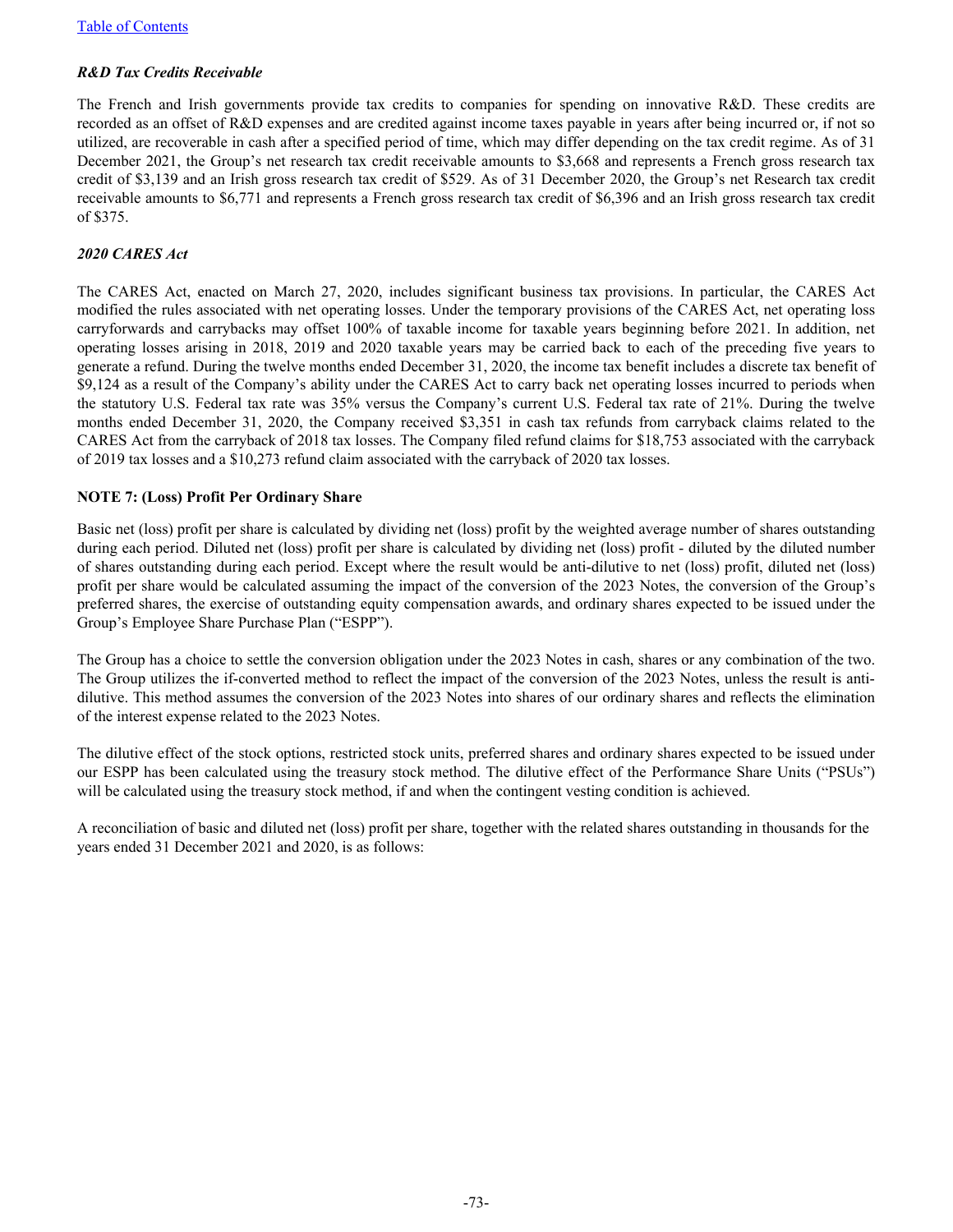| <b>Basic and Diluted (Loss) Profit Per Share:</b>                                                                                                              |    | 2021        |  | 2020   |  |  |  |  |  |  |  |
|----------------------------------------------------------------------------------------------------------------------------------------------------------------|----|-------------|--|--------|--|--|--|--|--|--|--|
| (Loss) profit per share numerator:                                                                                                                             |    |             |  |        |  |  |  |  |  |  |  |
| (Loss) profit from ordinary operations attributable to common shareholders before allocation<br>of earnings to participating securities<br>\$<br>$(77,329)$ \$ |    |             |  |        |  |  |  |  |  |  |  |
| Less: earnings allocated to participating securities                                                                                                           |    |             |  |        |  |  |  |  |  |  |  |
| (Loss) profit attributable to common shareholders, after allocation of earnings to<br>participating securities                                                 |    | (77,329)    |  | 7,028  |  |  |  |  |  |  |  |
|                                                                                                                                                                |    |             |  |        |  |  |  |  |  |  |  |
| (Loss) profit per share denominator:                                                                                                                           |    |             |  |        |  |  |  |  |  |  |  |
| Weighted-average shares outstanding - basic                                                                                                                    |    | 58,535      |  | 52,996 |  |  |  |  |  |  |  |
| Impact of dilutive securities                                                                                                                                  |    |             |  | 1,945  |  |  |  |  |  |  |  |
| Weighted-average shares outstanding - dilute                                                                                                                   |    | 58,535      |  | 54,941 |  |  |  |  |  |  |  |
|                                                                                                                                                                |    |             |  |        |  |  |  |  |  |  |  |
| Basic (loss) profit per share attributable to common shareholders:                                                                                             | \$ | $(1.32)$ \$ |  | 0.13   |  |  |  |  |  |  |  |
| Diluted (loss) profit per share attributable to common shareholders:                                                                                           | \$ | $(1.32)$ \$ |  | 0.13   |  |  |  |  |  |  |  |

Potential common shares of 15,327 and 14,915 were excluded from the calculation of weighted average shares for the years ended 31 December 2021, and 2020, respectively, because either their effect was considered to be anti-dilutive or they were related to shares from PSUs for which the contingent vesting condition had not been achieved. For the years ended 31 December 2021, the effects of dilutive securities were entirely excluded from the calculation of loss per share as a net loss was reported in this period.

# **NOTE 8: Debtors**

At the end of fiscal 2021 and 2020, debtors were comprised of:

|                                                                                | 2021         |               | 2020   |
|--------------------------------------------------------------------------------|--------------|---------------|--------|
| Debtors (amounts receivable within one year):                                  |              |               |        |
| Income tax receivable                                                          | 29,097       |               | 18,615 |
| Prepaid and other expenses                                                     | 3,179        |               | 1,018  |
| Research and development tax credit receivable                                 | 2,443        |               | 3,326  |
| Guarantee from Armistice (see Note 18: Contingent Liabilities and Commitments) | 279          |               | 318    |
| Other                                                                          | 160          |               | 457    |
| Value-added tax recoverable                                                    | 111          |               | 341    |
| Receivable from Exela                                                          |              |               | 16,500 |
| Short-term deposit                                                             |              |               | 1,477  |
| Total                                                                          | \$<br>35,269 | <sup>\$</sup> | 42,052 |
|                                                                                |              |               |        |
| Debtors (amounts receivable after one year):                                   |              |               |        |
| Deferred tax assets                                                            | \$<br>24,128 | -S            | 18,256 |
| Right of use assets at contract manufacturing organizations                    | 8,549        |               | 5,201  |
| Research and development tax credit receivable                                 | 1,225        |               | 3,445  |
| Guarantee from Armistice (see Note 18: Contingent Liabilities and Commitments) | 771          |               | 1,050  |
| Other                                                                          | 329          |               | 432    |
| Total                                                                          | \$<br>35,002 | S             | 28,384 |
|                                                                                |              |               |        |
| Total                                                                          | \$<br>70,271 |               | 70,436 |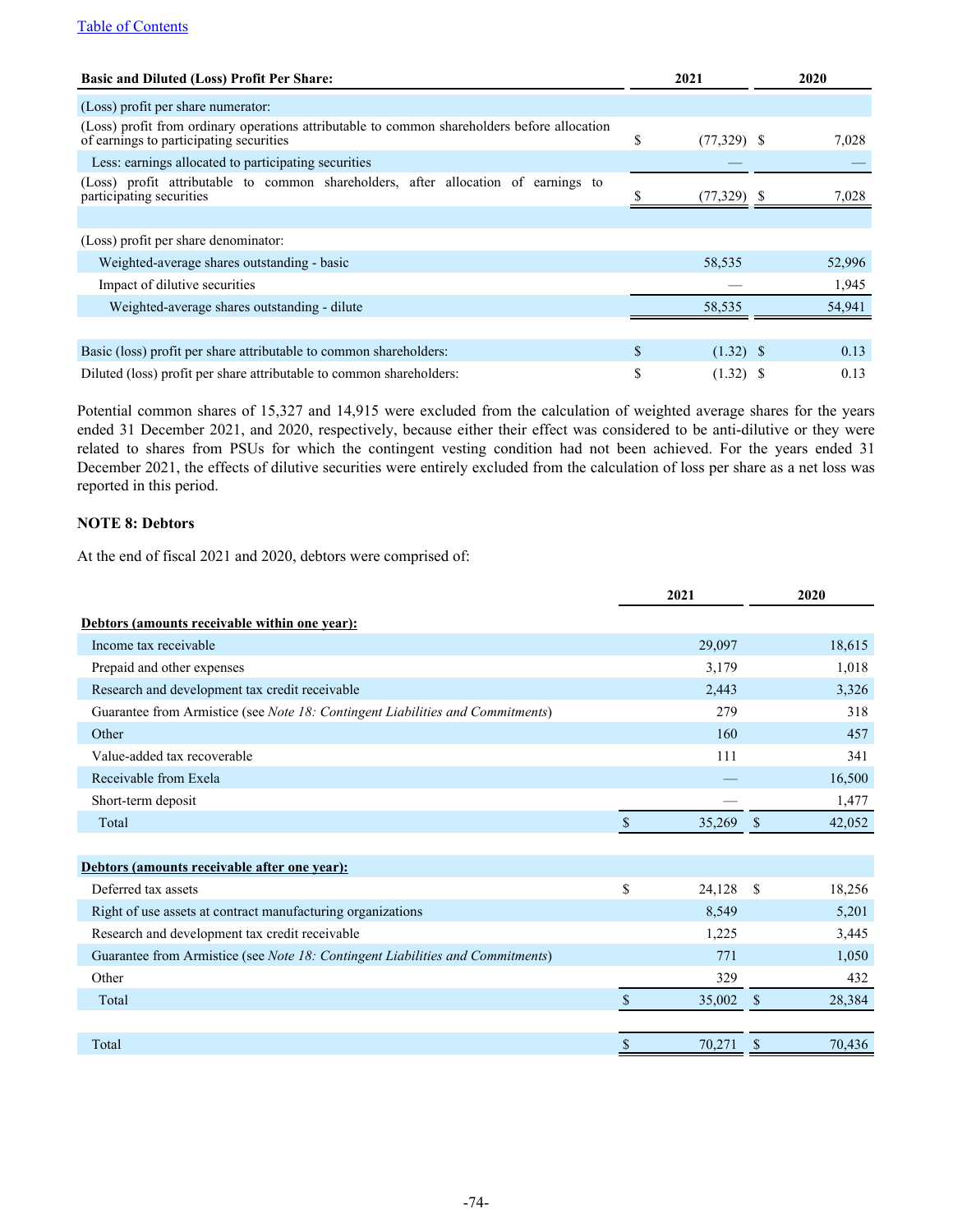# **NOTE 9: Investments**

The Group has investments in available-for-sale debt securities that are recorded at fair market value. The change in the fair value of available-for-sale debt investments is recorded in the Profit and Loss Account in shareholders' equity, net of income tax effects. As of 31 December 2021, the Group considered any decreases in fair value on our marketable securities to be driven by factors other than credit risk, including market risk.

The following tables show the Group's available-for-sale securities' adjusted cost, gross unrealized gains, gross unrealized losses and fair value by significant investment category as of 31 December 2021 and 2020, respectively:

|                               | 2021                 |                      |                            |                            |                             |                             |                   |                   |  |  |  |
|-------------------------------|----------------------|----------------------|----------------------------|----------------------------|-----------------------------|-----------------------------|-------------------|-------------------|--|--|--|
| <b>Marketable Securities:</b> | <b>Adjusted Cost</b> |                      | <b>Unrealized</b><br>Gains |                            | <b>Unrealized</b><br>Losses |                             | <b>Fair Value</b> |                   |  |  |  |
| Money market and mutual funds | \$                   | 78,331               | $\mathbf{s}$               | 813                        | -\$                         | $(1,046)$ \$                |                   | 78,098            |  |  |  |
| Corporate bonds               |                      | 16,478               |                            | 94                         |                             | (93)                        |                   | 16,479            |  |  |  |
| Government securities - U.S.  |                      | 9,530                |                            | 39                         |                             | (98)                        |                   | 9,471             |  |  |  |
| Other fixed-income securities |                      | 2,473                |                            | 2                          |                             | (10)                        |                   | 2,465             |  |  |  |
| Total                         |                      | 106,812              | - S                        | 948                        | -S                          | $(1,247)$ \$                |                   | 106,513           |  |  |  |
|                               | 2020                 |                      |                            |                            |                             |                             |                   |                   |  |  |  |
|                               |                      |                      |                            |                            |                             |                             |                   |                   |  |  |  |
| <b>Marketable Securities:</b> |                      | <b>Adjusted Cost</b> |                            | <b>Unrealized</b><br>Gains |                             | <b>Unrealized</b><br>Losses |                   | <b>Fair Value</b> |  |  |  |
| Money market and mutual funds | \$                   | 103,404              | - \$                       | 1,288                      | - \$                        | $(20)$ \$                   |                   | 104,672           |  |  |  |
| Corporate bonds               |                      | 21,811               |                            | 350                        |                             | (6)                         |                   | 22,155            |  |  |  |
| Government securities - U.S.  |                      | 18,849               |                            | 155                        |                             | (5)                         |                   | 18,999            |  |  |  |
| Other fixed-income securities |                      | 3,839                |                            | 22                         |                             | (7)                         |                   | 3,854             |  |  |  |

The Group determines realized gains or losses on the sale of marketable securities on a specific identification method. The Group reflects these gains and losses as a component of interest income in the accompanying consolidated profit and loss account.

We recognized gross realized gains of \$174 and \$474 for the twelve months ended 31 December 2021 and 2020 respectively. These realized gains were offset by realized losses of \$275 and \$912 for the twelve-months ended 31 December 2021 and 2020 respectively.

The following table summarizes the estimated fair value of the Group's investments in marketable debt securities, accounted for as available-for-sale securities and classified by the contractual maturity date of the securities as of 31 December 2021:

|                               | <b>Maturities</b> |                     |           |        |  |            |                                 |            |  |        |
|-------------------------------|-------------------|---------------------|-----------|--------|--|------------|---------------------------------|------------|--|--------|
| <b>Marketable Securities:</b> |                   | Less than 1<br>Year | 1-5 Years |        |  | 5-10 Years | <b>Greater than</b><br>10 Years |            |  | Total  |
| Corporate bonds               |                   | 5,288               |           | 10,873 |  | 318        | - S                             | <u>— 7</u> |  | 16,479 |
| Government securities - U.S.  |                   | 1.531               |           | 5,938  |  | 807        |                                 | 1.195      |  | 9,471  |
| Other fixed-income securities |                   |                     |           | 1.860  |  | 605        |                                 |            |  | 2,465  |
| Total                         |                   | 6.819               |           | 18,671 |  | 1,730      |                                 | 1,195      |  | 28,415 |

The Group has classified its investment in available-for-sale marketable securities as current assets in the consolidated balance sheets at 31 December 2021 and 2020, respectively, as the securities need to be available for use, if required, to fund current operations. There are no restrictions on the sale of any securities in the Group's investment portfolio.

Total gross unrealized losses of our available-for-sale debt securities at 31 December 2021 were immaterial and have been in an unrealized loss position for less than one year. The unrealized losses are driven by factors other than credit risk. The Group does not intend to sell the investments and it is not more likely than not that it will be required to sell the investments before recovery of their amortized cost bases.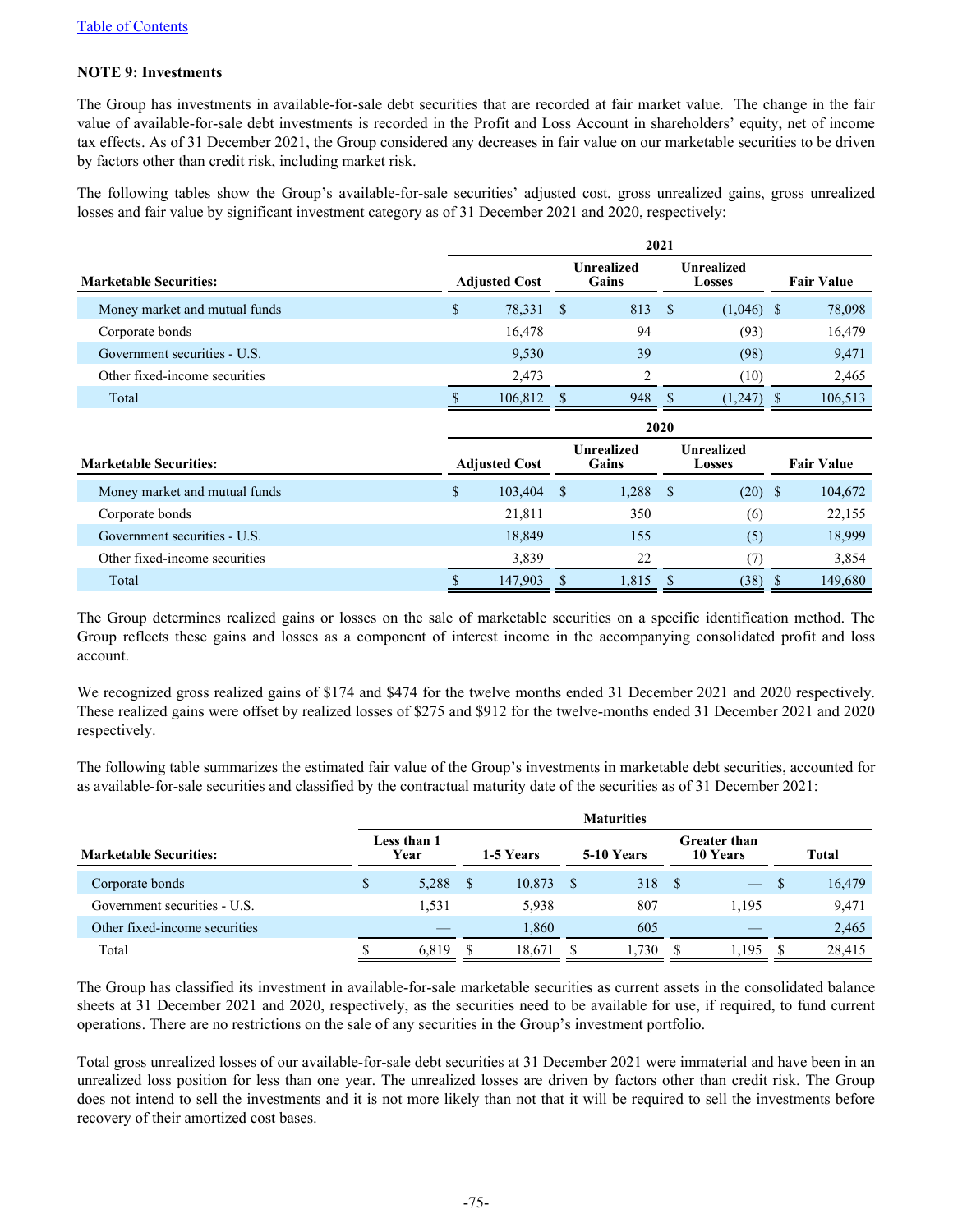# **NOTE 10: Tangible Assets**

Tangible asset activity for fiscal year 2021 and 2020 was as follows:

|                                |    | Office and<br>Computer<br>Equipment | Furniture,<br><b>Fixtures</b> , and<br><b>Fittings</b> |                |               | <b>Operating lease</b><br>right-of-use<br>assets |             | <b>Total</b><br><b>Tangible Assets</b> |
|--------------------------------|----|-------------------------------------|--------------------------------------------------------|----------------|---------------|--------------------------------------------------|-------------|----------------------------------------|
| Cost:                          |    |                                     |                                                        |                |               |                                                  |             |                                        |
| At 31 December 2019            |    | 1,258                               | S                                                      | 300            |               | 4,489                                            | S           | 6,047                                  |
| <b>Additions</b>               |    | 98                                  |                                                        |                |               |                                                  |             | 98                                     |
| Disposals                      |    |                                     |                                                        |                |               | (363)                                            |             | (363)                                  |
| Currency translation and other |    | 87                                  |                                                        |                |               | (9)                                              |             | 78                                     |
| At 31 December 2020            |    | 1,443                               | <sup>\$</sup>                                          | 300            | \$            | 4,117                                            | S.          | 5,860                                  |
| <b>Additions</b>               |    | 24                                  |                                                        | $\overline{2}$ |               | 763                                              |             | 789                                    |
| Disposals                      |    | (980)                               |                                                        |                |               |                                                  |             | (980)                                  |
| Currency translation and other |    | (39)                                |                                                        |                |               |                                                  |             | (39)                                   |
| At 31 December 2021            | S  | 448                                 | \$                                                     | 302            | \$            | 4,880                                            | \$          | 5,630                                  |
| Depreciation:                  |    |                                     |                                                        |                |               |                                                  |             |                                        |
| At 31 December 2019            | \$ | (887)                               | $\mathbb{S}$                                           | (127)          | <sup>\$</sup> | (877)                                            | $\mathbb S$ | (1, 891)                               |
| Depreciation expense           |    | (241)                               |                                                        | (46)           |               | (999)                                            |             | (1,286)                                |
| Disposal of tangible assets    |    |                                     |                                                        |                |               | 363                                              |             | 363                                    |
| Currency translation and other |    | (83)                                |                                                        |                |               |                                                  |             | (83)                                   |
| At 31 December 2020            |    | (1,211)                             | <sup>\$</sup>                                          | (173)          |               | (1, 513)                                         | -S          | (2, 897)                               |
| Depreciation expense           |    | (65)                                |                                                        | (32)           |               | (715)                                            |             | (812)                                  |
| Disposal of tangible assets    |    | 980                                 |                                                        |                |               |                                                  |             | 980                                    |
| Currency translation and other |    | 36                                  |                                                        |                |               |                                                  |             | 36                                     |
| At 31 December 2021            | \$ | (260)                               | $\mathcal{S}$                                          | (205)          | \$            | (2,228)                                          | \$          | (2,693)                                |
| <b>Net Book Value</b>          |    |                                     |                                                        |                |               |                                                  |             |                                        |
| At 31 December 2020            | \$ | 232                                 | <sup>\$</sup>                                          | 127            | S             | 2,604                                            | S           | 2,963                                  |
| At 31 December 2021            | \$ | 188                                 | $\mathbf S$                                            | 97             | S             | 2,652                                            | S           | 2,937                                  |

Gain or loss on disposal of tangible assets was immaterial in both fiscal 2021 and 2020.

# **NOTE 11: Goodwill and Intangible Assets**

Intangible asset activity for fiscal 2021 and 2020 was as follows:

|                                                  |              | Goodwill | Acquired<br><b>Developed</b><br><b>Technology</b> |           |     | <b>Total</b><br><b>Intangible Assets</b> |
|--------------------------------------------------|--------------|----------|---------------------------------------------------|-----------|-----|------------------------------------------|
| Cost:                                            |              |          |                                                   |           |     |                                          |
| At 31 December 2019                              |              | 18,491   |                                                   | 47,309    | S   | 65,800                                   |
| Disposal of the Hospital Products <sup>(a)</sup> |              | (1,655)  |                                                   | (47,309)  |     | (48,964)                                 |
| At 31 December 2020                              |              | 16,836   | -S                                                |           | ъ   | 16,836                                   |
| At 31 December 2021                              |              | 16,836   | <sup>\$</sup>                                     |           |     | 16,836                                   |
| <b>Amortization:</b>                             |              |          |                                                   |           |     |                                          |
| At 31 December 2019                              |              |          |                                                   | (46, 496) |     | (46, 496)                                |
| Amortization expense                             |              |          |                                                   | (406)     |     | (406)                                    |
| Disposal of the Hospital Products <sup>(a)</sup> |              |          |                                                   | 46,902    |     | 46,902                                   |
| At 31 December 2020                              |              |          | \$                                                |           | S   |                                          |
| At 31 December 2021                              |              |          |                                                   |           |     |                                          |
| <b>Net Book Value</b>                            |              |          |                                                   |           |     |                                          |
| At 31 December 2020                              | $\mathbf{s}$ | 16,836   | - \$                                              |           | \$. | 16,836                                   |
| At 31 December 2021                              | \$           | 16,836   | -S                                                |           |     | 16,836                                   |

(a) In connection with the disposal of the Hospital Products (see *Note 4: Disposal of the Hospital Products*), the Group allocated goodwill of \$1,655 on a relative fair value basis to the Hospital Products and included this amount in the net gain on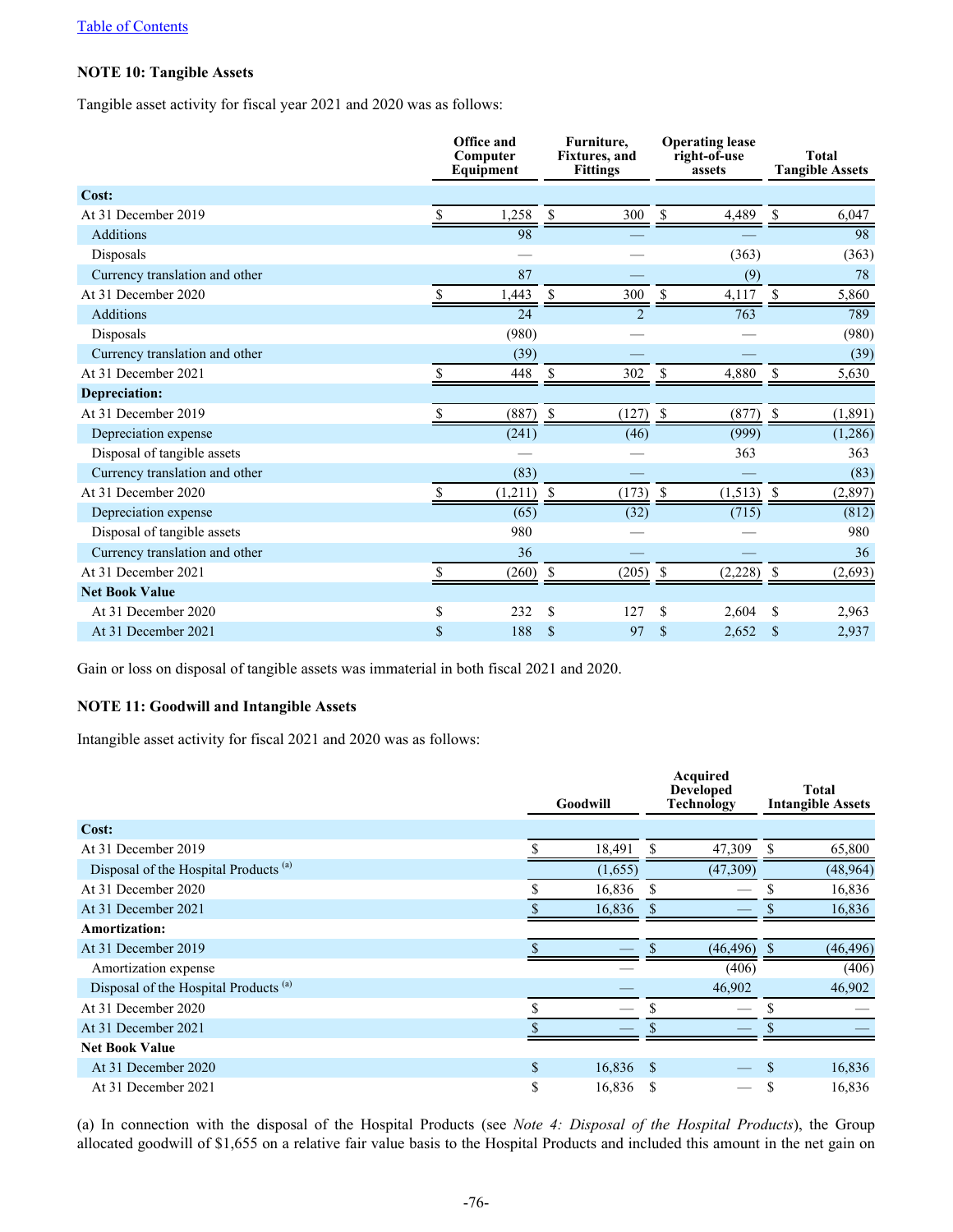the disposal of the Hospital Products on the consolidated profit and loss account during the year ended 31 December 2020. The acquired developed technology intangible was assumed by the Exela Buyer as part of the disposal of the Hospital Products on 30 June 2020.

The Group recorded amortization expense related to amortizable intangible assets of \$0 and \$406 for the years ended 31 December 2021 and 2020, respectively.

No impairment loss related to goodwill or intangible assets was recognized during the years ended 31 December 2021 and 2020.

## **NOTE 12: Creditors (amounts falling due within one year)**

At the end of fiscal 2021 and 2020, creditors (amounts falling due within one year) were comprised of:

| 2,934  |
|--------|
| 7,662  |
| 1,697  |
| 473    |
| 474    |
| 1,030  |
| 520    |
| 14,790 |
|        |

# **NOTE 13: Creditors (amounts falling due after more than a year)**

At the end of fiscal 2021 and 2020, creditors (amounts falling due after more than a year) were comprised of:

| Creditors (amounts falling after more than a year): | 2021    | 2020    |
|-----------------------------------------------------|---------|---------|
| Debt ( <i>Note 15: Long-Term Debt</i> )             | 142.397 | 128,210 |
| Long-term operating lease liability                 | 1,707   | 1,840   |
| Other                                               |         | 16      |
| Total                                               | 144.104 | 130.066 |

# **NOTE 14: Provisions for Liabilities**

|                                       | Related<br><b>Party Payable</b><br>(Note 16) |          |      | Unrecognized<br><b>Tax Benefits</b><br>(Note 6) | <b>Guarantee to</b><br><b>Deerfield (Note</b><br>18) |              | <b>Provision</b><br>for Liabilities |
|---------------------------------------|----------------------------------------------|----------|------|-------------------------------------------------|------------------------------------------------------|--------------|-------------------------------------|
| At 31 December 2019                   | \$                                           | 17,326   | - \$ | 6,465                                           | - \$<br>1,827                                        | <sup>S</sup> | 25,618                              |
| Additions during the year             |                                              |          |      |                                                 |                                                      |              |                                     |
| Amounts charged against the provision |                                              | (6,188)  |      | (3,322)                                         | (455)                                                |              | (9,965)                             |
| Changes in the fair value             |                                              | 3,762    |      |                                                 |                                                      |              | 3,762                               |
| Disposal of the Hospital Products     |                                              | (14,900) |      |                                                 |                                                      |              | (14,900)                            |
| At 31 December 2020                   |                                              |          |      | 3,143                                           | 1,372<br>-\$                                         |              | 4,515                               |
| Additions during the year             |                                              |          |      |                                                 |                                                      |              |                                     |
| Amounts charged against the provision |                                              |          |      |                                                 | (318)                                                |              | (318)                               |
| Changes in the fair value             |                                              |          |      |                                                 |                                                      |              |                                     |
| At 31 December 2021                   |                                              |          |      | 3,143                                           | 1,054                                                | -S           | 4,197                               |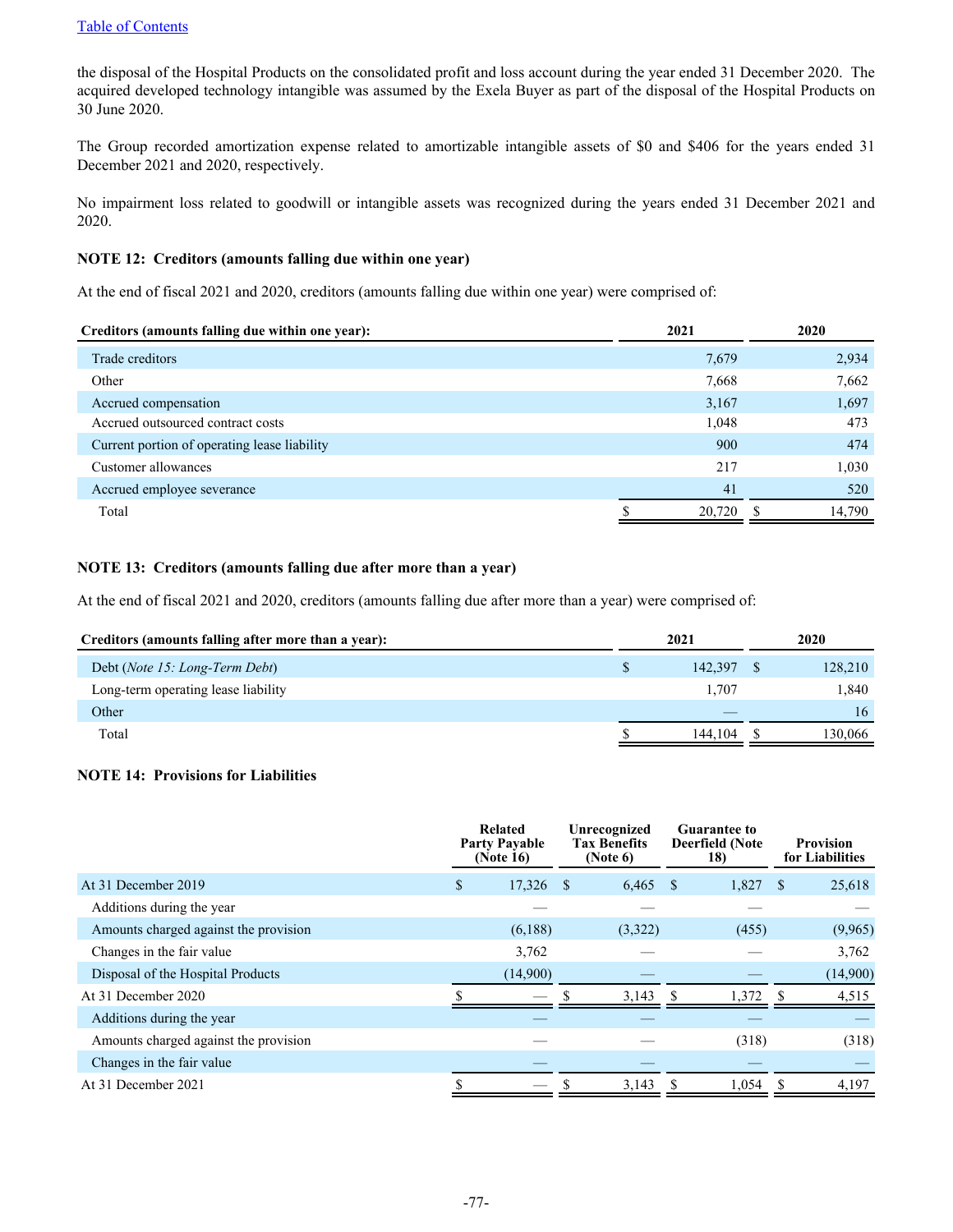# **NOTE 15: Long-Term Debt**

Long-term debt is summarized as follows:

|                                                               |     | 31 December |  |           |  |  |  |
|---------------------------------------------------------------|-----|-------------|--|-----------|--|--|--|
|                                                               |     | 2021        |  |           |  |  |  |
| Principal amount of 4.50% exchangeable senior notes due 2023  | \$. | 143,750     |  | 143,750   |  |  |  |
| Less: unamortized debt discount and issuance costs, net       |     | (1,353)     |  | (15, 540) |  |  |  |
| Net carrying amount of liability component                    |     | 142,397     |  | 128,210   |  |  |  |
| Less: current maturities                                      |     |             |  |           |  |  |  |
| Long-term debt                                                |     | 142,397     |  | 128,210   |  |  |  |
|                                                               |     |             |  |           |  |  |  |
| Equity component:                                             |     |             |  |           |  |  |  |
| Equity component of exchangeable notes, net of issuance costs | S   |             |  | (26,699)  |  |  |  |

For the years ended 31 December 2021 and 2020, the total interest expense was \$9,942, and \$12,994, respectively, with coupon interest expense of \$6,469 for each period and the amortization of debt issuance costs and debt discount of \$1,248 and \$6,525, respectively. Current period interest expense also included \$2,225 of additional interest expense owed as a result of not removing a restrictive legend from the 2023 Notes 365 days following original issuance of the 2023 Notes on 16 February 2018. See *Note 1: Background and Basis of Presentation* for further details.

As described in *Note 3: Effect of New Accounting Standards*, the Group elected to early adopt ASU 2020-06 as of 1 January 2021 using a modified retrospective method. The adoption resulted in a \$12,939 decrease in the profit and loss account and a \$12,939 increase in long-term debt.

## *2023 Notes*

On 16 February 2018, Avadel Finance Cayman Limited, a Cayman Islands exempted company (the "Issuer") and an indirect wholly-owned subsidiary of the Company, issued \$125,000 aggregate principal amount of 4.50% exchangeable senior notes due 2023 (the "2023 Notes") in a private placement (the "Offering") to qualified institutional buyers pursuant to Rule 144A under the Securities Act. In connection with the Offering, the Issuer granted the initial purchasers of the 2023 Notes a 30-day option to purchase up to an additional \$18,750 aggregate principal amount of the 2023 Notes, which was fully exercised on 16 February 2018. Net proceeds received by the Group, after issuance costs and discounts, were approximately \$137,560. The 2023 Notes are the Group's senior unsecured obligations and rank equally in right of payment with all of the Group's existing and future senior unsecured indebtedness and effectively junior to any of the Group's existing and future secured indebtedness, to the extent of the value of the assets securing such indebtedness.

The 2023 Notes will be exchangeable at the option of the holders at an initial exchange rate of 92.6956 ADSs per \$1 principal amount of 2023 Notes, which is equivalent to an initial exchange price of approximately \$10.79 per ADS. Such initial exchange price represents a premium of approximately 20% to the \$8.99 per ADS closing price on The Nasdaq Global Market on 13 February 2018. Upon the exchange of any 2023 Notes, the Issuer will pay or cause to be delivered, as the case may be, cash, ADSs or a combination of cash and ADSs, at the Issuer's election. Holders of the 2023 Notes may convert their 2023 Notes, at their option, only under the following circumstances prior to the close of business on the business day immediately preceding 1 August 2022, under the circumstances and during the periods set forth below and regardless of the conditions described below, on or after 1 August 2022 and prior to the close of business on the business day immediately preceding the maturity date:

- Prior to the close of business on the business day immediately preceding 1 August 2022, a holder of the 2023 Notes may surrender all or any portion of its 2023 Notes for exchange at any time during the five business day period immediately after any five consecutive trading day period (the "Measurement Period") in which the trading price per \$1 principal amount of 2023 Notes, as determined following a request by a holder of the 2023 Notes, for each trading day of the measurement period was less than 98% of the product of the last reported sale price of the ADSs and the exchange rate on each such trading day.
- *•* If a transaction or event that constitutes a fundamental change or a make-whole fundamental change occurs prior to the close of business on the business day immediately preceding 1 August 2022, regardless of whether a holder of the 2023 Notes has the right to require the Group to repurchase the 2023 Notes, or if Avadel is a party to a merger event that occurs prior to the close of business on the business day immediately preceding 1 August 2022, all or any portion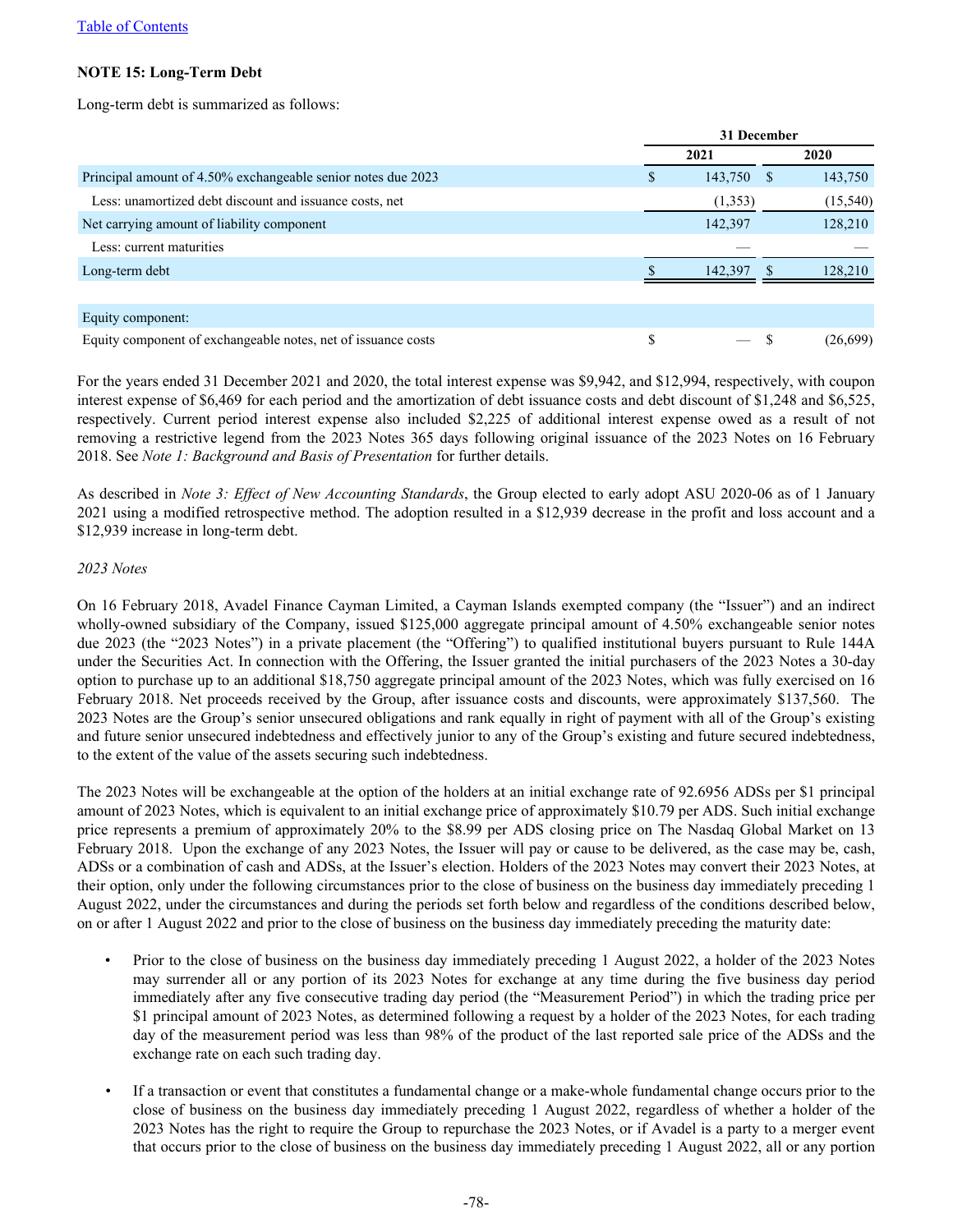of a the holder's 2023 Notes may be surrendered for exchange at any time from or after the date that is 95 scheduled trading days prior to the anticipated effective date of the transaction (or, if later, the earlier of  $(x)$ ) the business day after the Group gives notice of such transaction and (y) the actual effective date of such transaction) until 35 trading days after the actual effective date of such transaction or, if such transaction also constitutes a fundamental change, until the related fundamental change repurchase date.

- Prior to the close of business on the business day immediately preceding 1 August 2022, a holder of the 2023 Notes may surrender all or any portion of its 2023 Notes for exchange at any time during any calendar quarter commencing after the calendar quarter ending on 30 June 2018 (and only during such calendar quarter), if the last reported sale price of the ADSs for at least 20 trading days (whether or not consecutive) during the period of 30 consecutive trading days ending on, and including, the last trading day of the immediately preceding calendar quarter is greater than or equal to 130% of the exchange price on each applicable trading day.
- *•* If the Group calls the 2023 Notes for redemption pursuant to Article 16 to the Indenture prior to the close of business on the business day immediately preceding August 1, 2022, then a holder of the 2023 Notes may surrender all or any portion of its 2023 Notes for exchange at any time prior to the close of business on the second business day prior to the redemption date, even if the 2023 Notes are not otherwise exchangeable at such time. After that time, the right to exchange shall expire, unless the Group defaults in the payment of the redemption price, in which case a holder of the 2023 Notes may exchange its 2023 Notes until the redemption price has been paid or duly provided for.

The Group considered the guidance in ASC 815-15, *Embedded Derivatives*, to determine if this instrument contains an embedded feature that should be separately accounted for as a derivative. ASC 815 provides for an exception to this rule when convertible notes, as host instruments, are deemed to be conventional, as defined by ASC 815-40. The Group determined that this exception applies due, in part, to our ability to settle the 2023 Notes in cash, ADSs or a combination of cash and ADSs, at our option. The Group has therefore applied the guidance provided by ASC 470-20, *Debt with Conversion and Other Options,*  as amended by ASU 2020-06.

# **NOTE 16: Contingent Consideration Payable**

Prior to the sale of the Hospital Products on 30 June 2020, the Group computed the fair value of the contingent consideration using several significant assumptions and when those assumptions changed, due to underlying market conditions, the fair value of these liabilities changed as well. Prior to the sale of the Hospital Products, these changes had a material impact on the Group's consolidated profit and loss account and balance sheet. As part of the sale of the Hospital Products on 30 June 2020, the Exela Buyer assumed and will pay, perform, satisfy and discharge the liabilities and obligations of Avadel Legacy and the Group under the Deerfield Royalty Agreement and the Broadfin Royalty Agreement. As of 31 December 2021 and 2020, the balance of the contingent consideration payable is \$0.

Contingent consideration payable and related activity are reported at fair value and consist of the following at 31 December 2020:

|                                                             |                                 |   | <b>Activity during the Twelve Months Ended</b>                                | 31 December 2020         |            |                         |                          |                                                |                |                                 |
|-------------------------------------------------------------|---------------------------------|---|-------------------------------------------------------------------------------|--------------------------|------------|-------------------------|--------------------------|------------------------------------------------|----------------|---------------------------------|
|                                                             |                                 |   | <b>Changes in Fair Value of</b><br><b>Contingent Consideration</b><br>Pavable |                          |            |                         |                          |                                                |                |                                 |
|                                                             | Balance.<br>31 December<br>2019 |   | <b>Payments</b>                                                               | <b>Operating</b><br>Loss |            | Other<br><b>Expense</b> |                          | Disposal of<br>the Hospital<br><b>Products</b> |                | Balance,<br>31 December<br>2020 |
| Acquisition-related:                                        |                                 |   |                                                                               |                          |            |                         |                          |                                                |                |                                 |
| Earn-out payments - Éclat Pharmaceuticals <sup>(a)(d)</sup> | \$<br>15,472                    | S | $(5,323)$ \$                                                                  |                          | $3,327$ \$ |                         | $\overline{\phantom{m}}$ | S                                              | $(13, 476)$ \$ |                                 |
| Financing-related:                                          |                                 |   |                                                                               |                          |            |                         |                          |                                                |                |                                 |
| Royalty agreement - Deerfield $(b)$ (d)                     | 1,251                           |   | (587)                                                                         |                          |            |                         | 272                      |                                                | (936)          |                                 |
| Royalty agreement - Broadfin <sup>(c)(d)</sup>              | 604                             |   | (279)                                                                         |                          |            |                         | 163                      |                                                | (488)          |                                 |
| Total contingent consideration payable                      | 17,327                          |   | (6,189)                                                                       | -8                       | 3,327      |                         | 435                      |                                                | $(14,900)$ \$  |                                 |
| Less: current portion                                       | (5, 554)                        |   |                                                                               |                          |            |                         |                          |                                                |                |                                 |
| Total long-term contingent consideration payable            | 11,773                          |   |                                                                               |                          |            |                         |                          |                                                |                |                                 |

(a) In March 2012, the Group acquired all of the membership interests of Éclat from Breaking Stick Holdings, L.L.C. ("Breaking Stick", formerly Éclat Holdings), an affiliate of Deerfield. Breaking Stick is majority owned by Deerfield, with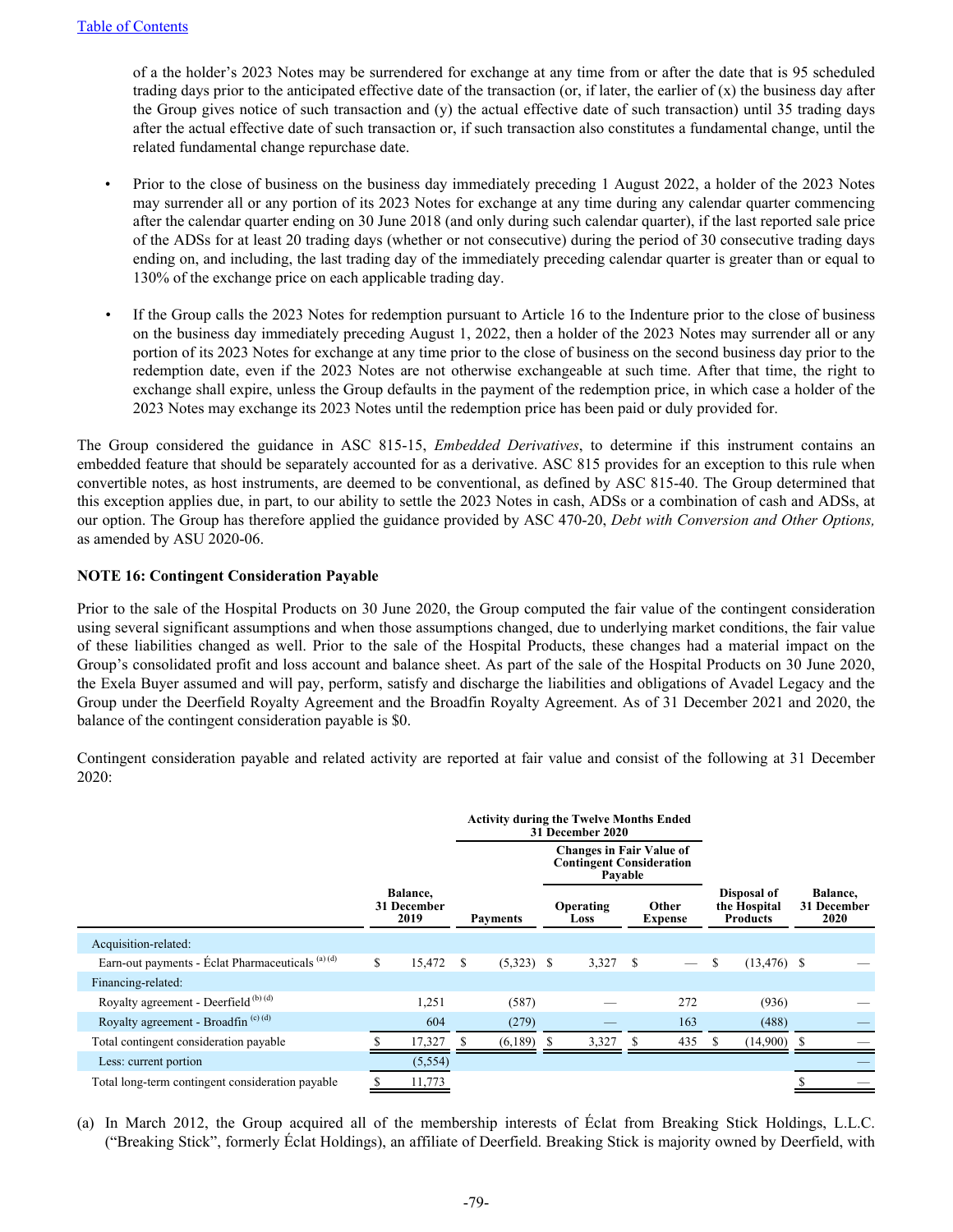a minority interest owned by the Group's former CEO, and certain other current and former employees. As part of the consideration, the Group committed to provide quarterly earn-out payments equal to 20% of any gross profit generated by certain Éclat products. These payments will continue in perpetuity, to the extent gross profit of the related products also continue in perpetuity. In connection with the disposal of the Hospital Products on 30 June 2020 as discussed in *Note 4: Disposal of the Hospital Products*, the Deerfield MIPA (with respect to certain sections thereof) and the Royalty Agreement were assigned to the Exela Buyer. Pursuant to the Purchase Agreement, the Exela Buyer assumed and will pay, perform, satisfy and discharge the liabilities and obligations of Avadel Legacy and the Company under the Deerfield Royalty Agreement.

- (b) As part of a February 2013 debt financing transaction conducted with Deerfield, the Group received cash of \$2,600 in exchange for entering into a royalty agreement whereby the Group shall pay quarterly a 1.75% royalty on the net sales of certain Éclat products until 31 December 2024. In connection with such debt financing transaction, the Group granted Deerfield a security interest in the product registration rights of the Éclat Pharmaceuticals products. In connection with the disposal of the Hospital Products on 30 June 2020 as discussed in *Note 4: Disposal of the Hospital Products*, the Deerfield MIPA (with respect to certain sections thereof) and the Royalty Agreement were assigned to the Exela Buyer. Pursuant to the Purchase Agreement, the Exela Buyer assumed and will pay, perform, satisfy and discharge the liabilities and obligations of Avadel Legacy and the Group under the Deerfield Royalty Agreement.
- (c) As part of a December 2013 debt financing transaction conducted with Broadfin Healthcare Master Fund, a former related party and shareholder, the Group received cash of \$2,200 in exchange for entering into a royalty agreement whereby the Group shall pay quarterly a 0.834% royalty on the net sales of certain Éclat products until 31 December 2024. In connection with the disposal of the Hospital Products on 30 June 2020 as discussed in *Note 4: Disposal of the Hospital Products*, the Broadfin Royalty Agreement was assigned to the Exela Buyer and the Exela Buyer assumed and shall pay, perform, satisfy and discharge the liabilities and obligations of the Group under the Broadfin Royalty Agreement.
- (d) Deerfield and Broadfin Healthcare Master Trust disposed of their 2023 Notes and ordinary shares in the Group during the year ended 31 December 2020 and are no longer considered related parties.

Prior to the disposal of the Hospital Products on 30 June 2020, the fair value of each contingent consideration payable listed in (a), (b) and (c) above was estimated using a discounted cash flow model based on estimated and projected annual net revenues or gross profit, as appropriate, of each of the specified Éclat products using an appropriate risk-adjusted discount rate of 14%. These fair value measurements are based on significant inputs not observable in the market and thus represent a level 3 measurement as defined in ASC 820. Subsequent changes in the fair value of the acquisition-related contingent consideration payables, resulting primarily from management's revision of key assumptions, will be recorded in the consolidated profit and loss account in the line items entitled "Changes in fair value of contingent consideration" for items noted in (b) above and in "Other (expense) income - changes in fair value of contingent consideration payable" for items (b) and (c) above. See *Note 2: Accounting Estimates and Related Accounting Policies* under the caption Acquisition-related Contingent Consideration and Financing-related Royalty Agreements for more information on key assumptions used to determine the fair value of these liabilities.

Prior to 30 June 2020 the Group chose to make a fair value election pursuant to ASC 825, "Financial Instruments" for its royalty agreements detailed in items (b) and (c) above. These financing-related liabilities were recorded at fair market value on the consolidated balance sheet and the periodic change in fair market value is recorded as a component of "Other expense – change in fair value of contingent consideration payable" on the consolidated profit and loss account.

The following table summarizes changes to the contingent consideration payables, a recurring Level 3 measurement, for the twelve-month periods ended 31 December 2020:

| <b>Contingent Consideration Payable:</b>     | <b>Balance</b> |          |  |  |
|----------------------------------------------|----------------|----------|--|--|
| Balance at 31 December 2019                  |                | 17,327   |  |  |
|                                              |                |          |  |  |
| Payments of contingent consideration payable |                | (6,189)  |  |  |
| Fair value adjustments <sup>(1)</sup>        |                | 3,762    |  |  |
| Disposal of the Hospital Products            |                | (14,900) |  |  |
| Balance at 31 December 2020                  |                |          |  |  |

 $<sup>(1)</sup>$  Fair value adjustments are reported as changes in fair value of contingent consideration and other expense -changes in fair</sup> value of contingent consideration payable in the consolidated profit and loss account.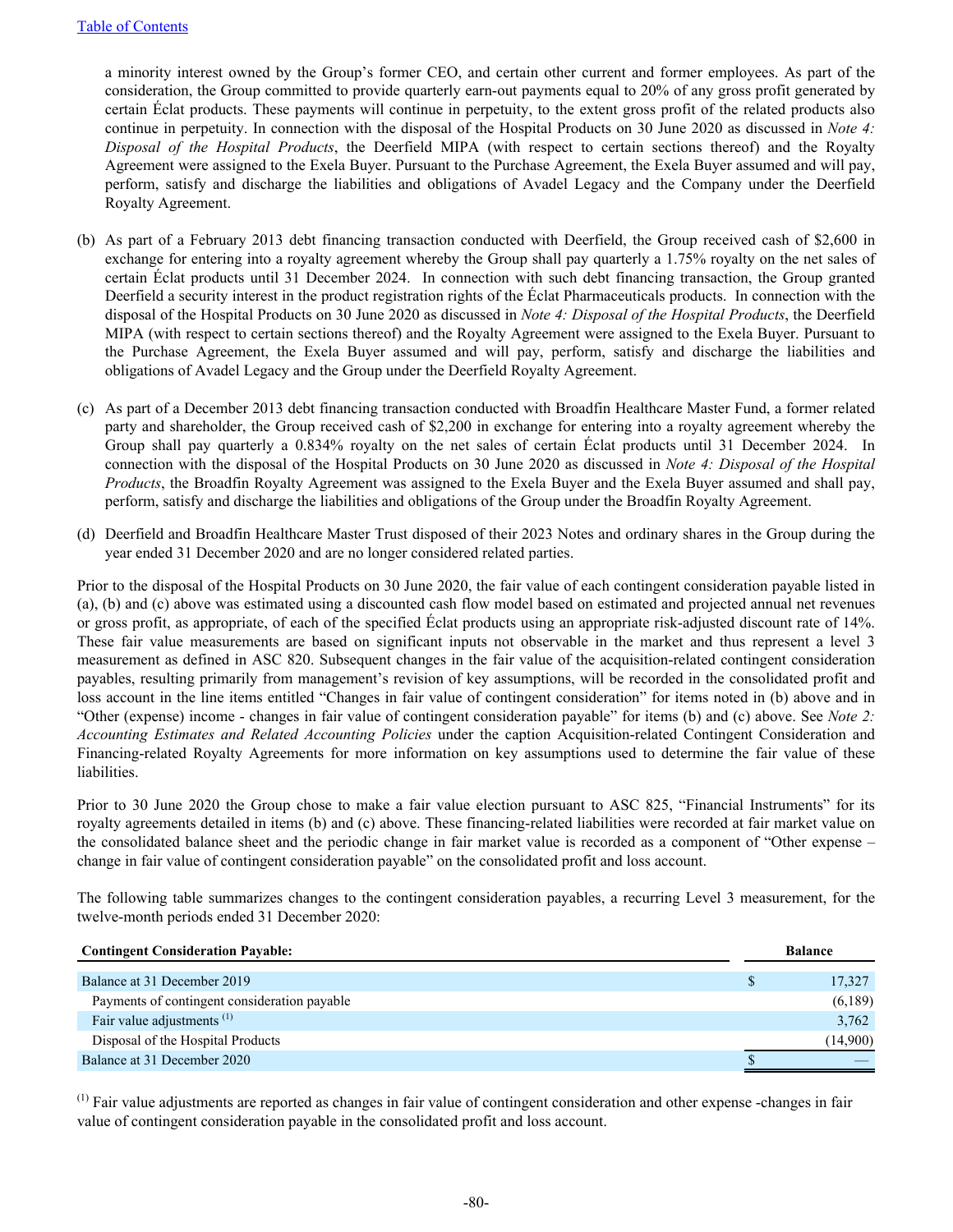# **NOTE 17: Called-up Share Capital and Reserves**

## *Called-up Share Capital*

Upon exercise of stock options or warrants, or upon the issuance of free share awards, the Group issues new shares.

| (In thousands, except per share data)                                                       | 2021 |       |      |       |
|---------------------------------------------------------------------------------------------|------|-------|------|-------|
| Authorised:                                                                                 |      |       |      |       |
| 25 deferred ordinary shares of $\epsilon$ 1.00 each at 31 December 2021 and 2020            | \$.  | 26 \$ |      | 26    |
| 500,000 ordinary shares of \$0.01 each at 31 December 2021 and 2020                         |      | 5,000 |      | 5,000 |
| 50,000 preferred shares of \$0.01 each at 31 December 2021 and 2020                         |      | 500   |      | 500   |
|                                                                                             |      |       |      |       |
| <b>Allotted, Called Up and Fully Paid:</b>                                                  |      |       |      |       |
| 25 deferred ordinary shares of $\epsilon$ 1.00 each at 31 December 2021 and 2020            | S    | 26    | - \$ | 26    |
| 58,620 and 58,396 ordinary shares of \$0.01 each at 31 December 2021 and 2020, respectively |      | 586   |      | 583   |
| 488 preferred shares of \$0.01 at 31 December 2021 and 2020                                 |      |       |      | 5.    |
| Called up share capital presented as equity                                                 |      | 617   |      | 614   |

The Board of Directors is authorized to issue preferred stock in series, and with respect to each series, to fix its designation, relative rights (including voting, dividend, conversion, sinking fund, and redemption rights), preferences (including dividends and liquidation) and limitations. We have 50,000 shares of authorized preferred shares, \$0.01 nominal value, of which 488 are currently issued and outstanding as of 31 December 2021.

## *Cancellation of Treasury Shares*

In August 2020, the Group cancelled all of our 5,407 treasury shares. As a result, we transferred \$54 of ordinary shares to capital redemption reserves within other reserves during the twelve months ended 31 December 2020.

# *February 2020 Private Placement*

On 21 February 2020, the Group announced that we entered into a definitive agreement for the sale of its ADSs and Series A Non-Voting Convertible Preferred Shares ("Series A Preferred") in a private placement to a group of institutional accredited investors. The private placement resulted in gross proceeds of approximately \$65,000 before deducting placement agent and other offering expenses, which resulted in net proceeds of \$60,570.

Pursuant to the terms of the private placement, the Group issued 8,680 ADSs and 488 shares of Series A Preferred at a price of \$7.09 per share, priced at-the-market under Nasdaq rules. Each share of non-voting Series A Preferred is convertible into one ADS, provided that conversion will be prohibited if, as a result, the holder and its affiliates would own more than 9.99% of the total number of Avadel ADSs outstanding. The closing of the private placement occurred on 25 February 2020. Proceeds from the private placement will be used to fund continued clinical and program development of FT218, including an open-label extension study for REST-ON, a switch study to evaluate patients switching from twice-nightly sodium oxybate to once-nightly FT218, as well as for general corporate purposes.

Issuance costs of \$4,430 have been recorded as a reduction of Other Reserves.

# *May 2020 Public Offering*

In connection with the shelf registration statement described above, on 28 April 2020, the Group announced the pricing of an underwritten public offering of 11,630 Ordinary Shares, in the form of ADSs at a price to the public of \$10.75 per ADS. Each ADS represents the right to receive one Ordinary Share. All of the ADSs were offered by us and the gross proceeds to us from the offering were approximately \$125,000, before deducting underwriting discounts and commissions and offering expenses, which resulted in net proceeds of \$116,924. The offering closed on 1 May 2020. Proceeds from the public offering will be used to fund continued clinical and program development of FT218, including an open-label extension ("OLE") study for REST-ON, a switch study to evaluate patients switching from twice-nightly sodium oxybate to once-nightly FT218, as well as for general corporate purposes.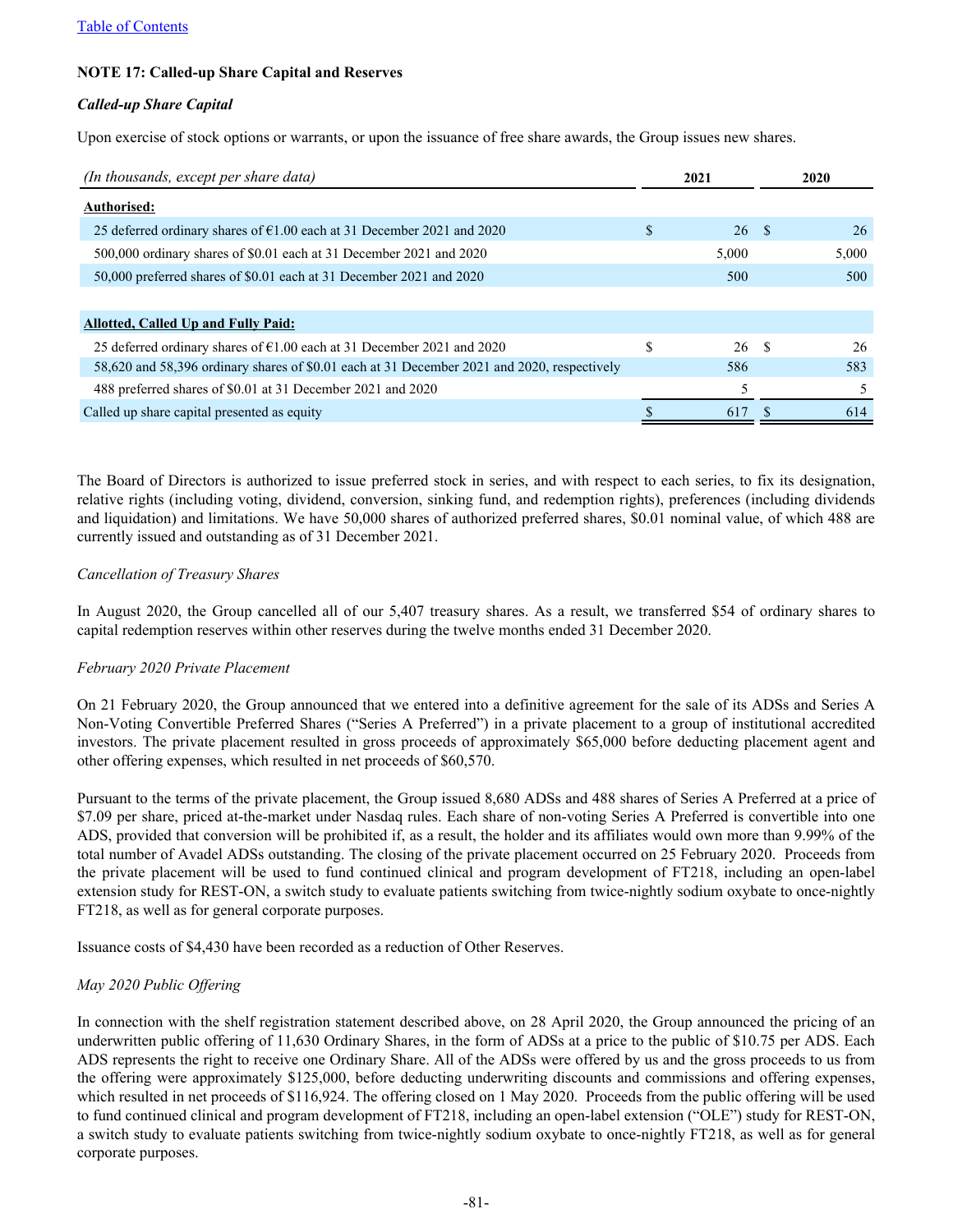Issuance costs of \$8,098 have been recorded as a reduction of Other Reserves.

## *Called-up Share Capital - Ordinary*

In fiscal 2021, the change in ordinary shares of \$3 is a result of the vesting of restricted shares of \$2 and the exercise of stock options of \$1.

## *Share Premium Account*

In fiscal 2021, the share premium account increased due to the exercise of stock options of \$168 and employee share purchase plan issuance of \$94.

## *Other Reserves*

In fiscal 2021, other reserves increased, driven by the issuance of \$8,872 of share-based compensation, partially offset by the vesting of restricted shares of \$2.

## *Profit and Loss Account*

In fiscal 2021, the profit and loss account activity was driven by the 2021 net loss of \$77,329, the impact of the adoption of new accounting standards of \$12,939, and the change in other comprehensive loss of \$2,889.

# **NOTE 17.1: Equity Instruments and Stock Based Compensation**

Compensation expense included in the consolidated profit and loss account for all share-based compensation arrangements was as follows for the periods ended 31 December:

| <b>Share-based Compensation Expense:</b> | 2021 |       |  | 2020  |
|------------------------------------------|------|-------|--|-------|
| Research and development                 |      | 758   |  | 139   |
| Distribution and administrative          |      | 8.114 |  | 3,281 |
| Restructuring costs                      |      |       |  | (421) |
| Total share-based compensation expense   |      | 8.872 |  | 2.999 |

As of 31 December 2021, the Group expects \$18,429 of unrecognized expense related to granted, but non-vested share-based compensation arrangements to be incurred in future periods. This expense is expected to be recognized over a weighted average period of 3.2 years.

The excess tax benefit related to share-based compensation recorded by the Group was immaterial for the years ended 31 December 2021 and 2020.

Upon exercise of stock options or warrants, or upon the issuance of restricted share awards, the Group issues new shares.

At 31 December 2021, there were 1,336 shares authorized for stock option grants, warrant grants and restricted share award grants in subsequent periods.

#### *Inducement Plan*

In November 2021, the Board of Directors approved the Avadel Pharmaceuticals plc 2021 Inducement Plan (the "Inducement Plan"), which allows the Group to grant equity awards to induce highly-qualified prospective officers and employees who are not currently employed by the Group to accept employment and provide them with a proprietary interest in the Group. The maximum number of shares reserved and available for issuance under the Plan is 1,500 shares. As of 31 December 2021, the Group had not issued any shares under this Inducement Plan.

#### *Determining the Fair Value of Stock Options and Warrants*

The Group measures the total fair value of stock options on the grant date using the Black-Scholes option-pricing model and recognizes each grant's fair value as compensation expense over the period that the option vests. Options are granted to employees of the Group and become exercisable ratably over four years following the grant date and expire ten years after the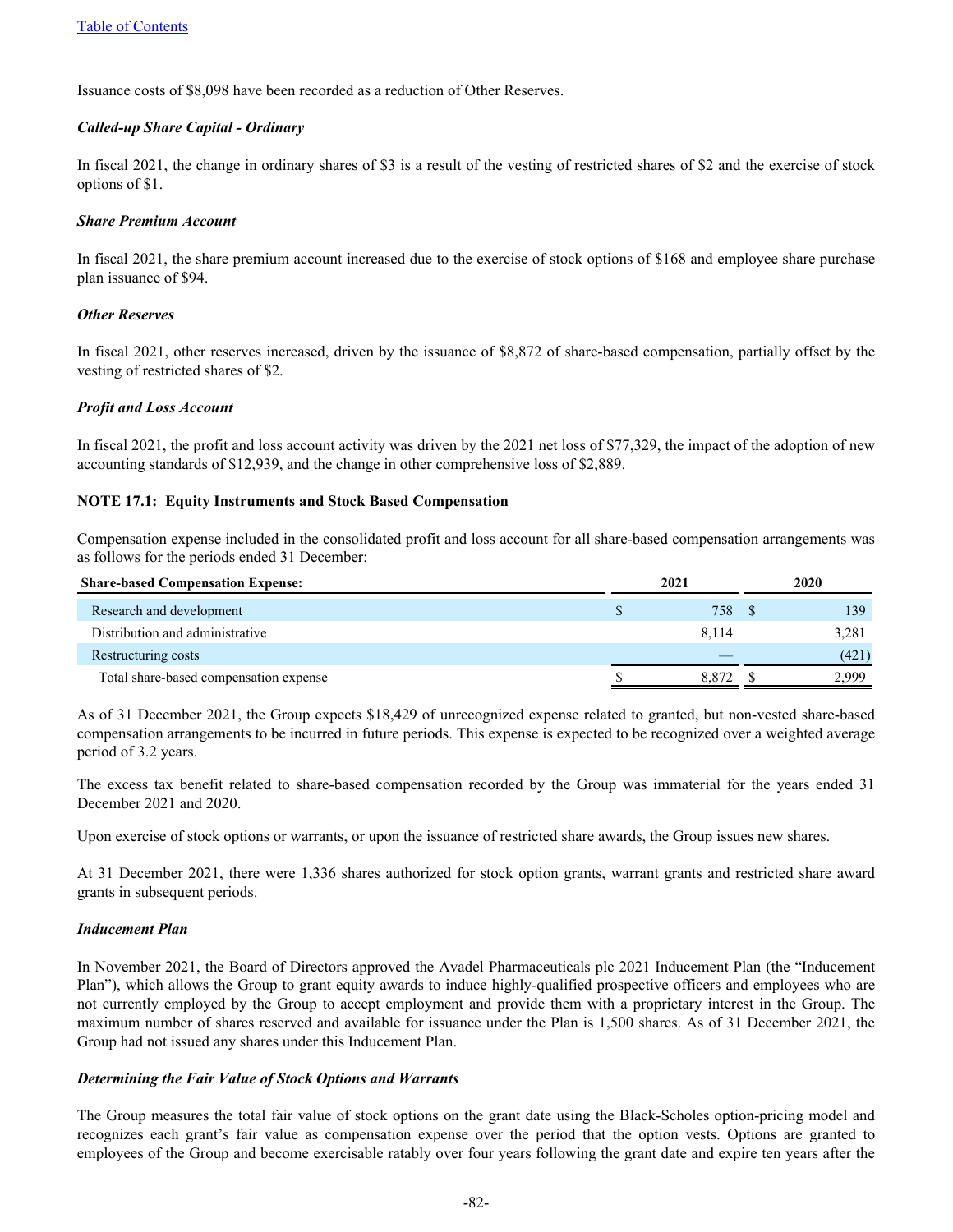grant date. Prior to 2021, the Group issued stock options to our Board of Directors as compensation for services rendered that are exercisable ratably over three years following the grant date, and expire ten years after the grant date. In 2021, the Group issued stock options to our Board of Directors as compensation for services rendered and are exercisable one year following the grant date and expire ten years after the grant date.

The weighted-average assumptions under the Black-Scholes option-pricing model for stock option grants as of 31 December 2021 and 2020, are as follows:

| <b>Stock Option Assumptions:</b> | 2021      | 2020      |
|----------------------------------|-----------|-----------|
| Stock option grants:             |           |           |
| Expected term (years)            | 6.20      | 6.08      |
| Expected volatility              | 73.91 %   | 75.76 %   |
| Risk-free interest rate          | $1.10 \%$ | $0.72 \%$ |
| Expected dividend yield          |           |           |

*Expected term*: The expected term of the options represents the period of time between the grant date and the time the options are either exercised or forfeited, including an estimate of future forfeitures for outstanding options. Given the limited historical data, the simplified method has been used to calculate the expected life.

*Expected volatility*: The expected volatility is calculated based on an average of the historical volatility of the Group's stock price for a period approximating the expected term.

*Risk-free interest rate*: The risk-free interest rate is based on the U.S. Treasury yield curve in effect at the time of grant and a maturity that approximates the expected term.

*Expected dividend yield*: The Group has not distributed any dividends since our inception, and has no plan to distribute dividends in the foreseeable future.

## *Stock Options*

A summary of the combined stock option activity and other data for the Group's stock option plans for the year ended 31 December 2021 is as follows:

| <b>Stock Option Activity and Other Data:</b> | Number of Stock<br><b>Options</b> | <b>Weighted Average</b><br><b>Exercise Price per</b><br><b>Share</b> |       |            |              | <b>Weighted Average</b><br>Remaining<br><b>Contractual Life</b> | Aggregate<br><b>Intrinsic Value</b> |
|----------------------------------------------|-----------------------------------|----------------------------------------------------------------------|-------|------------|--------------|-----------------------------------------------------------------|-------------------------------------|
| Stock options outstanding, 1 January 2021    | 5,898 \$                          |                                                                      | 7.02  |            | \$           |                                                                 |                                     |
| Granted                                      | 2,857                             |                                                                      | 8.20  |            |              |                                                                 |                                     |
| Exercised                                    | (48)                              |                                                                      | 3.54  |            |              |                                                                 |                                     |
| Forfeited                                    | (234)                             |                                                                      | 7.13  |            |              |                                                                 |                                     |
| Expired                                      | (70)                              |                                                                      | 12.62 |            |              |                                                                 |                                     |
| Stock options outstanding, 31 December 2021  | 8,403                             | - S                                                                  | 7.39  | 7.83 years | \$<br>12,204 |                                                                 |                                     |
| Stock options exercisable, 31 December 2021  | 3,256                             |                                                                      | 7.88  | 5.88 years | \$<br>6,291  |                                                                 |                                     |

A summary of the combined stock option activity and other data for the Group's stock option plans for the year ended 31 December 2020 is as follows: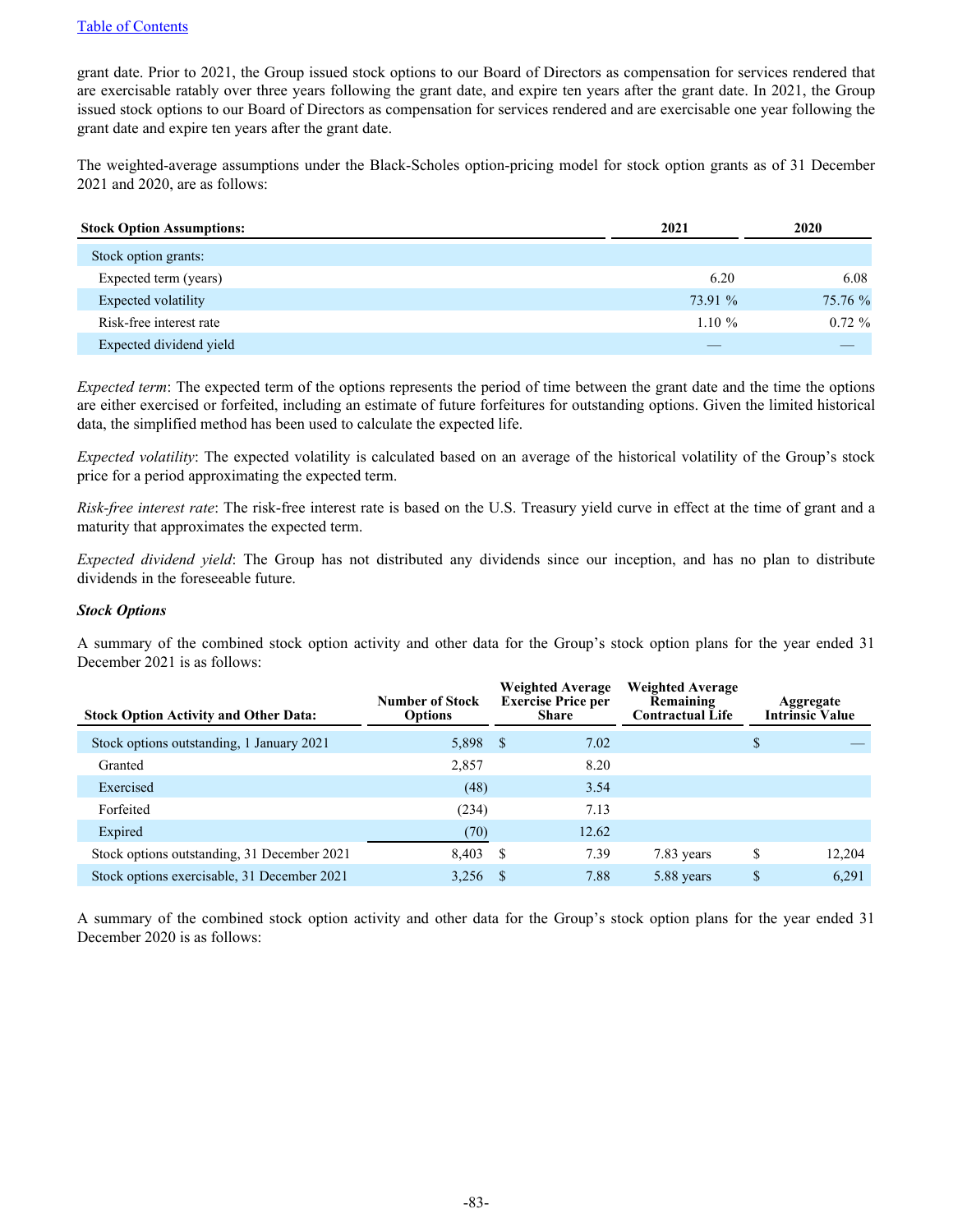# [Table of Contents](#page-2-0)

| <b>Stock Option Activity and Other Data:</b> | Number of Stock<br><b>Options</b> | <b>Weighted Average</b><br><b>Exercise Price per</b><br>Share |       |            |    |       |  |  |  |  |  | <b>Weighted Average</b><br>Remaining<br><b>Contractual Life</b> |  | Aggregate<br><b>Intrinsic Value</b> |
|----------------------------------------------|-----------------------------------|---------------------------------------------------------------|-------|------------|----|-------|--|--|--|--|--|-----------------------------------------------------------------|--|-------------------------------------|
| Stock options outstanding, 1 January 2020    | 5,121 \$                          |                                                               | 7.51  |            | \$ |       |  |  |  |  |  |                                                                 |  |                                     |
| Granted                                      | 2,551                             |                                                               | 6.90  |            |    |       |  |  |  |  |  |                                                                 |  |                                     |
| Exercised                                    | (403)                             |                                                               | 5.08  |            |    |       |  |  |  |  |  |                                                                 |  |                                     |
| Forfeited                                    | (566)                             |                                                               | 3.24  |            |    |       |  |  |  |  |  |                                                                 |  |                                     |
| Expired                                      | (805)                             |                                                               | 13.37 |            |    |       |  |  |  |  |  |                                                                 |  |                                     |
| Stock options outstanding, 31 December 2020  | 5,898 \$                          |                                                               | 7.02  | 7.96 years | \$ | 7,115 |  |  |  |  |  |                                                                 |  |                                     |
| Stock options exercisable, 31 December 2020  | 2,172                             |                                                               | 9.48  | 5.58 years | \$ | 1,841 |  |  |  |  |  |                                                                 |  |                                     |

The aggregate intrinsic value of options exercised during the years ended 31 December 2021 and 2020 was \$6,291 and \$1,841, respectively.

The weighted average grant date fair value of options granted during the years ended 31 December 2021 and 2020 was \$5.36 and \$4.63, per share, respectively.

# *Warrants*

A summary of the combined warrant activity and other data for the year ended 31 December 2020 is as follows:

| <b>Warrant Activity and Other Data:</b> | Number of<br>Warrants |  | <b>Weighted Average</b><br><b>Exercise Price per</b><br>Share | <b>Weighted Average</b><br>Remaining<br><b>Contractual Life</b> |   | Aggregate<br><b>Intrinsic</b><br>Value |
|-----------------------------------------|-----------------------|--|---------------------------------------------------------------|-----------------------------------------------------------------|---|----------------------------------------|
| Warrants outstanding, 1 January 2020    | 291 \$                |  | 13.59                                                         |                                                                 |   |                                        |
| Exercised                               |                       |  |                                                               |                                                                 |   |                                        |
| Expired                                 | (291)                 |  | 13.59                                                         |                                                                 |   |                                        |
| Warrants outstanding, 31 December 2020  | $-$ \$                |  |                                                               | 0 years                                                         | S |                                        |
| Warrants exercisable, 31 December 2020  |                       |  |                                                               | $0$ years                                                       |   |                                        |

All outstanding warrants expired in August 2020. Each of the above warrants was convertible into one ordinary share. There was no aggregate intrinsic value of warrants exercised during the year ended 31 December 2020.

# *Restricted Share Awards*

Restricted share awards represent Group shares issued free of charge to employees of the Group as compensation for services rendered. The Group measures the total fair value of restricted share awards on the grant date using the Group's stock price at the time of the grant. Restricted share awards granted from 2017-2020 vest over a three-year period; two-thirds (2/3) vesting on the second anniversary of the grant date and the remaining one-third (1/3) vesting on the third anniversary of the grant date. In 2021, restricted share awards granted to employees vest over a four-year period; one-fourth (1/4) on each anniversary of the grant date. In 2018, the Group issued restricted share awards to our Board of Directors vesting over a three-year period; onethird (1/3) vesting on each of the three anniversaries of the grant date. Compensation expense for such awards granted during and after 2017 is recognized over the applicable vesting period.

A summary of the Group's restricted share awards as of 31 December 2021, and changes during the year then ended, is reflected in the table below.

| <b>Restricted Share Activity and Other Data:</b>                  | <b>Number of Restricted Share</b><br>Awards | <b>Weighted Average Grant</b><br>Date<br><b>Fair Value</b> |
|-------------------------------------------------------------------|---------------------------------------------|------------------------------------------------------------|
| Non-vested restricted share awards outstanding, 1 January 2021    | 347                                         | 5.87<br>- S                                                |
| Granted                                                           | 99                                          | 8.22                                                       |
| Vested                                                            | (160)                                       | 5.05                                                       |
| Forfeited                                                         | (12)                                        | 7.08                                                       |
| Non-vested restricted shares awards outstanding, 31 December 2021 | 274                                         | 7.14                                                       |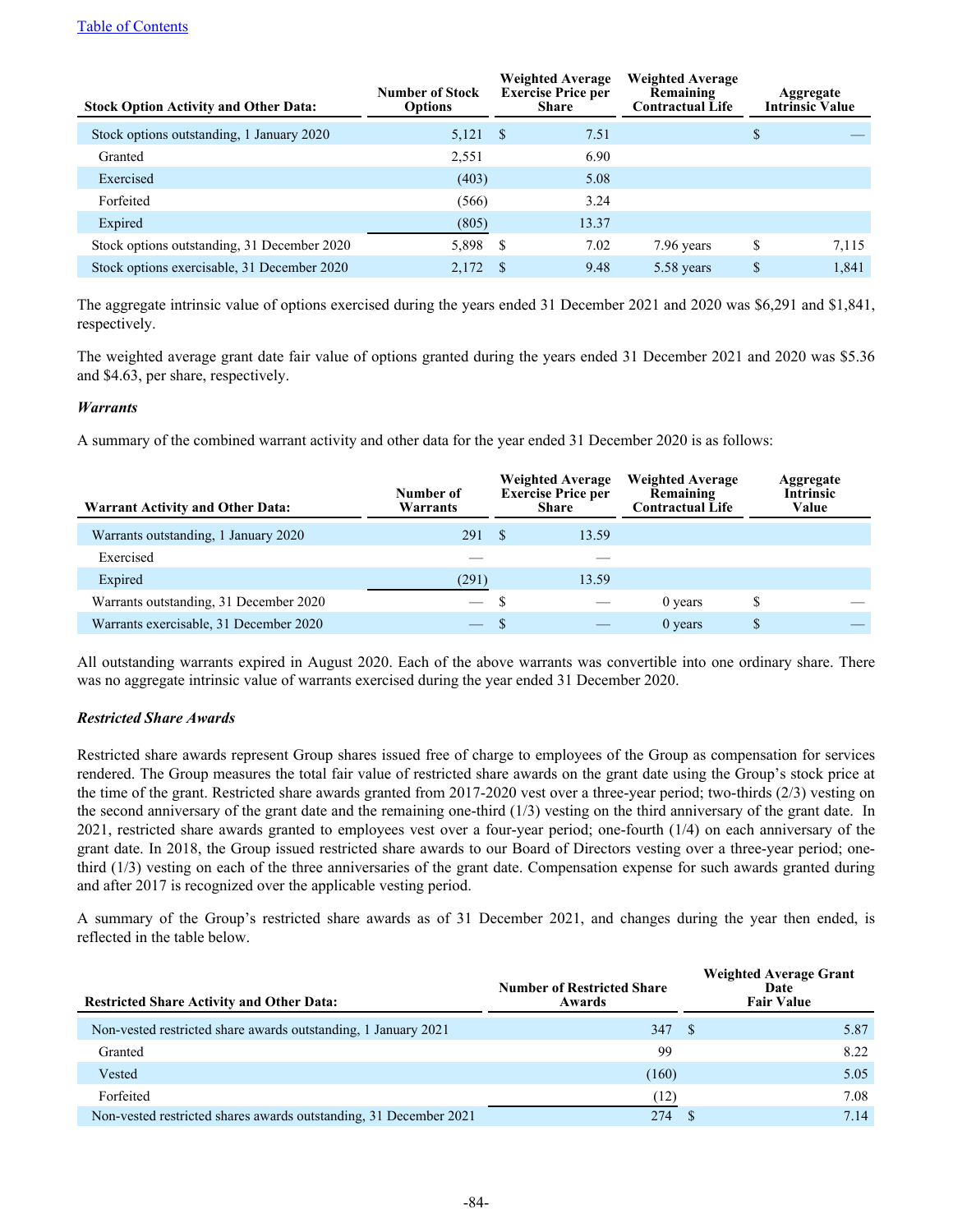A summary of the Group's restricted share awards as of 31 December 2020, and changes during the year then ended, is reflected in the table below.

| <b>Restricted Share Activity and Other Data:</b>                  | <b>Number of Restricted Share</b><br>Awards | <b>Weighted Average Grant</b><br>Date<br><b>Fair Value</b> |
|-------------------------------------------------------------------|---------------------------------------------|------------------------------------------------------------|
| Non-vested restricted share awards outstanding, 1 January 2020    | 347                                         | 4.73<br>-8                                                 |
| Granted                                                           | 186                                         | 7.69                                                       |
| Vested                                                            | (115)                                       | 6.01                                                       |
| Forfeited                                                         | (71)                                        | 4.83                                                       |
| Non-vested restricted shares awards outstanding, 31 December 2020 | 347                                         | 5.87                                                       |

The weighted average grant date fair value of restricted share awards granted during the years ended 31 December 2021 and 2020 was \$8.22 and \$7.69, respectively.

# *Performance Share Units Awards*

PSUs represent Group shares issued free of charge to employees of the Group as compensation for achieving various results. The Group measures the total fair value of performance share unit awards on the grant date using the Group's stock price at the time of the grant. In 2020, the Group granted performance share awards, of which 50% vest upon the achievement of certain regulatory milestones related to FT218 and the other 50% vest one year following achievement of those milestones ("2020 PSU awards"). The Group has not yet recognized any share-based compensation expense related to the 2020 PSU awards as the regulatory milestones have not yet been met; however, in the event the performance conditions are met before a certain date, approximately 100% of the outstanding shares, or \$1,786 of compensation expense will be recognized by the Group for the 2020 PSU awards outstanding as of December 31, 2021.

In 2021, the Group granted performance share awards of which 50% vest upon achievement of certain corporate objectives and the second 50% vests one year following achievement of those objectives ("2021 PSU awards"). The Group has not yet recognized any share-based compensation expense related to the 2021 PSU awards as the objectives have not yet been met; however, in the event the performance conditions are met and exceeded, approximately 150% of the outstanding shares, or \$3,509 of compensation expense will be recognized by the Group for the 2021 PSU awards outstanding as of December 31, 2021.

A summary of the Group's performance share units awards as of 31 December 2021, and changes during the year then ended, is reflected in the table below.

| <b>Performance Unit Share Activity and Other Data:</b>                | <b>Number of Performance Unit</b><br><b>Share Awards</b> | <b>Weighted Average Grant</b><br>Date<br><b>Fair Value</b> |      |
|-----------------------------------------------------------------------|----------------------------------------------------------|------------------------------------------------------------|------|
| Non-vested performance share awards outstanding, 1 January 2021       | 257                                                      | - S                                                        | 7.09 |
| Granted                                                               | 285                                                      |                                                            | 8.20 |
| Vested                                                                |                                                          |                                                            |      |
| Forfeited                                                             |                                                          |                                                            | 5.36 |
| Non-vested performance shares awards outstanding, 31 December<br>2021 | 535                                                      |                                                            |      |

A summary of the Group's performance share units awards as of 31 December 2020, and changes during the year then ended, is reflected in the table below.

| <b>Performance Unit Share Activity and Other Data:</b>                | <b>Number of Performance Unit</b><br><b>Share Awards</b> | <b>Weighted Average Grant</b><br>Date<br><b>Fair Value</b> |
|-----------------------------------------------------------------------|----------------------------------------------------------|------------------------------------------------------------|
| Non-vested performance share awards outstanding, 1 January 2020       | $\overline{\phantom{0}}$                                 | -S                                                         |
| Granted                                                               | 257                                                      | 7.09                                                       |
| Vested                                                                |                                                          |                                                            |
| Forfeited                                                             |                                                          |                                                            |
| Non-vested performance shares awards outstanding, 31 December<br>2020 | 257                                                      | 7.09                                                       |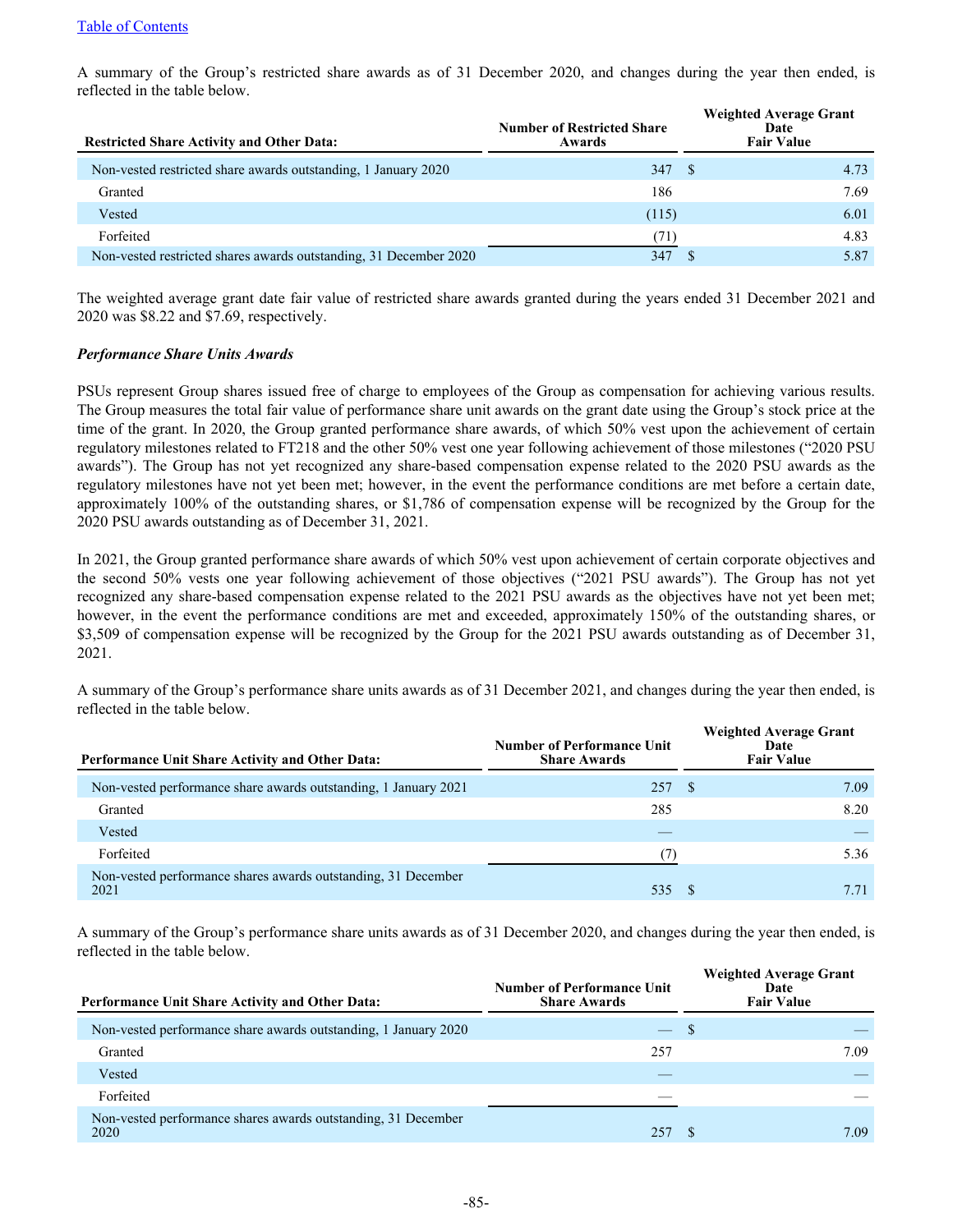The weighted average grant date fair value of performance share awards granted during the years ended 31 December 2021 and 2020 was \$8.20 and \$7.09 per share, respectively.

# *Employee Share Purchase Plan*

In 2017, the Board of Directors approved the Avadel Pharmaceuticals plc 2017 Avadel Employee Share Purchase Plan ("ESPP"). The total number of Company ordinary shares, nominal value \$0.01 per share, or ADSs representing such ordinary shares (collectively, "Shares") which may be issued under the ESPP is 1,000. The purchase price at which a share will be issued or sold for a given offering period will be established by the Compensation Committee of the Board ("Committee") (and may differ among participants, as determined by the Committee in its sole discretion) but will in no event be less than 85% of the lesser of: (a) the fair market value of a Share on the offering date; or (b) the fair market value of a Share on the purchase date. During the years ended 31 December 2021 and 2020, the Group issued 17 and 49 ordinary shares to employees, respectively. Expense related to the ESPP for the years ended 31 December 2021 and 2020 was immaterial.

# **NOTE 18: Contingent Liabilities and Commitments**

# *Litigation*

The Group is subject to potential liabilities generally incidental to our business arising out of present and future lawsuits and claims related to product liability, personal injury, contract, commercial, intellectual property, tax, employment, compliance and other matters that arise in the ordinary course of business. The Group accrues for potential liabilities when it is probable that future costs (including legal fees and expenses) will be incurred and such costs can be reasonably estimated. At 31 December 2021 and 31 December 2020, there were no contingent liabilities with respect to any litigation, arbitration or administrative or other proceeding that are reasonably likely to have a material adverse effect on the Group's consolidated financial position, results of operations, cash flows or liquidity.

# *First Complaint*

On 12 May 2021, Jazz Pharmaceuticals, Inc. ("Jazz") filed a formal complaint (the "First Complaint") initiating a lawsuit in the United States District Court for the District of Delaware (the "Court") against Avadel Pharmaceuticals plc, Avadel US Holdings, Inc., Avadel Management Corporation, Avadel Legacy Pharmaceuticals, LLC, Avadel Specialty Pharmaceuticals, LLC, and Avadel CNS Pharmaceuticals, LLC (collectively, the "Avadel Parties"). In the First Complaint, Jazz alleges the sodium oxybate product ("Proposed Product") described in the NDA owned by Avadel CNS Pharmaceuticals, LLC will infringe at least one claim of US Patent No. 8731963, 10758488, 10813885, 10959956 and/or 10966931 (collectively, the "patents-in-suit"). The First Complaint further includes typical relief requests such as preliminary and permanent injunctive relief, monetary damages and attorneys' fees, costs and expenses.

On 3 June 2021, the Avadel Parties timely filed their Answer and Counterclaims (the "Avadel Answer") with the Court in response to the First Complaint. The Avadel Answer generally denies the allegations set forth in the First Complaint, includes numerous affirmative defenses (including, but not limited to, non-infringement and invalidity of the patents-in-suit), and asserts a number of counterclaims seeking i) a declaratory judgment of non-infringement of each patent-in-suit, and ii) a declaratory judgment of invalidity of each patent-in-suit.

On 18 June 2021, Jazz filed its Answer ("Jazz Answer") with the Court in response to the Avadel Answer. The Jazz Answer generally denies the allegations set forth in the Avadel Answer and sets forth a single affirmative defense asserting that Avadel has failed to state a claim for which relief can be granted.

On 21 June 2021, the Court issued an oral order requiring the parties to i) confer regarding proposed dates to be included in the Court's scheduling order for the case, and ii) submit a proposed order, including a proposal for the length and timing of trial, to the Court by no later than 21 July 2021.

On 30 July 2021, the Court issued a scheduling order establishing timing for litigation events including i) a claim construction hearing date of 2 August 2022, and ii) a trial date of 30 October 2023.

On 18 October 2021, consistent with the scheduling order, Jazz filed a status update with the Court indicating that Jazz did not intend to file a preliminary injunction with the Court at this time. Jazz further indicated that it would provide the Court with an update regarding whether preliminary injunction proceedings may be necessary after receiving further information regarding the FDA's action on Avadel's NDA.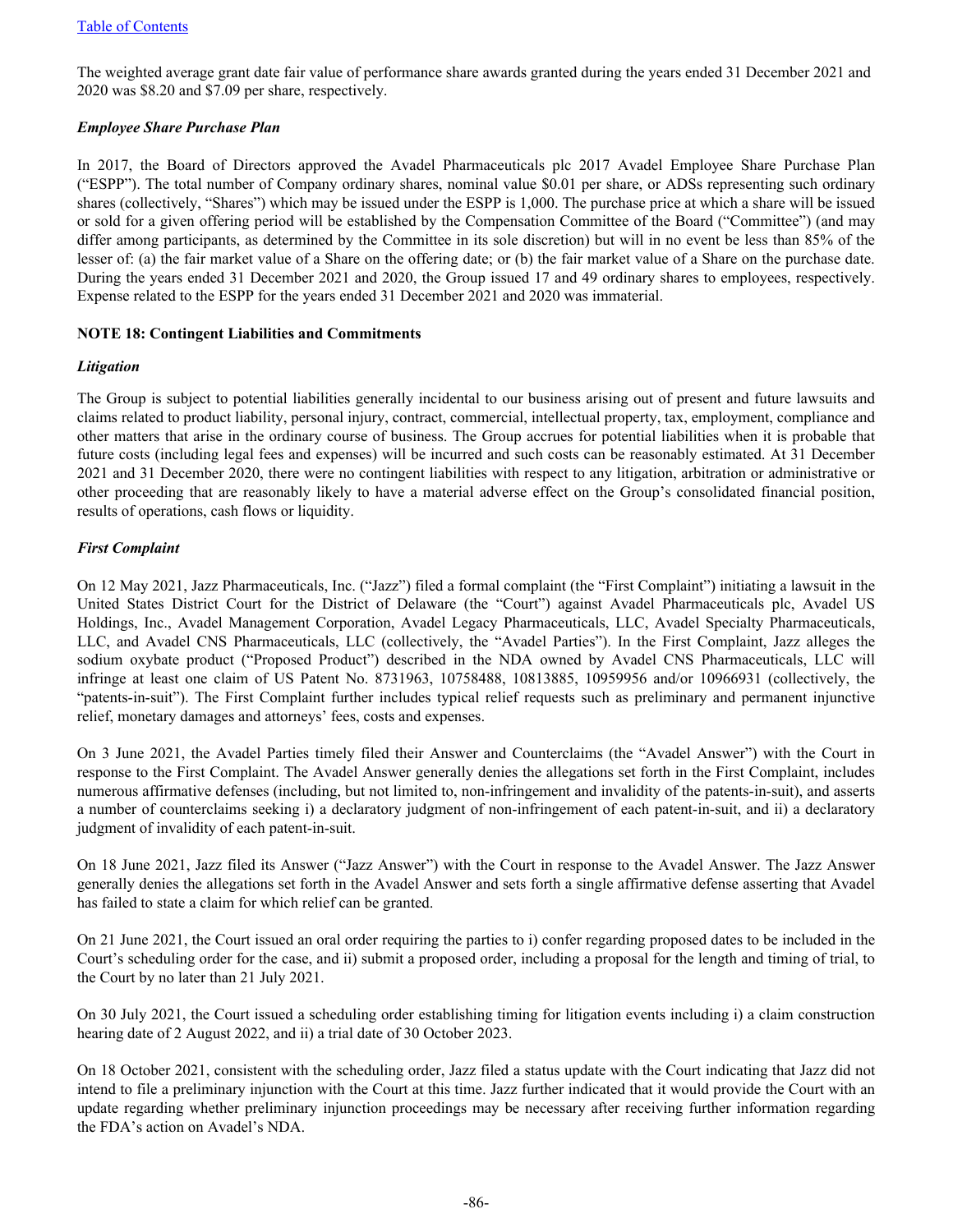On 4 January 2022, the Court entered an agreed order dismissing this case with respect to Avadel Pharmaceuticals plc, Avadel US Holdings, Inc., Avadel Specialty Pharmaceuticals, LLC, Avadel Legacy Pharmaceuticals, LLC, and Avadel Management Corporation. A corresponding order was entered in the two below cases on the same day.

On January 4, 2022, the Court entered an agreed order dismissing this case with respect to Avadel Pharmaceuticals plc, Avadel US Holdings, Inc., Avadel Specialty Pharmaceuticals, LLC, Avadel Legacy Pharmaceuticals, LLC, and Avadel Management Corporation. A corresponding order was entered in the two below cases on the same day.

On February 25, 2022, Jazz filed an amended Answer to Avadel's Counterclaims ("the Jazz First Amended Answer"). The Jazz First Amended Answer is substantially similar to the Jazz Answer except insofar as it adds an affirmative defense for judicial estoppel and unclean hands. Corresponding amended Answers were filed in the two below cases on the same day.

# *Second Complaint*

On 4 August 2021, Jazz filed another formal complaint (the "Second Complaint") initiating a lawsuit in the Court against the Avadel Parties. In the Second Complaint, Jazz alleges the Proposed Product described in the NDA owned by Avadel CNS Pharmaceuticals, LLC will infringe at least one claim of US Patent No. 11077079. The Second Complaint further includes typical relief requests such as preliminary and permanent injunctive relief, monetary damages and attorneys' fees, costs and expenses.

On 9 September 2021, the Avadel Parties timely filed their Answer and Counterclaims (the "Second Avadel Answer") with the Court in response to the Second Complaint. The Second Avadel Answer generally denies the allegations set forth in the Second Complaint, includes numerous affirmative defenses (including, but not limited to, non-infringement and invalidity of the patentin-suit), and asserts a number of counterclaims seeking i) a declaratory judgment of non-infringement of the patent-in-suit, and ii) a declaratory judgment of invalidity of the patent-in-suit.

On 22 October 2021, the Court issued an oral order stating that this case should proceed on the same schedule as the case filed on 12 May 2021.

# *Third Complaint*

On 10 November 2021, Jazz filed another formal complaint (the "Third Complaint") initiating a lawsuit in the Court against the Avadel Parties. In the Third Complaint, Jazz alleges the Proposed Product described in the NDA owned by Avadel CNS Pharmaceuticals, LLC will infringe at least one claim of US Patent No. 11147782. The Third Complaint further includes typical relief requests such as preliminary and permanent injunctive relief, monetary damages and attorneys' fees, costs and expenses. This case will proceed on the same schedule as the cases associated with the First and Second Complaints above.

On 7 January 2022, Avadel CNS Pharmaceuticals LLC timely filed its Answer and Counterclaims (the "Third Avadel Answer") with the Court in response to the Third Complaint. The Third Avadel Answer generally denies the allegations set forth in the Third Complaint, includes numerous affirmative defenses (including, but not limited to, non-infringement and invalidity of the patent-in-suit), and asserts a number of counterclaims seeking i) a declaratory judgment of non-infringement of the patent-insuit, and ii) a declaratory judgment of invalidity/unenforceability of the patent-in-suit.

On 21 December 2021, the Court entered a revised schedule for the First, Second and Third Complaints, setting a new claim construction date of 31 August 2022.

# *Material Commitments*

At 31 December 2021, the Group has one commitment with our primary contract manufacturer related to facility upgrades and the purchase and validation of equipment to be used in the manufacture of FT218. The total cost of this commitment is estimated to be approximately \$5,500 and is expected to be started and completed during the year ending 31 December 2022. The Group has incurred approximately \$3,348 of this commitment during the year ended 31 December 2021.

The Group also has a commitment with another contract manufacturer that commences in the first quarter of 2022 and will continue until FDA approval of the contract manufacturer. The commitment will be approximately \$3,000 per year.

# *Guarantees*

*Deerfield Guarantee*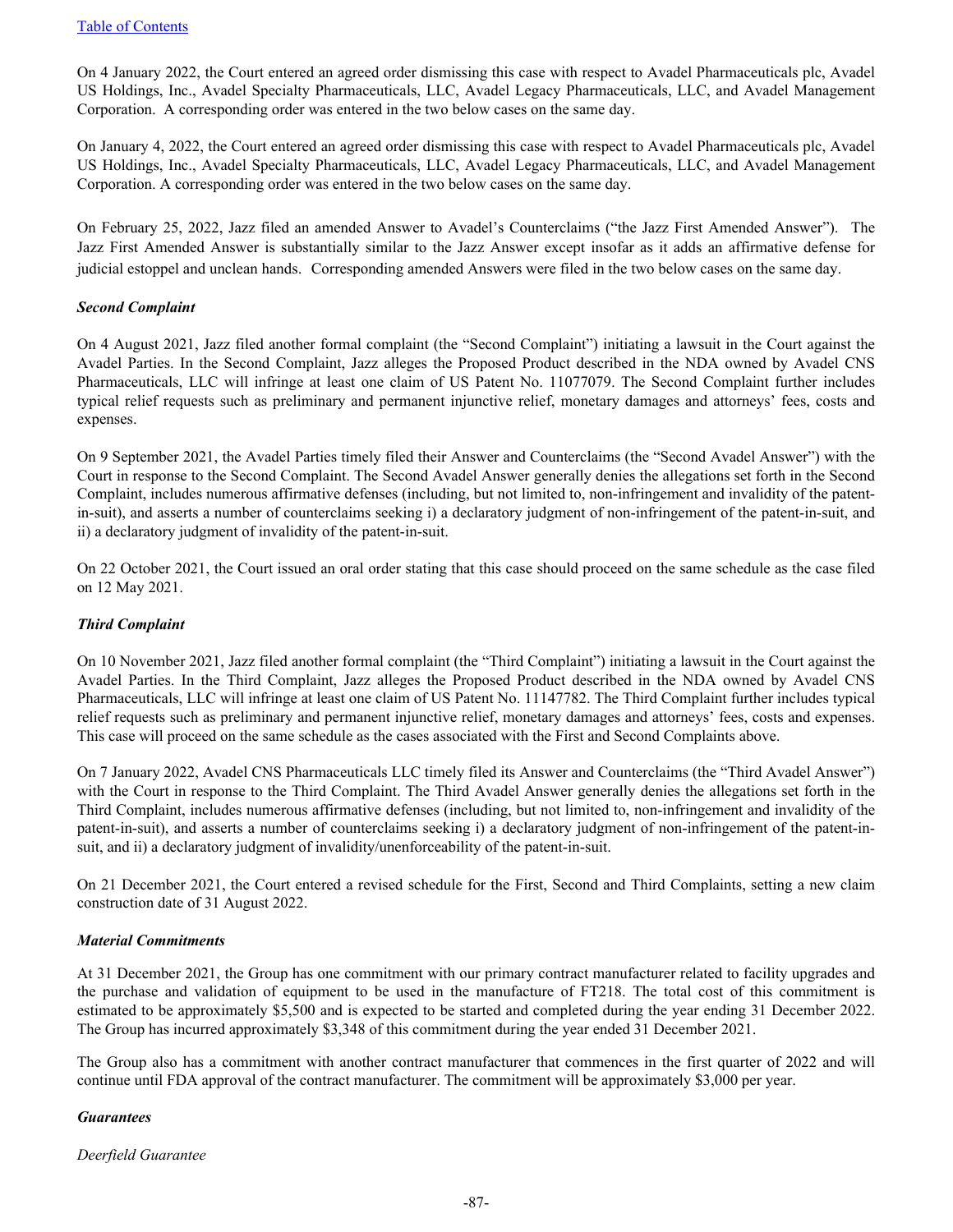The fair values of our guarantee to Deerfield and the guarantee received by us from Armistice largely offset and when combined are not material.

In connection with the Group's February 2018 divestiture of our pediatric assets, including four pediatric commercial stage assets – Karbinal™ ER, Cefaclor, Flexichamber™ and AcipHex® Sprinkle™ ("FSC products"), to Cerecor, Inc. ("Cerecor") the Group guaranteed to Deerfield a quarterly royalty payment of 15% on net sales of the FSC products through 6 February 2026 ("FSC Product Royalties"), in an aggregate amount of up to approximately \$10,300. Given the Group's explicit guarantee to Deerfield, the Group recorded the guarantee in accordance with ASC 460. The balance of this guarantee liability was \$1,054 and \$1,372 at 31 December 2021 and 2020, respectively. This liability is being amortized proportionately based on undiscounted cash outflows through the remainder of the contract with Deerfield.

#### *Armistice Guarantee*

In connection with the Group's February 2018 divestiture of the pediatric assets, Armistice Capital Master Fund, Ltd., the majority shareholder of Cerecor, guaranteed to the Group the FSC Product Royalties. The Group recorded the guarantee in accordance with ASC 460. The balance of this guarantee asset was \$1,050 and \$1,368 at 31 December 2021 and 2020, respectively. This asset is being amortized proportionately based on undiscounted cash outflows through the remainder of the contract with Deerfield.

## **NOTE 19: Fair Value Measurements**

The Group is required to measure certain assets and liabilities at fair value, either upon initial recognition or for subsequent accounting or reporting. For example, we use fair value extensively when accounting for and reporting certain financial instruments, when measuring certain contingent consideration liabilities and in the initial recognition of net assets acquired in a business combination. Fair value is estimated by applying the hierarchy described below, which prioritizes the inputs used to measure fair value into three levels and bases the categorization within the hierarchy upon the lowest level of input that is available and significant to the fair value measurement:

ASC 820, *Fair Value Measurements and Disclosures* defines fair value as a market-based measurement that should be determined based on the assumptions that marketplace participants would use in pricing an asset or liability. When estimating fair value, depending on the nature and complexity of the asset or liability, we may generally use one or each of the following techniques:

- Income approach, which is based on the present value of a future stream of net cash flows.
- Market approach, which is based on market prices and other information from market transactions involving identical or comparable assets or liabilities.

As a basis for considering the assumptions used in these techniques, the standard establishes a three-tier fair value hierarchy which prioritizes the inputs used in measuring fair value as follows:

- Level 1 Quoted prices for identical assets or liabilities in active markets.
- Level 2 Quoted prices for similar assets or liabilities in active markets, or quoted prices for identical or similar assets or liabilities in markets that are not active, or inputs other than quoted prices that are directly or indirectly observable, or inputs that are derived principally from, or corroborated by, observable market data by correlation or other means.
- Level 3 Unobservable inputs that reflect estimates and assumptions.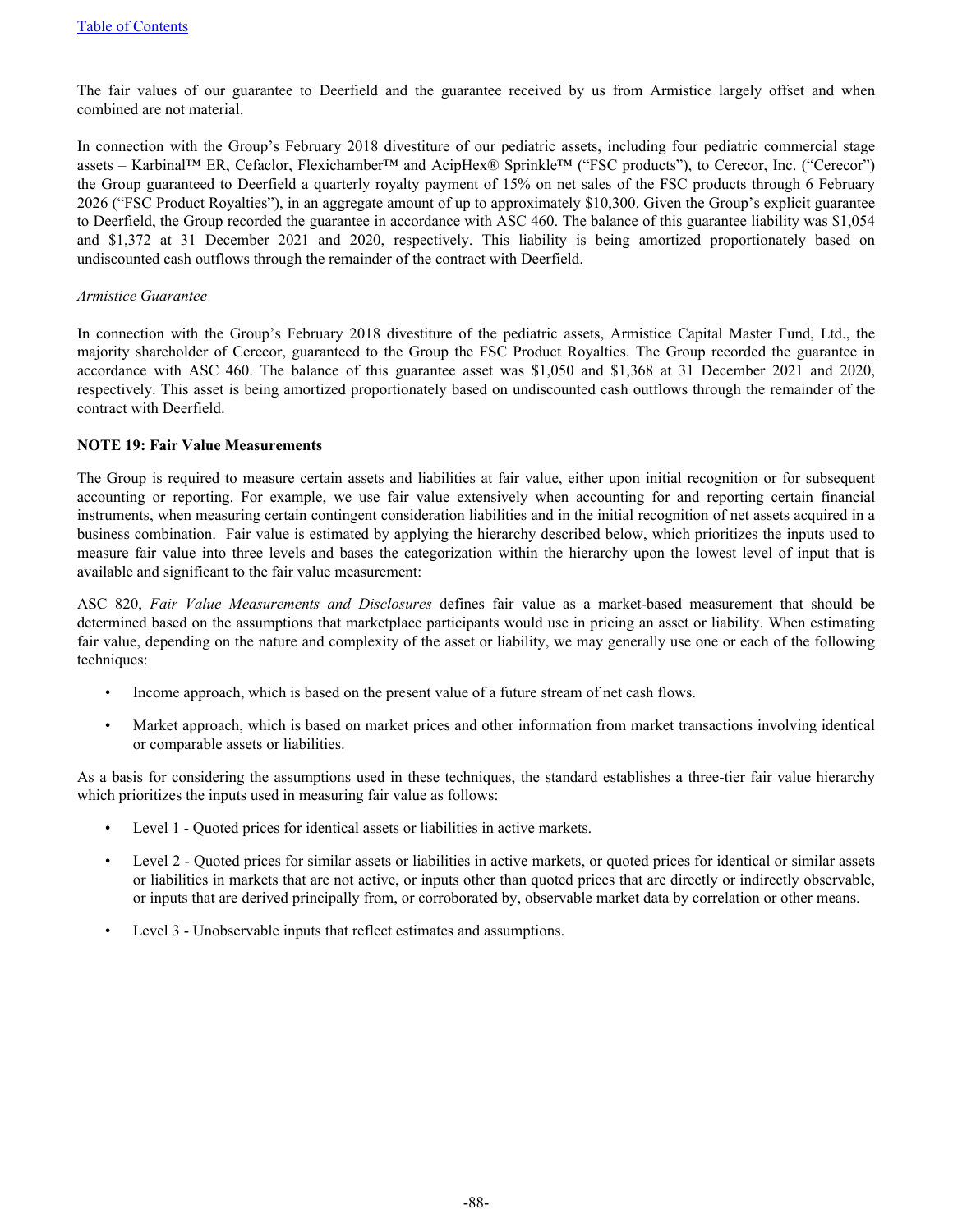The following table summarizes the financial instruments measured at fair value on a recurring basis classified in the fair value hierarchy (Level 1, 2 or 3) based on the inputs used for valuation in the accompanying consolidated balance sheet:

|                                               | As of 31 December 2021 |                |     |                          |     | As of 31 December 2020 |   |                |   |                          |      |         |
|-----------------------------------------------|------------------------|----------------|-----|--------------------------|-----|------------------------|---|----------------|---|--------------------------|------|---------|
| <b>Fair Value Measurements:</b>               |                        | <b>Level 1</b> |     | Level 2                  |     | Level 3                |   | <b>Level 1</b> |   | Level 2                  |      | Level 3 |
| Investments (see <i>Note 9: Investments</i> ) |                        |                |     |                          |     |                        |   |                |   |                          |      |         |
| Money market and mutual funds                 | S                      | 78,098         | - S | $\overline{\phantom{0}}$ | - S |                        | S | 104,672        | S | $\overline{\phantom{0}}$ | - \$ |         |
| Corporate bonds                               |                        |                |     | 16,479                   |     |                        |   |                |   | 22,155                   |      |         |
| Government securities - U.S.                  |                        |                |     | 9,471                    |     |                        |   |                |   | 18,999                   |      |         |
| Other fixed-income securities                 |                        |                |     | 2,465                    |     |                        |   |                |   | 3,854                    |      |         |
| Total assets                                  |                        | 78,098         |     | 28,415                   |     |                        |   | 104,672        |   | 45,008                   |      |         |

A review of fair value hierarchy classifications is conducted on a quarterly basis. Changes in the observability of valuation inputs may result in a reclassification for certain investments or liabilities. During the fiscal year ended 31 December 2021, there were no transfers in and out of Level 1, 2, or 3. During the twelve months ended 31 December 2021, and 2020, we did not recognize any allowances for credit losses.

The following table summarizes changes to the Group's investments, a recurring Level 1 and Level 2 measurement, for the twelve-month period ended 31 December 2021:

| Investments                 |   | <b>Balance</b> |
|-----------------------------|---|----------------|
| Balance at 31 December 2020 | ъ | 149,680        |
| Purchases                   |   | 61,769         |
| <i>Issues</i>               |   | (102, 224)     |
| Total gains or losses:      |   |                |
| Profit and Loss Account     |   | (635)          |
| Other Comprehensive Income  |   | (2,077)        |
| Balance at 31 December 2021 |   | 106,513        |

Some of the Group's financial instruments, such as cash and cash equivalents, trade debtors and creditors, are reflected in the balance sheet at carrying value, which approximates fair value due to their short-term nature.

# *Debt*

The Group estimates the fair value of its \$143,750 aggregate principal amount of the 2023 Notes, based on interest rates that would be currently available to the Group for issuance of similar types of debt instruments with similar terms and remaining maturities or recent trading prices obtained from brokers (a Level 2 input). The estimated fair value of the 2023 Notes at 31 December 2022 is \$153,273.

See *Note 15: Long-Term Debt* for additional information regarding our debt obligations.

# **NOTE 20: Group Operations by Product, Customer and Geographic Area**

The Group has determined that it operates in one segment, the development and commercialization of pharmaceutical products, including controlled-release therapeutic products based on its proprietary polymer based technology. The Group's Chief Operating Decision Maker is the CEO. The CEO reviews profit and loss information on a consolidated basis to assess performance and make overall operating decisions as well as resource allocations. All products are included in one segment because the Group's products have similar economic and other characteristics, including the nature of the products and production processes, type of customers, distribution methods and regulatory environment.

On June 30, 2020, the Group sold the Hospital Products. See *Note 4: Disposition of the Hospital Products*. The Group had no revenue during the twelve months ended 31 December 2021.

The following table presents a summary of total turnover by product for the year ended 31 December 2020: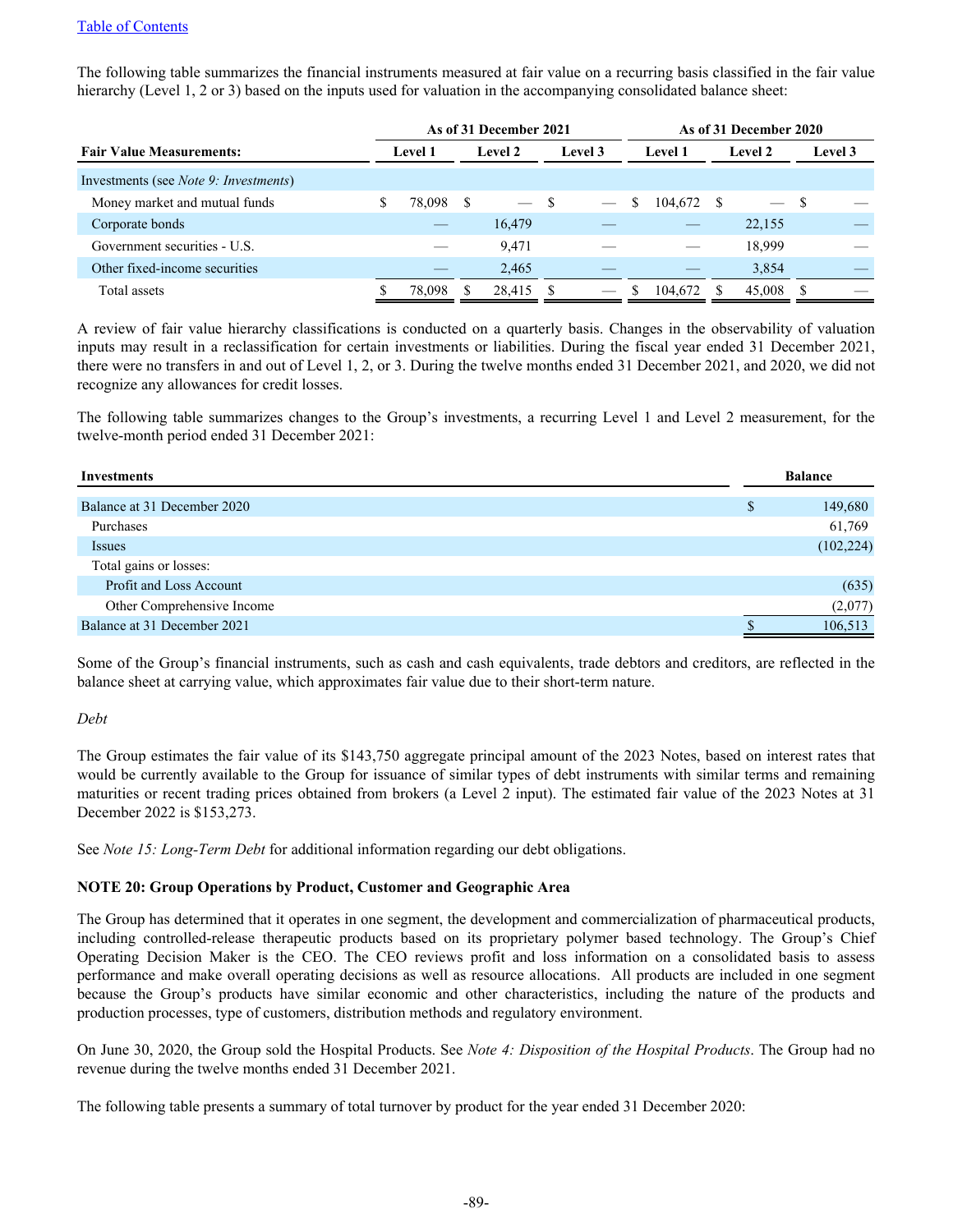## [Table of Contents](#page-2-0)

| <b>Turnover by Product:</b> | 2020       |
|-----------------------------|------------|
| Bloxiverz                   | 2,201<br>S |
| Vazculep                    | 10,429     |
| Akovaz                      | 9,545      |
| Other                       | 159        |
| Product sales               | 22,334     |
|                             |            |

The following table presents a summary of total turnover by significant customer for the twelve months ended 31 December 2020:

| <b>Turnover by Significant Customer:</b> | 2020 |        |
|------------------------------------------|------|--------|
| McKesson Corporation                     | \$   | 5,758  |
| Cardinal Health                          |      | 5,155  |
| AmerisourceBergen                        |      | 3,155  |
| OuVa Pharma                              |      | 3,117  |
| <b>Others</b>                            |      | 5,149  |
| <b>Product Sales</b>                     |      | 22,334 |

All turnover earned during the year ended 31 December 2020 was generated in the U.S.

Concentration of credit risk with respect to accounts receivable was limited due to the high credit quality comprising a significant portion of the Group's customers. Management periodically monitors the creditworthiness of our customers and believes that it has adequately provided for any exposure to potential credit loss.

Currently, the Group is working with contract manufacturing organizations for the manufacture of FT218. Additionally, the Company purchases raw materials used in FT218 from a limited number of suppliers, including a single supplier for certain key ingredients.

Non-monetary long-lived assets primarily consist of tangible assets, goodwill and intangible assets. The following table summarizes non-monetary long-lived assets by geographic region as of 31 December 2021 and 2020:

| <b>Long-lived Assets by Geographic Region:</b> | 2021 |        |              | 2020   |
|------------------------------------------------|------|--------|--------------|--------|
| <b>United States</b>                           | ъ    | 19,605 | <sup>S</sup> | 20,424 |
| France                                         |      | _      |              | 11     |
| Ireland                                        |      | 9,817  |              | 6,047  |
| Total                                          |      | 29.422 |              | 26,482 |

# **NOTE 21: Loss Attributable to Avadel Pharmaceuticals plc**

In accordance with Section 304(2) of the Companies Act 2014, the Group is availing itself of the exemption from presenting and filing its parent company profit and loss account. Avadel Pharmaceuticals plc loss for the year ended 31 December 2021 as determined in accordance with Irish GAAP (FRS 102) was \$15,700 (2020: loss \$10,247).

#### **NOTE 22: Key Management Compensation**

| <b>Key Management Compensation</b>                                                       | 2021 |          | 2020 |       |
|------------------------------------------------------------------------------------------|------|----------|------|-------|
| Aggregate emoluments                                                                     |      | 2.338 \$ |      | 2,875 |
| Aggregate amount of gains on the exercise of share options during the financial year     |      |          |      | 474   |
| Aggregate amount of the money or value of other assets under long term incentive schemes |      | 6,374    |      | 4,737 |
| Compensation for loss of office                                                          |      |          |      | 400   |
| Total                                                                                    |      | 8.712    |      | 8,486 |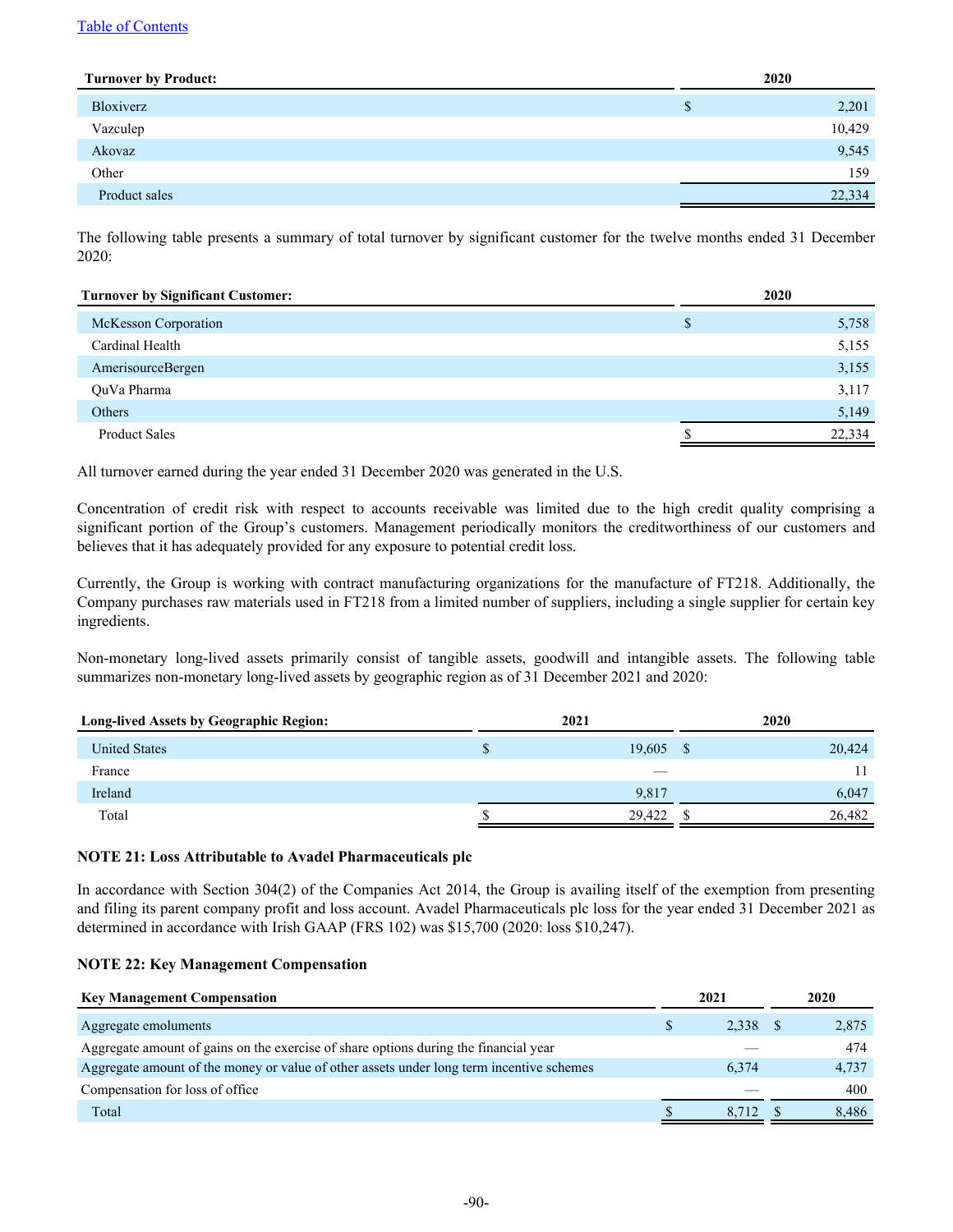Total key managements' share-based compensation charged to profit and loss in accordance with ASC 718 was \$4,137 and \$1,272 for the year ended 31 December 2021 and 2020 respectively.

See *Note* 5: *Directors' Remuneration* to the Company Financial Statements for directors' remuneration.

## **NOTE 23: Auditor's Remuneration**

Auditor's remuneration was as follows:

|                                     | 2021 |     | 2020 |     |  |
|-------------------------------------|------|-----|------|-----|--|
| Audit of group financial statements |      | 166 |      | 186 |  |
| Other assurance services            |      | 36  |      | 46  |  |
| Total                               |      | 202 |      | າາາ |  |

No amounts were incurred for other non-audit services. The Group incurred additional fees of \$763 and \$1,121 during fiscal 2021 and 2020, respectively, payable to affiliates of Deloitte Ireland LLP. These additional amounts reflect fees for all professional services rendered, including audit fees payable to Deloitte & Touche LLP in the United States for the audit of the 10-K.

## **NOTE 24: Employees**

The average number of persons, including executive directors, employed by the Group during the year was as follows:

| 2021<br><b>Average Number of Employees</b> |    | 2020 |  |
|--------------------------------------------|----|------|--|
| Research and development                   |    |      |  |
| General, administrative and sales          | 47 | 29   |  |
| Total                                      | 50 |      |  |

Employee costs consisted of the following:

| <b>Employee Costs</b>               | 2021 |        |        |  | 2020 |
|-------------------------------------|------|--------|--------|--|------|
| Wages and salaries                  | S    | 13,389 | 7,964  |  |      |
| Social security costs and other tax |      | 662    | 616    |  |      |
| Defined contribution (credit)/cost  |      | 360    | 216    |  |      |
| Stock based compensation            |      | 8,871  | 3,419  |  |      |
| Total                               |      | 23,282 | 12,215 |  |      |

During fiscal 2021 and 2020, the Group received credits of \$956 and \$155, respectively, related to the Employee Retention Credit under the CARES Act. These amounts are not included in the table above.

There was an immaterial amount of employee costs capitalized during the years ended 31 December 2021 and 2020.

# **NOTE 25: Post Balance Sheet Events**

# *Exchange Transaction Closing*

On 5 April 2022, Avadel completed the exchange of \$117,375 of its February 2023 Notes for a new series of its Exchangeable Senior Notes due 2 October 2023. The remaining \$26,375 aggregate principal amount of the February 2023 Notes were not exchanged and will maintain a maturity date of 1 February 2023. The Group paid \$4,800 in fees paid to note holders of the October 2023 Notes and \$5,400 in fees paid to third parties as part of the completed Exchange Transaction. See *Note 15: Long-Term Debt* for additional information regarding the Company's debt obligations.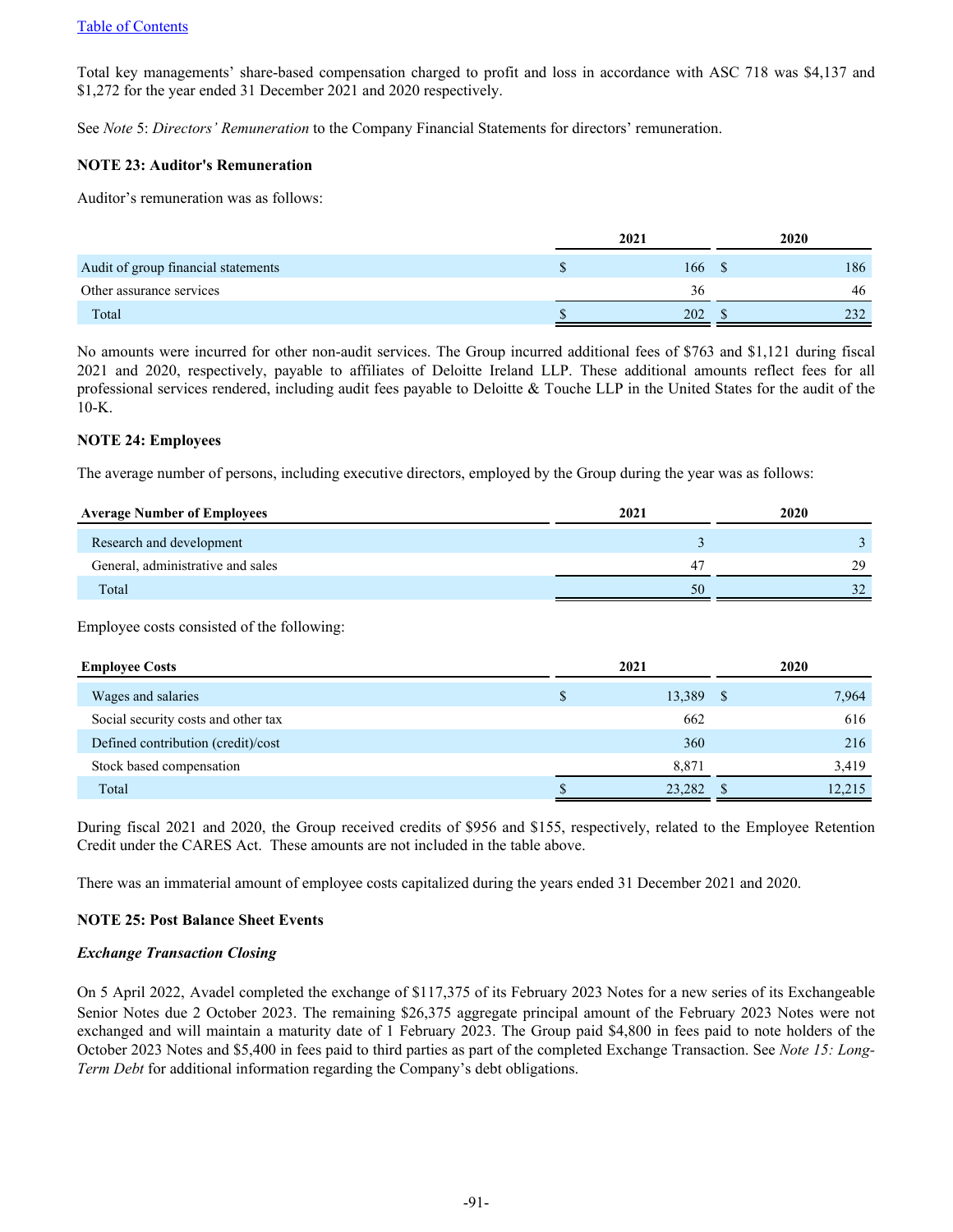# *Jazz Litigation*

On 14 April 2022, Avadel CNS Pharmaceuticals LLC and Avadel Pharmaceuticals plc (collectively the "Avadel Plaintiffs") filed a formal complaint (the "Avadel Complaint") initiating a lawsuit in the United States District Court for the District of Delaware (the "Court") against Jazz Pharmaceuticals, Inc. and Jazz Pharmaceuticals Ireland Ltd. (collectively, the "Jazz Parties"). In the Avadel Complaint, the Avadel Plaintiffs allege that the Jazz Parties breached certain confidential disclosure agreements and misappropriated certain of Avadel's trade secrets. The Avadel Complaint further includes typical relief requests such as injunctive relief, monetary damages and attorneys' fees, costs and expenses, as well as seeking correction of inventorship of certain Jazz patents to include former Avadel scientists.

# **NOTE 26: Related Party Disclosures**

As noted in *Note 4: Disposal of the Hospital Products,* prior to 30 June 2020*,* the Group was party to a Membership Interest Purchase Agreement by and among the Group, Avadel Legacy, Breaking Stick Holdings, LLC, Deerfield Private Design International II, L.P. ("Deerfield International"), Deerfield Private Design Fund II, L.P. ("Deerfield Fund") and Horizon Santé FLML, Sarl ("Horizon") (the "Deerfield MIPA") and a Royalty Agreement by and among the Group, Avadel Legacy, the Deerfield Fund and Horizon (the "Deerfield Royalty Agreement"). In connection with the closing of the sale of the Hospital Products, the Deerfield MIPA (with respect to certain sections thereof) and the Royalty Agreement were assigned to the Exela Buyer. Pursuant to the Purchase Agreement, the Exela Buyer assumed and will pay, perform, satisfy and discharge the liabilities and obligations of Avadel Legacy under the Deerfield Royalty Agreement for obligations that arise after the Closing date.

Prior to 30 June 2020, the Group was also party to a Royalty Agreement by and between itself, Avadel Legacy and Broadfin Healthcare Master Fund, Ltd. (the "Broadfin Royalty Agreement"). In connection with the closing of the sale of the Hospital Products, the Broadfin Royalty Agreement was assigned to the Exela Buyer and the Exela Buyer assumed and shall pay, perform, satisfy and discharge the liabilities and obligations of Avadel Legacy under the Broadfin Royalty Agreement for obligations that arise after the Closing Date.

Refer to *Note 16: Contingent Consideration Payable* for a summary of payments made for and changes to the fair value of the related party payable for the year ended 31 December 2019. Deerfield and Broadfin disposed of their 2023 Notes and ordinary shares in the Group during the year ended 31 December 2020 and are no longer considered related parties for the years ended 31 December 2021 and 2020.

# **NOTE 27: Subsidiary Undertakings**

As of 31 December 2021, the Group had 100% interest in the equity of the following subsidiaries: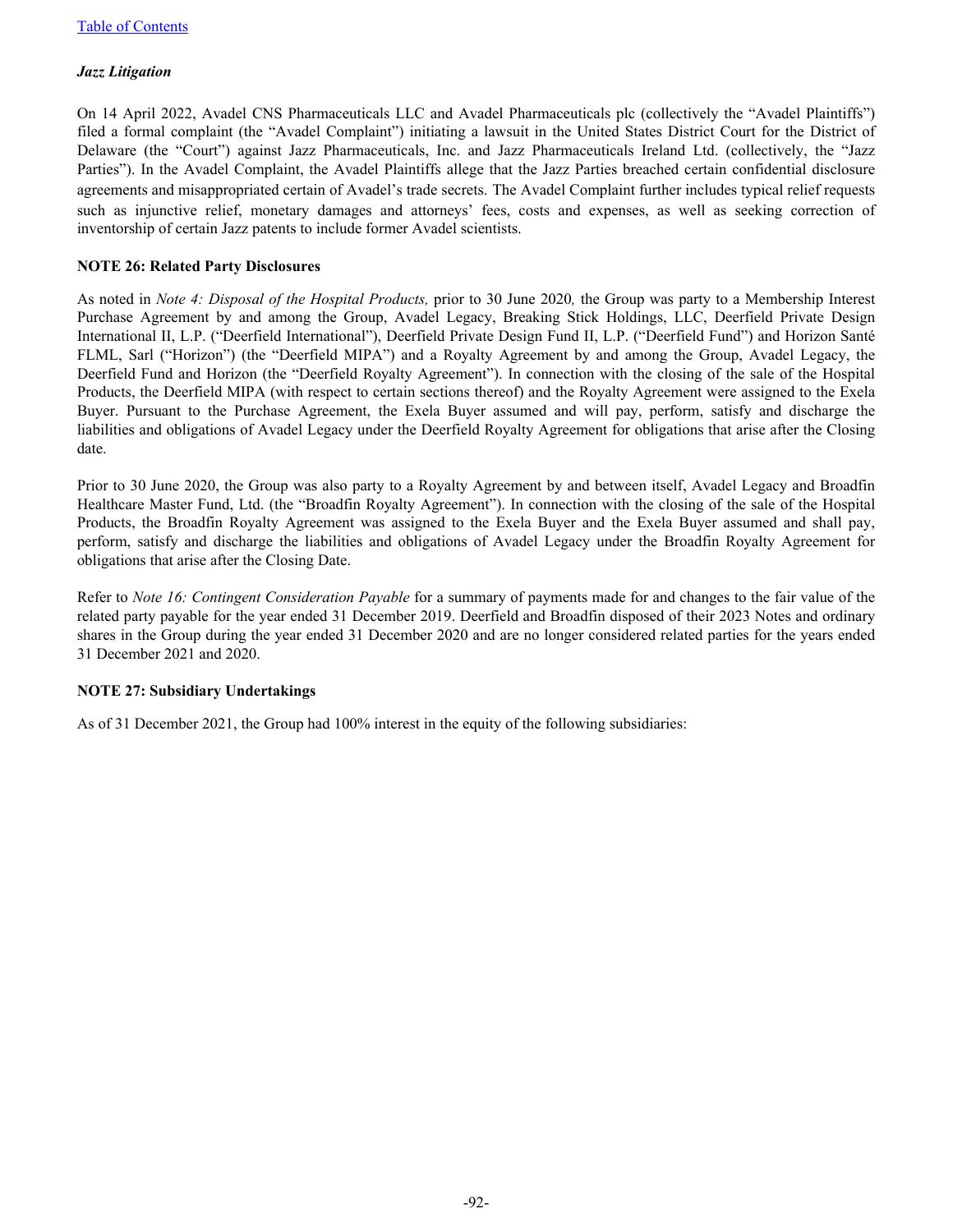# [Table of Contents](#page-2-0)

| <b>Jurisdiction</b><br><b>Name</b>                                         |                          | <b>Registered Office</b>                                                                     |
|----------------------------------------------------------------------------|--------------------------|----------------------------------------------------------------------------------------------|
| Avadel Pharmaceuticals plc (the Registrant):                               | Ireland                  | 10 Earlsfort Terrace<br>Dublin 2                                                             |
| 1) Avadel US Holdings, Inc. (f/k/a Flamel US Holdings, Inc.)               | United States (Delaware) | 16640 Chesterfield Grove Road<br>Suite 200<br>Chesterfield, MO 63005                         |
| A. Avadel Legacy Pharmaceuticals, LLC (f/k/a Éclat<br>Pharmaceuticals LLC) | United States (Delaware) | 16640 Chesterfield Grove Road<br>Suite 200<br>Chesterfield, MO 63005                         |
| B. Avadel Management Corporation                                           | United States (Delaware) | 16640 Chesterfield Grove Road<br>Suite 200<br>Chesterfield, MO 63005                         |
| C. Avadel CNS Pharmaceuticals, LLC                                         | United States (Delaware) | 16640 Chesterfield Grove Road<br>Suite 200<br>Chesterfield, MO 63005                         |
| 2) Flamel Ireland Limited $(t/a \text{ } A$ vadel Ireland Ltd.)            | Ireland                  | 10 Earlsfort Terrace<br>Dublin 2                                                             |
| 3) Avadel Investment Company, Ltd.                                         | Cayman Islands           | PO Box 309, Ugland House<br>Grand Cayman<br>Cayman Islands, KY 1-1104<br>2 Bis Rue tête d'or |
| 4) Avadel France Holding SAS                                               | France                   | 69006 Lyon                                                                                   |
| A. Avadel Research SAS                                                     | France                   | 2 Bis Rue tête d'or<br>69006 Lyon                                                            |
| 5) Avadel Finance Ireland Designated Activity Company                      | Ireland                  | 10 Earlsfort Terrace<br>Dublin 2                                                             |
| A. Avadel Finance Cayman Ltd.                                              | Cayman Islands           | PO Box 309, Ugland House<br>Grand Cayman<br>Cayman Islands, KY 1-1104                        |

The Group does not have any interest in any other subsidiaries, other than the ones mentioned above.

# **NOTE 28: Subsidiary Bankruptcy and Deconsolidation**

On 6 February 2019, the Group deconsolidated Specialty Pharma effective with the filing of the Chapter 11 bankruptcy and recorded a non-cash charge of approximately \$2,678 for the year ended 31 December 2019. The Group recognized a non-cash gain of \$217 and \$3,364 from the release of certain liabilities that had been retained following the deconsolidation of Specialty Pharma. These gains are included in "Gain from release of certain liabilities" within non-operating (loss) income for the years ended 31 December 2021 and 2020.

On 26 October 2021, the U.S. Bankruptcy Court for the District of Delaware issued the Final Decree and Order, dismissing the bankruptcy case and dissolving Specialty Pharma.

# **Note 29: Restructuring Costs**

# *2019 French Restructuring*

During the second quarter of 2019, the Group initiated a plan to discontinue all French R&D activities, which resulted in the redundancy of its entire workforce at its Vénissieux, France site ("2019 French Restructuring"). This reduction was part of an effort to align the Group's cost structure with its ongoing and future planned projects. The reduction in workforce was completed during the year ended 31 December 2020. Restructuring charges associated with this plan recognized during the years ended 31 December 2021 and 2020 were immaterial. At 31 December 2021, there are no future expected retirement indemnity benefits to be paid. The Group does not expect to incur any additional expenses related to the 2019 French Restructuring. The following table sets forth activities for the Group's cost reduction plan obligations for the years ended 31 December 2021 and 2020: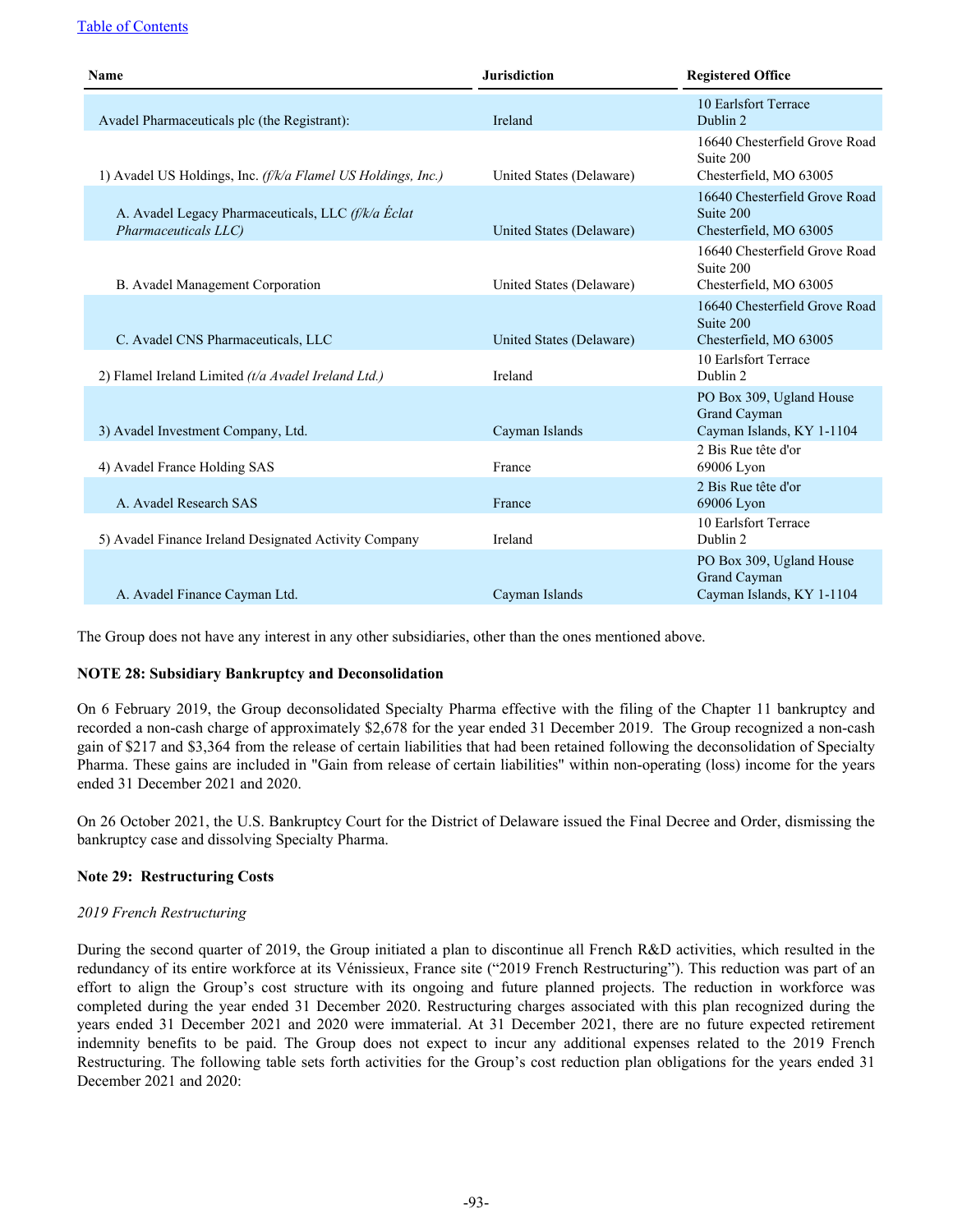| <b>2019 French Restructuring Obligation:</b>             | 2021  |                | 2020 |          |
|----------------------------------------------------------|-------|----------------|------|----------|
| Balance of restructuring accrual at 1 January            |       | 248 \$         |      | 1.922    |
| Charges for employee severance, benefits and other costs | (122) |                | 172. |          |
| Payments                                                 |       | (77)           |      | (1, 813) |
| Foreign currency impact                                  |       | (8)            |      | (33)     |
| Balance of restructuring accrual at 31 December          |       | 4 <sub>1</sub> |      | 248      |

The 2019 French Restructuring liability of \$41 is included in the consolidated balance sheet in creditors at 31 December 2021.

# *2019 Corporate Restructuring*

During the first quarter of 2019, the Group announced a plan to reduce its Corporate workforce by more than 50% (the "2019 Corporate Restructuring"). The reduction in workforce is primarily a result of the exit of Noctiva during the first quarter of 2019 (see *Note 28: Subsidiary Bankruptcy and Deconsolidation*), as well as an effort to better align the Group's remaining cost structure at our U.S. and Ireland locations with its ongoing and future planned projects. The reduction in workforce was completed during the year ended 31 December 2020. Restructuring income associated with this plan for the years ended 31 December 2021 and 2020 were immaterial. The Group does not expect to incur any additional expenses related to the 2019 Corporate Restructuring.

During the years ended 31 December 2021 and 2020, the Group paid \$272 and \$1,014 respectively, and has no remaining obligation for the 2019 Corporate Restructuring plan as of 31 December 2021.

## **NOTE 30: Leases**

The Group leases office space and a production suite. All leased facilities are classified as operating leases with remaining lease terms between two and four years. The Group determines if a contract is a lease at the inception of the arrangement. The Group reviews all options to extend, terminate, or purchase its right-of-use assets at the inception of the lease and will include these options in the lease term when they are reasonably certain of being exercised. The Group's lease agreements do not contain any material residual value guarantees or material variable lease payments.

The components of lease costs, which are included in selling, general and administrative expenses in the consolidated profit and loss account of years ended 31 December 2021 and 2020 were as follows:

| <b>Lease cost:</b>                   | 2021  | 2020 |       |
|--------------------------------------|-------|------|-------|
| Operating lease costs <sup>(1)</sup> | 821   |      | .133  |
| Sublease income <sup>(2)</sup>       | (110) |      | (336) |
| Total lease cost                     | 71.   |      | 797   |

 $^{(1)}$  Variable lease costs were immaterial for the years ended 31 December 2021 and 2020.

(2) Represents sublease income received for office leases.

During the years ended 31 December 2021 and 2020, the Group reduced its operating lease liabilities by \$578 and \$769 for cash paid. During the year ended 31 December 2021, the Group remeasured its production suite lease liability. During the year ended 31 December 2021, the Group did not enter into any new operating or finance leases.

As of 31 December 2021, the Group's operating leases have a weighted-average remaining lease term of 2.9 years and a weighted-average discount rate of 4.9%. The Group's lease contracts do not provide a readily determinable implicit rate. The Group's estimated incremental borrowing rate is based on information available at the inception of the lease.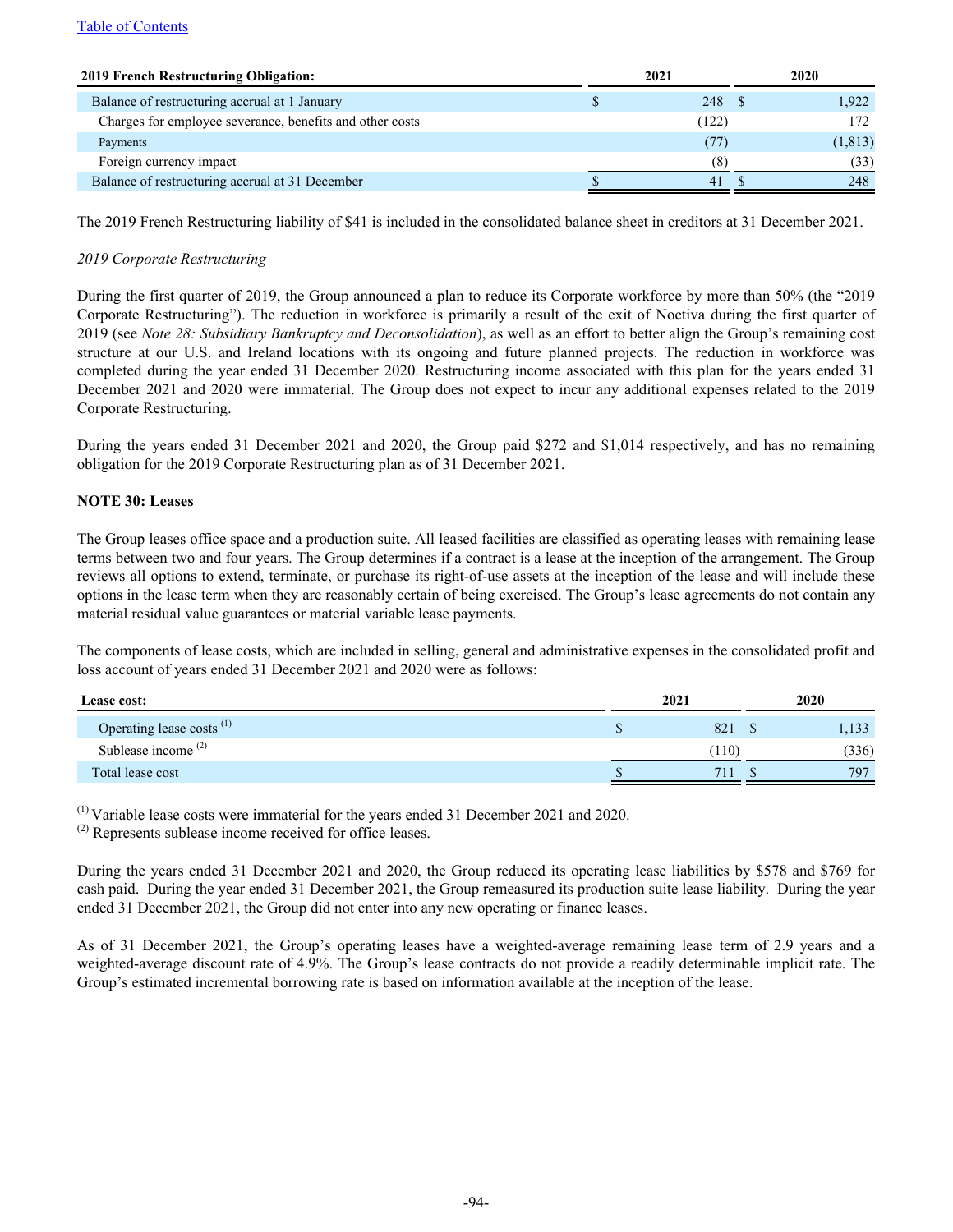# [Table of Contents](#page-2-0)

Maturities of the Group's operating lease liabilities were as follows:

| <b>Operating Leases</b>         |
|---------------------------------|
| 974                             |
| 1,013                           |
| 614                             |
| 206                             |
| $\hspace{0.1mm}-\hspace{0.1mm}$ |
|                                 |
| 2,807                           |
| 200                             |
| 2,607                           |
|                                 |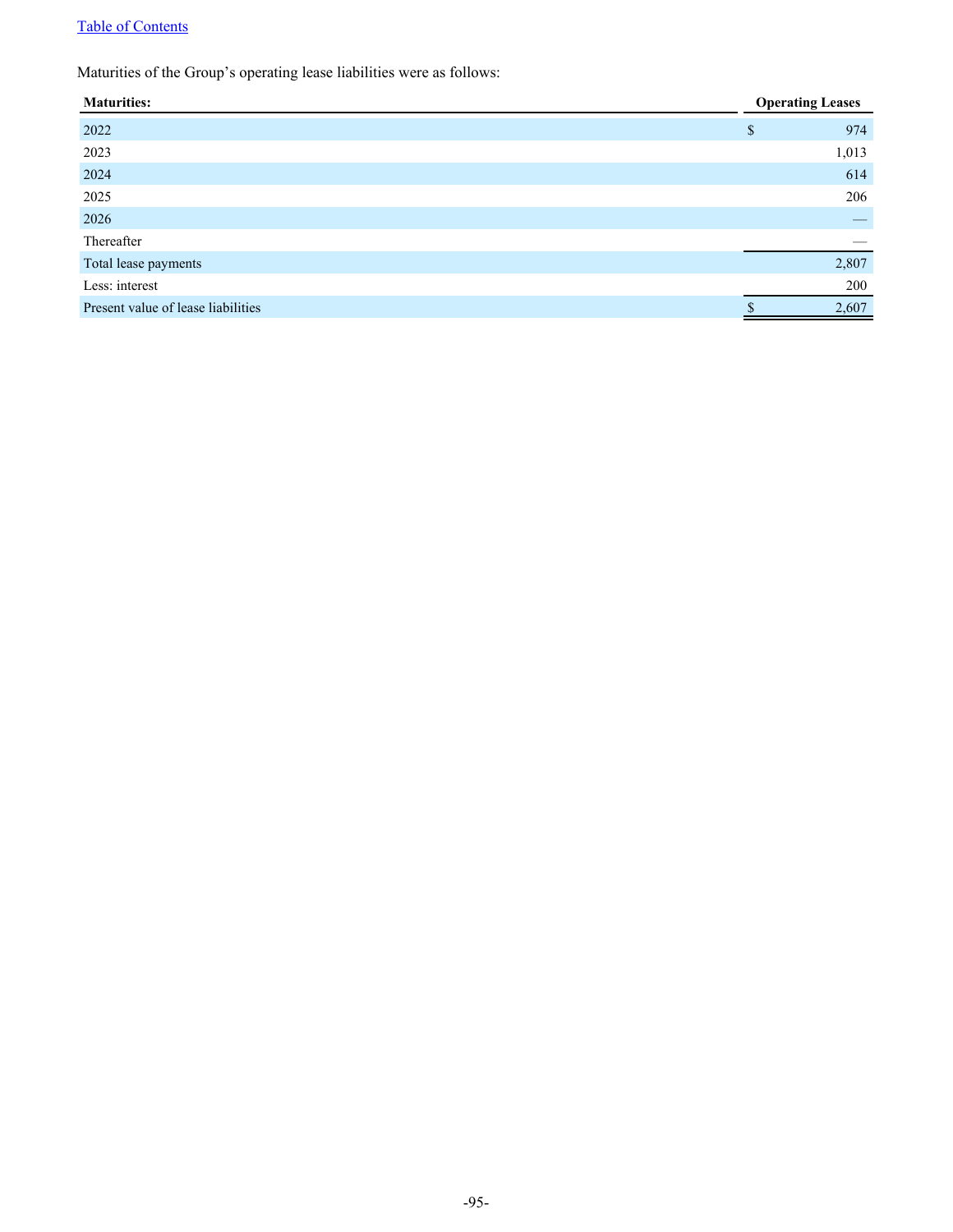**AVADEL PHARMACEUTICALS PLC Company Financial Statements For the year ended 31 December 2021**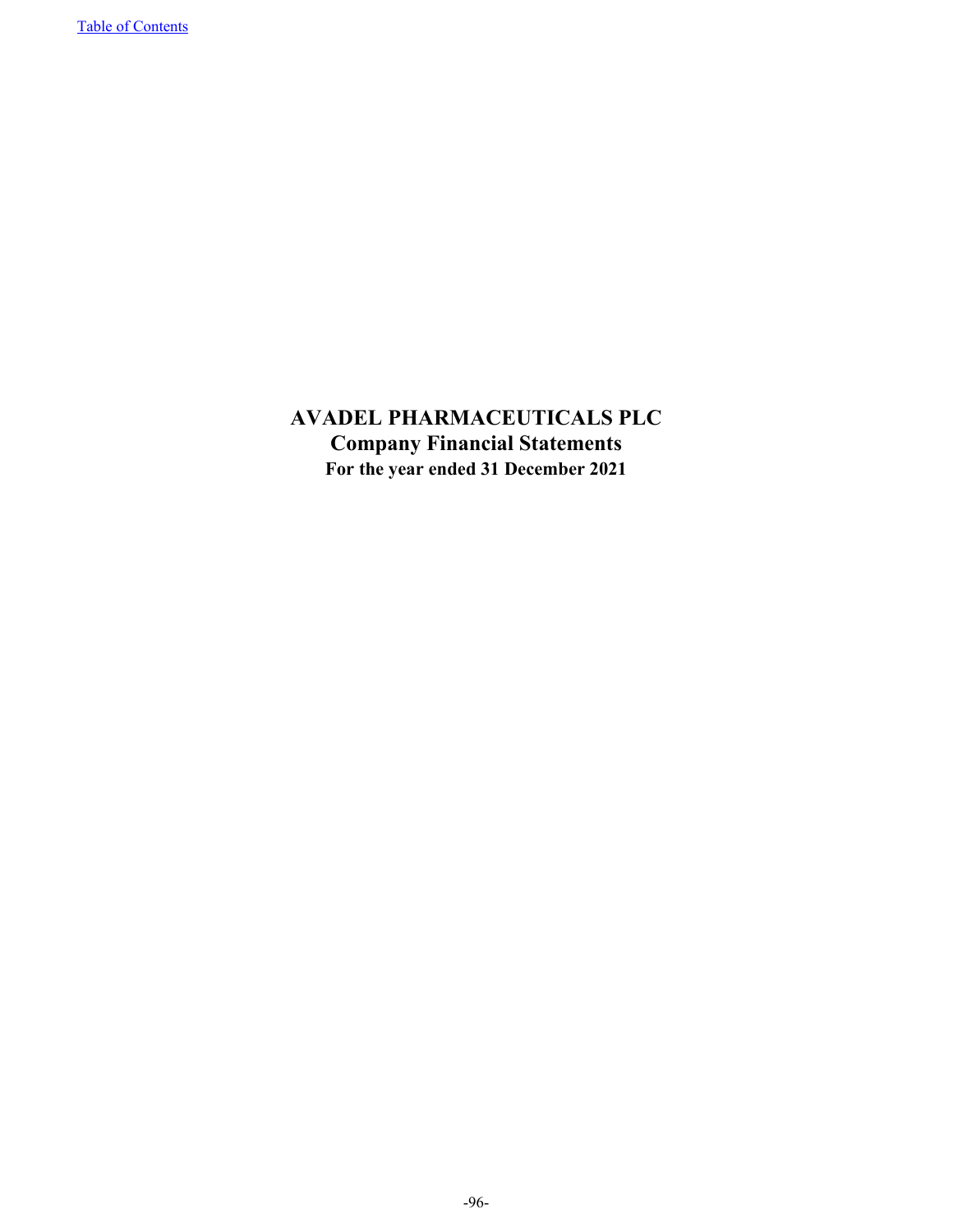## **Independent auditor's report to the members of Avadel Pharmaceuticals plc**

#### **Report on the audit of the financial statements**

## **Opinion on the financial statements of Avadel Pharmaceuticals plc (the 'company')**

In our opinion the parent company financial statements:

- give a true and fair view of the assets, liabilities and financial position of the parent company as at 31 December 2021; and
- have been properly prepared in accordance with the relevant financial reporting framework and, in particular, with the requirements of the Companies Act 2014.

The parent company financial statements we have audited comprise:

- the Company Balance Sheet;
- the Company Statement of Changes in Equity; and
- the related notes 1 to 15, including a summary of significant accounting policies as set out in note 1.

The relevant financial reporting framework that has been applied in the preparation of the financial statements is the Companies Act 2014 and FRS 102 "The Financial Reporting Standard applicable in the UK and Republic of Ireland" ("the relevant financial reporting framework").

## **Basis for opinion**

We conducted our audit in accordance with International Standards on Auditing (Ireland) (ISAs (Ireland)) and applicable law. Our responsibilities under those standards are further described in the "Auditor's responsibilities for the audit of the financial statements" section of our report.

We are independent of the company in accordance with the ethical requirements that are relevant to our audit of the financial statements in Ireland, including the Ethical Standard issued by the Irish Auditing and Accounting Supervisory Authority, as applied to listed entities, and we have fulfilled our other ethical responsibilities in accordance with these requirements.

We believe that the audit evidence we have obtained is sufficient and appropriate to provide a basis for our opinion.

#### **Conclusions relating to going concern**

In auditing the financial statements, we have concluded that the directors' use of the going concern basis of accounting in the preparation of the financial statements is appropriate.

Our evaluation of the directors' assessment of the parent company's ability to continue to adopt the going concern basis of accounting included:

- As part of our risk assessment procedures, obtaining an understanding of the relevant controls in place regarding going concern;
- Reviewing documentation supporting the key inputs to budgets and forecasts including obtaining evidence supporting the following; exchange of February 2023 loan notes for October 2023 loan notes, fees incurred for the debt extension and the group's capital commitments;
- challenging the reasonableness of the key assumptions applied by the directors in their going concern assessment, which covers a period of at least 12 months from the date of signing the financial statements;
- obtaining an understanding of the Group's controls over the development and approval of the projections and assumptions used in the cash flow forecasts to support the going concern assumption and assessing the design and determining the implementation of these controls;
- testing the clerical accuracy of the forecasts; and
- assessing the adequacy of the disclosures in the financial statements.

Based on the work we have performed, we have not identified any material uncertainties relating to events or conditions that, individually or collectively, may cast significant doubt on the parent company's ability to continue as a going concern for a period of at least twelve months from when the financial statements are authorised for issue.

Our responsibilities and the responsibilities of the directors with respect to going concern are described in the relevant sections of this report.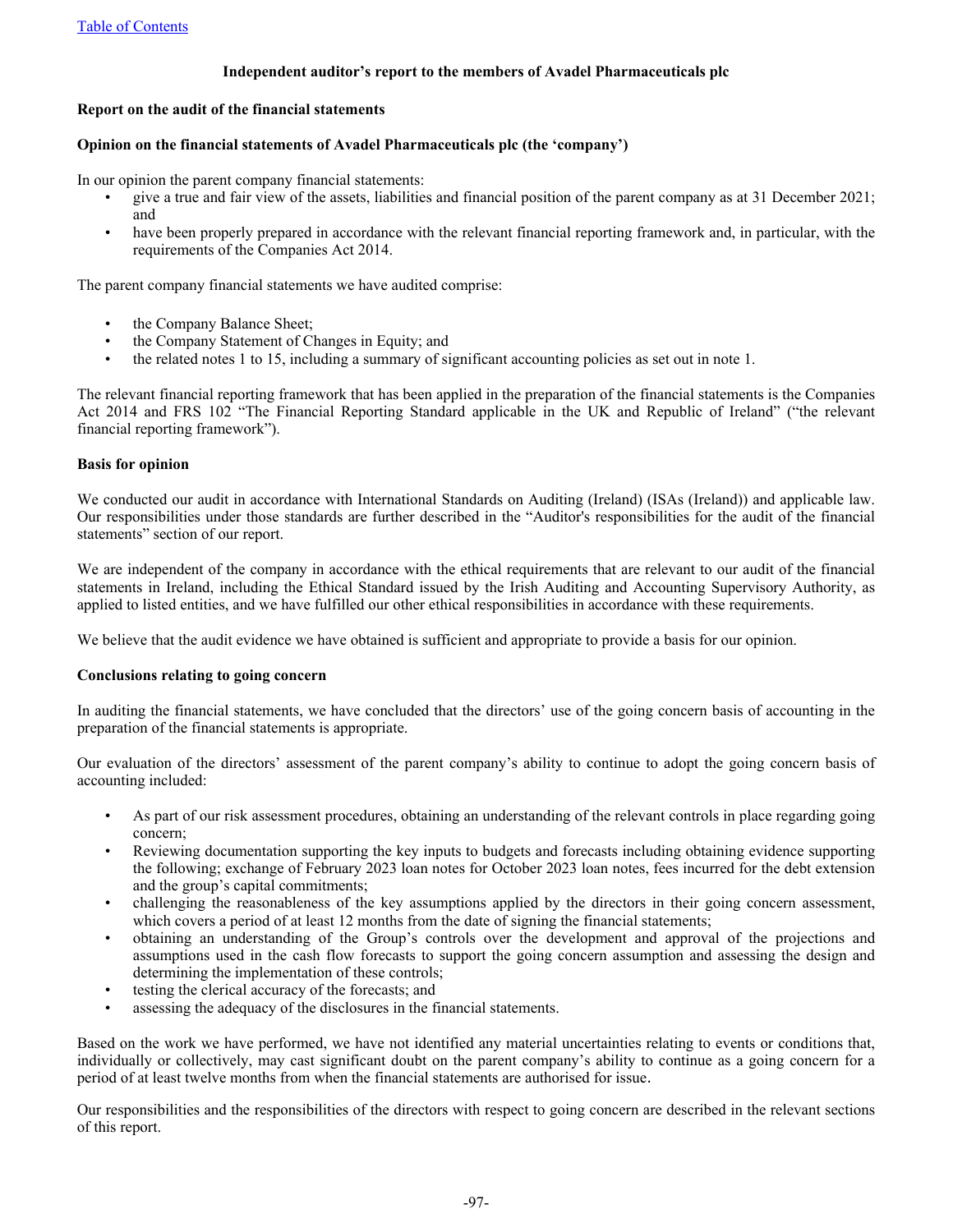| <b>Key audit matter</b> | The key audit matter that we identified in the current year was:                                     |
|-------------------------|------------------------------------------------------------------------------------------------------|
|                         |                                                                                                      |
|                         | Carrying value of financial assets                                                                   |
|                         |                                                                                                      |
| <b>Materiality</b>      | The materiality that we used in the current year was \$1.6 million which was determined on the basis |
|                         |                                                                                                      |
|                         | of net assets.                                                                                       |
|                         |                                                                                                      |
|                         |                                                                                                      |
| <b>Scoping</b>          | We have determined the scope of our audit by obtaining an understanding of the Company and its       |
|                         | environment, including assessing the risks of material misstatement at the Company level.            |
|                         |                                                                                                      |
|                         |                                                                                                      |
|                         | Significant changes in No significant changes to note.                                               |
|                         |                                                                                                      |
| our approach            |                                                                                                      |
|                         |                                                                                                      |

#### **Summary of our audit approach**

#### **Key Audit Matter**

Key audit matter is a matter that, in our professional judgment, is of most significance in our audit of the financial statements of the current financial period and include the most significant assessed risks of material misstatement (whether or not due to fraud) we identified, including those which had the greatest effect on: the overall audit strategy, the allocation of resources in the audit; and directing the efforts of the engagement team. The matter was addressed in the context of our audit of the financial statements as a whole, and in forming our opinion thereon, and we do not provide a separate opinion on this matter.

| <b>Carrying Value of Financial Assets</b>         |                                                                                                                                                                                                                                                                                                                           |
|---------------------------------------------------|---------------------------------------------------------------------------------------------------------------------------------------------------------------------------------------------------------------------------------------------------------------------------------------------------------------------------|
|                                                   |                                                                                                                                                                                                                                                                                                                           |
| description                                       | <b>Key audit matter</b> There is a risk that an impairment in the company's investments in subsidiary is not appropriately recorded<br>in the financial statements.                                                                                                                                                       |
|                                                   | At 31 December 2021 the market capitalisation of the Group was lower than the net assets of the parent<br>company. This was considered an indicator of impairment.                                                                                                                                                        |
|                                                   | Refer also to Note 1 (accounting policy for Investments in Subsidiary) and Note 6 (Financial Fixed<br>Assets).                                                                                                                                                                                                            |
| our audit<br>responded to the<br>key audit matter | <b>How the scope of</b> We considered the appropriateness of the directors' approach to impairment review which considers the<br>valuation of the parent company's subsidiaries and net assets against other indicators of value, such as the<br>overall market capitalisation of the Group adjusted for control premium. |
|                                                   | We assessed the methodology applied by management in determining share prices and control premium,<br>and we reviewed key inputs to supporting evidence.                                                                                                                                                                  |
|                                                   | There was no impairment recorded to the carrying value of financial assets during the year.                                                                                                                                                                                                                               |
|                                                   | We assessed the adequacy of the related disclosures.                                                                                                                                                                                                                                                                      |
| <b>Key</b><br>observations                        | We have no observations that impact on our audit in respect of the carrying value of financial assets.                                                                                                                                                                                                                    |

Our audit procedures relating to the key audit matter were designed in the context of our audit of the financial statements as a whole, and not to express an opinion on individual accounts or disclosures. Our opinion on the financial statements is not modified with respect to any of the risks described above, and we do not express an opinion on this individual matter.

#### **Our application of materiality**

We define materiality as the magnitude of misstatement that makes it probable that the economic decisions of a reasonably knowledgeable person, relying on the financial statements, would be changed or influenced. We use materiality both in planning the scope of our audit work and in evaluating the results of our work.

We determined planning materiality for the company to be \$1.6 million which was determined based on net assets of the company. We have considered net assets to be the critical component for determining materiality because we determined net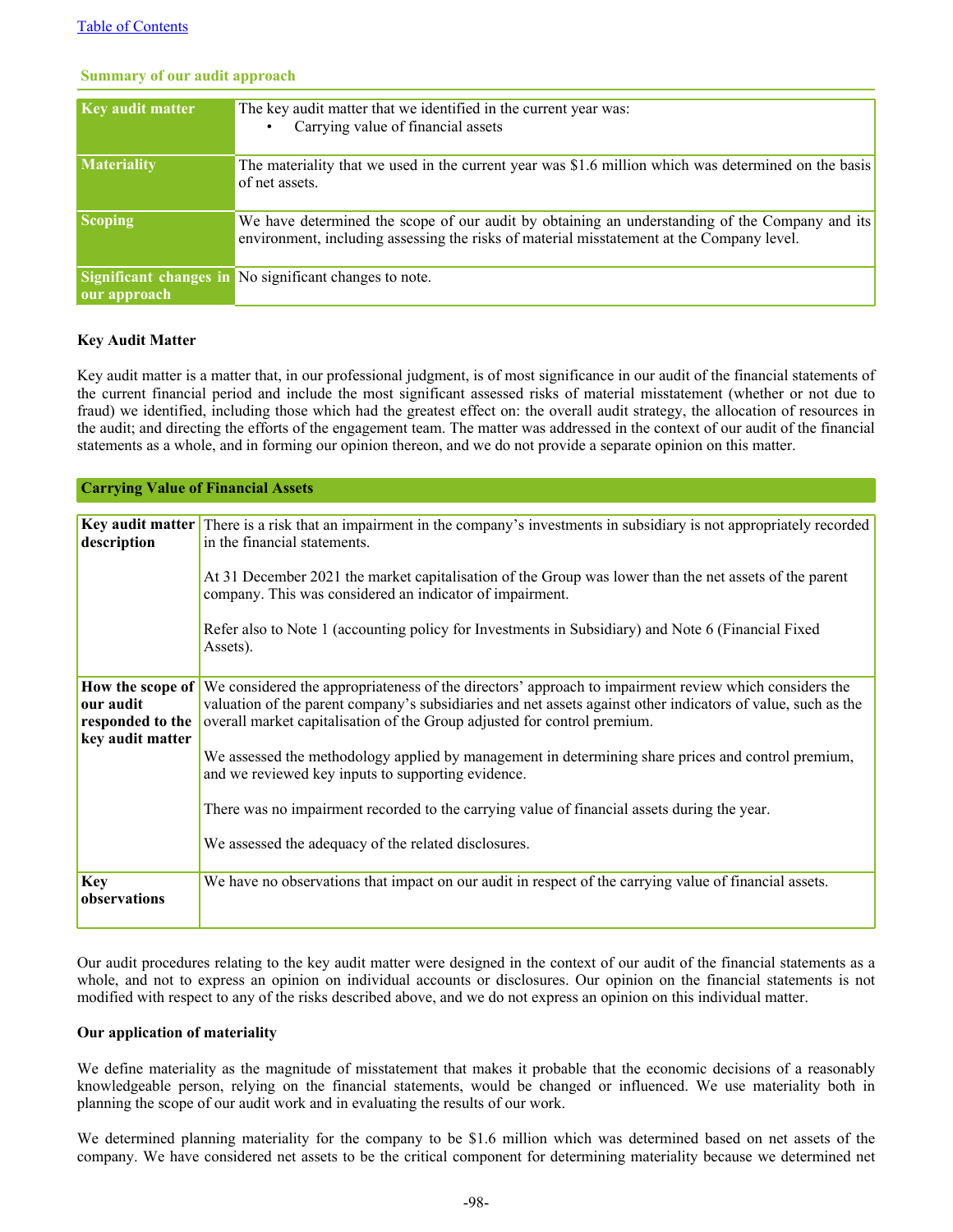assets to be of most importance to the principal external users of these financial statements as this is the key balance in this legal entity and holding this investment is the purpose of the entity.

We agreed with the Audit Committee that we would report to the Audit Committee any audit differences in excess of \$0.08 million or 5.0% of materiality, as well as differences below that threshold that, in our view, warranted reporting on qualitative grounds. We also report to the Audit Committee on disclosure matters that we identified when assessing the overall presentation of the financial statements.

#### **An overview of the scope of our audit**

Our audit is a risk-based approach taking into account the structure of the company, our knowledge of the Group and industry in which the company operates and the accounting processes and controls in place.

#### **Other information**

The other information comprises the information included in the Directors' Report and Consolidated Financial Statements for the financial year ended 31 December 2021, other than the financial statements and our auditor's report thereon. The directors are responsible for the other information. Our opinion on the financial statements does not cover the other information and, except to the extent otherwise explicitly stated in our report, we do not express any form of assurance conclusion thereon.

Our responsibility is to read the other information and, in doing so, consider whether the other information is materially inconsistent with the financial statements or our knowledge obtained in the audit or otherwise appears to be materially misstated. If we identify such material inconsistencies or apparent material misstatements, we are required to determine whether there is a material misstatement in the financial statements or a material misstatement of the other information. If, based on the work we have performed, we conclude that there is a material misstatement of this other information, we are required to report that fact.

We have nothing to report in this regard.

#### **Responsibilities of directors**

As explained more fully in the Directors' Responsibilities Statement, the directors are responsible for the preparation of the financial statements and for being satisfied that they give a true and fair view and otherwise comply with the Companies Act 2014, and for such internal control as the directors determine is necessary to enable the preparation of financial statements that are free from material misstatement, whether due to fraud or error.

In preparing the financial statements, the directors are responsible for assessing the parent company's ability to continue as a going concern, disclosing, as applicable, matters related to going concern and using the going concern basis of accounting unless the directors either intend to liquidate the parent company or to cease operations, or have no realistic alternative but to do so.

#### **Auditor's responsibilities for the audit of the financial statements**

Our objectives are to obtain reasonable assurance about whether the financial statements as a whole are free from material misstatement, whether due to fraud or error, and to issue an auditor's report that includes our opinion. Reasonable assurance is a high level of assurance, but is not a guarantee that an audit conducted in accordance with ISAs (Ireland) will always detect a material misstatement when it exists. Misstatements can arise from fraud or error and are considered material if, individually or in the aggregate, they could reasonably be expected to influence the economic decisions of users taken on the basis of these financial statements.

As part of an audit in accordance with ISAs (Ireland), we exercise professional judgment and maintain professional scepticism throughout the audit. We also:

- Identify and assess the risks of material misstatement of the financial statements, whether due to fraud or error, design and perform audit procedures responsive to those risks, and obtain audit evidence that is sufficient and appropriate to provide a basis for our opinion. The risk of not detecting a material misstatement resulting from fraud is higher than for one resulting from error, as fraud may involve collusion, forgery, intentional omissions, misrepresentations, or the override of internal control.
- Obtain an understanding of internal control relevant to the audit in order to design audit procedures that are appropriate in the circumstances, but not for the purpose of expressing an opinion on the effectiveness of the company's internal control.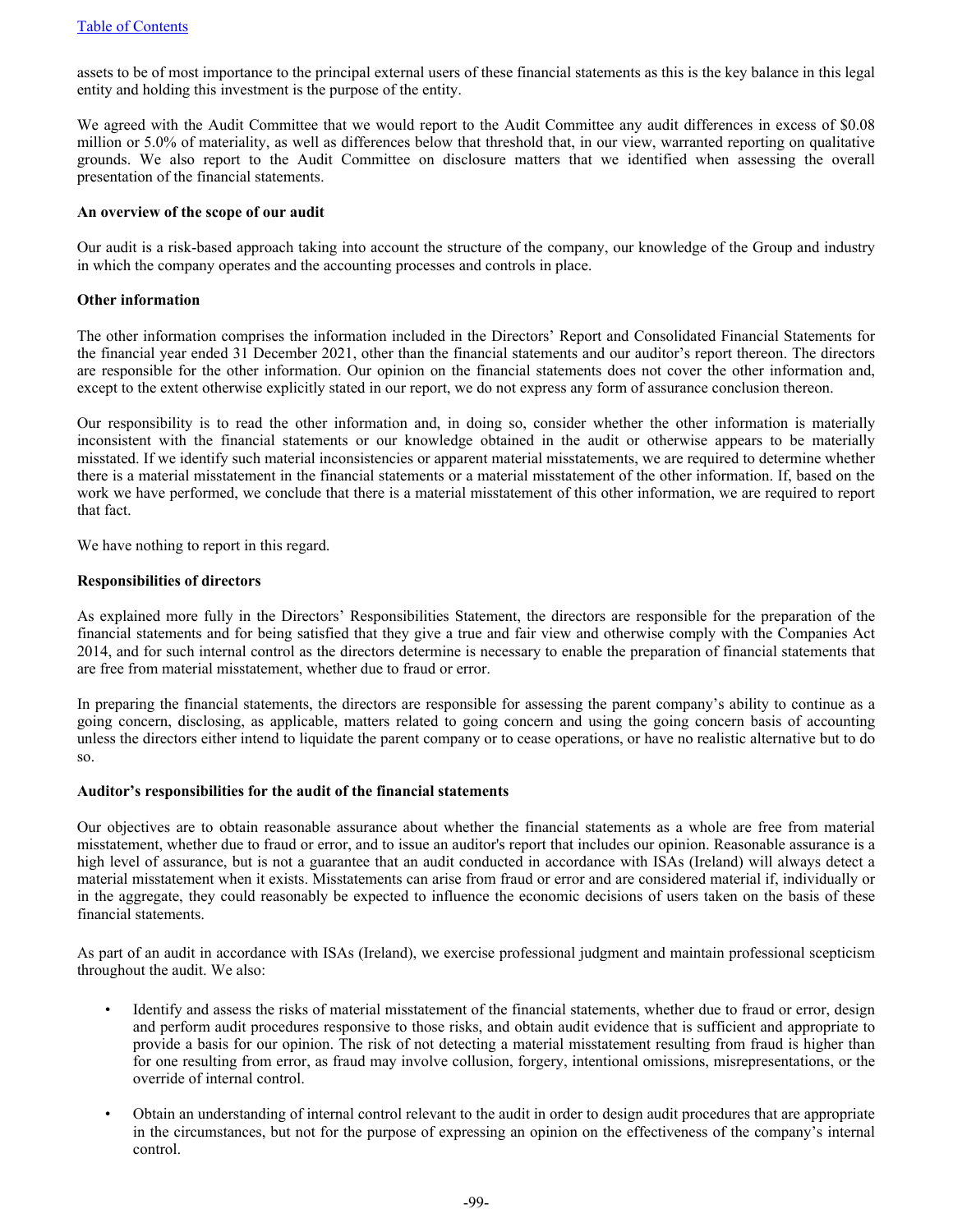- Evaluate the appropriateness of accounting policies used and the reasonableness of accounting estimates and related disclosures made by the directors.
- Conclude on the appropriateness of the directors' use of the going concern basis of accounting and, based on the audit evidence obtained, whether a material uncertainty exists related to events or conditions that may cast significant doubt on the company's ability to continue as a going concern. If we conclude that a material uncertainty exists, we are required to draw attention in our auditor's report to the related disclosures in the financial statements or, if such disclosures are inadequate, to modify our opinion. Our conclusions are based on the audit evidence obtained up to the date of the auditor's report. However, future events or conditions may cause the entity to cease to continue as a going concern.
- Evaluate the overall presentation, structure and content of the financial statements, including the disclosures, and whether the financial statements represent the underlying transactions and events in a manner that achieves fair presentation.

We communicate with those charged with governance regarding, among other matters, the planned scope and timing of the audit and significant audit findings, including any significant deficiencies in internal control that the auditor identifies during the audit.

For listed entities and public interest entities, the auditor also provides those charged with governance with a statement that the auditor has complied with relevant ethical requirements regarding independence, including the Ethical Standard for Auditors (Ireland), and communicates with them all relationships and other matters that may reasonably be thought to bear on the auditor's independence, and where applicable, related safeguards.

Where the auditor is required to report on key audit matters, from the matters communicated with those charged with governance, the auditor determines those matters that were of most significance in the audit of the financial statements of the current period and are therefore the key audit matters. The auditor describes these matters in the auditor's report unless law or regulation precludes public disclosure about the matter or when, in extremely rare circumstances, the auditor determines that a matter should not be communicated in the auditor's report because the adverse consequences of doing so would reasonably be expected to outweigh the public interest benefits of such communication.

# **Opinion on other matters prescribed by the Companies Act 2014**

Based solely on the work undertaken in the course of the audit, we report that:

- We have obtained all the information and explanations which we consider necessary for the purposes of our audit.
- In our opinion the accounting records of the company were sufficient to permit the financial statements to be readily and properly audited.
- The Company Balance Sheet is in agreement with the accounting records.
- In our opinion the information given in the directors' report as specified in our review is consistent with the financial statements and has been prepared in accordance with the Companies Act 2014.

#### **Matters on which we are required to report by exception**

Based on the knowledge and understanding of the company and its environment obtained in the course of the audit, we have not identified material misstatements in those parts of the directors' report that have been specified for our review.

We have nothing to report in respect of the provisions in the Companies Act 2014 which require us to report to you if, in our opinion, the disclosures of directors' remuneration and transactions specified by law are not made.

## **Other Matters**

We have reported separately on the consolidated financial statements of Avadel Pharmaceuticals plc for the financial year ended 31 December 2021.

#### **Use of our report**

This report is made solely to the Company's members, as a body, in accordance with Section 391 of the Companies Act 2014. Our audit work has been undertaken so that we might state to the Company's members those matters we are required to state to them in an auditor's report and for no other purpose. To the fullest extent permitted by law, we do not accept or assume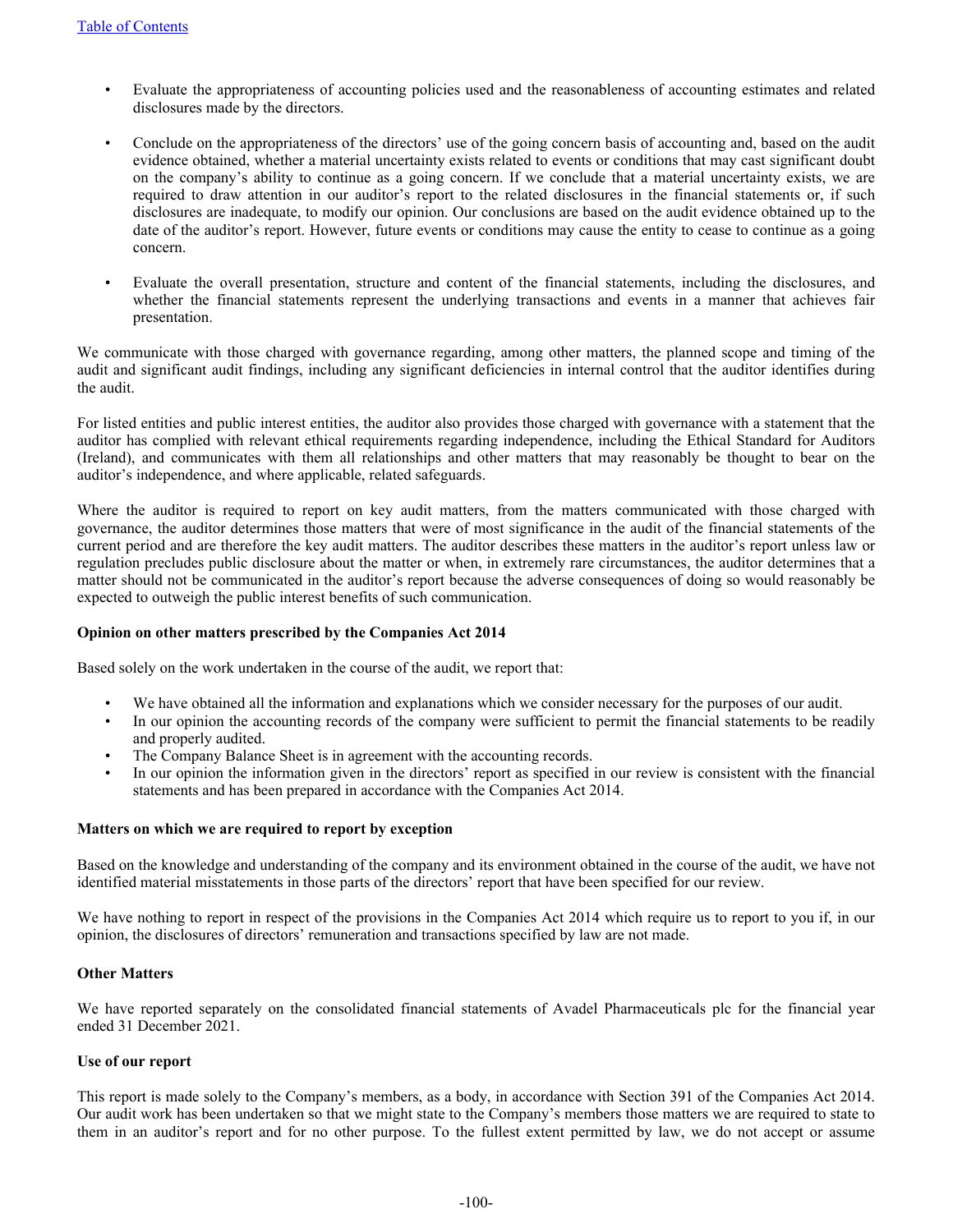# [Table of Contents](#page-2-0)

responsibility to anyone other than the Company and the Company's members as a body, for our audit work, for this report, or for the opinions we have formed.

/s/ Cathal Treacy Cathal Treacy For and on behalf of Deloitte Ireland LLP Chartered Accountants and Statutory Audit Firm Deloitte & Touche House Earlsfort Terrace Dublin 2 Date: 9 May 2022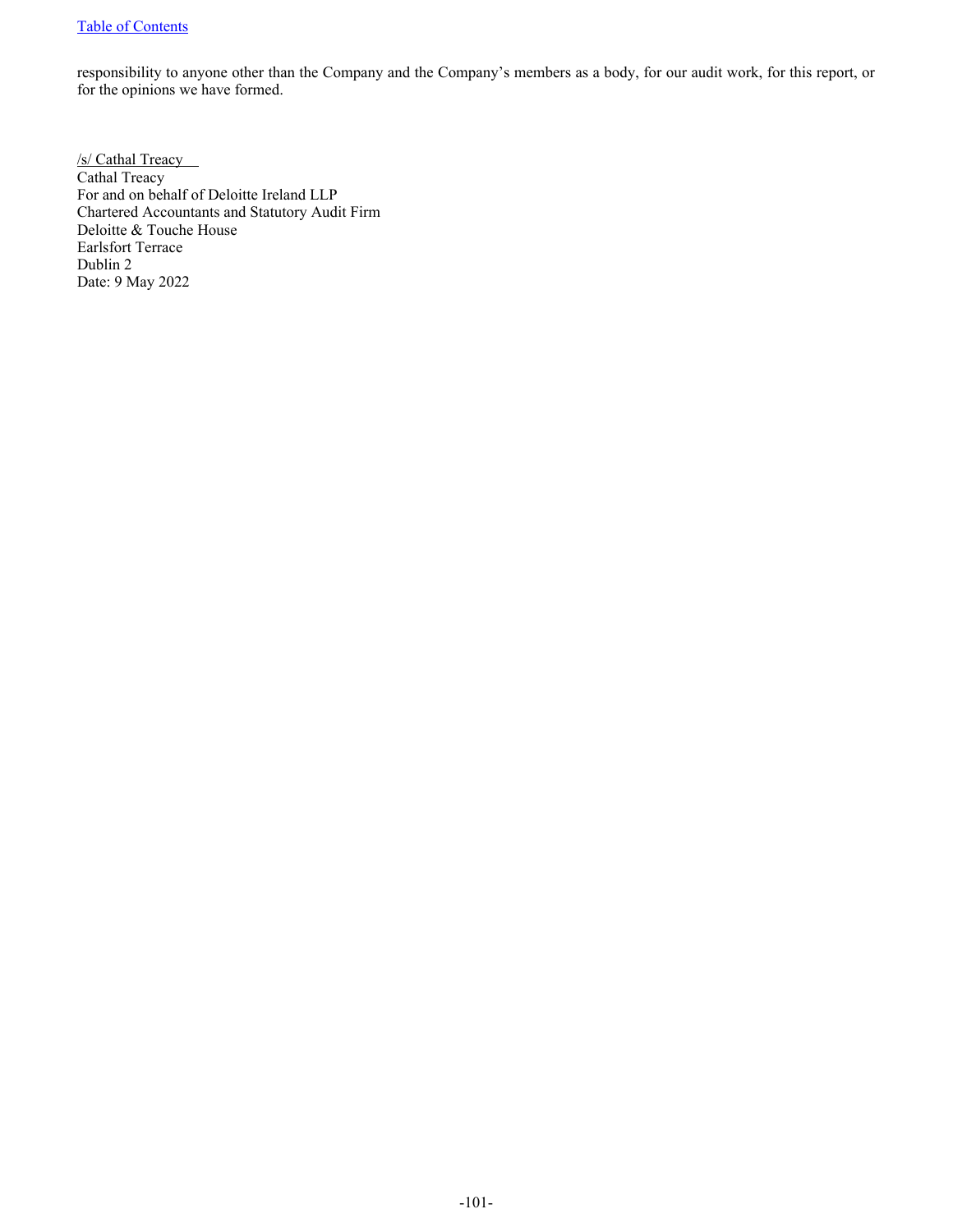# **AVADEL PHARMACEUTICALS PLC COMPANY BALANCE SHEET AT 31 DECEMBER 2021 (***Amounts in \$ thousands***)**

|                                                 | <b>Note</b>    | 2021                      |            | 2020                 |         |  |
|-------------------------------------------------|----------------|---------------------------|------------|----------------------|---------|--|
| <b>FIXED ASSETS</b>                             |                |                           |            |                      |         |  |
| Intangible assets                               | 6              | \$                        | 55         | $\mathcal{S}$        | 59      |  |
| Financial assets                                | $\overline{7}$ |                           | 430,474    |                      | 422,836 |  |
|                                                 |                |                           | 430,529    |                      | 422,895 |  |
| <b>CURRENT ASSETS</b>                           |                |                           |            |                      |         |  |
| Debtors                                         |                |                           |            |                      |         |  |
| -Due within one year                            | 8              |                           | 43,475     |                      | 39,785  |  |
| -Due after one year                             | 8              |                           | 328        |                      | 424     |  |
| Cash at bank and in hand                        |                |                           | 37,339     |                      | 54,669  |  |
|                                                 |                |                           | 81,142     |                      | 94,878  |  |
| <b>CURRENT LIABILITIES</b>                      |                |                           |            |                      |         |  |
| Creditors (amounts falling due within one year) | 9              |                           | (948)      |                      | (485)   |  |
|                                                 |                |                           |            |                      |         |  |
| <b>NET CURRENT ASSETS</b>                       |                |                           | 80,194     |                      | 94,393  |  |
|                                                 |                |                           |            |                      |         |  |
| <b>Total assets less current liabilities</b>    |                |                           | 510,723    |                      | 517,288 |  |
|                                                 |                |                           |            |                      |         |  |
| <b>NET ASSETS</b>                               |                | \$                        | 510,723 \$ |                      | 517,288 |  |
|                                                 |                |                           |            |                      |         |  |
| <b>CAPITAL AND RESERVES</b>                     |                |                           |            |                      |         |  |
| Called up share capital presented as equity     | 10             | $\boldsymbol{\mathsf{S}}$ | 617        | $\sqrt{\frac{2}{5}}$ | 614     |  |
| Share premium                                   | 11             |                           | 277,127    |                      | 276,865 |  |
| Other reserves                                  | 11             |                           | 15,830     |                      | 6,958   |  |
| Profit and loss account                         |                |                           | 217,149    |                      | 232,851 |  |
| <b>SHAREHOLDERS' FUNDS</b>                      |                | \$                        | 510,723    | $\mathbf S$          | 517,288 |  |

In accordance with Section 304(2) of the Irish Companies Act 2014, Avadel Pharmaceuticals plc is availing itself of the exemption from presenting and filing its individual profit and loss account. Avadel Pharmaceuticals plc's net loss as determined in accordance with FRS 102 was \$15,700 (2020: loss \$10,247).

The financial statements were approved by the board on 9 May 2022 and signed on its behalf by:

/s/ Peter J. Thornton /s/ Gregory J. Divis Peter J. Thornton Gregory J. Divis Director Director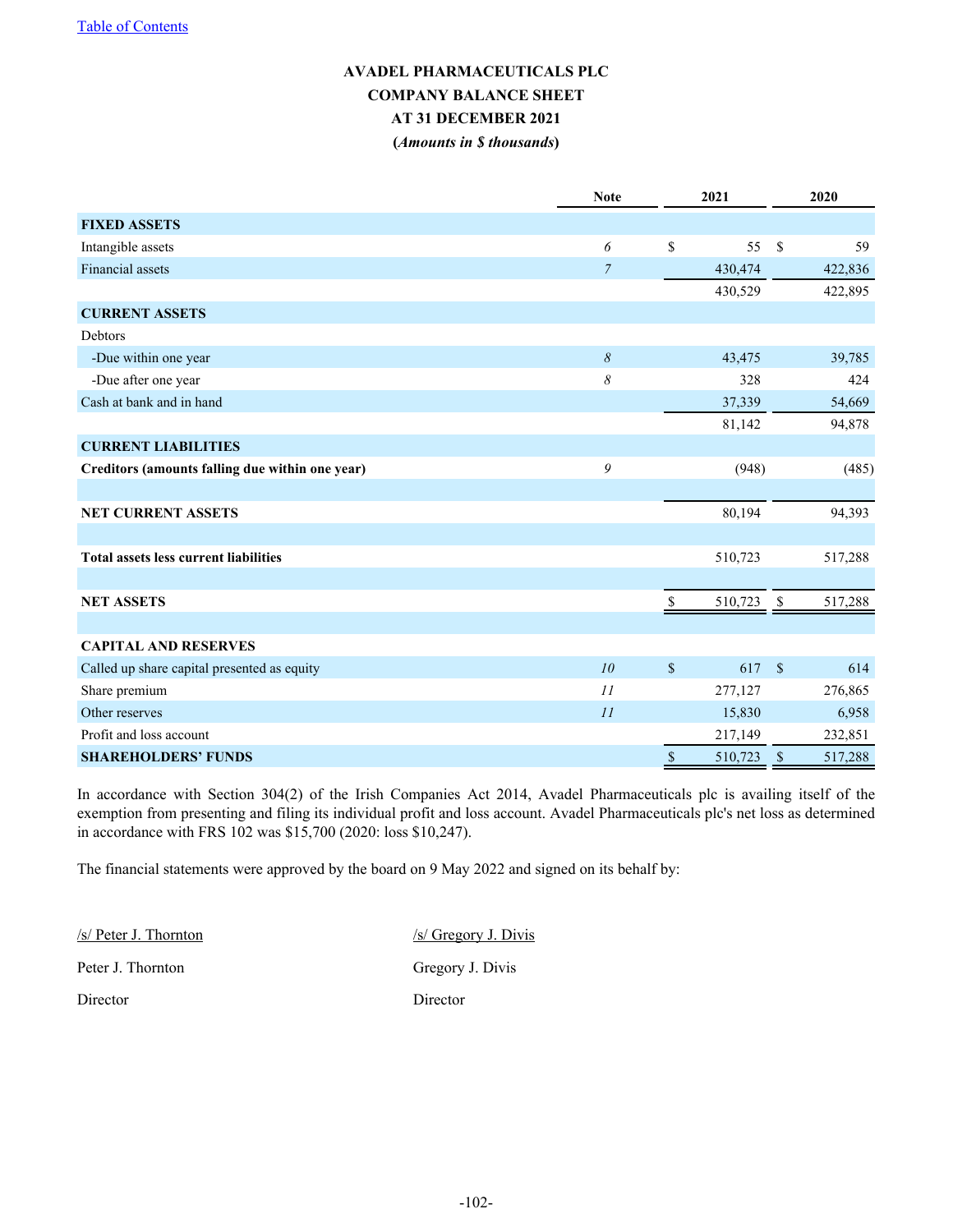# **AVADEL PHARMACEUTICALS PLC STATEMENT OF CHANGES IN EQUITY FOR THE YEAR ENDED 31 DECEMBER 2021**

**(***Amounts in \$ Thousands***)**

|                                          | <b>Share Capital</b><br>- Ordinary | <b>Share Capital</b><br>- Preferred |               | <b>Share</b><br>Premium |                         | Other<br><b>Reserves</b> |     | <b>Profit and</b><br><b>Loss Account</b> |                          | <b>Total Equity</b> |
|------------------------------------------|------------------------------------|-------------------------------------|---------------|-------------------------|-------------------------|--------------------------|-----|------------------------------------------|--------------------------|---------------------|
| At 31 December 2019                      | 455                                | \$                                  | \$            | 84,866                  | <sup>\$</sup>           | 16,433                   | \$. | 243,099                                  | $\mathbf{s}$             | 344,853             |
| Result for the Period                    | \$                                 | \$                                  | \$            |                         | \$                      |                          | \$  | (10, 247)                                | <sup>\$</sup>            | (10, 247)           |
| Vesting of restricted shares             |                                    |                                     |               |                         |                         |                          |     | (1)                                      |                          |                     |
| Share-based compensation<br>expense      |                                    |                                     |               |                         |                         | 2,999                    |     |                                          |                          | 2,999               |
| Employee share purchase plan<br>issuance |                                    |                                     |               | 144                     |                         |                          |     |                                          |                          | 144                 |
| Exercise of stock options                | 4                                  |                                     |               | 2,041                   |                         |                          |     |                                          |                          | 2,045               |
| February 2020 private<br>placement       | 87                                 | 5                                   |               | 64,908                  |                         | (4, 430)                 |     |                                          |                          | 60,570              |
| May 2020 public offering                 | 116                                |                                     |               | 124,906                 |                         | (8,098)                  |     |                                          |                          | 116,924             |
| Cancellation of treasury shares          | (54)                               |                                     |               |                         |                         | 54                       |     |                                          |                          |                     |
| At 31 December 2020                      | 609                                | 5                                   | S             | 276,865                 |                         | 6,958                    |     | 232,851                                  | S                        | 517,288             |
| Result for the Period                    |                                    |                                     |               |                         | $\overline{\mathbf{S}}$ |                          |     | (15,700)                                 | $\overline{\mathcal{S}}$ | (15,700)            |
| Vesting of restricted shares             | $\overline{2}$                     |                                     |               |                         |                         |                          |     | (2)                                      |                          |                     |
| Share-based compensation<br>expense      |                                    |                                     |               |                         |                         | 8,872                    |     |                                          |                          | 8,872               |
| Employee share purchase plan<br>issuance |                                    |                                     |               | 94                      |                         |                          |     |                                          |                          | 94                  |
| Exercise of stock options                |                                    |                                     |               | 168                     |                         |                          |     |                                          |                          | 169                 |
| At 31 December 2021                      | \$<br>612                          | \$<br>5                             | <sup>\$</sup> | 277,127                 | <sup>\$</sup>           | 15,830                   | \$  | 217,149                                  | \$                       | 510,723             |

#### **Share premium**

In 2020, the share premium account increased due to the employee purchase plan issuance of \$144 and the exercise of stock options of \$2,041. In 2021, the share premium account increased due to the employee purchase plan issuance of \$94 and the exercise of stock options of \$168.

In February 2020, the Company entered into a definitive agreement for the sale of our ADSs and Series A Non-Voting Convertible Preferred Shares ("Series A Preferred") in a private placement to a group of institutional accredited investors, which resulted in an increase of \$64,908 to share premium. In May 2020, the Company closed a public offering of 11,630 Ordinary Shares, which resulted in an increase of \$124,906 to share premium. See *Note 19: Called-up Share Capital and Reserves* in the Group's Notes to Consolidated Financial Statements.

#### **Other reserves**

The increase in the balance as of 31 December 2020 was due to \$2,999 of accumulated share-based compensation and \$54 of capital redemption reserve arising on the cancellation of treasury shares, offset by issuance costs of \$4,430 and \$8,098 related to the February 2020 private placement and May 2020 public offering, respectively.

The increase in the balance as of 31 December 2021 was due to \$8,872 of accumulated share-based compensation.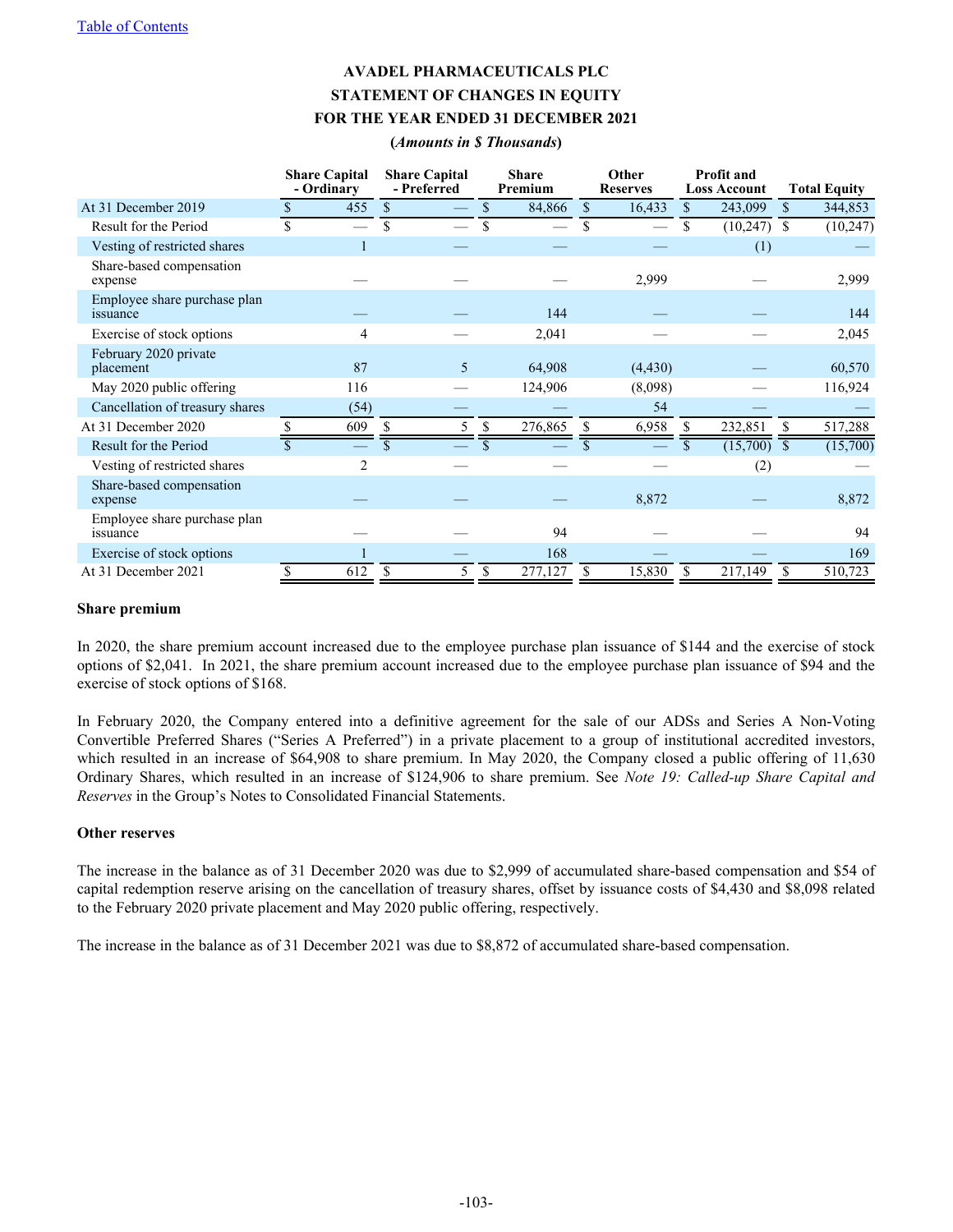# **AVADEL PHARMACEUTICALS PLC**

## **NOTES TO THE FINANCIAL STATEMENTS FOR THE FINANCIAL YEAR ENDED 31 DECEMBER 2021**

## **NOTE 1: Accounting Policies**

#### **Basis of preparation and statement of compliance**

The company financial statements have been prepared on a going concern basis and comply with FRS 102 *The Financial Reporting Standard applicable in the UK and Republic of Ireland* and have been prepared in accordance with the Companies Act 2014. The financial statements are prepared for the year ended 31 December 2021 with comparatives presented for the year ended 31 December 2020.

The principal accounting policies are summarised below. They have all been applied consistently throughout the financial year.

In accordance with section 304 of the Companies Act 2014, the company is availing of the exemption from presenting the individual statement of comprehensive income.

#### **General information and basis of accounting**

Avadel Pharmaceuticals plc was incorporated on 1 December 2015 as an Irish private limited company under the Companies Act 2014, and re-registered as an Irish public limited company, or plc, on 21 November 2016. Its registered office is located at 10 Earlsfort Terrace, Dublin 2, Ireland. Its headquarters are in St. Louis, MO, USA. Its website is www.Avadel.com. The Company registration number is 572535.

The Company is the successor to Flamel Technologies S.A., a French société anonyme ("Flamel"), as the result of the merger of Flamel with and into the company which was completed at 11:59:59 p.m., Central Europe Time, on 31 December 2016 (the "Merger") pursuant to the agreement between Flamel and Avadel entitled Common Draft Terms of Cross-Border Merger dated as of 29 June 2016. Immediately prior to the merger, the Company was a wholly owned subsidiary of Flamel. In accordance with the merger agreement, Flamel ceased to exist as a separate entity and the company continued as the surviving entity and assumed all of the assets and liabilities of Flamel. These assets and liabilities were valued using the book value of the assets and liabilities at the time of the merger.

On 1 January 2017, Avadel Pharmaceuticals plc contributed all the assets and liabilities associated with the research and development services business performed in France to Avadel Research SAS, which is a wholly owned subsidiary of Avadel France Holding SAS, in exchange for stock in Avadel Research SAS.

The functional currency of the Company is considered to be US dollar because that is the currency of the primary economic environment in which the company operates.

#### **Going concern**

The directors have a reasonable expectation that the Company has adequate resources to continue in operational existence for the foreseeable future. Thus, they continue to adopt the going concern basis of accounting in preparing the financial statements. See *Note 1: Background and Basis of Presentation* of the Group's Notes to Consolidated Financial Statements for further information.

#### **Intangible assets**

Intangible assets are stated at cost or valuation, net of amortisation and any provisions for impairment. Amortisation is provided on amortisable intangible assets at rates calculated to write off the cost or valuation, less estimated residual value, of each asset on a straight-line basis over its expected useful life, as follows:

| Asset:   | <b>Useful life:</b> |  |  |  |
|----------|---------------------|--|--|--|
| Software | $3-10$ years        |  |  |  |

Residual value represents the estimated amount which would currently be obtained from disposal of an asset, after deducting estimated costs of disposal, if the asset were already of the age and in the condition expected at the end of its useful life.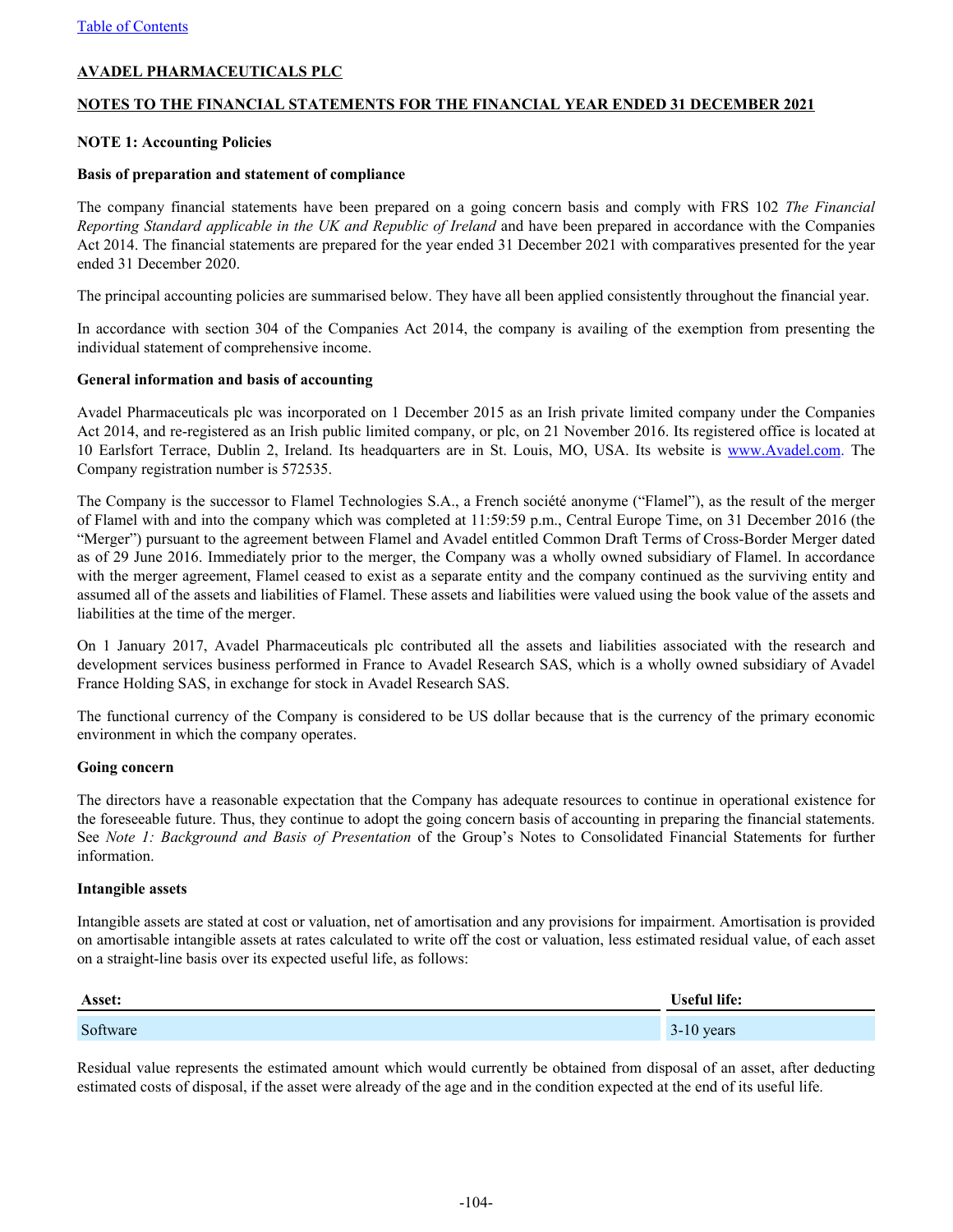#### **Financial instruments**

## *Financial Assets and Liabilities (including Investment in Subsidiary Undertakings)*

For financial instruments, the company has adopted the recognition and measurement criteria of sections 11 and 12 of FRS 102. All financial assets and liabilities are initially measured at transaction price (including transaction costs), except for those financial assets classified as at fair value through profit or loss, which are initially measured at fair value (which is normally the transaction price excluding transaction costs), unless the arrangement constitutes a financing transaction. If an arrangement constitutes a finance transaction, the financial asset or financial liability is measured at the present value of the future payments discounted at a market rate of interest for a similar debt instrument.

Non-current debt instruments which meet the following conditions are subsequently measured at amortised cost using the effective interest method:

- a. Returns to the holder are (i) a fixed amount; or (ii) a fixed rate of return over the life of the instrument; or (iii) a variable return that, throughout the life of the instrument, is equal to a single referenced quoted or observable interest rate; or (iv) some combination of such fixed rate and variable rates, providing that both rates are positive.
- b. There is no contractual provision that could, by its terms, result in the holder losing the principal amount or any interest attributable to the current period or prior periods.
- c. Contractual provisions that permit the issuer to prepay a debt instrument or permit the holder to put it back to the issuer before maturity are not contingent on future events, other than to protect the holder against the credit deterioration of the issuer or a change in control of the issuer, or to protect the holder or issuer against changes in relevant taxation or law.
- d. There are no conditional returns or repayment provisions except for the variable rate return described in (a) and prepayment provisions described in (c).

Debt instruments that are classified as payable or receivable within one year and which meet the above conditions are measured at the undiscounted amount of the cash or other consideration expected to be paid or received, net of impairment.

Other debt instruments not meeting these conditions are measured at fair value through profit or loss.

Financial assets are derecognised when and only when:

- a. The contractual rights to the cash flows from the financial asset expire or are settled,
- b. The Company transfers to another party substantially all of the risks and rewards of ownership of the financial asset, or
- c. The Company, despite having retained some significant risks and rewards of ownership, has transferred control of the asset to another party and the other party has the practical ability to sell the asset in its entirety to an unrelated third party and is able to exercise that ability unilaterally and without needing to impose additional restrictions on the transfer.

## *Impairment of Assets*

Assets, other than those measured at fair value, are assessed for indicators of impairment at each balance sheet date. If there is objective evidence of impairment, an impairment loss is recognised in profit or loss as described below.

#### *Financial Fixed Assets (including investments in subsidiaries)*

For financial assets carried at amortised cost, the amount of an impairment is the difference between the asset's carrying amount and the present value of estimated future cash flows, discounted at the financial asset's original effective interest rate.

For financial assets carried at cost less impairment, the impairment loss is the difference between the asset's carrying amount and the best estimate of the amount that would be received for the asset if it were to be sold at the reporting date.

The Company's investment in subsidiaries are initially recorded at fair value of consideration given plus any directly attributable costs (at cost). The investments are carried at cost less accumulated impairment if circumstances or indicators suggest that impairment may exist. Where there are indicators of impairment of financial assets, the Company performs impairment tests based on the valuation of the Company's subsidiaries and net assets against other indicators of value, such as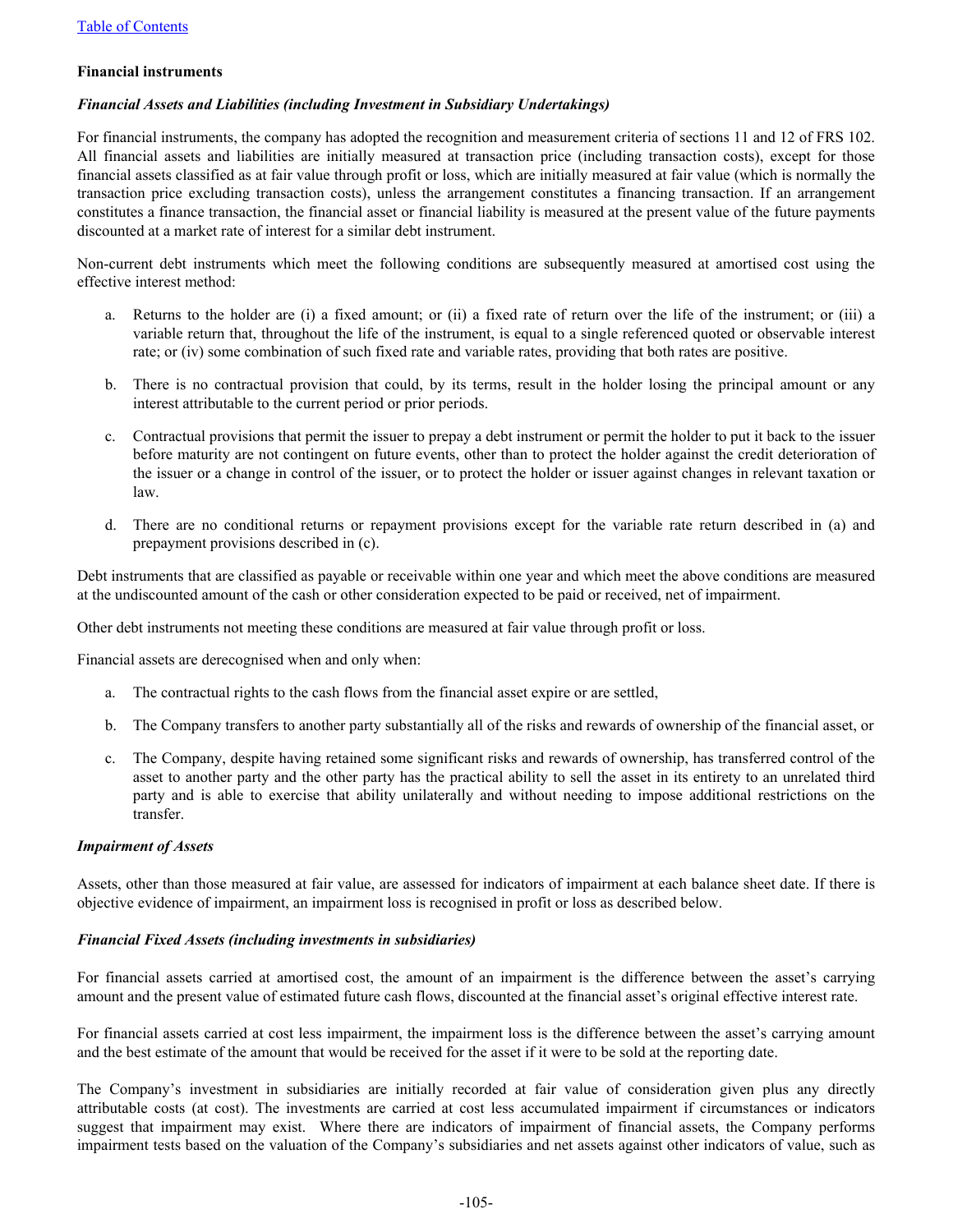the overall group market capitalisation adjusted for control premium and carrying value of net assets in the consolidated financial statements.

Where indicators exist for a decrease in impairment loss, and the decrease can be related objectively to an event occurring after the impairment was recognised, the prior impairment loss is tested to determine reversal. An impairment loss is reversed on an individual impaired financial asset to the extent that the revised recoverable value does not lead to a revised carrying amount higher than the carrying value had no impairment been recognised.

#### **Taxation**

Current tax, including Irish corporation tax and foreign tax, is provided at amounts expected to be paid (or recovered) using the tax rates and laws that have been enacted or substantively enacted by the balance sheet date.

Deferred tax is recognised in respect of all timing differences that have originated but not reversed at the balance sheet date where transactions or events that result in an obligation to pay more tax in the future or a right to pay less tax in the future have occurred at the balance sheet date. Timing differences are differences between the company's taxable profits and its results as stated in the financial statements that arise from the inclusion of gains and losses in tax assessments in periods different from those in which they are recognised in the financial statements.

Unrelieved tax losses and other deferred tax assets are recognised only to the extent that, on the basis of all available evidence, it can be regarded as more likely than not that there will be suitable taxable profits from which the future reversal of the underlying timing differences can be deducted.

When the amount that can be deducted for tax for an asset (other than goodwill) that is recognised in a business combination is less (more) than the value at which it is recognised, a deferred tax liability (asset) is recognised for the additional tax that will be paid (avoided) in respect of that difference. Similarly, a deferred tax asset (liability) is recognised for the additional tax that will be avoided (paid) because of a difference between the value at which a liability is recognised and the amount that will be assessed for tax. The amount attributed to goodwill is adjusted by the amount of deferred tax recognised.

Deferred tax liabilities are recognised for timing differences arising from investments in subsidiaries and associates, except where the company is able to control the reversal of the timing difference and it is probable that it will not reverse in the foreseeable future.

Deferred tax is measured using the tax rates and laws that have been enacted or substantively enacted by the balance sheet date that are expected to apply to the reversal of the timing difference. Deferred tax relating to tangible assets measured using the revaluation model and investment property is measured using the tax rates and allowances that apply to sale of the asset.

The tax expense or income is presented in the same component of comprehensive income or equity as the transaction or other event that resulted in the tax expense or income.

Current tax assets and liabilities are offset only when there is a legally enforceable right to set off the amounts and the company intends either to settle on a net basis or to realise the asset and settle the liability simultaneously.

Deferred tax assets and liabilities are offset only if: a) the company has a legally enforceable right to set off current tax assets against current tax liabilities; and b) the deferred tax assets and deferred tax liabilities relate to income taxes levied by the same taxation authority on either the same taxable entity or different taxable entities which intend either to settle current tax liabilities and assets on a net basis, or to realise the assets and settle the liabilities simultaneously, in each future period in which significant amounts of deferred tax liabilities or assets are expected to be settled or recovered.

# **Financial Guarantees**

At the time the Company issues a guarantee, the Company recognizes an initial liability for the fair value of the obligation which the Company assumes under that guarantee.

#### **Foreign currency**

Transactions in foreign currencies are recorded at the rate of exchange at the date of the transaction. Monetary assets and liabilities denominated in foreign currencies at the balance sheet date are reported at the rates of exchange prevailing at that date.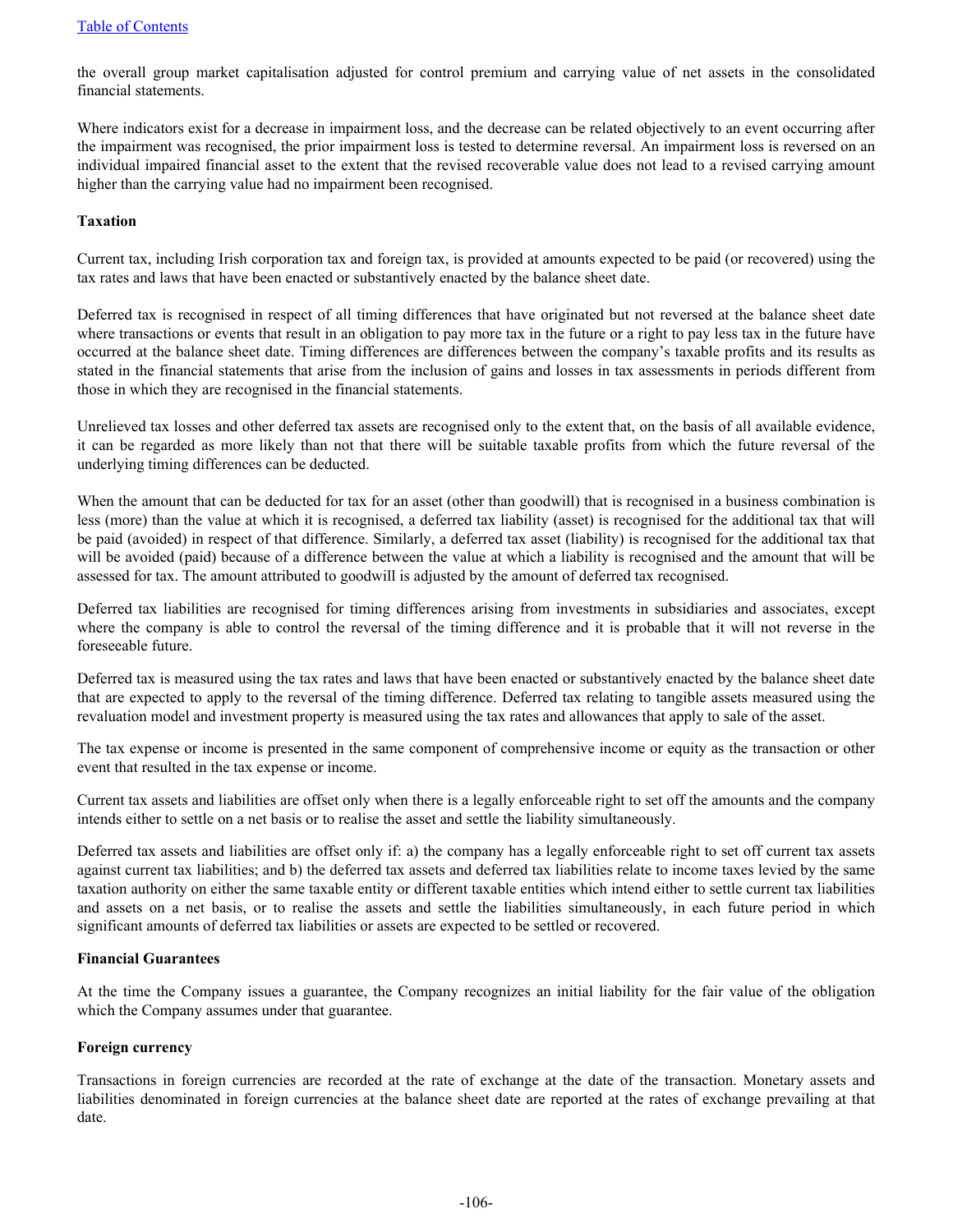Exchange differences arising on translation of the opening net assets are reported in other comprehensive income and accumulated in equity. Other exchange differences are recognised in profit or loss in the period in which they arise except for exchange differences arising on gains or losses on non-monetary items which are recognized in other comprehensive income.

## **Cash and cash equivalents**

Cash and cash equivalents on the Balance Sheet comprise cash at banks and in hand and short term deposits readily convertible to known amounts of cash with an original maturity date of three months or less.

#### **Share-based payment**

The Company issues equity-settled share options and equity-settled share appreciation rights to certain employees within the Group. Equity-settled share based payment transactions are measured at fair value of the equity instruments (excluding the effect of non market-based vesting conditions) at the date of grant. The fair value determined at the grant date of the equitysettled share based payments is expensed on a straight-line basis over the vesting period, based on the Group's estimate of shares that will eventually vest and adjusted for the effect of non market-based vesting conditions.

Fair value of the equity-settled share options is measured by use of the Black Scholes pricing model which is considered by management to be the most appropriate method of valuation. The expected life used in the model has been adjusted, based on management's best estimate, for the effects of non-transferability, exercise restrictions, and behavioural considerations. Fair value of the equity-settled share appreciation rights is measured on the grant date using the Group's stock price at the time of the grant.

Avadel Pharmaceuticals plc accounts for share-based payments available to members within the Group as a deemed equity contribution and increases the value of the investment in subsidiary undertakings by the value associated with the share-based payment. In the event that there is a net forfeiture this would result in a decrease in the value of the investment in subsidiary undertakings.

## **Statement of cash flow exemption and other disclosure exemptions under FRS 102**

The Company meets the definition of a qualifying entity under FRS 102 and has therefore taken advantage of the disclosure exemptions available to it in respect of its separate financial statements, which are presented alongside the consolidated financial statements. Exemptions have been taken in relation to presentation of a cash flow statement, share-based payments, financial instruments and remuneration of key management personnel. Please refer to the Consolidated Statement of Cash Flows, *Note 17.1: Equity Instruments and Stock Based Compensation*, *Note 19: Fair Value Measurements* and *Note 22: Key Management Compensation* in the Group's Notes to Consolidated Financial Statements.

# **NOTE 2: Critical Accounting Judgements and Key Sources of Estimation Uncertainty**

In the application of the Company's accounting policies, which are described in *Note 1: Accounting Policies*, the directors are required to make judgements, estimates and assumptions about the carrying amounts of assets and liabilities that are not readily apparent from other sources. The estimates and associated assumptions are based on historical experience and other factors that are considered to be relevant. Actual results may differ from these estimates.

The estimates and underlying assumptions are reviewed on an ongoing basis. Revisions to accounting estimates are recognised in the period in which the estimate is revised if the revision affects only that period, or in the period of the revision and future periods if the revision affects both current and future periods.

The following are the critical judgements, apart from those involving estimations (which are dealt with separately below), that the directors have made in the process of applying the company's accounting policies and that have the most significant effect on the amounts recognised in the financial statements.

# *Impairment of Financial Fixed Assets*

Where there are indicators of impairment of financial assets, the Company performs impairment tests based on the valuation of the Company's subsidiaries and net assets against other indicators of value, such as the overall market capitalisation of the Avadel Pharmaceutical Group and carrying value of net assets in the consolidated financial statements. The overall market capitalisation calculation used an average stock price of Avadel Pharmaceutical plc at the year end, increased by a control premium based on available data from similar, observable market transactions. Additional, publicly-available analysis from unrelated parties is also used to verify market capitalisation assumptions for the analysis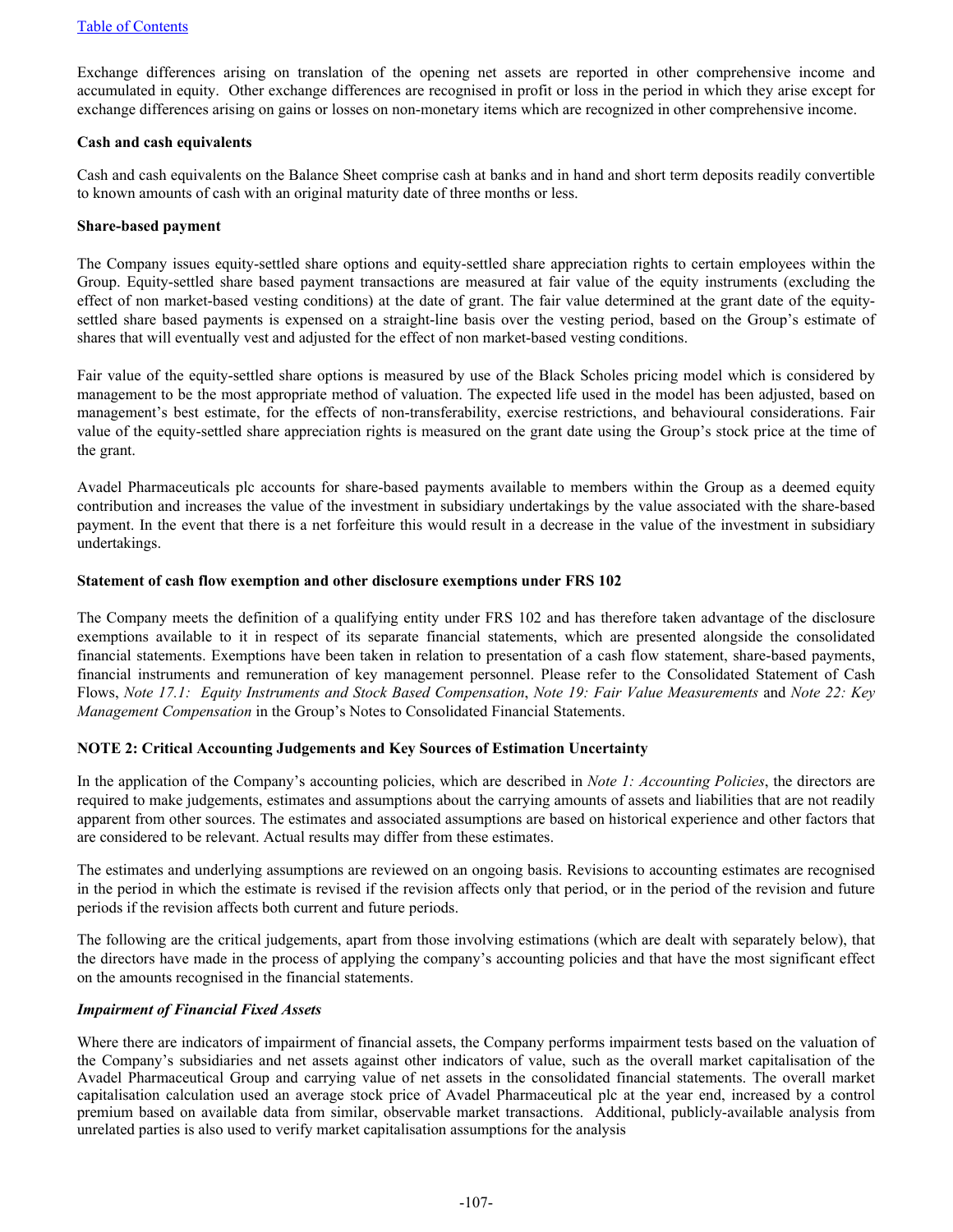# **NOTE 3: Turnover**

The Company did not have any turnover for the year ended 31 December 2021 (2020: \$nil).

## **NOTE 4: Auditor's Remuneration (Amounts in \$ thousands)**

The analysis of the auditor's remuneration is as follows:

#### **Auditor's remuneration for work carried out for the Company in respect of the financial**

| period is as follows:     | 2021 | 2020 |
|---------------------------|------|------|
| Audit of Company accounts |      | 19   |
| Other assurance services  |      | 167  |

No amounts were incurred for tax advisory services or other non-audit services. *Note 23: Auditor's Remuneration* to the Group's Notes to Consolidated Financial Statements provides additional details of fees paid by the Group.

## **NOTE 5: Directors' Remuneration (Amounts in \$ thousands)**

| Directors' Remuneration                                                                                                    | 2021  | 2020 |       |
|----------------------------------------------------------------------------------------------------------------------------|-------|------|-------|
| Aggregate emoluments in respect to qualifying services                                                                     | 1.245 |      | 1.238 |
| Aggregate amount of the money or value of other assets under long term incentive schemes in<br>respect qualifying services | 2.730 |      | 3,584 |
| Total                                                                                                                      | 3.975 |      | 4.822 |

The Company had no other employees apart from the directors during the financial year and the prior financial year. Total directors' share-based compensation charged to profit and loss was \$2,441 and \$1,124 for the years ended 31 December 2021 and 2020 respectively. All required disclosure items in section 305 - 306 of CA 14 are \$0 for the years ended 31 December 2021 and 2020, other than those included in the table above.

See *Note 22: Key Management Compensation* to the Group's Notes to Consolidated Financial Statements for key management compensation.

#### **NOTE 6: Intangible Assets (Amounts in \$ thousands)**

|                        | <b>Software</b> |                          | <b>Total</b>  |                |  |
|------------------------|-----------------|--------------------------|---------------|----------------|--|
| Cost:                  |                 |                          |               |                |  |
| At 31 December 2020    | \$              | 59                       | -S            | 59             |  |
| Additions              |                 | $\overline{\phantom{0}}$ | -S            |                |  |
| At 31 December 2021    | \$              | 59                       | <sup>\$</sup> | 59             |  |
| <b>Depreciation</b>    |                 |                          |               |                |  |
| At 31 December 2020    | \$              | $\overline{\phantom{0}}$ | <sup>\$</sup> |                |  |
| Charge for the year    |                 | 4S                       |               | 4              |  |
| At 31 December 2021    | S               | $\overline{4}$           | -S            | $\overline{4}$ |  |
| <b>Net Book Value:</b> |                 |                          |               |                |  |
| At 31 December 2020    | \$              | 59                       | - \$          | 59             |  |
| At 31 December 2021    | \$              | 55                       | -S            | 55             |  |

For the year ended 31 December 2020, the Company recorded \$59 of intangible assets related to software. The software was placed into service during the year ended 31 December 2021.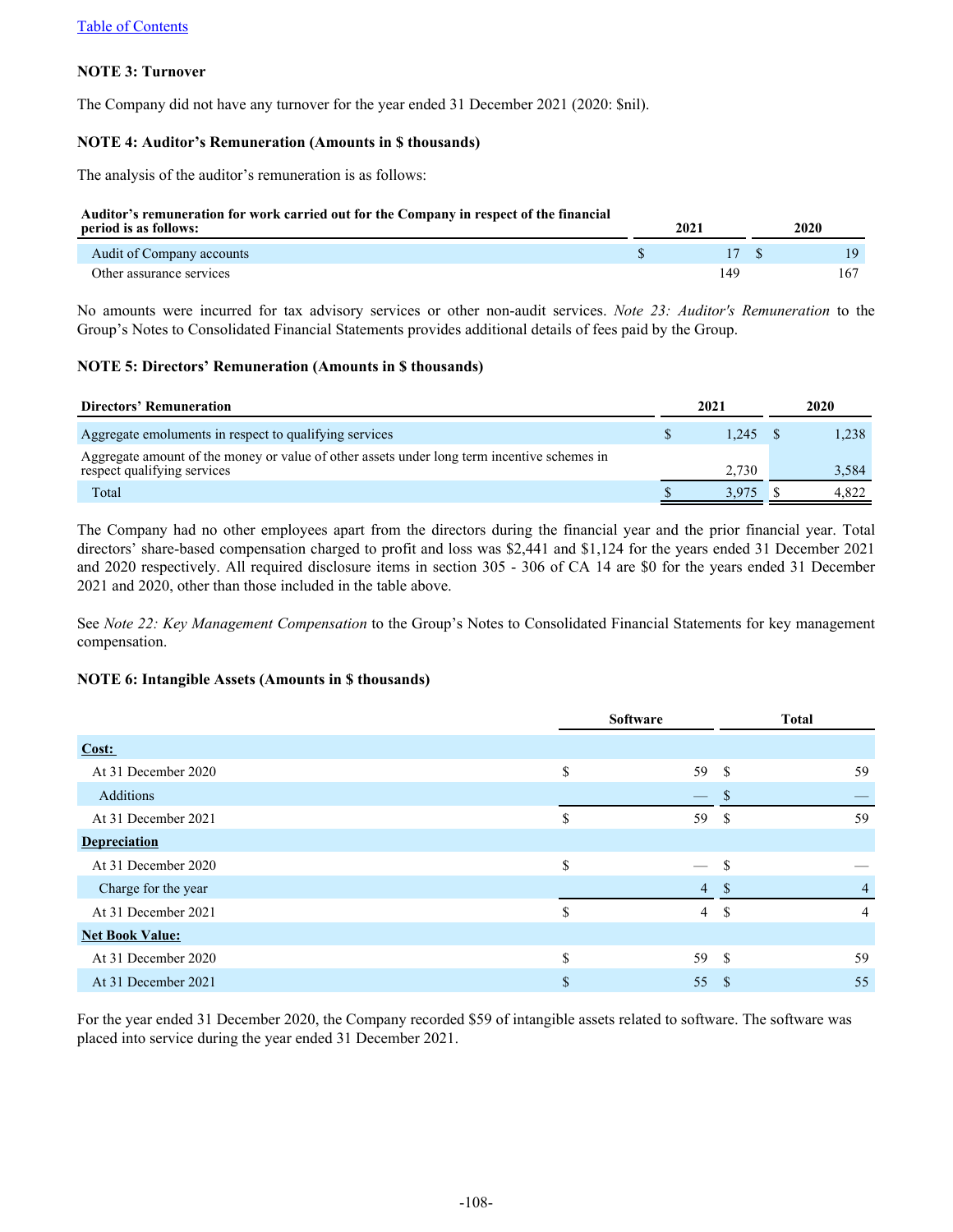#### [Table of Contents](#page-2-0)

## **NOTE 7: Financial Fixed Assets (Amounts in \$ thousands)**

### **Principal Company Investments - Subsidiary Undertakings**

|                                                  | <b>Financial Fixed Assets</b> |         |
|--------------------------------------------------|-------------------------------|---------|
| At 31 December 2019                              |                               | 317,070 |
| Deemed contributions of stock based compensation |                               | 2,266   |
| Contribution of cash to US Holdings              |                               | 103,500 |
| At 31 December 2020                              |                               | 422,836 |
| Deemed contributions of stock based compensation |                               | 7,638   |
| At 31 December 2021                              |                               | 430,474 |

Avadel Pharmaceuticals plc has investments in the following subsidiary undertakings. All ownership related to subsidiaries is common equity. An impairment review was performed at the 31 December 2021, which considered the valuation of the Company's subsidiaries and net assets against other indicators of value, such as the overall group market capitalisation adjusted for control premium. No impairment charge was recorded during the year

| <b>Direct Subsidiary Undertakings:</b>     | Countrv        | <b>Principal Activity</b>  | $\frac{6}{6}$ |
|--------------------------------------------|----------------|----------------------------|---------------|
| Avadel US Holdings Inc                     | <b>USA</b>     | <b>Marketing Services</b>  | 100           |
| Avadel France Holding SAS                  | France         | <b>Holding Company</b>     | 100           |
| Flamel Ireland Ltd                         | Ireland        | Research & Development     | 100           |
| Avadel Investment Company Limited          | Cayman Islands | <b>Investment Services</b> | 100           |
| Avadel Finance Designated Activity Company | Ireland        | <b>Finance Services</b>    | 100           |

Refer to *Note 27: Subsidiary Undertakings* of the Group's Notes to Consolidated Financial Statements for the full list of subsidiary undertakings for the Group and respective registered offices.

Avadel Pharmaceuticals plc accounts for share-based payments available to members within the Group as a deemed equity contribution and increases the value of their investment in subsidiary undertakings by the value associated with the share-based payment. In 2021 and 2020, the value associated with share-based payments provided to employees in subsidiary undertakings was \$7,638 and \$2,266, respectively.

In 2020, Avadel Pharmaceuticals plc contributed \$103,500 of cash to Avadel US Holdings as a capital contribution. There were no capital contributions in 2021.

## **NOTE 8: Debtors (Amounts in \$ thousands)**

|                                             |    | 2021   |  | 2020   |  |
|---------------------------------------------|----|--------|--|--------|--|
| <b>Amounts Falling Due Within One Year:</b> |    |        |  |        |  |
| Prepayments and accrued income              | \$ | 552 \$ |  | 625    |  |
| VAT receivable                              |    | 116    |  | 237    |  |
| Intercompany accounts receivable            |    | 42,807 |  | 38,923 |  |
| <b>Total</b>                                |    | 43.475 |  | 39,785 |  |
|                                             |    |        |  |        |  |
| <b>Amounts Falling Due After One Year:</b>  |    |        |  |        |  |
| Prepayments                                 | ¢  | 328 \$ |  | 424    |  |
| <b>Total</b>                                | \$ | 328    |  | 424    |  |

At 31 December 2021, the outstanding intercompany receivable balances were comprised of a \$11,297 (2020: \$14,037) receivable from Avadel US Holdings and a \$31,510 (2020: \$24,886) receivable from Flamel Ireland Ltd.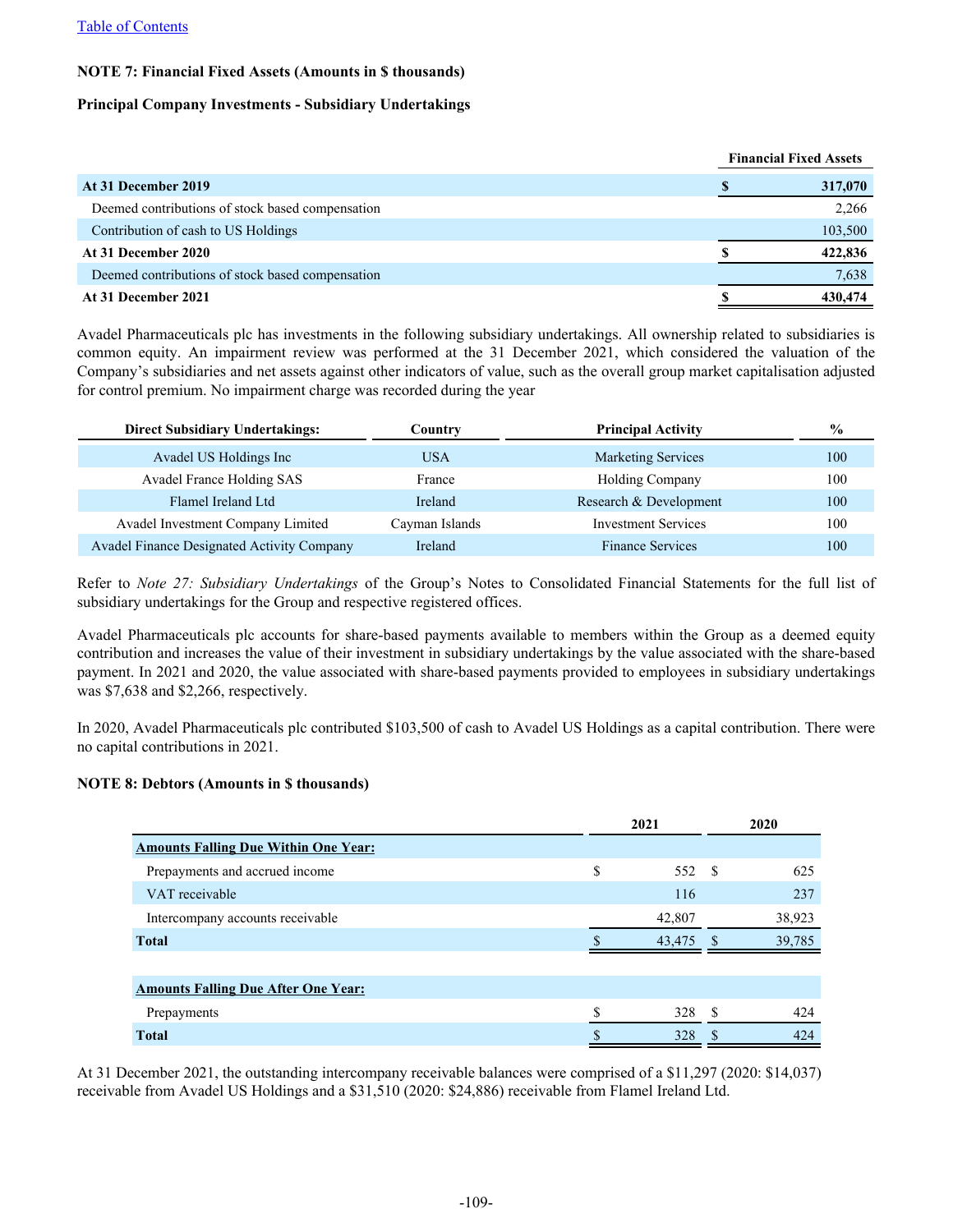## **NOTE 9: Creditors (Amounts in \$ thousands)**

|                                             | 2021 | 2020 |
|---------------------------------------------|------|------|
| <b>Amounts Falling Due Within One Year:</b> |      |      |
| Trade creditors                             | 225S | 205  |
| Accruals and other creditors                | 723  | 280  |
|                                             | 948  | 485  |

Trade creditors are repayable within 30 to 60 days of the amount owing.

## **NOTE 10: Called Up Share Capital (Amounts in \$ thousands, except per share data)**

|                                                                                                |    | 2021  |      | 2020  |
|------------------------------------------------------------------------------------------------|----|-------|------|-------|
| <b>Authorised:</b>                                                                             |    |       |      |       |
| 25 deferred ordinary shares of $\epsilon$ 1.00 each at 31 December 2021 and 2020               | \$ | 26    | - \$ | 26    |
| 500,000 ordinary shares of \$0.01 each at 31 December 2021 and 2020                            |    | 5,000 |      | 5,000 |
| 50,000 preferred shares of \$0.01 each at 31 December 2021 and 2020                            |    | 500   |      | 500   |
| <b>Allotted, Called Up and Fully Paid:</b>                                                     |    |       |      |       |
| 25 deferred ordinary shares of $\epsilon$ 1.00 each at 31 December 2021 and 2020               | S  | 26 \$ |      | 26    |
| 58,620 and 58,396 ordinary shares of \$0.01 each at 31 December 2021 and<br>2020, respectively |    | 586   |      | 583   |
| 488 preferred shares of \$0.01 at 31 December 2021 and 2020                                    |    | 5     |      |       |
| Called up share capital presented as equity                                                    |    | 617   |      | 614   |

The Board of Directors is authorized to issue preferred stock in series, and with respect to each series, to fix its designation, relative rights (including voting, dividend, conversion, sinking fund, and redemption rights), preferences (including dividends and liquidation) and limitations. We have 50,000 shares of authorized preferred shares, \$0.01 nominal value, of which 488 are currently issued and outstanding as of 31 December 2021.

In 2021, 17 shares were issued as part of the employee share purchase plan for \$94. In 2020, 49 shares were issued as part of employee share purchase for \$144.

In March 2017, the Board of Directors approved an authorization to repurchase up to \$25,000 of Avadel ordinary shares represented by American Depository Receipts in the open market with an indefinite duration. The timing and amount of repurchases, if any, will depend on a variety of factors, including the price of our shares, cash resources, alternative investment opportunities, corporate and regulatory requirements and market conditions. This share repurchase program may be modified, suspended or discontinued at any time without prior notice. We may also from time to time establish a trading plan under Rule 10b5-1 of the Securities and Exchange Act of 1934 to facilitate purchases of our shares under this program. Additionally, on 12 February 2018, the Board of Directors approved an authorization to repurchase up to \$18,000 of Avadel ordinary shares represented by American Depository Shares in connection with our Convertible Notes Offering completed on 16 February 2018. See *Note 15: Long-Term Debt* Group's Notes to Consolidated Financial Statements. In March 2018, the Board of Directors approved an authorization to repurchase up to \$7,000 of Avadel ordinary shares represented by American Depository Shares, bring the total authorization to \$50,000. As of 31 December 2018, the Group had repurchased 5,407 ordinary shares for \$49,998. There were no additional repurchases of shares during 2019. In August 2020, the Company cancelled all of its 5,407 treasury shares. As a result, we reduced share capital by \$54 during the twelve months ended 31 December 2020. See *Note 17: Called-up Share Capital and Reserves* in the Group's Notes to Consolidated Financial Statements.

On 21 February 2020, we announced that we entered into a definitive agreement for the sale of our ADSs and Series A Non-Voting Convertible Preferred Shares ("Series A Preferred") in a private placement to a group of institutional accredited investors. The private placement resulted in gross proceeds of approximately \$65,000 before deducting placement agent and other offering expenses, which resulted in net proceeds of \$60,570. The closing of the private placement occurred on 25 February 2020. See *Note 17: Called-up Share Capital and Reserves* in the Group's Notes to Consolidated Financial Statements.

On 28 April 2020, we announced the pricing of an underwritten public offering of 11,630 Ordinary Shares, in the form of ADSs at a price to the public of \$10.75 per ADS. Each ADS represents the right to receive one Ordinary Share. All of the ADSs were offered by us and the gross proceeds to us from the offering were approximately \$125,000, before deducting underwriting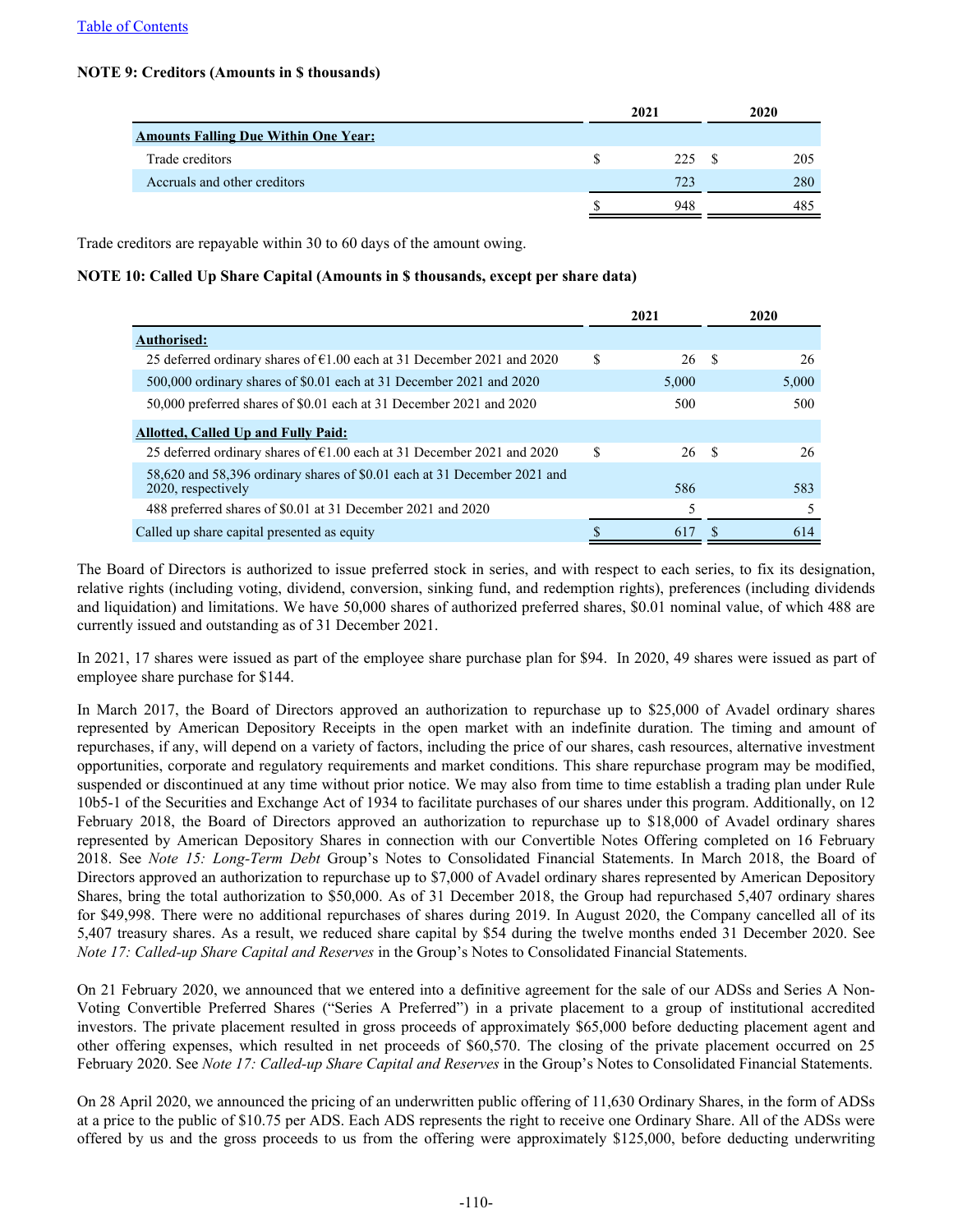discounts and commissions and offering expenses, which resulted in net proceeds of \$116,924. The offering closed on 1 May 2020. See *Note 17: Called-up Share Capital and Reserves* in the Group's Notes to Consolidated Financial Statements.

## **Called-up Share Capital - Ordinary**

In fiscal 2021, the change in ordinary shares of \$3 is a result of the vesting of restricted shares of \$2 and the exercise of stock options of \$1.

## **NOTE 11: Other Reserves (Amounts in \$ thousands)**

#### **Share premium**

This reserve records the excess of the fair value of the consideration receivable for issued shares above the nominal value of shares issued. On 6 March 2017, following approval from the High Court, \$317,254 of the Company's share premium can be treated as distributable reserves. This amount was transferred to the Profit and Loss Account.

In 2020, the share premium account increased due to the employee purchase plan issuance of \$144 and the exercise of stock options of \$2,041. In 2021, the share premium account increased due to the employee purchase plan issuance of \$94 and the exercise of stock options of \$168.

In February 2020, the Company entered into a definitive agreement for the sale of our ADSs and Series A Non-Voting Convertible Preferred Shares ("Series A Preferred") in a private placement to a group of institutional accredited investors, which resulted in an increase of \$64,908 to share premium. In May 2020, the Company closed a public offering of 11,630 Ordinary Shares, which resulted in an increase of \$124,906 to share premium. See *Note 19: Called-up Share Capital and Reserves* in the Group's Notes to Consolidated Financial Statements.

### **Other reserves**

The increase in the balance as of 31 December 2020 was due to \$2,999 of accumulated share-based compensation and \$54 of capital redemption reserve arising on the cancellation of treasury shares, offset by issuance costs of \$4,430 and \$8,098 related to the February 2020 private placement and May 2020 public offering, respectively.

The increase in the balance as of 31 December 2021 was due to \$8,872 of accumulated share-based compensation.

## **NOTE 12: Guarantees (Amounts in \$ thousands)**

At 31 December 2021, Avadel Pharmaceuticals plc has provided guarantees to several financing and leasing agreements of certain of its subsidiaries. Material guarantees are as follows:

As set out in *Note 15: Long-Term Debt* to the Group's Notes to Consolidated Financial Statements, Avadel Pharmaceuticals plc is a guarantor to \$143,750 of convertible loan notes issued by its subsidiary, Avadel Cayman Limited. At the balance sheet date the company assessed the likelihood being called upon to honor the guarantee as unlikely and accordingly no provision was made.

Avadel Pharmaceuticals plc is the guarantor of a lease agreement in the United States where Avadel Ireland Ltd leases office space in Chesterfield, Missouri.

Avadel Pharmaceuticals plc is the guarantor of a lease agreement in the United States where Avadel Ireland Ltd leases a production suite in Winchester, Kentucky.

#### **NOTE 13: Post Balance Sheet Events**

*Note 25: Post Balance Sheet Events* to the Group's Notes to Consolidated Financial Statements provides details of post balance sheet events. Avadel Pharmaceuticals plc was a party (along with other entities in the Group) to the listed post balance sheet event.